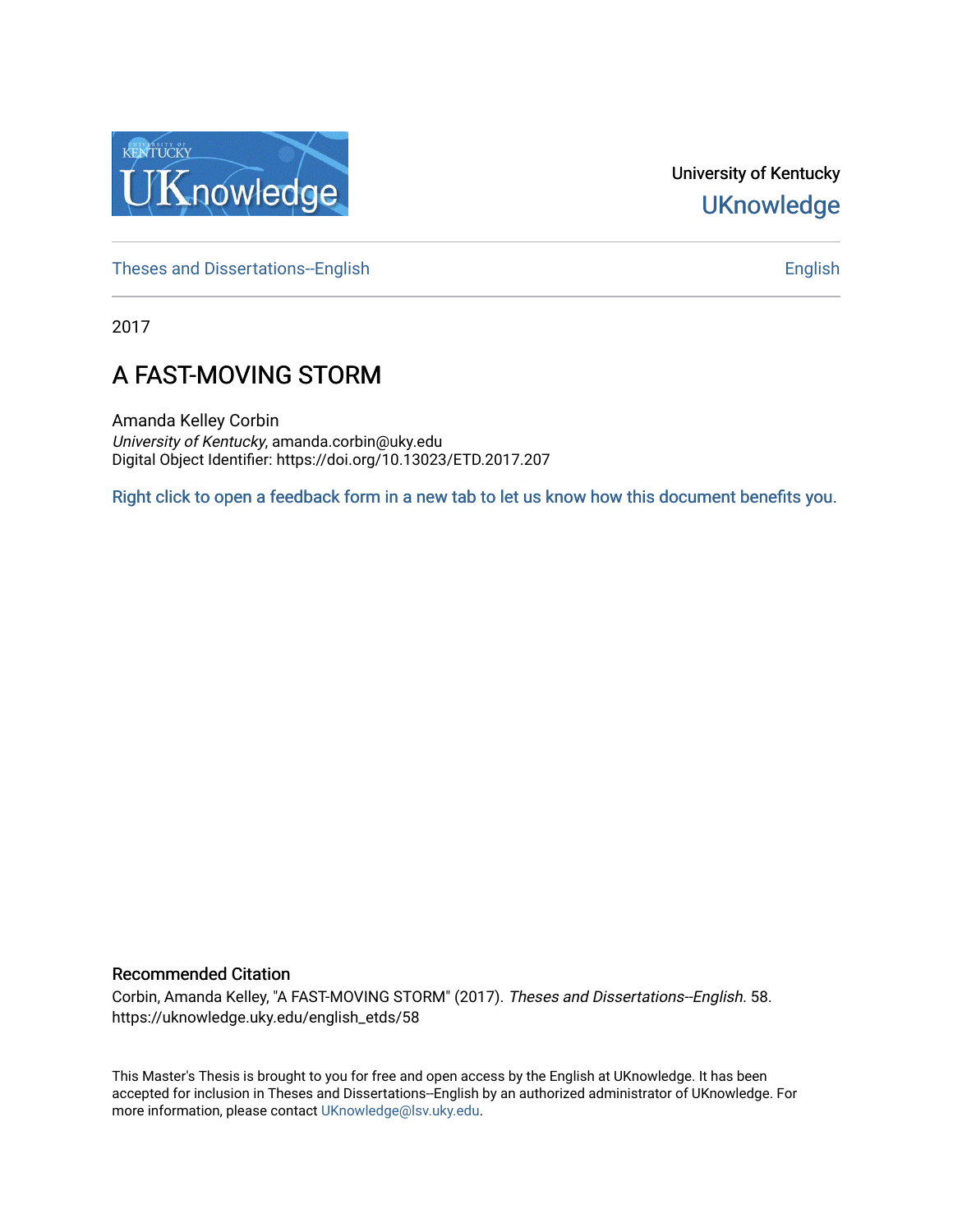## STUDENT AGREEMENT:

I represent that my thesis or dissertation and abstract are my original work. Proper attribution has been given to all outside sources. I understand that I am solely responsible for obtaining any needed copyright permissions. I have obtained needed written permission statement(s) from the owner(s) of each third-party copyrighted matter to be included in my work, allowing electronic distribution (if such use is not permitted by the fair use doctrine) which will be submitted to UKnowledge as Additional File.

I hereby grant to The University of Kentucky and its agents the irrevocable, non-exclusive, and royalty-free license to archive and make accessible my work in whole or in part in all forms of media, now or hereafter known. I agree that the document mentioned above may be made available immediately for worldwide access unless an embargo applies.

I retain all other ownership rights to the copyright of my work. I also retain the right to use in future works (such as articles or books) all or part of my work. I understand that I am free to register the copyright to my work.

# REVIEW, APPROVAL AND ACCEPTANCE

The document mentioned above has been reviewed and accepted by the student's advisor, on behalf of the advisory committee, and by the Director of Graduate Studies (DGS), on behalf of the program; we verify that this is the final, approved version of the student's thesis including all changes required by the advisory committee. The undersigned agree to abide by the statements above.

> Amanda Kelley Corbin, Student Manuel Gonzales, Major Professor Dr. Jill Rappoport, Director of Graduate Studies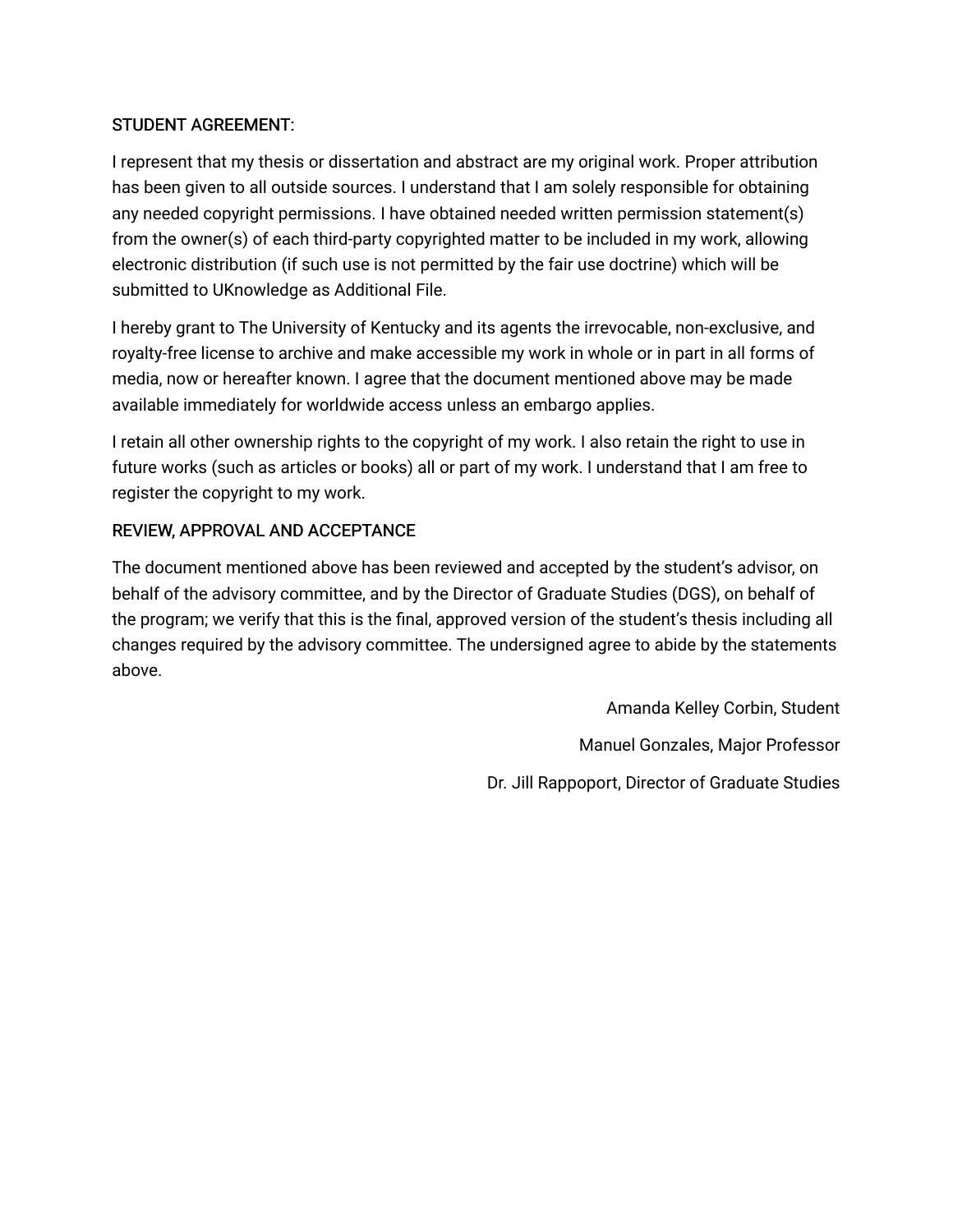## A FAST-MOVING STORM

### THESIS \_\_\_\_\_\_\_\_\_\_\_\_\_\_\_\_\_\_\_\_\_\_\_\_\_\_\_\_\_\_\_

\_\_\_\_\_\_\_\_\_\_\_\_\_\_\_\_\_\_\_\_\_\_\_\_\_\_\_\_\_\_\_

A thesis submitted in partial fulfillment of the requirements for the degree of Master of Fine Arts in the College of Arts and Sciences at the University of Kentucky

By

Amanda Kelley Corbin

Lexington, Kentucky

Director: Manuel Gonzales, Assistant Professor of English

Lexington, Kentucky

2017

© Amanda Kelley Corbin 2017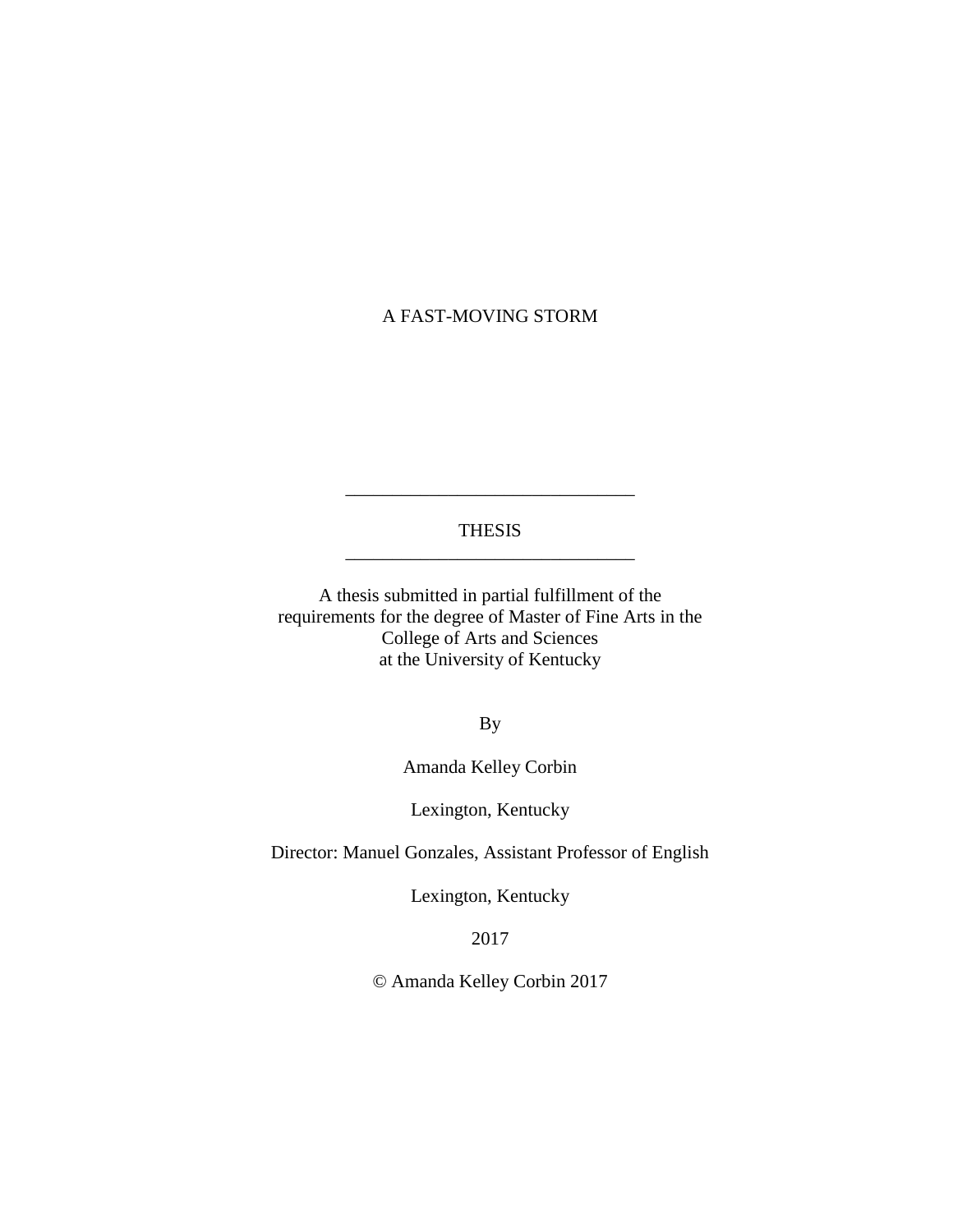## ABSTRACT OF THESIS

#### A FAST-MOVING STORM

This collection of linked short stories follows a young woman who takes on a job as a property manager in Lexington, Kentucky after the death of her parents. These stories explore a cast of characters she encounters as well as her struggle to adjust to her new life.

KEYWORDS: Kentucky; Literature; Fiction; Working Class

Amanda Kelley Corbin

\_\_\_\_\_\_\_\_\_\_\_\_\_\_\_\_\_\_\_\_\_\_\_\_\_\_\_\_\_\_\_

\_\_\_\_\_\_\_\_\_\_\_\_\_\_\_\_\_\_\_\_\_\_\_\_\_\_\_\_\_\_\_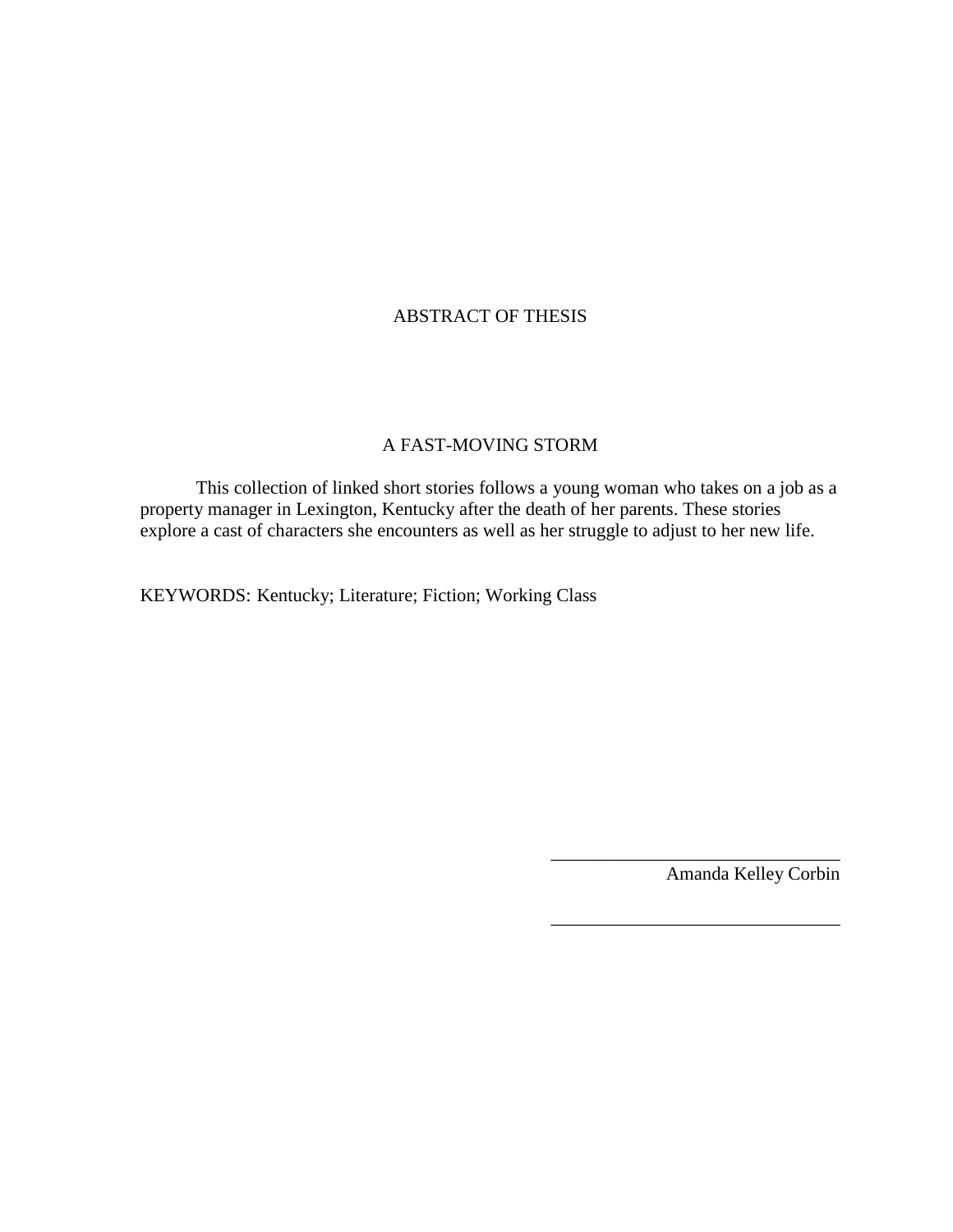# A FAST-MOVING STORM

By

Amanda Kelley Corbin

Manuel Gonzales Director of Thesis

Dr. Jill Rappoport Director of Graduate Studies

May 2, 2017 Date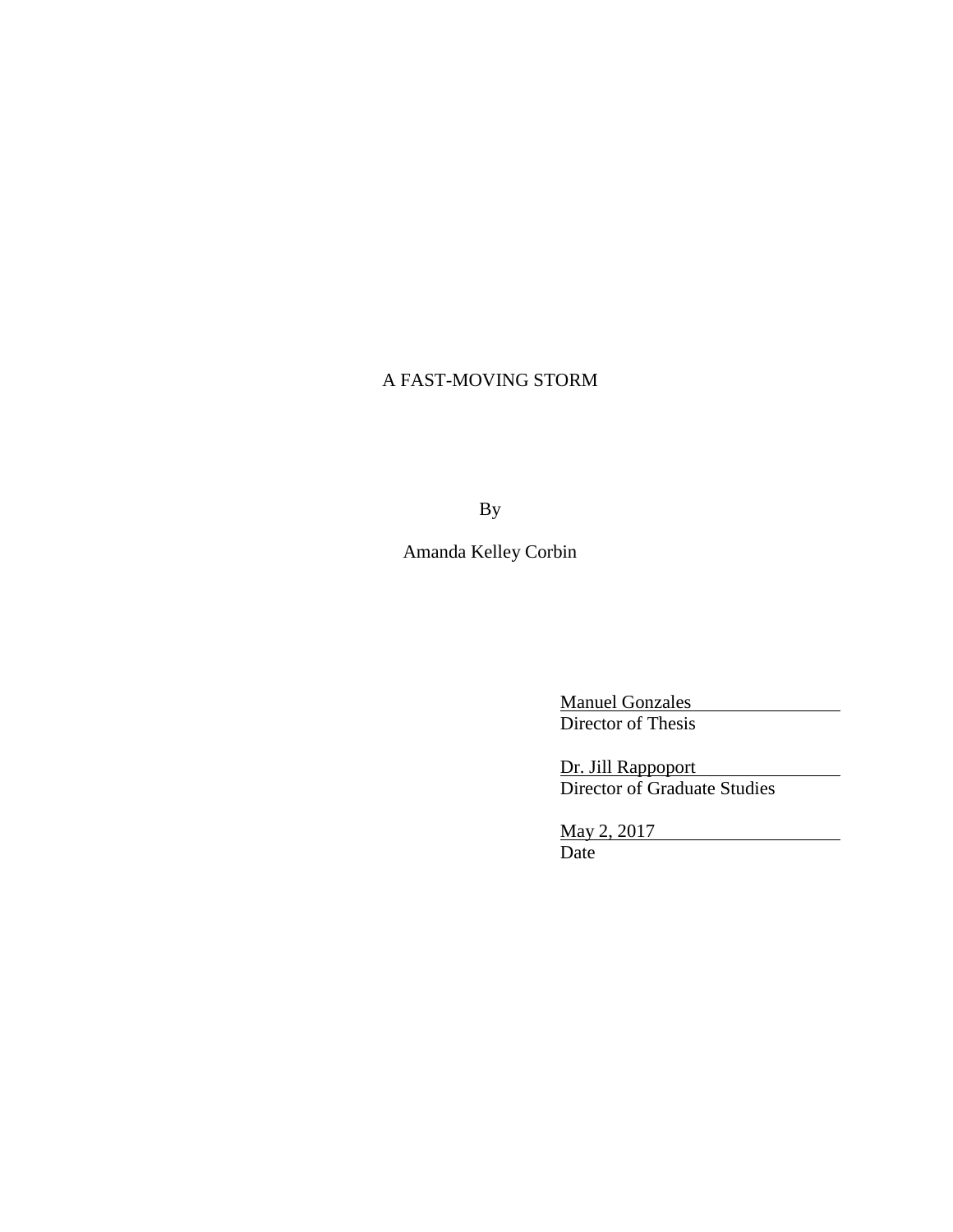# TABLE OF CONTENTS

|           | 27  |
|-----------|-----|
|           | 40  |
|           | 59  |
|           | -64 |
|           | 76  |
|           | 104 |
| Stability |     |
|           | 130 |
| Guidance  | 142 |
|           | 150 |
|           | 158 |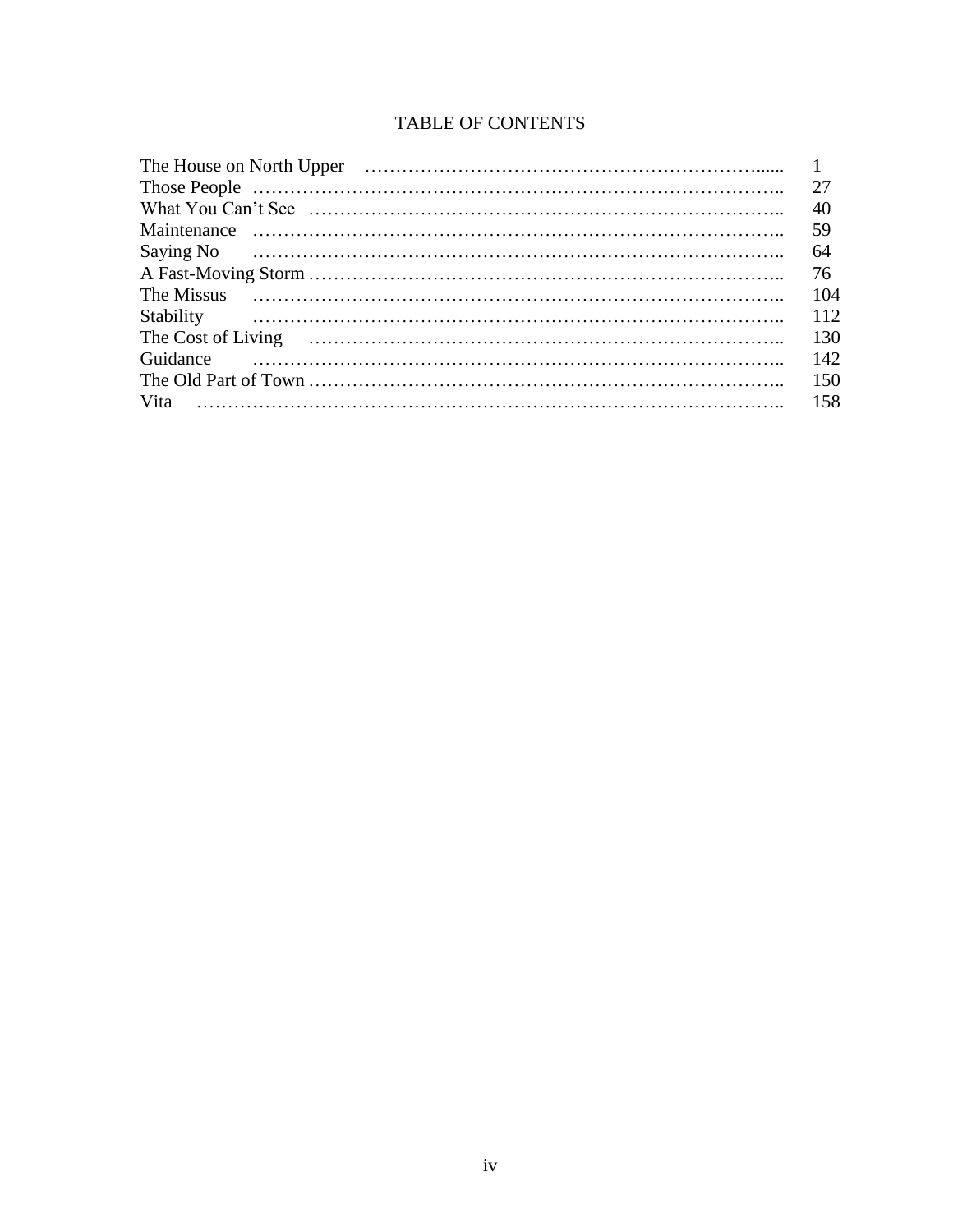#### THE HOUSE ON NORTH UPPER

The house was so quiet. Jayne sat at the kitchen table. Since selling the livestock, she didn't quite know what to do with her mornings. She had fed and watered her father's chickens and the couple of cows he kept every morning for years. Doing so no longer felt as odd as ceasing to brush her teeth every day.

Then came a knock on the front door. What else had been left unsettled? A whitehaired man in blue mechanic's overalls stood on the porch. Jayne didn't know him. She figured her parents owed him money.

"You Delores's girl?" he asked through the screen when she opened the door. She nodded.

"You don't know me, but me and your mama grew up together. I'm Henry Cowan."

Jayne recognized the name. "I remember her talking about you," she said, joining him on the porch.

He smiled, then shifted his weight around and looked away. "I'm real sorry about what happened," he said. "It's a real shame."

Jayne lowered her head and nodded. "Thank you."

Over the past few months, the grief over her parents' deaths had lessened somewhat. Jayne was mostly just numb from the loss and felt a general confusion most days.

He sighed. "I should've got in touch before she died. We never got to catch up after I moved back." He put his hands in his pockets and watched his feet as he spoke. "Thought I had more time, though."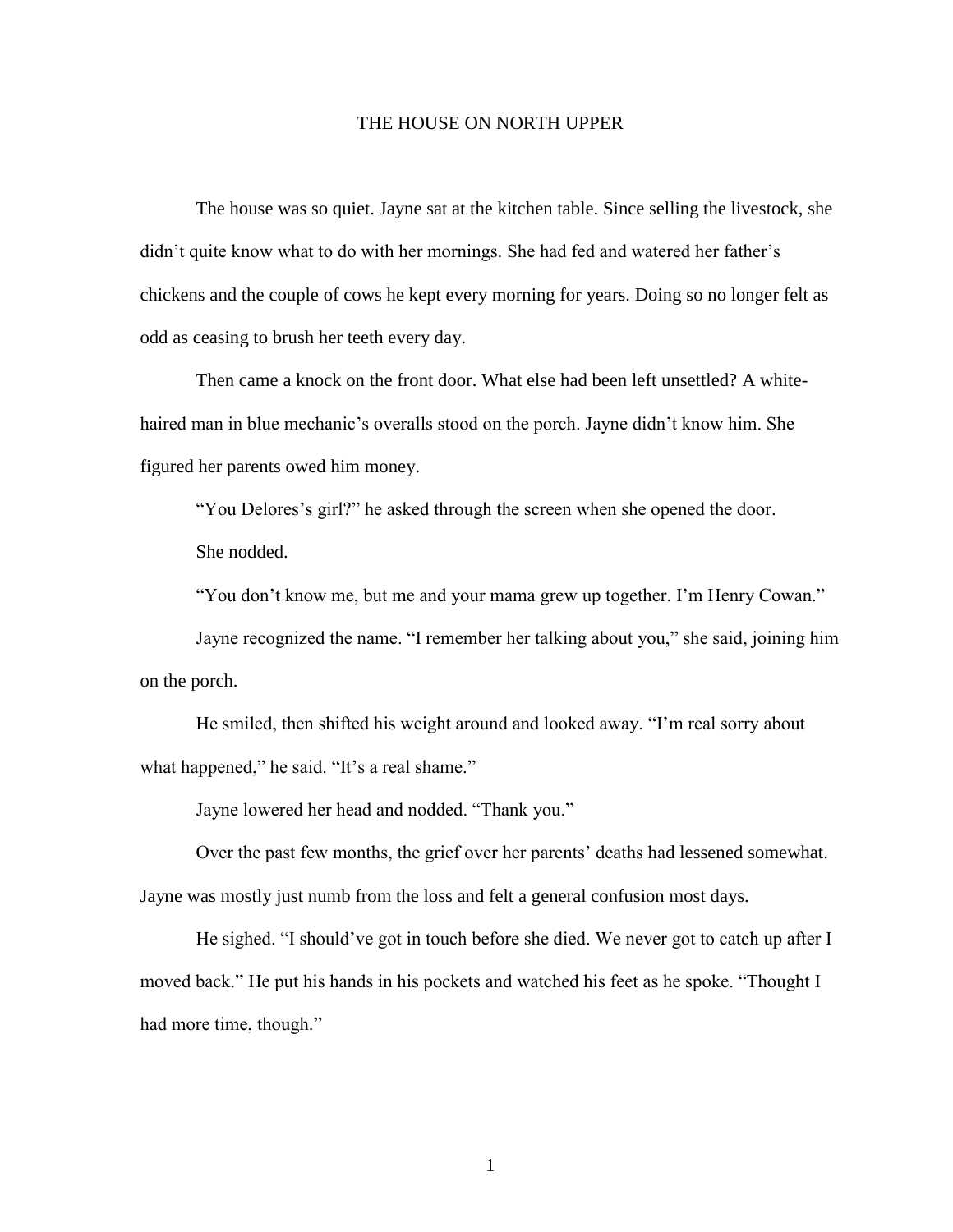"Me too," Jayne said. "It was a real shock." The line was one she'd repeated several times since the accident.

Henry pulled his mouth into a tight frown. "I wanted you to know that I thought a lot of your mama," he said. It was obvious he was not one for confessions of feeling. "I got to thinkin' about how, with both your folks gone, you ain't got nobody else and if there was anything I could do for Delores now, it would be helping you. So, I want to do that for her. I think she'd rest easy knowin' somebody was looking in on you."

"That's kind of you, but I don't need anything," Jayne said.

"Maybe not right now, but you will. News travels fast around here, you know." He raised his bushy white eyebrows and gave her a pressing look. "You ain't gonna be able to keep up the payment on this place. Anybody with sense can see that."

Shame flared through her chest and her cheeks flushed. Jayne looked down again, then nodded. "I hate to lose it, but I ain't got no choice."

"Yeah. Well, we might be able to do something about that. I got a place in Lexington that's empty and I'd like to get somebody in it before winter. It ain't nothin' fancy, but it'd be a roof over your head."

"No," Jayne shook her head. "I'll figure something out." She and her family weren't the type to take handouts.

"Come on, now," he said. "There ain't nothing left here." He scoffed. "What are you, nineteen? You got your whole life ahead of you and there ain't no sense in wasting it wallowin' around a place like this. You got a damn better shot of making something up there."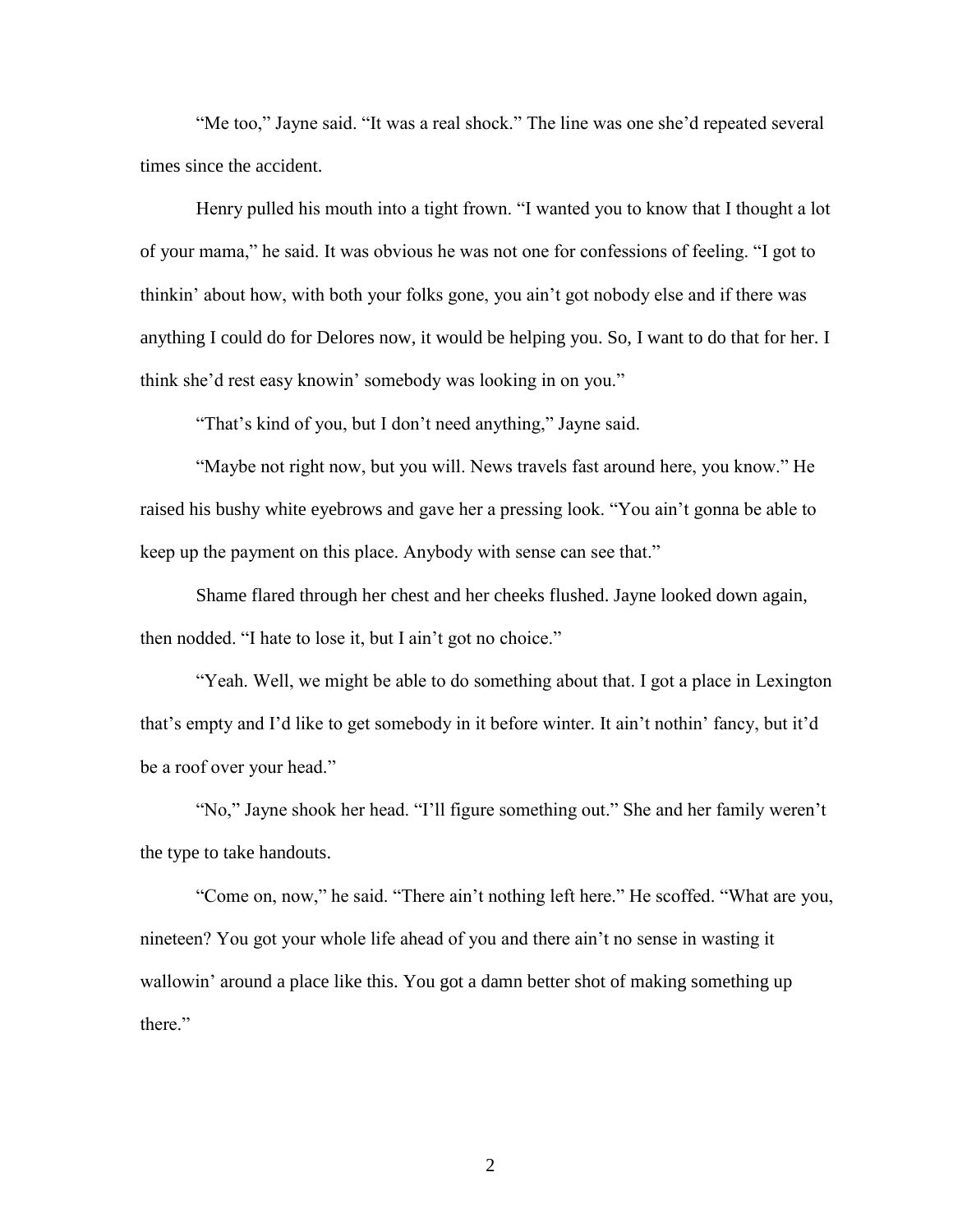Jayne inhaled and looked out over Henry's shoulder at the hillside that faced her parents' land. "In Lexington?" She felt a whooshing in her ears as she tried to make sense of this stranger and his offer.

"Yes, Lexington," he said, his voice rising as if he were losing his patience with a child. "I got several rental houses up there. I'll let you live in that one and won't charge you a dime if you'll look after the rest of them for me; collect rent, clean 'em up when people move out, stuff like that."

Jayne folded her arms and bit her lip. "I don't know," she said. "I don't know anything about that kind of thing."

"There ain't nothing to it," he said. "I'll show you everything you need to know. I'll even give you a little grocery money for your trouble."

Here Jayne was confounded by the shock of this original offer doubled by the suggestion of money.

"Look," he said, staring her square in the face. "Let me do this for your mama."

She took a deep breath through her nose and held his gaze. A lifetime of unknowns existed behind his eyes, and she wasn't sure where her mother fit in, but she knew she couldn't turn down the chance to do something for her.

Then, as if it were all settled, he said, "What choice do you got?"

At that, Jayne felt like crying, but there was no use in it. The bank was coming for her parents' home whether she made a fuss or not. There was only the question of when.

"I'll take you up there tomorrow," he said. "Show you around." He gave her a pat on the arm like she was a boy; like it was time to get excited for a ballgame.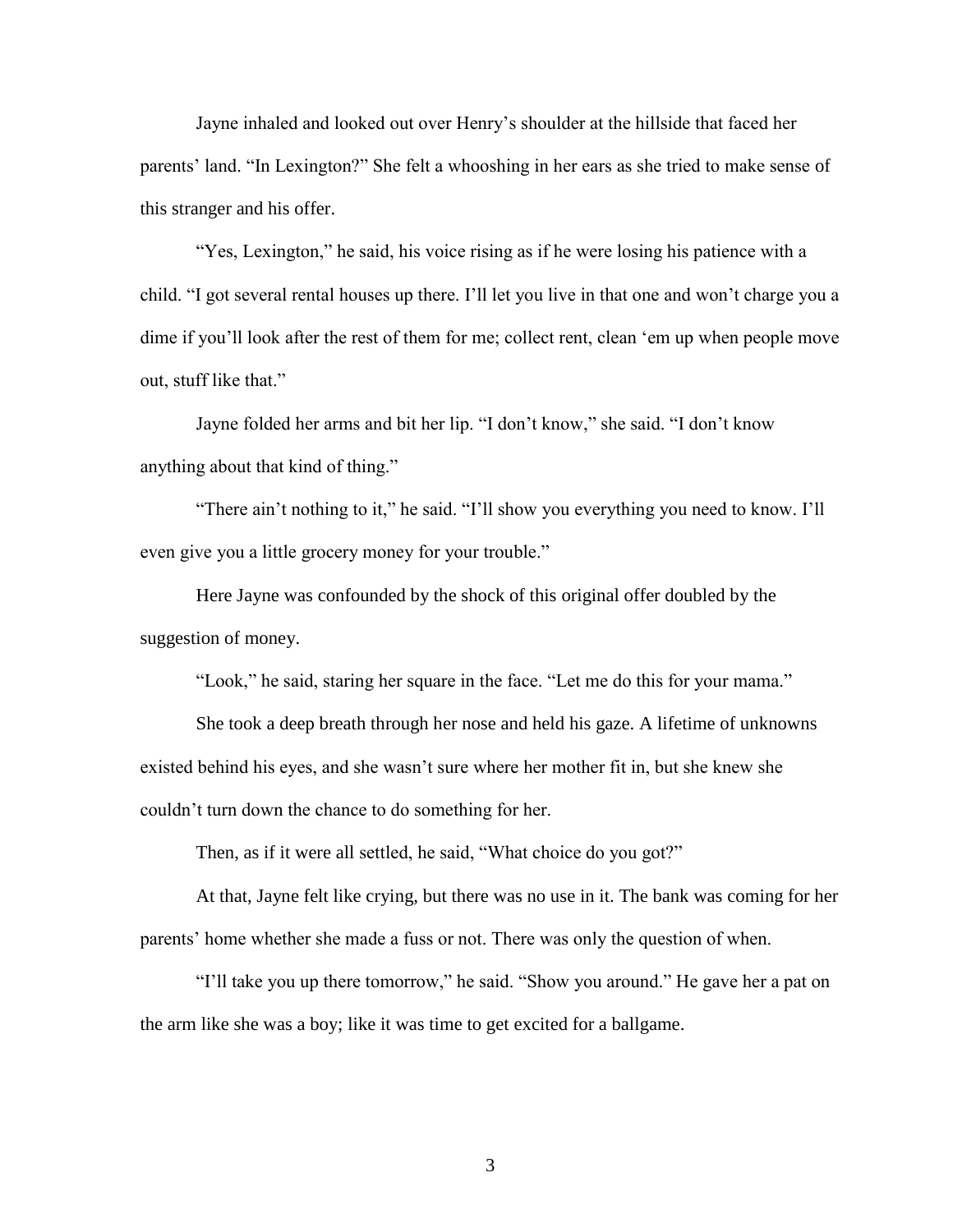She looked at the creases in his face, ones that wouldn't have been there when her mother knew him, and nodded once. "All right."

\*

The house on North Upper didn't look like much. It had probably been nice when it was built, which was over a century ago, but when Jayne moved in it seemed a strange place for a girl her age to live. Because she needed help paying the utilities, Jayne talked her friend Chloe into moving up to Lexington with her. They weren't so much friends as acquaintances, having grown up in a town where everybody went to the one high school in the county. Jayne figured Chloe felt sorry for her on account of her parents but also saw it as an opportunity to get out of the holler.

Chloe moved in the last of her things on a sunny Saturday morning. She stood on the porch as her father shut the back of his SUV. Chloe's mother hugged her and said, "We're proud of you, honey, for being out on your own." Her father wrapped an arm around her shoulders and squeezed before saying, "Love you."

"Love you too," Chloe said to them both.

Her mother looked over at Jayne, who hung back by the front door, then said, "Sorry again, hon, about your folks." She hesitated a moment, then hugged her. Jayne tensed.

They drove away with a few short beeps of the horn, their hands waving goodbye out each window of the car.

When their car was out of sight, Chloe turned and raised her arms over her head as if in victory, then clapped and said, "Let's get to it."

Jayne smiled and turned to go inside.

"I'm gonna finish unpacking, and then we'll get into something, okay?"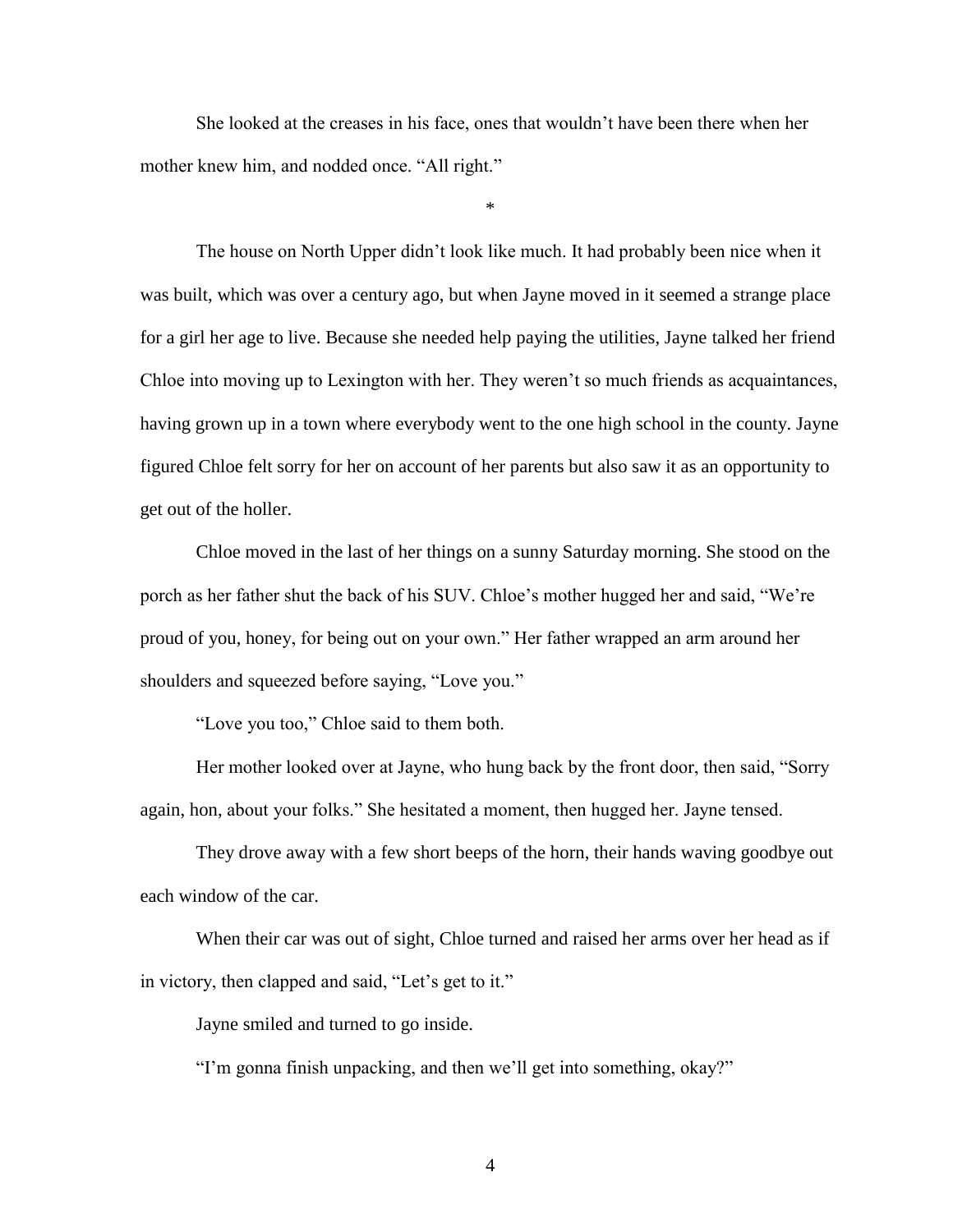"Okay," Jayne said.

Chloe went into her room, which was in the front of the house, facing the street, and Jayne sat down at the small desk in the hall opposite Chloe's door. She opened the accordion-style folder Henry had given her the day before. After driving her around to each of his properties, he had suggested she look over the paperwork for each one. She read the street names on each tab of the folder and tried to place them with the image of the house she'd seen the day before. She pulled out leases and tried to memorize tenants' names. The agreements seemed almost as if they were written in another language with words like "lessor," "heretofore," and "indemnify" throughout. Jayne inhaled. This work was like nothing she had ever done before, and Lexington seemed far away from the home she'd left in eastern Kentucky. She felt a little shaky. Though it was summer, the house was cool. Jayne tried to focus harder. Things would be finalized soon with her parents' farm and she would have nowhere else to go. She had to make this work.

Jayne didn't look up when Chloe walked up and placed a hand on her shoulder. She walked past while Jayne's back was still to her, but Jayne could tell she walked into the kitchen. She finished putting the papers away and followed, assuming Chloe wanted her to join her for lunch or something. When Jayne walked into the eat-in kitchen, it was empty. She glanced into the adjoining bathroom. Empty. She retraced her steps, back to the desk, and went down the hall. Chloe was in her room, earbuds in her ears, hanging clothes in the closet as she pulled them from bags piled on her bed.

"Hey," she said, pulling the wire from one ear when she noticed Jayne at the door.

"Were you just in the kitchen?" she asked.

"No. I've been in here the whole time."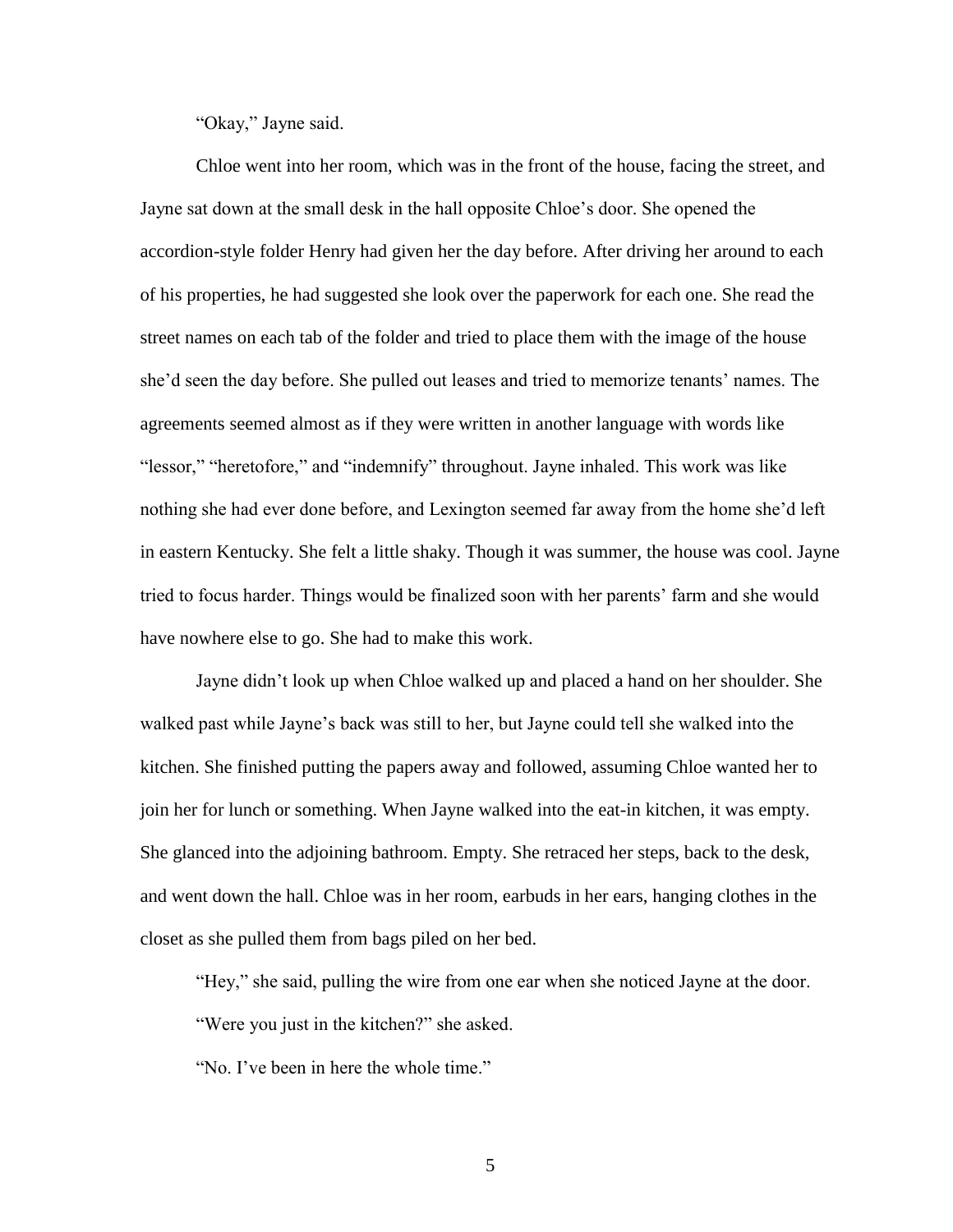"You didn't just walk by, put your hand on my shoulder and walk into the kitchen?" "Nope."

Jayne stood for a moment, not afraid, but confused. "I could have sworn someone just walked through the house."

Chloe paused, hanger in hand, eyes a little wide. "That's weird."

Jayne looked at the front door, which was locked, and laughed uneasily. "I guess I'm losing it."

Chloe cocked her head to one side, sympathy on her face.

\*

The first time a tenant moved out, Henry came to town show Jayne a few things. She followed him to a house that sat in the rounded part of a dead-end court where all the houses looked the same, except the vinyl siding on each one was a different shade of off-white. It was a newer neighborhood than the one Henry had moved Jayne into, and it was cleaner, the yards more well-kept and bordered by long driveways.

"Always try to get 'em rented back out quick," Henry said as they walked up to the porch. "The longer they sit here empty the more money I lose."

Jayne swallowed. The pressure made her feel like she was being squeezed. Henry unlocked the door.

The living room was small, with windows facing the street to let in plenty of light. Tiny nail holes pocked the walls. The carpet hadn't been vacuumed. Henry walked through to the kitchen and looked around, then came back into the living room before Jayne could follow. He went down the hallway and glanced into each bedroom, then opened the door to the bathroom. "Not too bad," he said, walking back toward the front door. "This shouldn't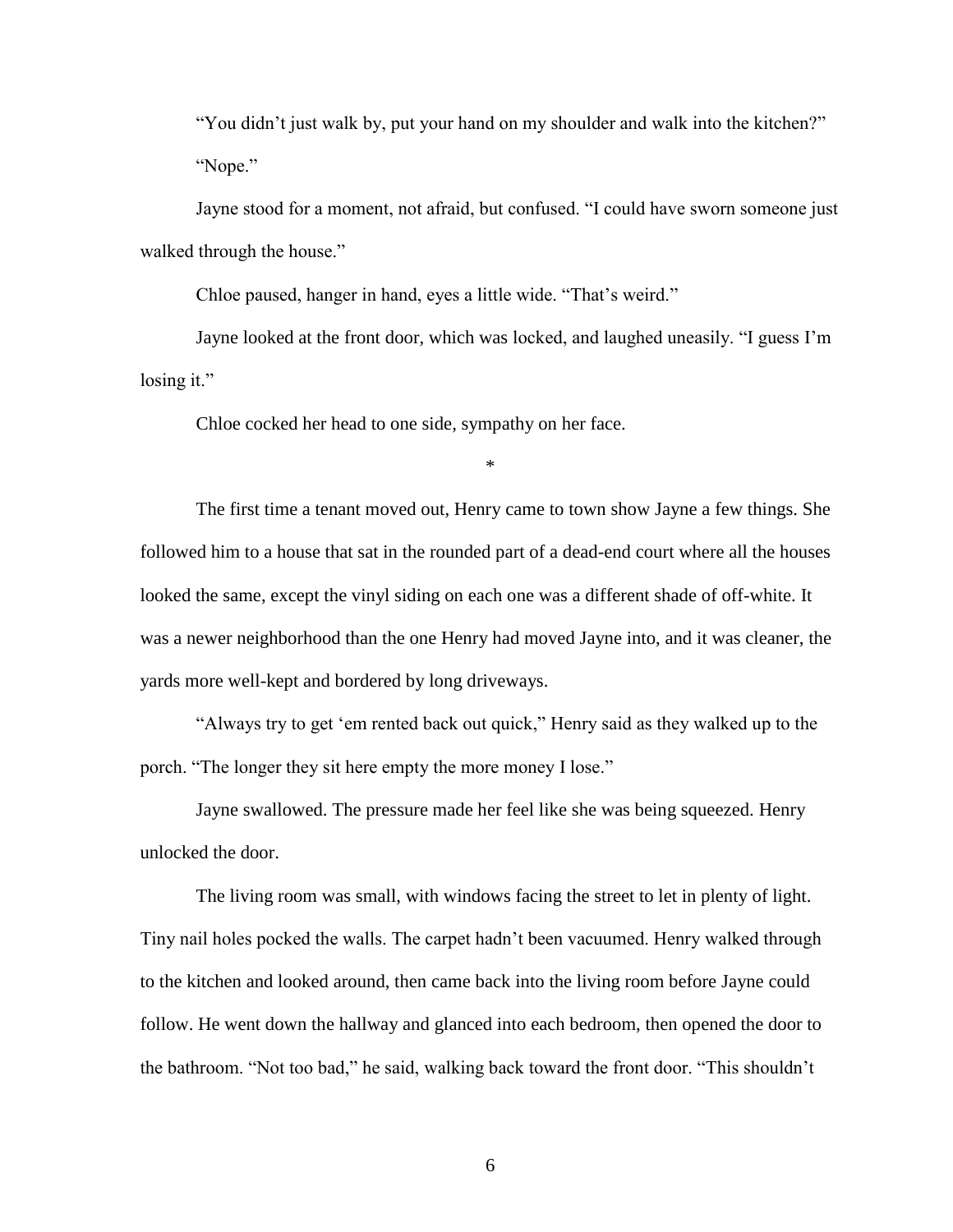take long at all." He motioned for Jayne to follow and went back out to the driveway. From the bed of the truck he pulled out a mop bucket with trash bags, Windex, and paper towels in it and handed it to her. In the cab, he rummaged around and found a black marker. "What's your number?" he asked and pulled a For-Rent sign from the truck bed. He wrote her number at the bottom and put the sign in the yard. "You can get this cleaned up and ready today, can't you?" he said, getting back into his truck. "When people call tell 'em it's six hundred a month, and they gotta pay their own utilities. We don't take no section eight. Deposit's half the rent, so it's nine hundred to move in."

"Nine hundred. Okay." Jayne stammered. It was a staggeringly large number to her. She looked back at the house. "So what all do I gotta do in there?"

Henry sighed and got back out of the truck. They walked back inside, Jayne carrying the bucket. He went in the kitchen and pointed. "Clean off the stove, wipe everything down." He opened the fridge. "Clean this out." He shut the door and walked back through the house. "Bag up all this shit and throw it away," he said, gesturing to clothing and belongings piled in the bedroom floors. A futon with a broken frame was in the last bedroom.

Jayne looked in each doorway as he breezed by them and was surprised by how much stuff had been left behind, but before she could say anything, he pushed open the bathroom door and said, "And clean up in here. That's it. Nothing to it." She looked at the shower, which looked like it hadn't been cleaned in a year. Black mildew grew in the corners where the tub met the tile on the walls. It was starting to grow on the grout between tiles, too.

Henry headed back to the kitchen. In the laundry room, a broom and mop had been left behind. "Here ya go," he said leaning the handles against the kitchen wall by the back door. "You got a vacuum you can bring over, don't you?"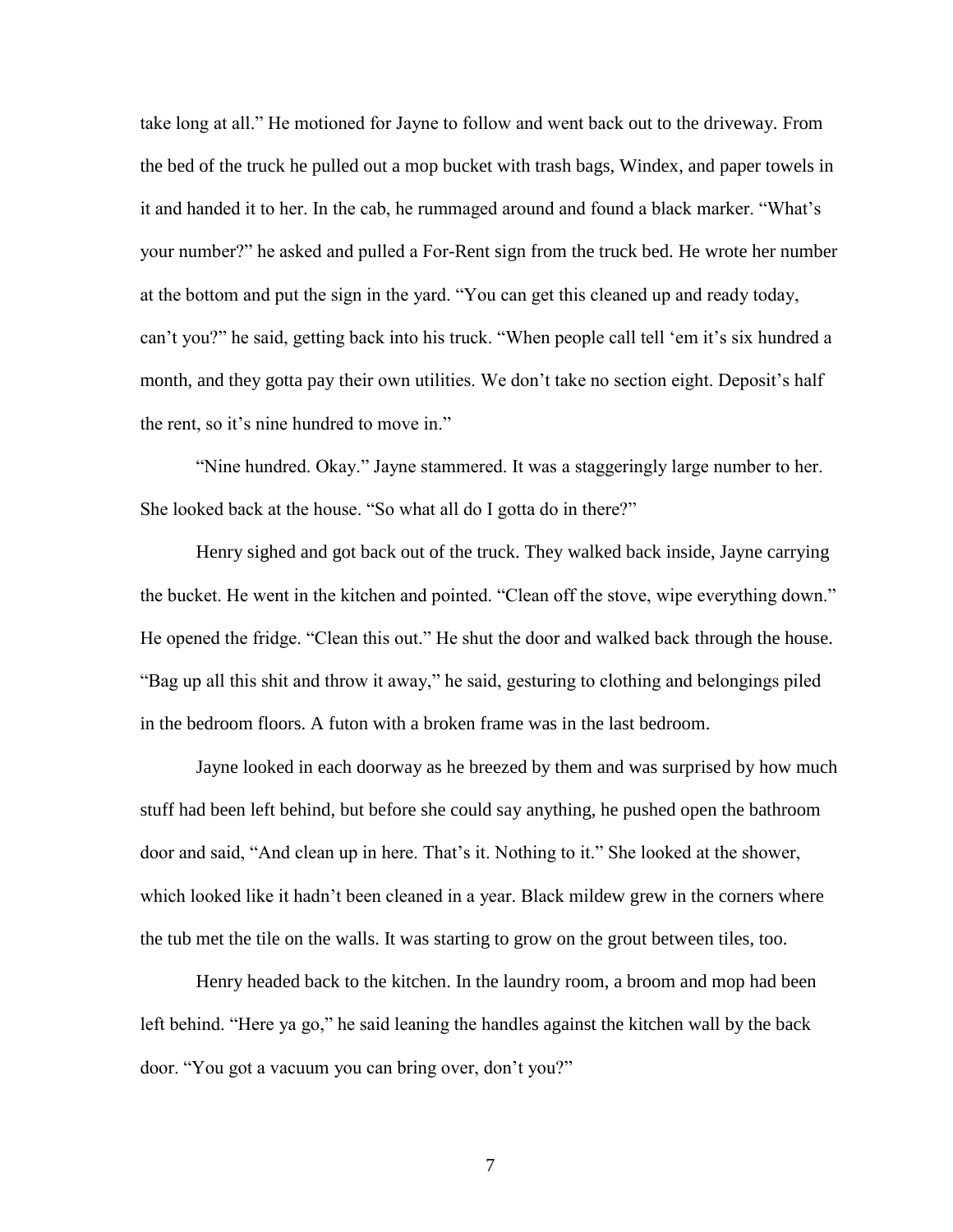Jayne hurried along behind him. "Yeah. I got one," she said.

"All right," he said. "Just get her cleaned up."

"What about painting?"

"Nah, it ain't too bad. Maybe next time." He walked back to the front door, then turned. "Don't forget to lock up when you're done," he said. "And when you come show it to people, don't forget to turn off the lights when you leave. Save on the electric bill." Then he was gone.

Jayne stood in the empty living room and listened to the sound of Henry's Dodge as the engine turned over and the muffler grumbled down the street, growing quieter and quieter until she couldn't hear it at all. She looked around the room, not knowing where to start.

\*

It was late before Jayne got back home. She walked past Chloe's closed door and headed straight to her own room. She fell across the mattress and laid there a moment, gathering the energy to change her clothes. She followed the lines in the ceiling with her eyes, tracing the web of cracks from the light fixture in the center of the room out toward each wall. She turned her head to the side and sighed at the sight of her hamper full of dirty laundry. She sat up and slid her mother's suitcase toward her. She'd used it to pack her clothes when she moved out of her parents' house and hadn't yet unpacked them all. The sound of the suitcase sliding across the hardwood reminded her of when she and her parents had first moved into the farmhouse. She was sixteen. It was a celebratory time for the three of them and a real point of pride for her father. Owning his own land had been his triumph considering he'd spent part of his youth sleeping in junkyards and barns, then later in the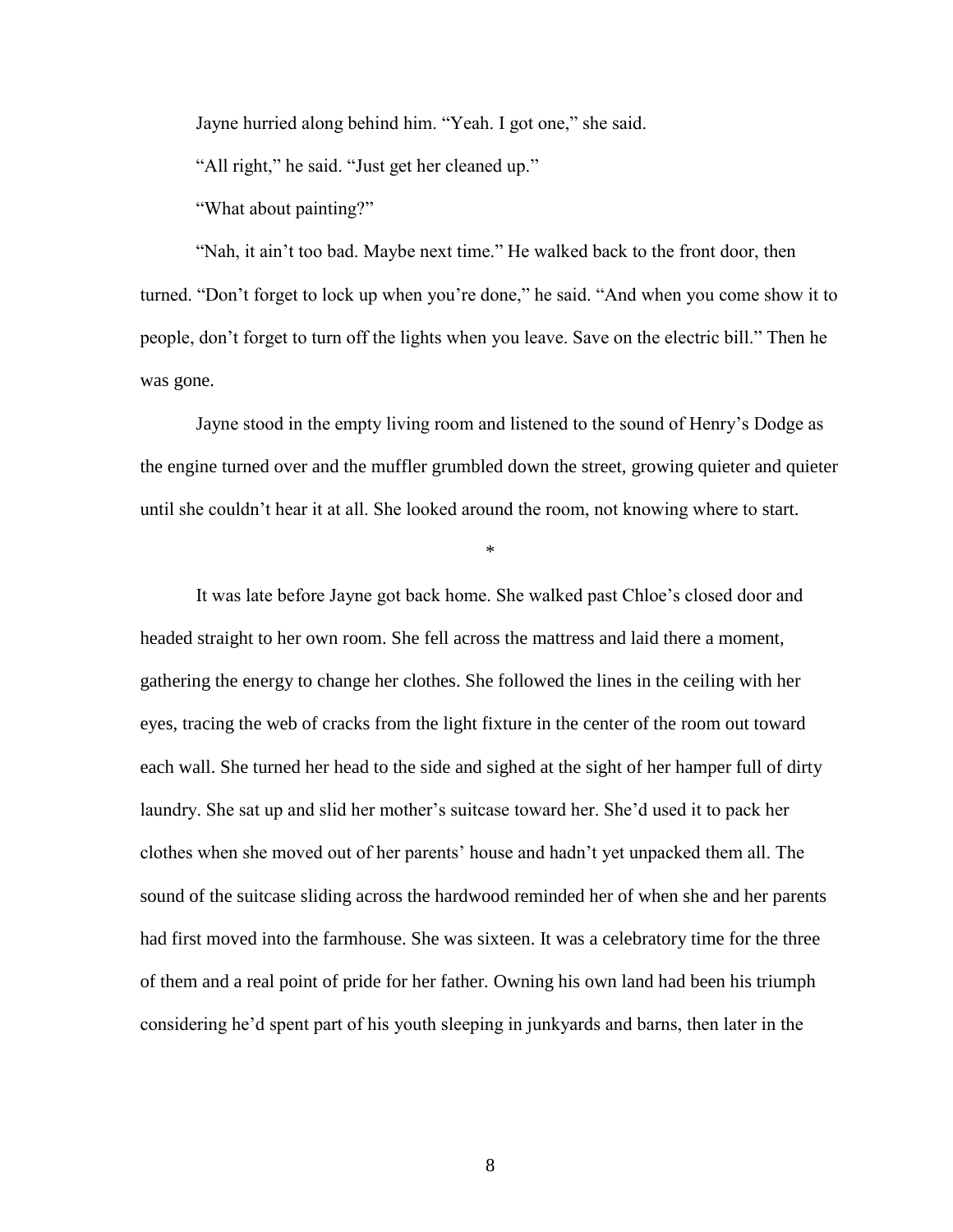back of an Oldsmobile. Although she knew those details and knew he'd been a runaway, Jayne never learned what her father had been running from. Now it was too late to find out.

That first night at the farm, the cicadas and frogs had cried so loud Jayne couldn't sleep. She laid in the dark a long while before she pulled the screen out of the window and closed it. After a little while the room grew too hot. At the breakfast table the next morning, Jayne told her parents about the rough night. Her father pushed away from the table so hard he overturned his chair. "You women ain't *never* satisfied," he yelled, as he stomped out the front door past the unpacked boxes stacked in the living room. Jayne's mother gave her a severe look, then turned her back before Jayne could say anything.

The memory still hurt, Jayne was surprised to find, sitting in her bedroom in Lexington all those years later.

\*

In bed, in the dark, in the quiet space right before sleep, Jayne heard something scraping across the floor of the attic above her head. It sounded just like her mother's suitcase sliding over the hardwood. When she opened her eyes the sound stopped. Her body was so heavy with sleepiness she decided she must have dreamt the sound after having heard it earlier. The rhythm of her breath remained slow and steady, ready to ease back into sleep. Her eyes closed, and then, louder, she heard it again. She was sure she wasn't dreaming. She was sure that over her bed something scraped across the ceiling from one wall all the way to the other. *What the fuck?* She lay in the darkness watching the ceiling, but the room grew quiet again. Surely Chloe wasn't in the attic in the middle of the night. Goosebumps pricked up along her arms. She sat up, listening, but couldn't hear anything. She laid back down and closed her eyes. As soon as she did, it felt like someone was in the room with her, standing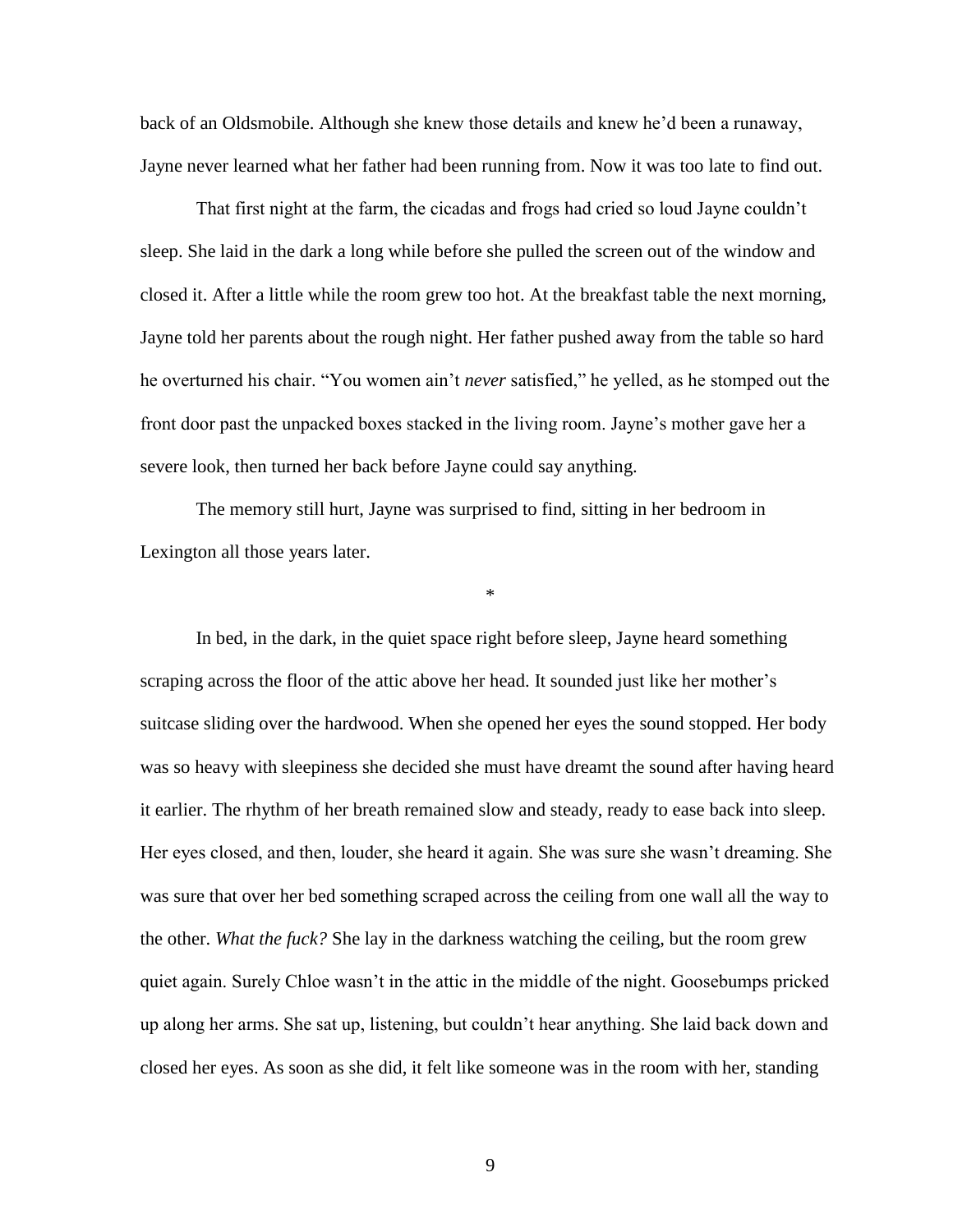over her, looking at her face. She clenched her eyes shut hard, and that's when she noticed voices in the next room. Maybe Chloe was up and watching TV or something. She forced herself to open her eyes and prove that no one was standing over her. The room was empty. She listened for the TV but heard nothing. She let out a whine, but felt like crying full blown tears out of frustration and exhaustion.

\*

When Jayne asked Chloe about it the next morning, Chloe just shook her head. "Wasn't me. I went to bed around ten."

"You didn't get up at all?"

"Nope."

"And you didn't leave the TV on or anything?" Jayne asked, knowing she would have noticed it when she got home if Chloe had done so.

Chloe shook her head again. "I have noticed some weird vibes here, though," she said.

"What do you mean?"

She shrugged, "I don't know. This place just has an odd feel to it." She pursed her lips, thoughtful. "But maybe it's just the house settling or something and freaking me out. I'm not used to being alone so much."

"Yeah, me neither," Jayne said, and felt a wave of sadness rise inside her. "I'm gonna ask Henry about the attic. Maybe a cat got in up there or something."

\*

"Ain't much of an attic to speak of," Henry said. "And I don't know how anything would get in. The only entrance is inside the house."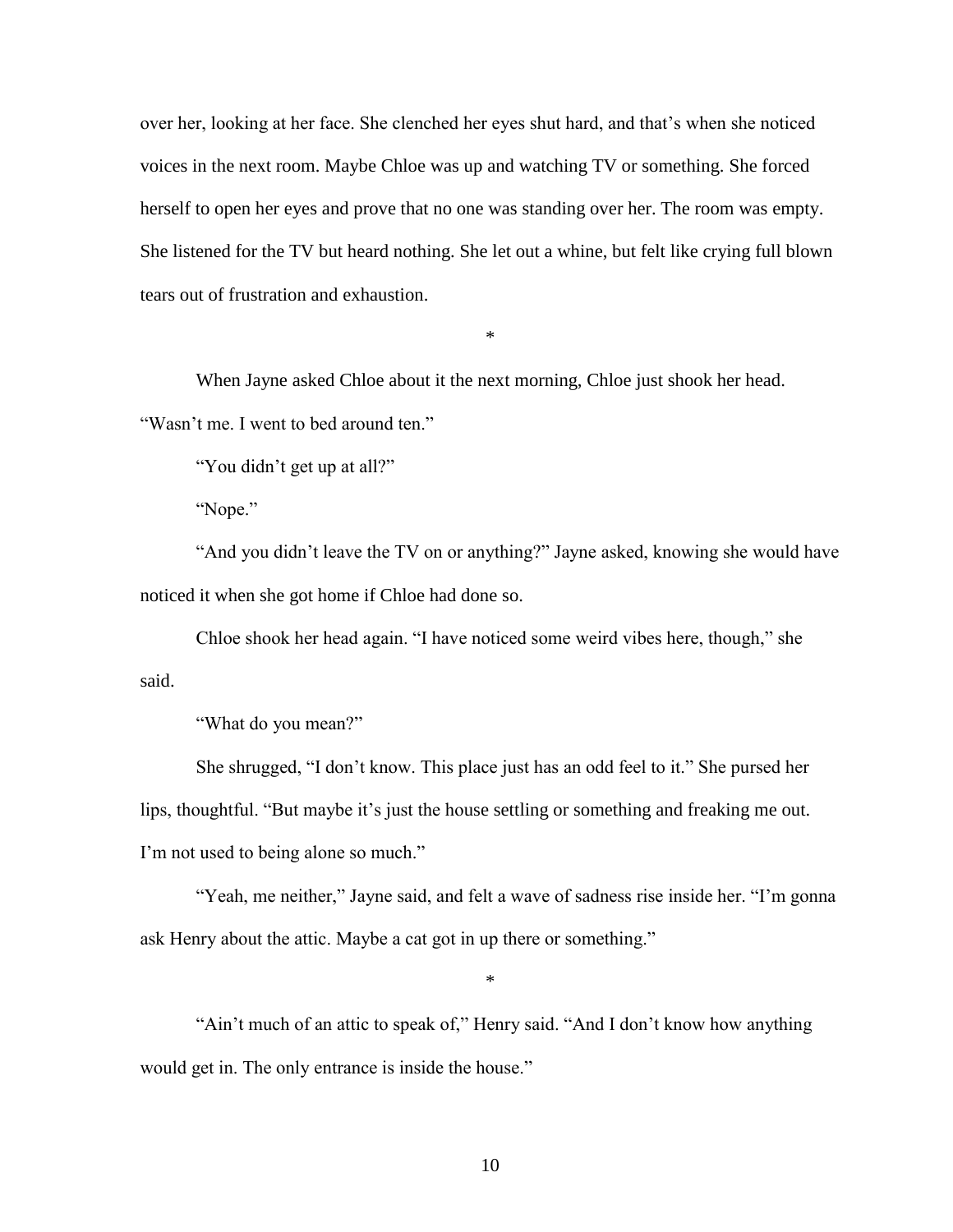At this Jayne felt a chill. As she held the phone to her ear waiting for him to say more, she paced through the house, the wood floors creaking under her feet. When she stepped through the doorway from the living room to the kitchen all the lights in the house went out. She stopped. "I think we just tripped a breaker," she said.

"That house is on a fuse box," Henry said.

The refrigerator was no longer running. The house was eerily silent. "The lights just went out," Jayne said. Trees and neighboring houses shaded the windows, so the rooms were unnaturally dark in daytime without the lights on.

"I was coming up there today anyway. I'll come take a look."

\*

Henry peered into the space in the wall where the fuse box was tucked behind a door. He shined a flashlight into the hole and reached a hand in. Jayne leaned around the corner watching his face in profile, his thinning white hair, the working of his jaw. He pulled out a fuse the size of a quarter and shined the flashlight into it. "Yep." He screwed a new one into the box and the lights flashed back on. The refrigerator hummed like an engine starting. The two of them looked up at the lights, Jayne in relief, and Henry in satisfaction. He moved to shut the door to the fuse box, then said, "Huh."

"What?" Jayne said.

"It ain't grounded."

"What?" she said again.

"The house ain't grounded." He pulled a screwdriver out of his pocket and made a few adjustments, then put the cover back on the box and walked past. Jayne followed him outside where he checked to see that a copper wire running from inside the house was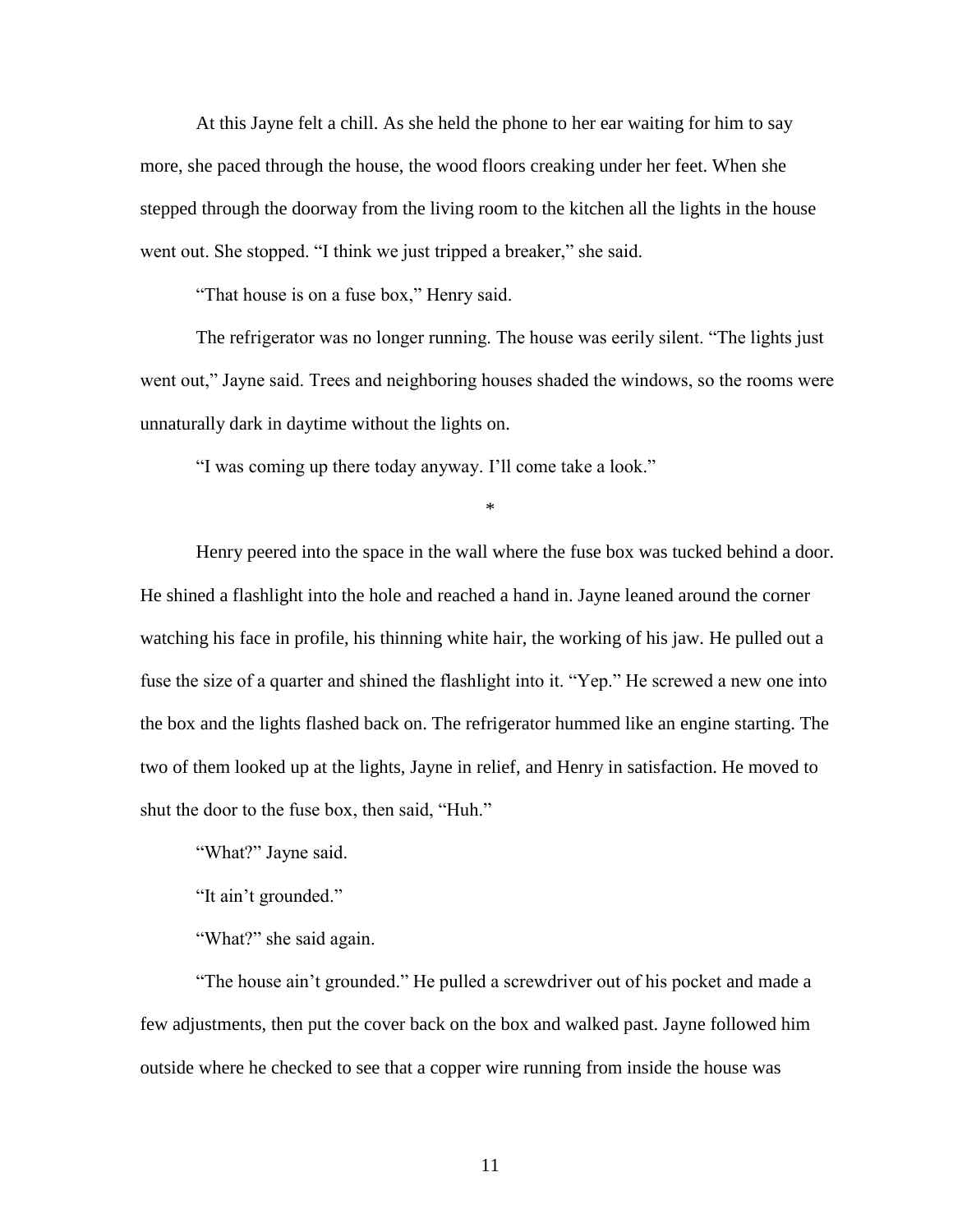clamped onto a rod buried in the ground. "This looks all right," he said. "It just came loose in the box. It's grounded now." He put his hands in the pockets of his blue overalls. "You been having a funny feelin' at all?" he asked.

Jayne just looked at him.

"When it's not grounded, electric's just in the air kinda."

"Huh," Jayne said, and bit her lip.

\*

After they'd been in Lexington a couple months, Chloe met a guy and started staying at his place a lot. Jayne's nights were long when Chloe was gone. The girls used to spend their evenings together watching movies into the night, occasionally drinking a few hard ciders if Chloe could find someone to buy alcohol for them. Mostly Chloe did the talking, and Jayne listened wide-eyed, taking in tales of bonfires, cruising, and the kinds of experiences that were so different than the ones from her sheltered life they may as well have been from another world. By fall, Chloe had enrolled in college, and when the last of the leaves had turned, she moved out. Jayne had seen it coming in the way Chloe had talked about her new boyfriend and her new classes, but she was unprepared nonetheless. When Chloe turned over her key, she was filled with such enthusiasm that Jayne couldn't be upset. She couldn't blame her for moving on from the house on North Upper to a newer apartment with someone she loved to come home to and a future to look forward to. But for Jayne, the house on North Upper was where everything stopped. She couldn't foresee anything beyond it.

Chloe's rent had covered the utilities. Without her, Jayne didn't know how to come up with the money. She didn't know anyone else in Lexington. She didn't know where to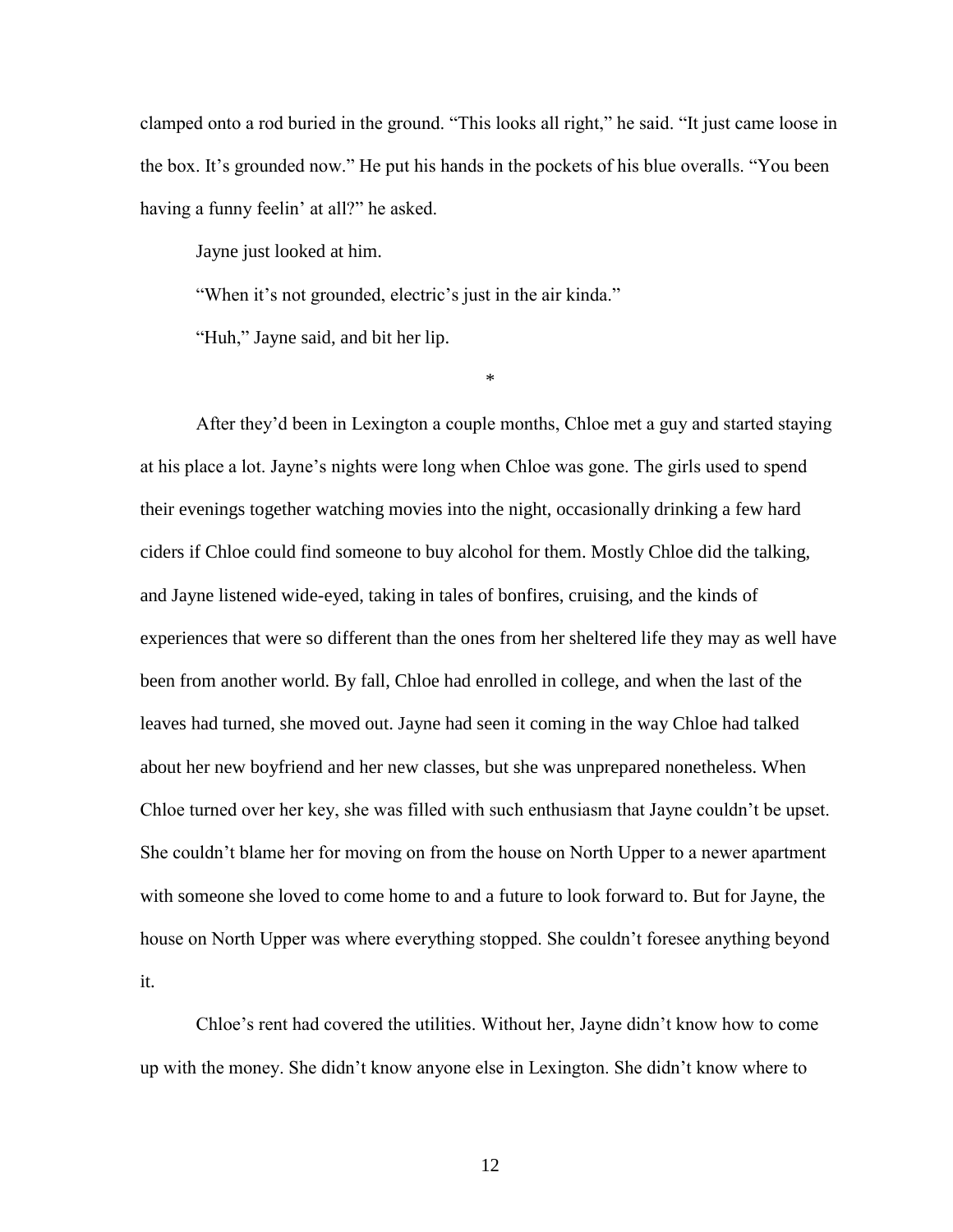look for a job that would still leave time for the work she had to do for Henry. Back home she'd stocked shelves at the IGA in the morning before school. In high school, her father had told her she needed to be working, and she earned enough to buy an old car from a mechanic he knew. The big grocery stores in Lexington intimidated her, though. They were teeming with people no matter what time of day or night it was. The one closest to her house was open twenty-four hours.

The first night alone, knowing Chloe wouldn't be coming back, Jayne laid awake. She ground her teeth, she realized, after her jaw grew sore. Her whole body was tense. She had twenty-eight dollars in her bank account. The electric bill was ten dollars more than that, and due in two weeks. She felt like someone set adrift in the dark. She had no idea what to do or which direction to head. Her frustration settled on her parents and how they could have left things like this. What had they been thinking? Who has a child at forty but makes no plans, leaves no will, and no guidance whatsoever for after they're gone?

Wind pushed against the outside of the house and wood siding let out a strained sigh. Jayne was used to all the sounds the old house made, but she still paused when she heard them. She thought about the house back home and wondered if anyone lived in it now. Even if she had been able to keep it, how would she have lived in it with them gone? In a way, she hoped it had been torn down. She threw the blankets off and pushed them to the foot of the bed. It was a cool night, but it felt like heat was trapped under her skin. She rolled over and punched her pillows harder than she needed to try to make them more comfortable. The lost, floating feeling reminded her of the day of her high school graduation. She had come home with the diploma—neither of her parents had one—and shown it to them. Her father had looked at it and nodded, and her mother had smiled and cooked her favorite dinner—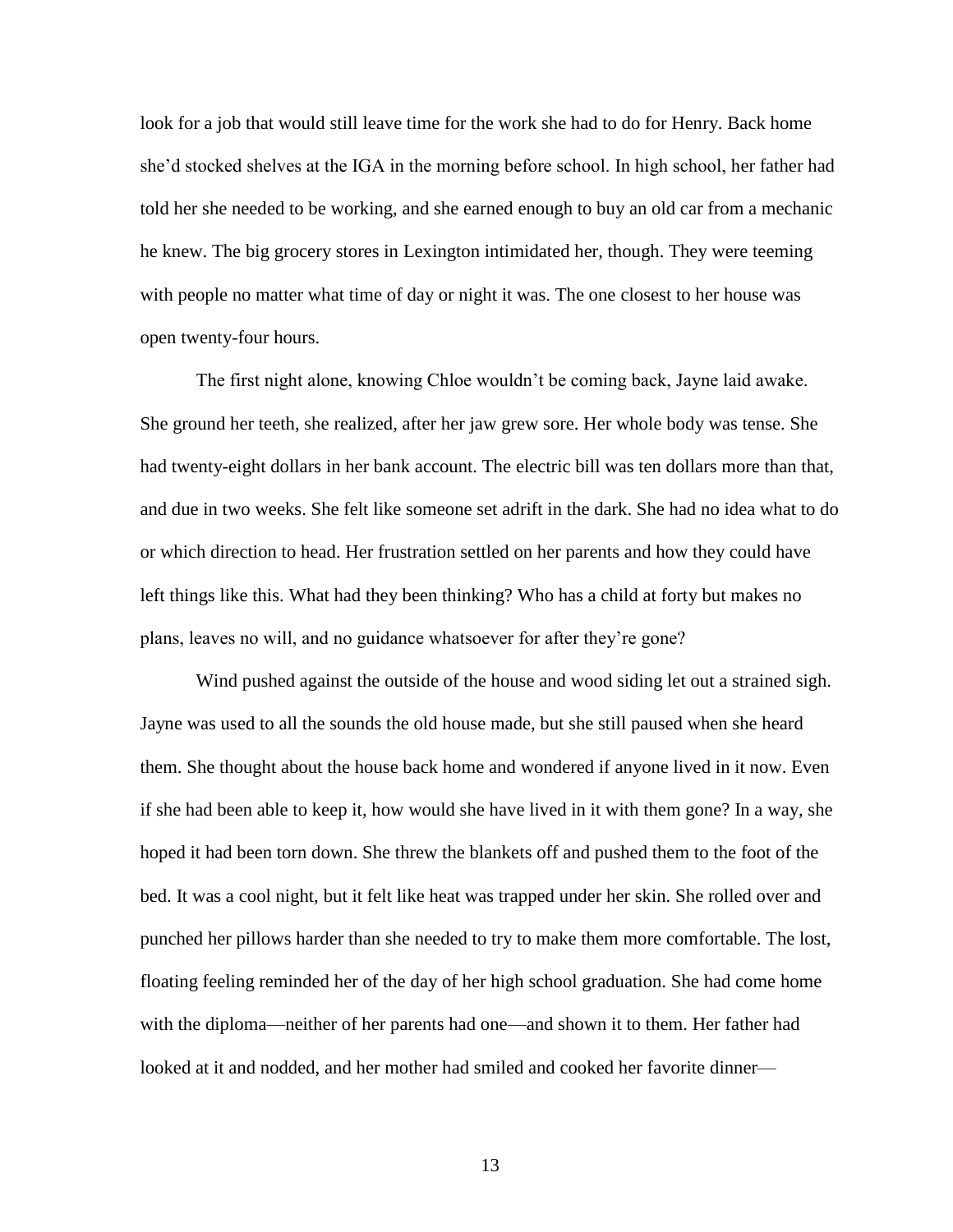meatloaf—then nobody ever mentioned it again. That night she thought about what came next, but only that night, because her parents quickly filled her days with tasks that had grown hard for them in their age. Hauling garbage to town, keeping enough firewood split and stacked to make it through the winter, breaking ice across the top of the cows' water trough, bush hogging the grass and brush by the road, and keeping the cows in hay left her no time to imagine anything else for herself. Yet no matter how much she did, her father would be anxious and press with urgency how much still needed to be done. If Jayne tried to sleep in or pushed back in any way he'd bellow at her that she didn't give a damn about the farm or her mother. At first she'd been shocked by his anger, then she grew angry herself, but drew it in and said nothing for her mother's sake. Whenever her father screamed, her mother would cry, and Jayne wanted to spare her that if she could.

And now here I am, she thought. She did everything he said and wound up with nothing. It occurred to her that it made sense that something in her father's brain killed him. The doctor said it was an aneurism. Now, in hindsight, Jayne wondered how long it had been swelling and pushing against other parts of his brain, causing who knows what kinds of reactions. And it made sense that when it burst and struck him down, he took Jayne's mother with him. She hung on his every word and followed him like a shadow.

Jayne didn't usually picture the accident. She wouldn't let herself imagine the aneurism going off inside her father's head like fireworks exploding, causing him to run the truck off the road into a guard rail, both her parents' bodies mangling themselves around the metal of the truck's cab as broken glass showered down around them. Jayne couldn't be angry when she thought about their lives ending in that moment; everything they had ever done, done, and everything they ever were, over and done.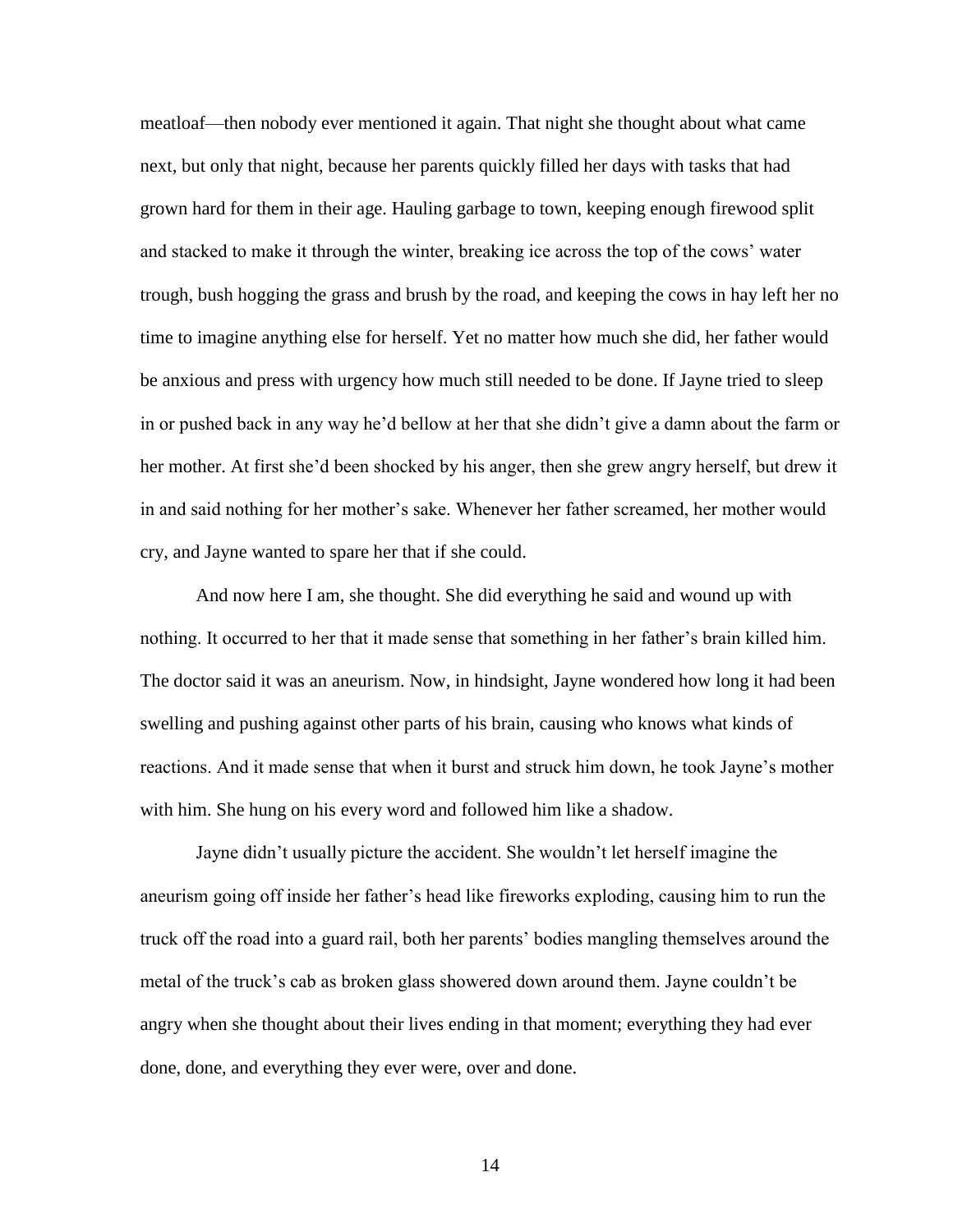Her eyes rested on the glow from the fluorescent light left on over the sink. Through her open bedroom door, it softly lit the linoleum floor in the kitchen. Her breath slowed to a steady rhythm and sleep was near. Then smoke filled her nose as if someone were smoking a pipe in bed with her. Her eyes even felt warm from it. She sat up and switched on the bedside lamp. There was nothing in the room, so she got up to look around. She walked through the house, flipping on lights and sniffing the air. Nothing.

Water dripped in the bathroom sink. She turned the knob on the faucet until it squeaked and the water stopped. She walked back through the house toward the front door, sniffing. Still nothing. She looked out the front windows. No one was outside. A street lamp shone down on the empty street. She stood still, her bare feet on the cool hardwood and listened. Nothing.

Finally, she decided to back to bed. She left the living room light on wondering if she was crazy, if there might be something swelling in her brain, too making her imagine things and just waiting to burst. In her room the smell had completely evaporated. Maybe she had fallen asleep without realizing it and it was all a dream. She had smelled tobacco though, she knew it. Fully awake now, she couldn't help but think about money again.

When she laid back down she remembered a scene from a movie she and Chloe watched one night that ended with a bunch of men in suits shooting each other. At the beginning of the movie, one of the men said that waitressing was the number one job a woman could get and earn a living. The thought felt like someone had handed her a gift. If she could get a waitressing job, she'd be working in the evening, leaving her days open to take care of Henry's properties, and maybe she could bring home some money soon. The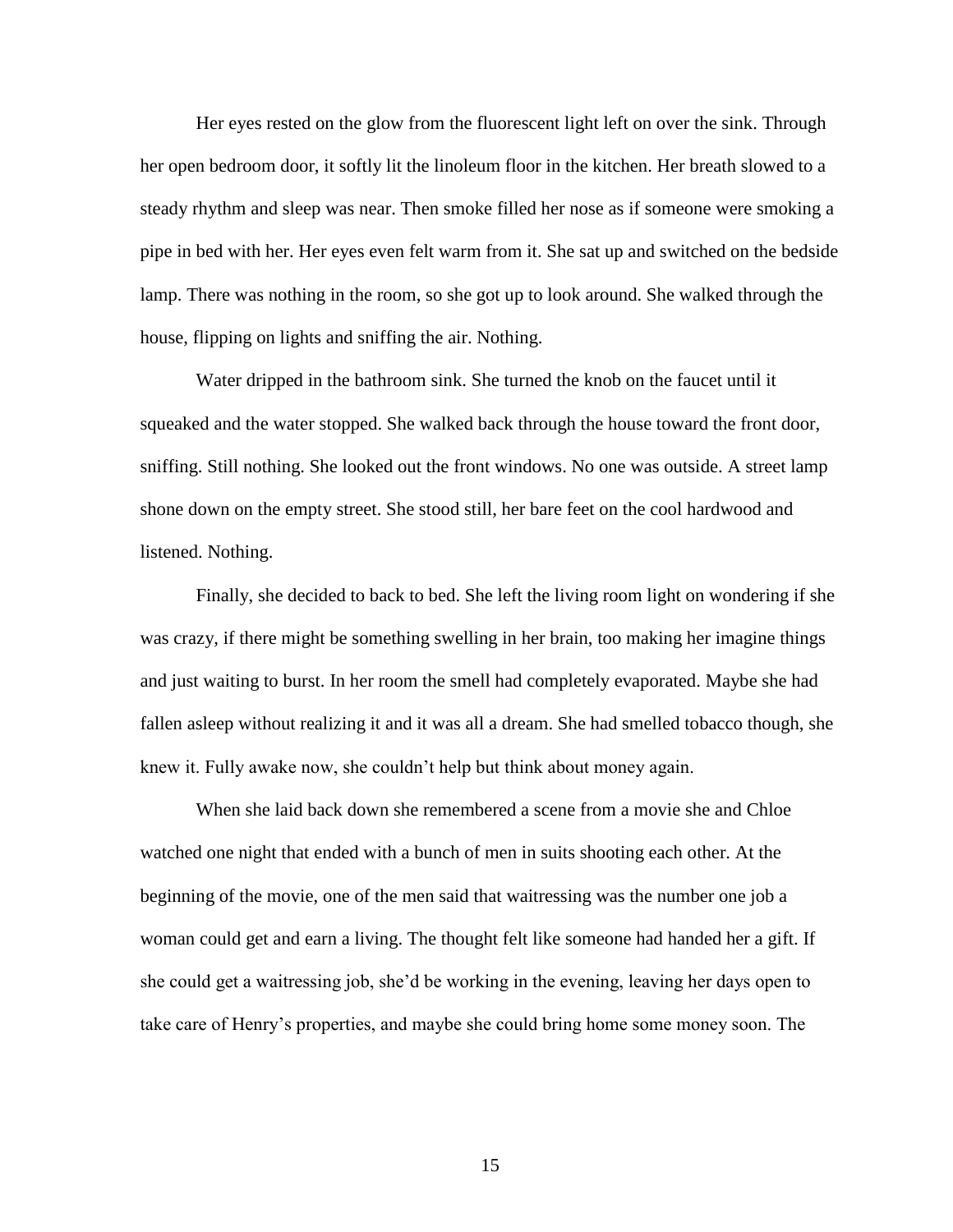thought of talking to customers all night long made her anxious, but she decided she would just have to push herself through it. She didn't know what other choice she had.

\*

The next day, she walked to a restaurant a few streets over from her house. The sign said they served "Southern comfort food," but it looked fancy to her. There were cloth napkins, a full bar, and votive candles on the tables. It was three o'clock in the afternoon, so it wasn't busy. A bell on the door jingled when she walked in. As a hostess walked up, Jayne took a deep breath and made herself smile. "Hi," the girl said, "One?"

"Oh. No, I saw y'all were hiring and was hoping to talk to a manager," Jayne said.

"Sure." She showed Jayne to a table in a back corner. Jayne sat down and smoothed her button-down shirt. She patted her hair, but that just created static. She couldn't do anything with her tight curls. Her hair always felt like a big, round motorcycle helmet around her head. After sitting alone for a minute or two, her breath grew shallow. The seat of the chair pressed into her thighs. Her heart beat in her chest like it was trying to force its way out. Then the manager appeared. He strode over and pulled out the chair across from Jayne. He was tall, and through his thin white shirt she could see that his chest and shoulders were thick and hard. His smell was distracting and suddenly Jayne wondered, when was the last time she'd been this close to a man? She forgot to make herself smile. He held out his hand and she took it.

"Toby Stuart," he said. "But everybody calls me Stu."

"Jayne Parker," she said, still holding his hand over the table. Then she let it slip away.

"So you're looking for work," he said.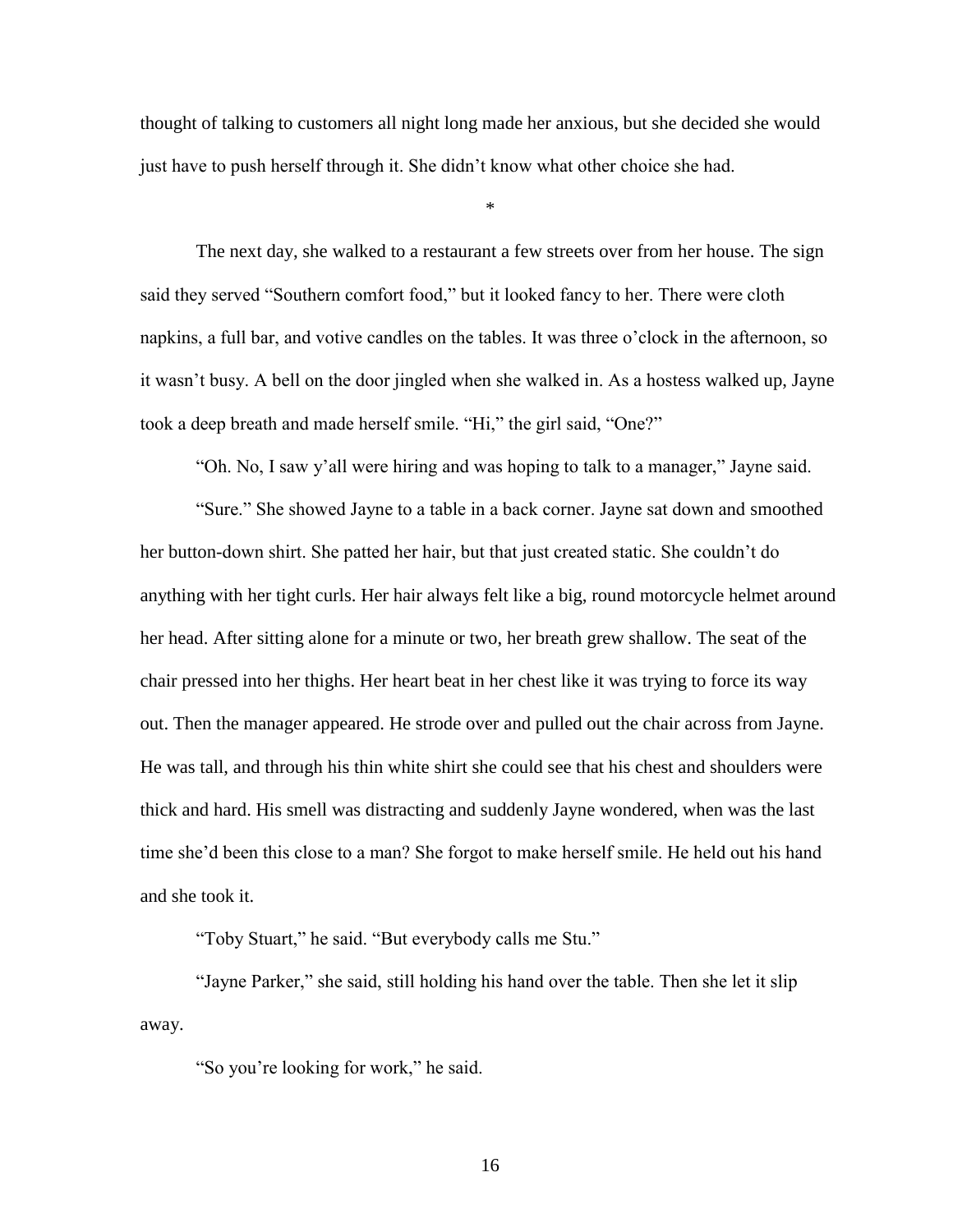"Yes," she said, and remembered to smile.

"What kind of experience do you have?"

Jayne was caught off guard. "Well, I'm working right now," she said. "I just need something part time."

"Okay," he said. "What's your availability?"

"Evenings," she said, "every day."

"Easy enough," he said, and smiled. There were little lines at the corner of his eyes.

"We usually get students with class schedules to work around."

"Oh."

"When can you start?"

"Right away," she said. "Today if you want."

He laughed. "Okay, did you say you have restaurant experience?"

"Um, no. I'm not from around here."

"Yeah, I can tell," he said, "with that accent." He smiled again.

"Oh," she said again.

"That's all right," he said. "I think it's cute."

Jayne blushed. "I just need some extra money and I figured waitressing is the best job

for someone like me." She made herself smile again.

She saw Stu look at her teeth, so she closed her lips to hide them. His eyes traveled

over her and he said, "No, I don't think the front is the right place for you."

Her shoulders drooped.

"Can you cook?"

"Oh, yeah," she said, nodding. "Real good."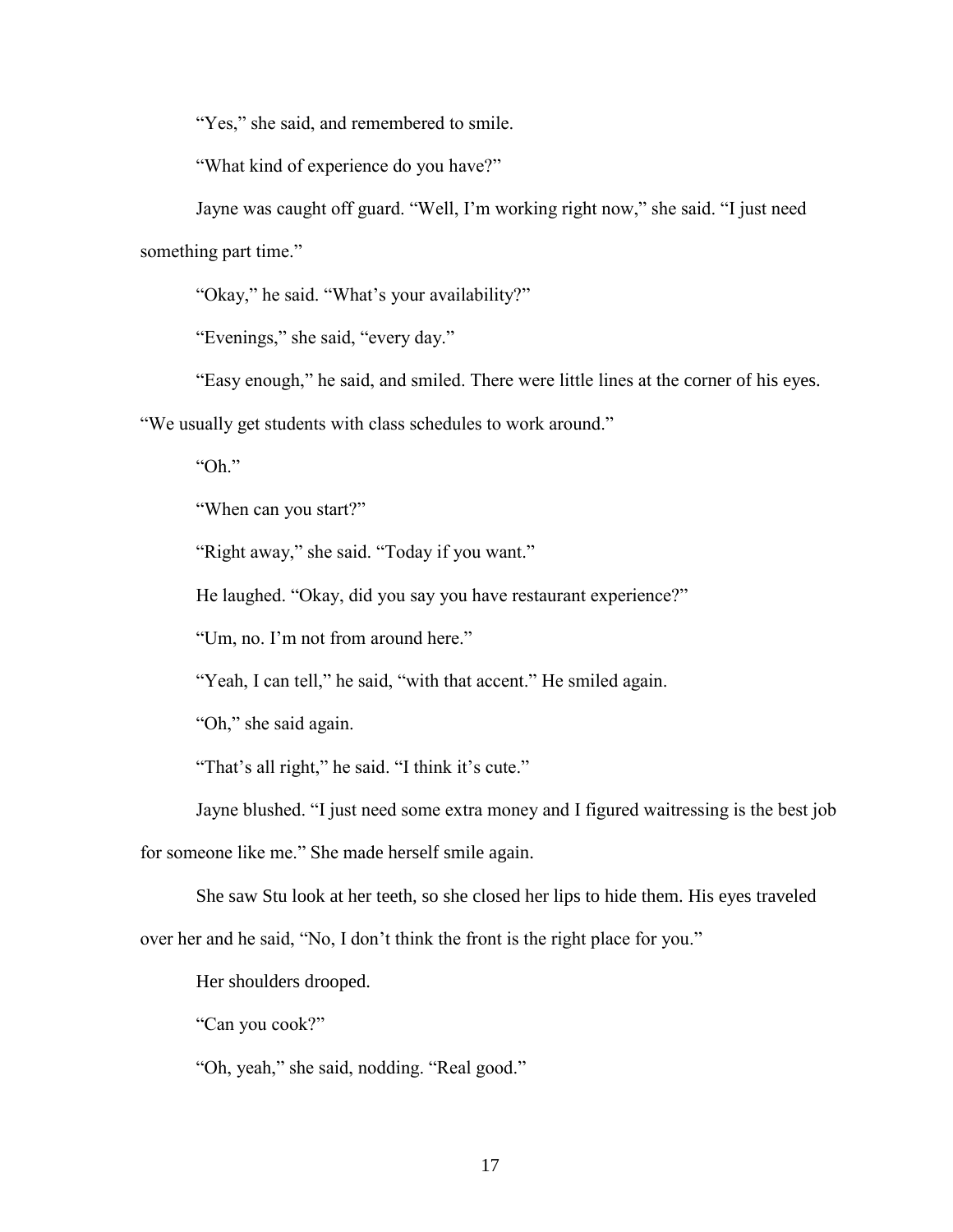"Speak any Spanish?"

She shook her head.

"That's all right," he said.

"We start cooks at minimum wage," he said and stood up. "Come on, I'll show you around."

\*

Before the first hard freeze, some of Henry's tenants moved out of a three-bedroom house down the street from Jayne owing rent. There was so much stuff left behind that Jayne thought they might come back, but Henry said that kind of thing happened all the time. "You'd be surprised what all people leave," he said. "Especially if rent's due and they ain't got the money." On her second trip to the house, she noticed a little gray pup on a chain in the backyard. It was raining out, and it was huddled against the back of the house shivering. She felt sorry for it since it had been outside without food and water for at least a night and a day, so she brought it home and fed it with the intention of giving it away after that. When she mentioned it to Henry, he suggested she keep it, "Bein' a girl livin' alone and all." She doubted he'd be much of a guard dog, but her papaw had had a gray cattle dog with black spots like the pup's, and he'd been loyal. Having him around reminded her of home. She named him Pepper and let him sleep in her bed. Being alone all day, she got in the habit of talking to him and taking him with her for company when she worked on Henry's houses. He'd look at her with his big brown eyes as if he understood every word she said. Coming home from working at the restaurant one night she filled his water bowl and said, "Mama would've liked you," and a tear hit the floor where she bent down before she even realized she was crying.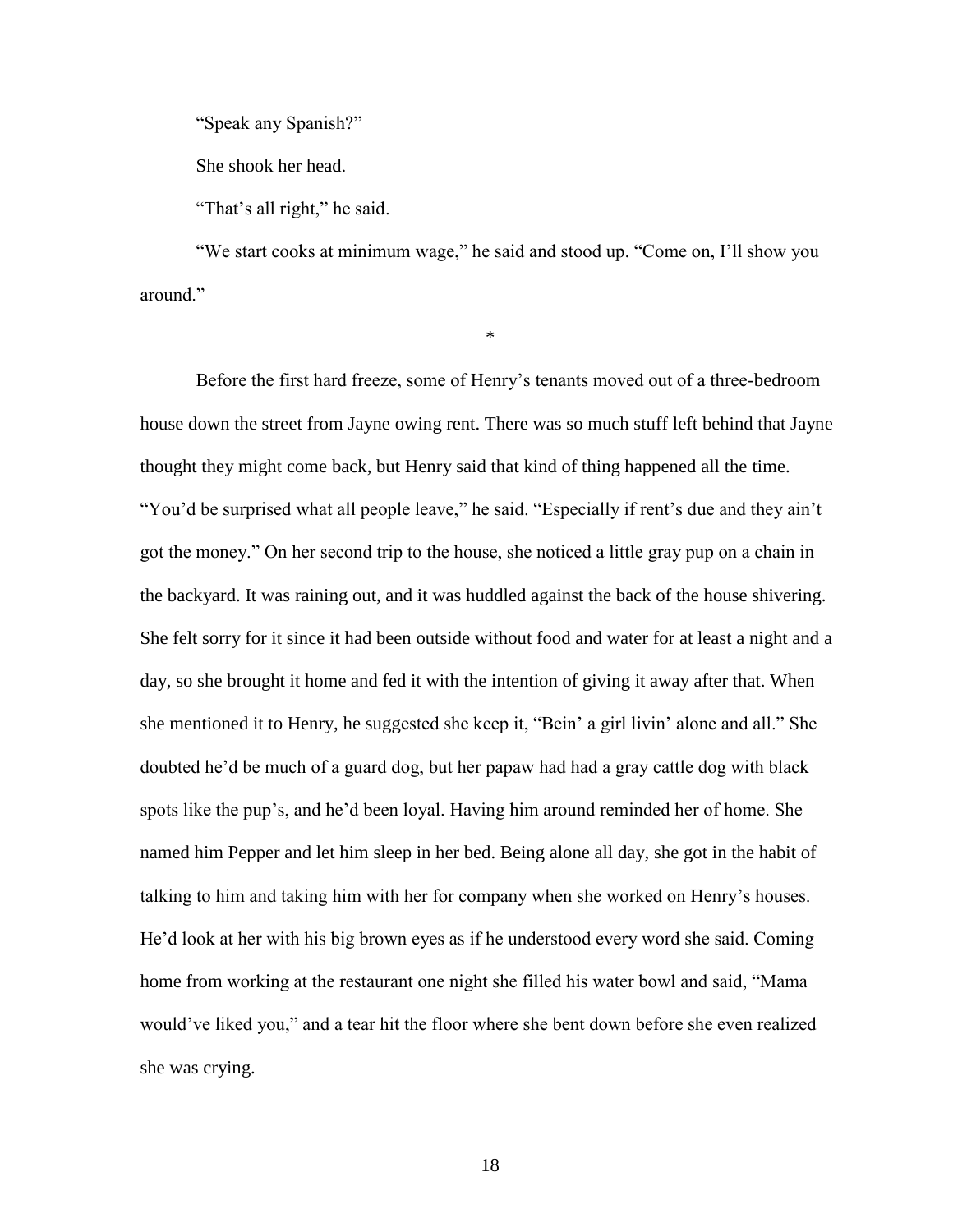Pepper made the old house feel warmer, less stale. He bounded down the hall playing with socks, slid across the floors, and left paw prints on the back door. He acted like he belonged with Jayne, like he'd just been waiting for her to bring him home. Sometimes she hugged him and cried until they both fell asleep.

\*

Chloe came to visit one night with her boyfriend. She brought a six-pack and they all had a couple of beers. Jayne told her about getting the job down the street and learning how to use a deep fryer but didn't know what else to say. Chloe adored Pepper and played with him the whole time. The boyfriend, Will, seemed bored, but nice enough. They didn't stay long, and Chloe left promising to keep in better touch.

That night, in bed and still slightly buzzed, Jayne remembered Chloe's parents hugging her the day she moved in. She couldn't think of a time her own parents ever acted that way. Pepper lay on his side with his legs sprawled. Jayne's hand rested on his side as it rose and fell. Her grandparents had been the same way—short on affection and long on discipline. Children could be a burden, she realized, though that was the first time she'd thought of herself as such. As she thought about the way the adults in her life had acted toward her, her gaze fell on the open closet door. Darkness hugged the walls around it, and inside, the darkness made the closet look like a deep hole. The house was so quiet and still that the only sound was the dog's breath. On the other side of the closet, in the bathroom, the toilet flushed. Jayne jumped. Pepper shot up in bed, ears perked toward the sound.

*So I'm not crazy,* Jayne thought.

She and Pepper stared at the dark wall, holding their breath listening to the water run through the pipe until it filled the toilet tank and shut off, leaving a ringing silence. It felt like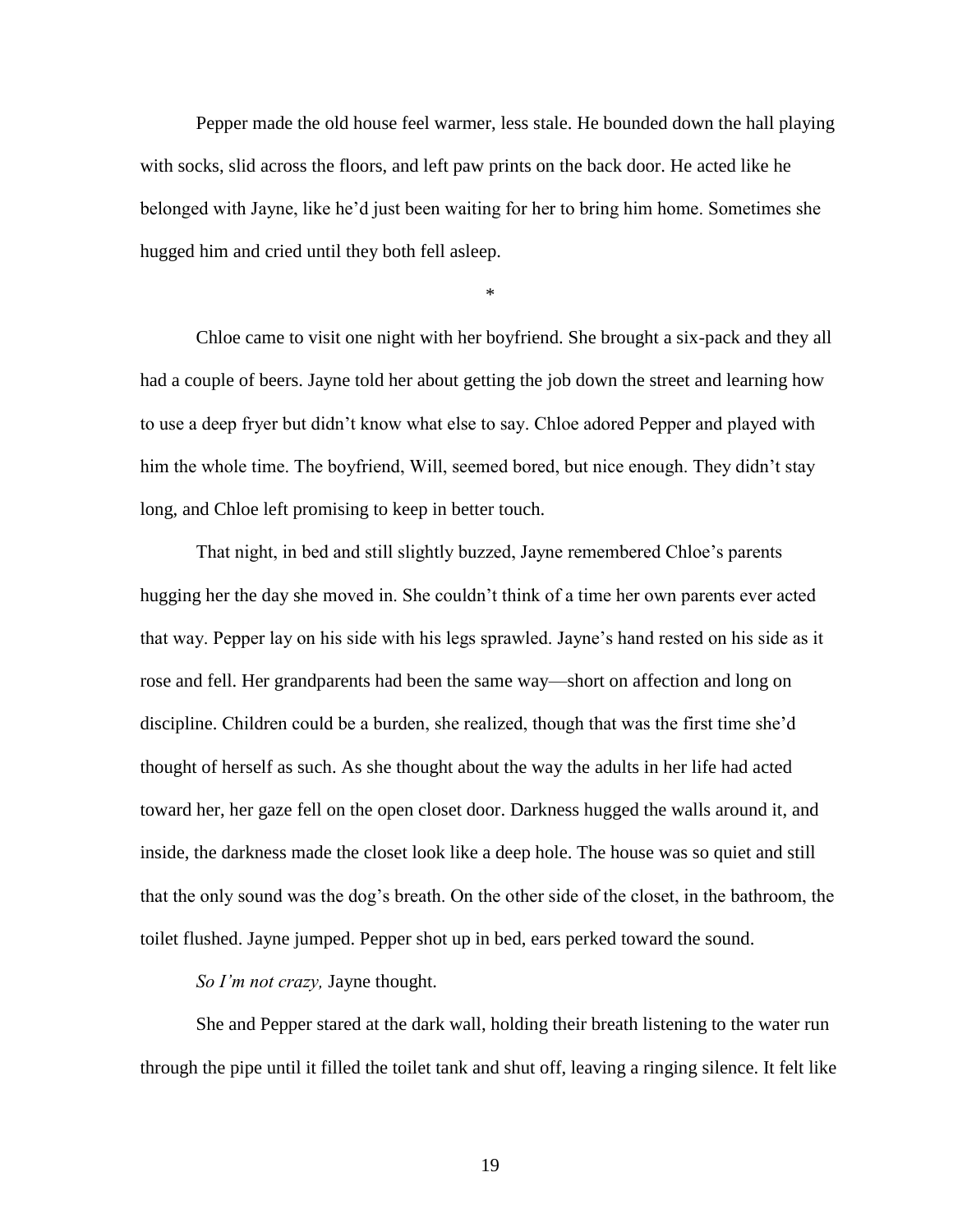the skin on Jayne's scalp was crawling. Pepper huffed through his nose and stared at the wall. Eventually he laid his head on his paws. Jayne wondered what her parents would do if they were here. She could imagine her father saying, "Aw bullshit," drawing out the *bull* to make her feel like she was being ridiculous, afraid of the sounds of an old house. Her mother would tell her to pray about it, but Jayne didn't have any use for a god who'd take her parents away and leave her in this place.

Eventually Jayne fell asleep, but was awakened in the middle of the night by headlights coming in the bedroom window. It was so dark in the room, and the lights so bright that it hurt her eyes, blinding her momentarily. The window faced the brick wall of the neighbor's house. There was no way a car could be coming toward it, yet it was, and the headlights pummeled down until they were about to crash through the window, into the house, into her room, into the bed. Jayne thrashed away from the lights so hard that she woke herself and the dog. She gasped for air for a few moments as her eyes adjusted to the room. She lay looking at the ceiling, taking deep breaths, hot tears falling down her face and running into her ears.

\*

At work that night Jayne kept thinking about all the odd things that had happened since she moved to the house on North Upper. She remembered cheesy shows she'd watched as a kid where actors re-enacted the stories of people's haunted houses. She didn't want to believe her house was haunted. She didn't even know if she believed ghosts were real, but then again, she had been starting to wonder if she knew anything for sure. Slicing vegetables, she was so tired she accidentally cut herself and got blood all over the counter. Stu was perturbed at first but when he saw how upset she was, how she stumbled over herself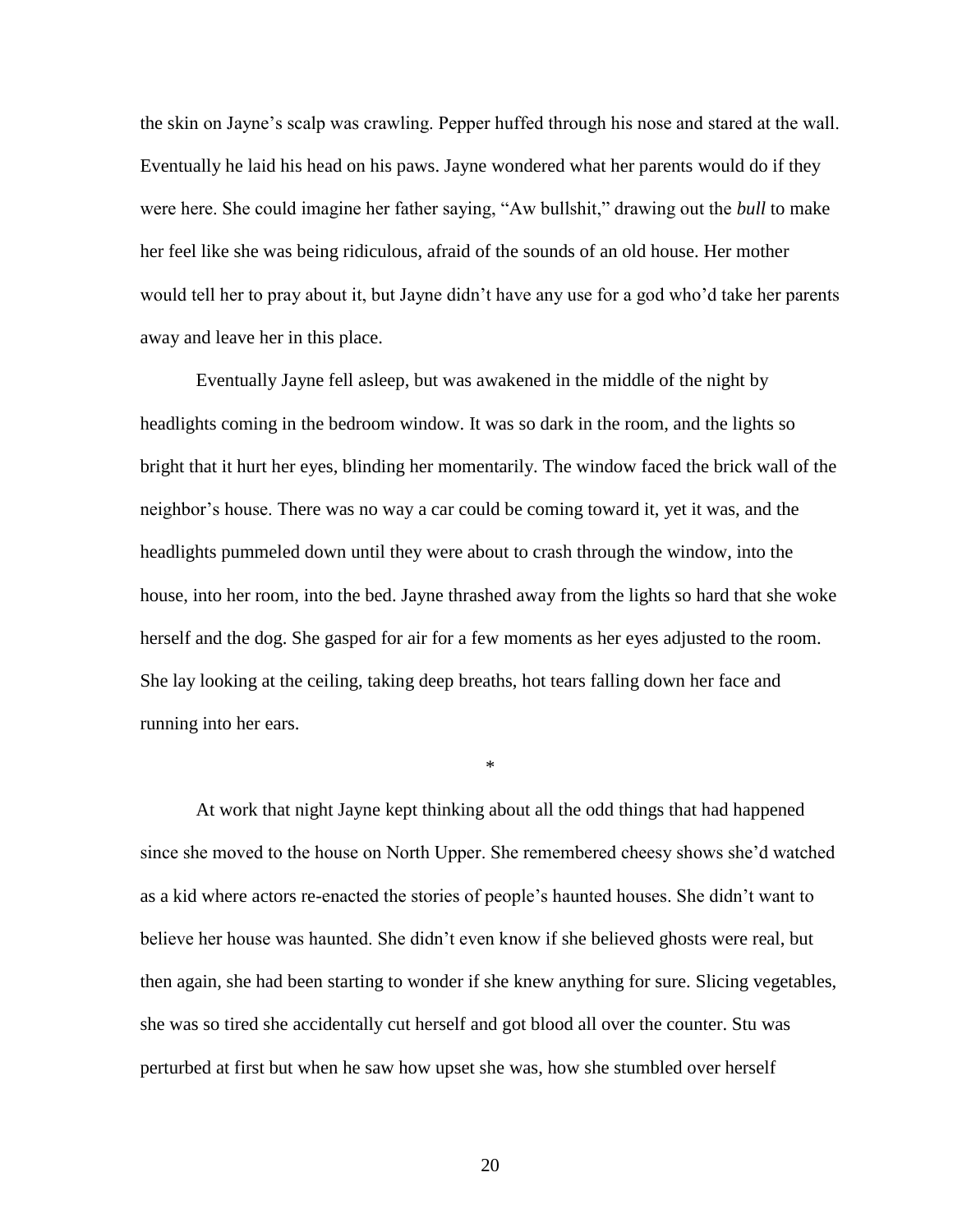apologizing, he just helped wrap her finger and said, "Don't let it happen again, okay?" She nodded and held back tears.

That night she slept hard, and the next morning she went downtown to the library to see what she could find out about the house. On the TV shows she used to watch, paranormal "experts" were interviewed, and she remembered one of them saying that spirits hung around places where something traumatic happened—places like battlefields and asylums. She didn't think the house had been anything other than a house. There was a clear divide where the original structure had a kitchen and bathroom added to it, but she couldn't tell anything beyond that. She searched the address in a newspaper database. It brought up a birth announcement in 1932. It was sweet to imagine a young family living there. When she searched the couple's last name, two stories came up that had been printed a few days apart. The headline of the first result was "Mrs. Chatham dies of wounds." A chill ran up Jayne's arms. She read the first few lines of the second article before she had to stop.

#### Tries suicide

Using a pocket knife, Mrs. Chatham, a white woman, about 20 years old, cut her throat with suicidal attempt Wednesday at the Eastern Kentucky Hospital for the Insane, where she has been confined as a patient since the birth of her daughter, and is now in a critical condition, with little prospect of recovery.

Jayne felt gutted by the words as she sat in the quiet warmth of the great library's belly. When she looked away from the screen, she wondered what she was doing to herself. There was enough sadness in her life without adding to it the suffering of strangers in 1932. She logged off the computer and went home.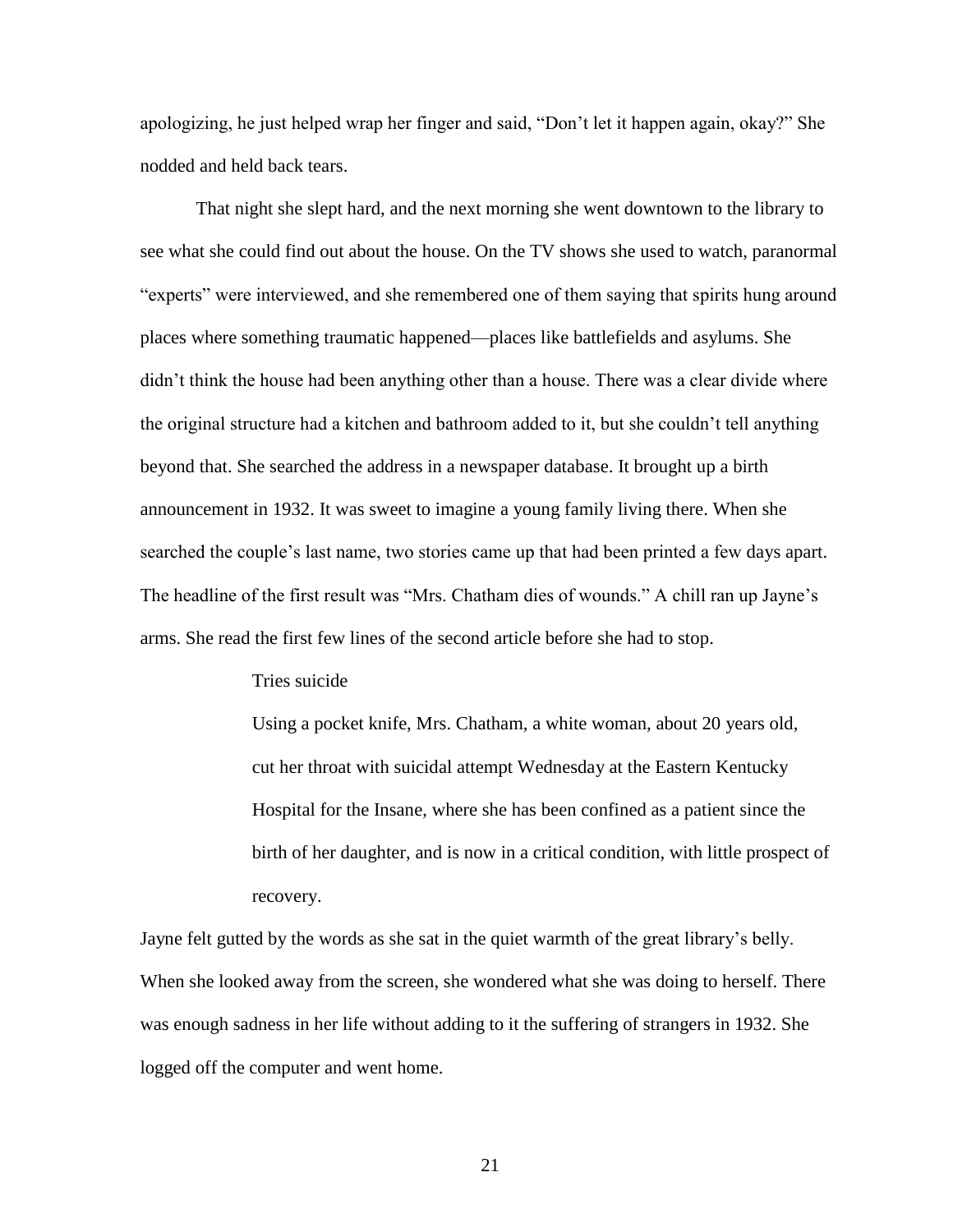As she walked up to the porch she saw a dead squirrel in the yard. Gross, she thought. She picked it up by the end of its fluffy tail and held it away from her body as she walked over to the trash can and threw it in. Inside, Pepper pranced around the back door as she washed her hands. She tried not to think about the woman who'd killed herself. It was unseasonably warm out, and Jayne walked into the backyard with Pepper. After he peed, he sniffed around the yard for a bit, then stopped. A dead possum lay just beside the fence. "What the hell?" Jayne said, and called Pepper away from the animal. She used a shovel to carry it around the side of the house to the trashcan.

Jayne couldn't make herself stop thinking about the young mother, but told herself that whatever happened to the people in this house back in the thirties wasn't connected to what was happening now. She was just still grieving. She briefly entertained the notion that it could've been her parents trying to tell her something. Something like, everything is going to be all right, or that they were proud of her, that they loved her. That's what normal parents would want their children to know from beyond the grave. But her parents weren't normal. And her father never smoked a pipe. She dropped the lid down on the trashcan.

\*

On Jayne's twenty-first birthday Chloe came over with a bottle of sweet red wine. Even though she tried to convince her to go out, Jayne refused, preferring a quiet affair. She was grateful Chloe had thought of her, though, because she knew she didn't have anybody else. Her parents had made sure of that. She had stayed in that farmhouse up on the hill with them and even if she hadn't been too shy to make friends, no one from school was allowed over. She couldn't go anywhere either. Her folks didn't trust other people, or the outside world in general.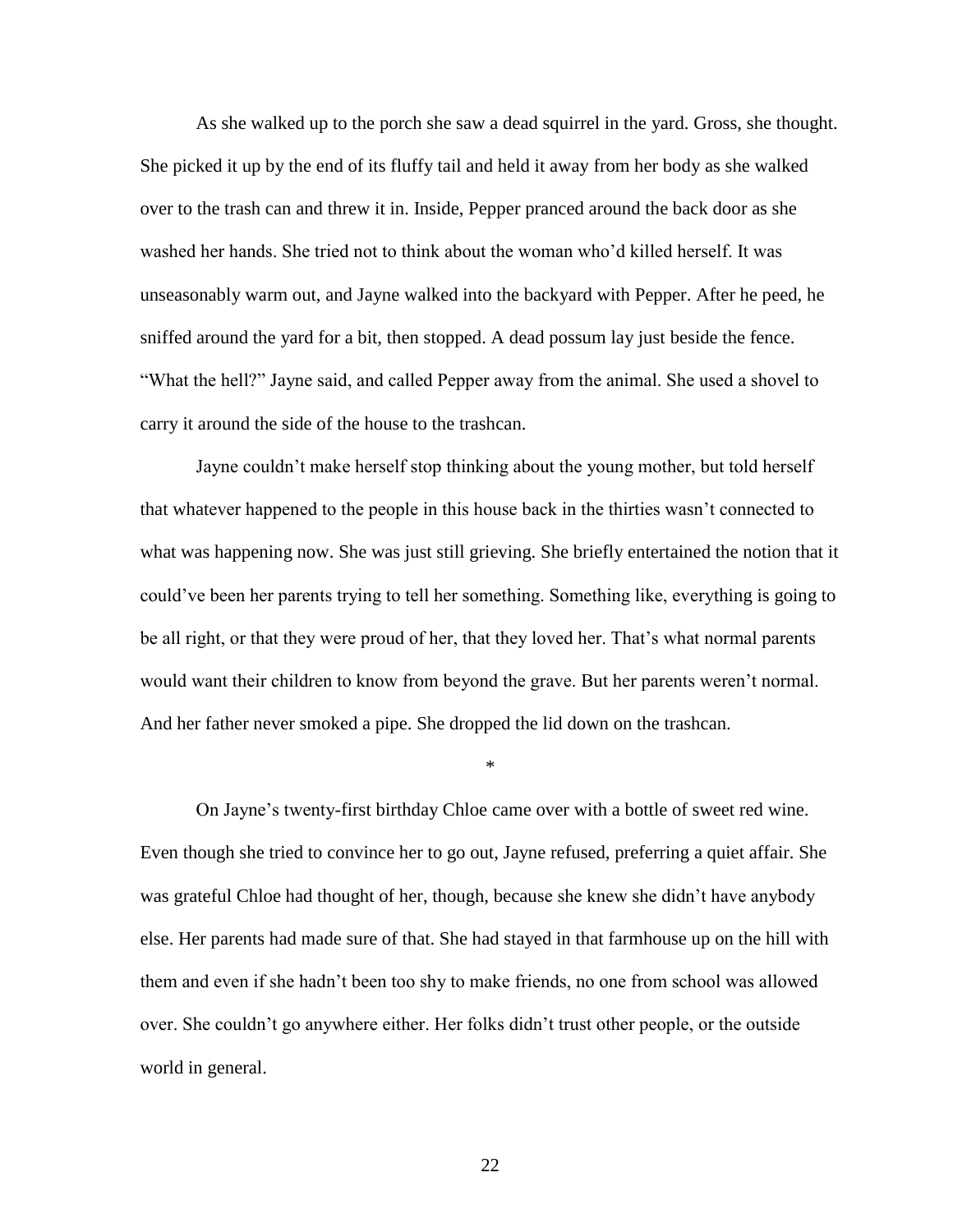"Hey, what's this?" Chloe said, shutting the door of the refrigerator after replacing the wine. She bent over and pulled out an old pocket knife from the space between the wall and the fridge. When she held it up Jayne felt goosebumps run all along her body. She told Chloe what she'd read at the library.

"Jesus," Chloe said, and quickly set the knife on the counter next to the sink. "You sure you don't want to get out of here for a little while?"

"Yeah, on second thought, that sounds good," Jayne said.

They walked to a hole-in-the-wall bar a few blocks over. After a few drinks Jayne realized the knife probably belonged to Henry and it felt like such a stroke of genius that she had to call him to find out for sure.

"Did you lose a pocket knife?" she yelled into the phone over all the background noise of the bar.

"Hell, I don't know," he said. "Maybe."

"It was brown," she said, as if that would be a good identifier for a pocket knife.

"You keep it," he said. "A knife's a handy thing to have."

Jayne was extraordinarily pleased by the gesture. "Thank you," she gushed. "On my birthday and everything."

Henry snorted. "Happy birthday, then. Remind me, and I'll give you fifty bucks next time I see you."

"Oh my gosh!" Jayne said, and babbled further until Henry was ready to get off the phone.

Chloe just shook her head and smiled. She kept buying drinks, and Jayne drank so much she had a hard time walking back home. She remembered leaning on Chloe and telling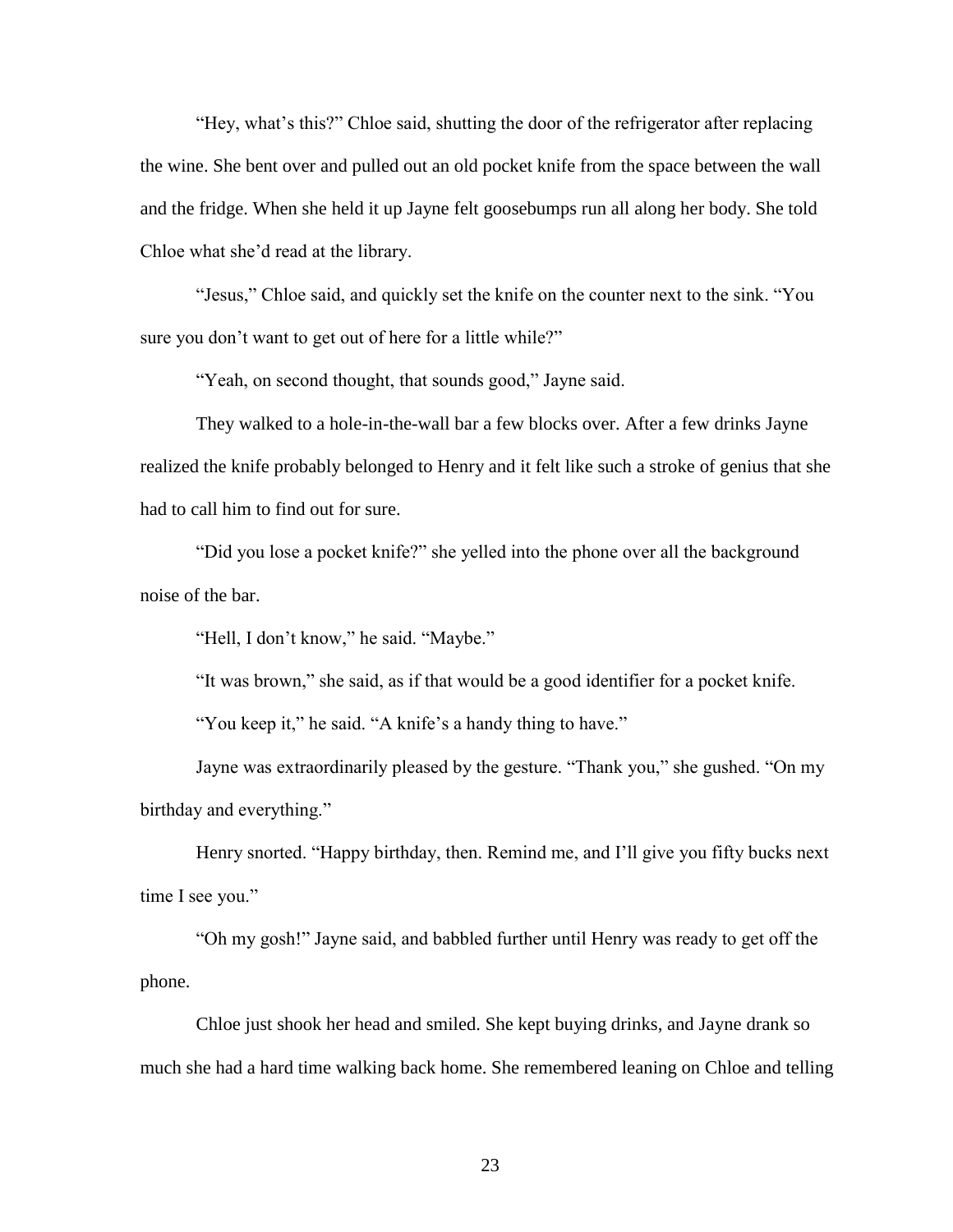her how much it meant to her that she'd be friends with a loser like her. Chloe had said, "Oh, shut up. You're a sweetheart."

\*

Jayne laughed so hard she cried.

She woke up on her couch with Pepper and vaguely remembered Chloe's boyfriend picking her up the night before. Her head hurt and her mouth was dry. She filled a glass with water and went to the bathroom. There was dirt on her pants, her right arm, and the palm of her hand. When she saw it, she remembered falling down in the front yard where, as she lay there, she came nose to nose with another dead squirrel. She downed the water and let the dog out. When he came back in, she got in the shower. She held her head down and let hot water run over the back of her neck. Steam clouded around her, but when she raised her head she felt cold. She looked over, through the clear shower curtain, to see if Pepper had pushed the door open and directly in front of her was a face with empty eye sockets. She screamed and cowered down in the tub with her hands over her head. The shower kept running and hot water poured over her back. The side of the tub was cold against her thigh. She clenched her eyes shut, but that only seared the image of the face, into her brain. She kept screaming, feeling the body standing over her, the face staring at her with no eyes. She heard Pepper's nails as he ran across the floor and nosed open the bathroom door. He rooted past the shower curtain and whined. She opened her eyes and saw his chin resting on the edge of the tub. Forcing herself to look up at the spot where she had seen someone standing, she saw there was nothing there, but still she shook and struggled to catch her breath. Pepper laid down with a thump, pushing his back against the bathtub. Jayne finished her shower watching the door. Then she put on her pajamas, Pepper following her every step, and climbed into bed.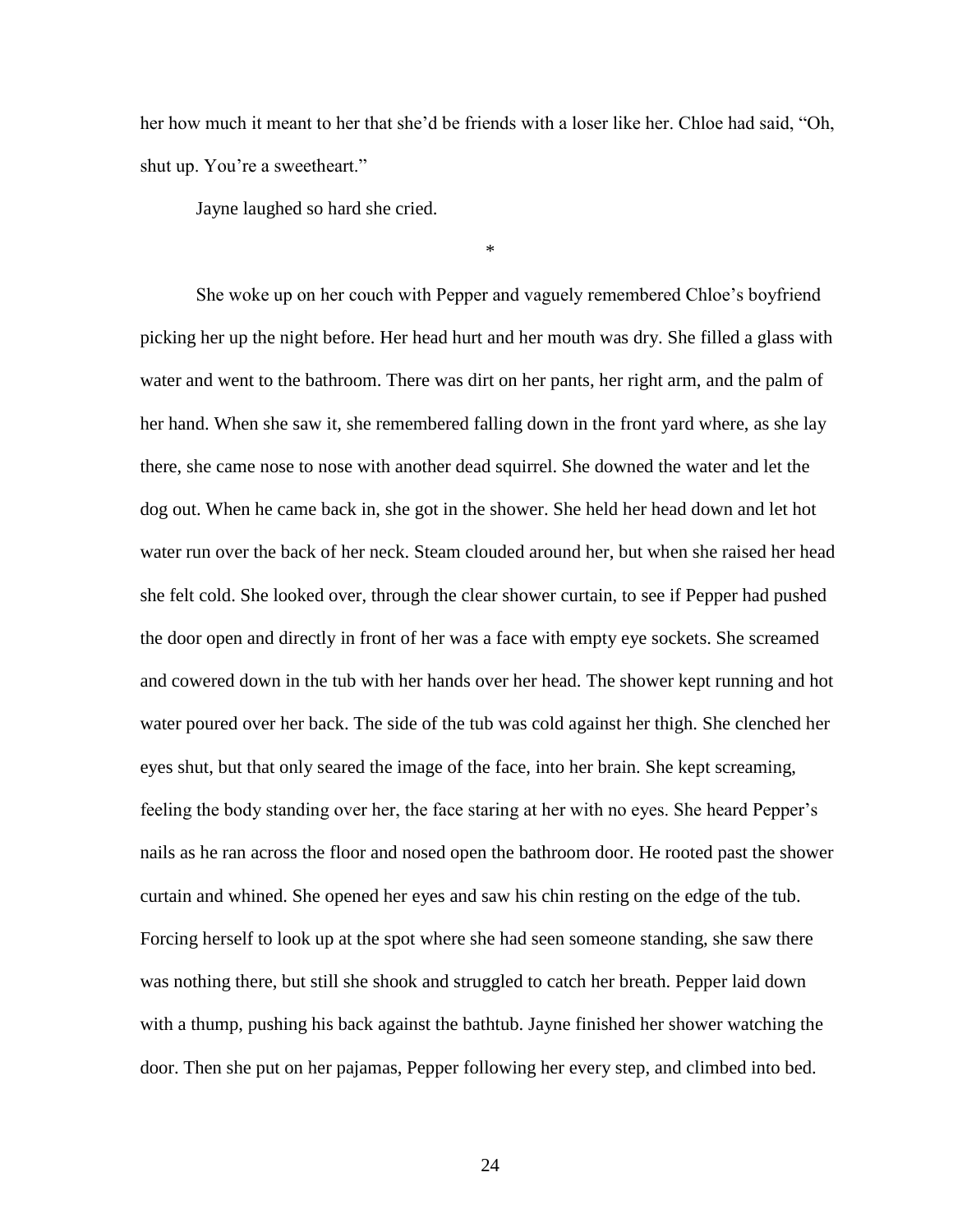She cried and cried until she couldn't breathe through her nose for the snot. She sat up and pulled the pillows and blankets all around her until she felt wrapped in a cocoon. When she woke up it was still daylight. She looked at the clock on her night stand. Five o'clock. She considered calling Henry to tell him about what she'd seen in the shower, but decided against it. What was he going to do? Call her crazy or tell her, 'good luck with that'? She put on some jeans and a hoodie, looked at the pocket knife on the counter when she walked out of her room, and took Pepper with her to the liquor store down the street. It had a drive-thru, but she didn't know what to tell them to give her, so she went inside and walked down the two aisles where lines of glass bottles shone under the lights. She left with a pint of Wild Turkey. Her mother used to keep a bottle in the cabinet to make bourbon balls every Christmas, and it was the only label she recognized in the whole store. She felt a little giddy when she walked out, thinking, that's it. I'm grown now. I'm not a kid anymore.

It smelled like Christmas back home when she uncapped the bottle. She pulled out one of the boxes of her mother's dishes and found a good glass. She hadn't unpacked a lot of the stuff she took from home because she couldn't bring herself to do it, and she didn't need it. Chloe had left behind plenty of dishes. Pepper watched her drink. The first one had so much Coke in it that she couldn't even taste the whiskey, but it made her warm. Warm and happy. She flipped through the channels on the TV. In the next drink, the Coke tasted flat. She sat on the couch—their old couch—on her father's side, with the glass resting on her knee. Pepper laid against her thigh. On TV was an image of a car wreck, a lawyer's name and number at the bottom of the screen. She changed the channel. Things would remind her of them for a long time, she knew. Probably for the rest of her life. Because their lives were her life. They had been three fish flopping inside the same net.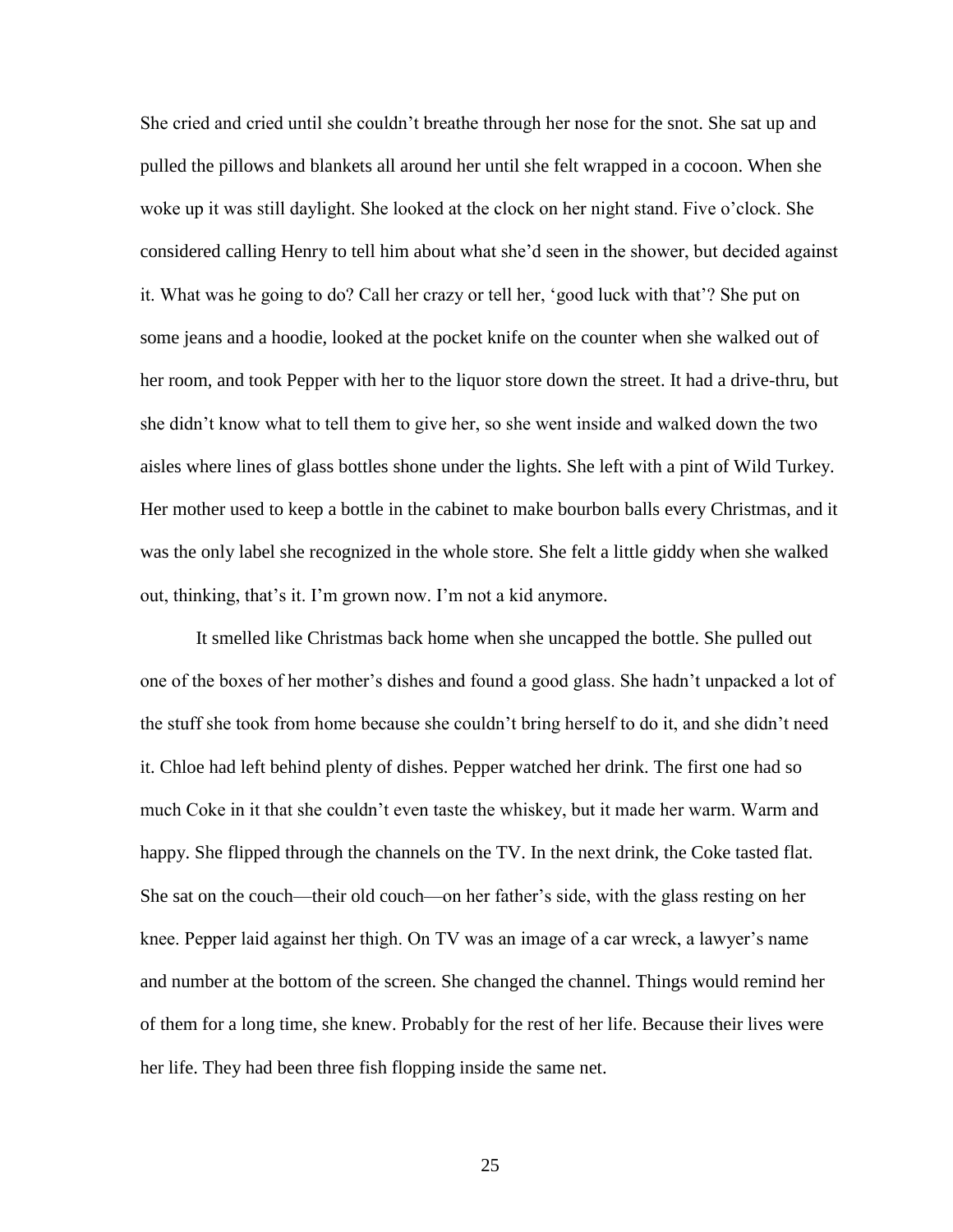Whenever she saw those cliché, melodramatic moments on TV where a child sat on a parent's knee and the father said, "You can be anything you want," she thought of how foreign the words sounded. Nothing like that was ever said to her. Chloe was almost done with her first semester, but all Jayne had ever heard was a list of things she couldn't do, how hard everything would be outside the walls of her parents' house because they *knew*. They'd been through it already, and it had been *so* hard for them. No wonder they didn't prepare her for this. They still hadn't gotten their own lives together when they died.

The door to Chloe's old bedroom slammed.

"Goddammit!" she yelled, and flung the glass against the wall near the door. It hit where the wall met the floor, and shards of glass and bourbon and coke exploded outward.

"That's enough!"

Pepper stood up beside her on the couch, waiting, the hair on his back standing up.

The door rocked back open in what seemed like a slow, natural movement and the house felt empty again except for Jayne and the dog.

They were alone.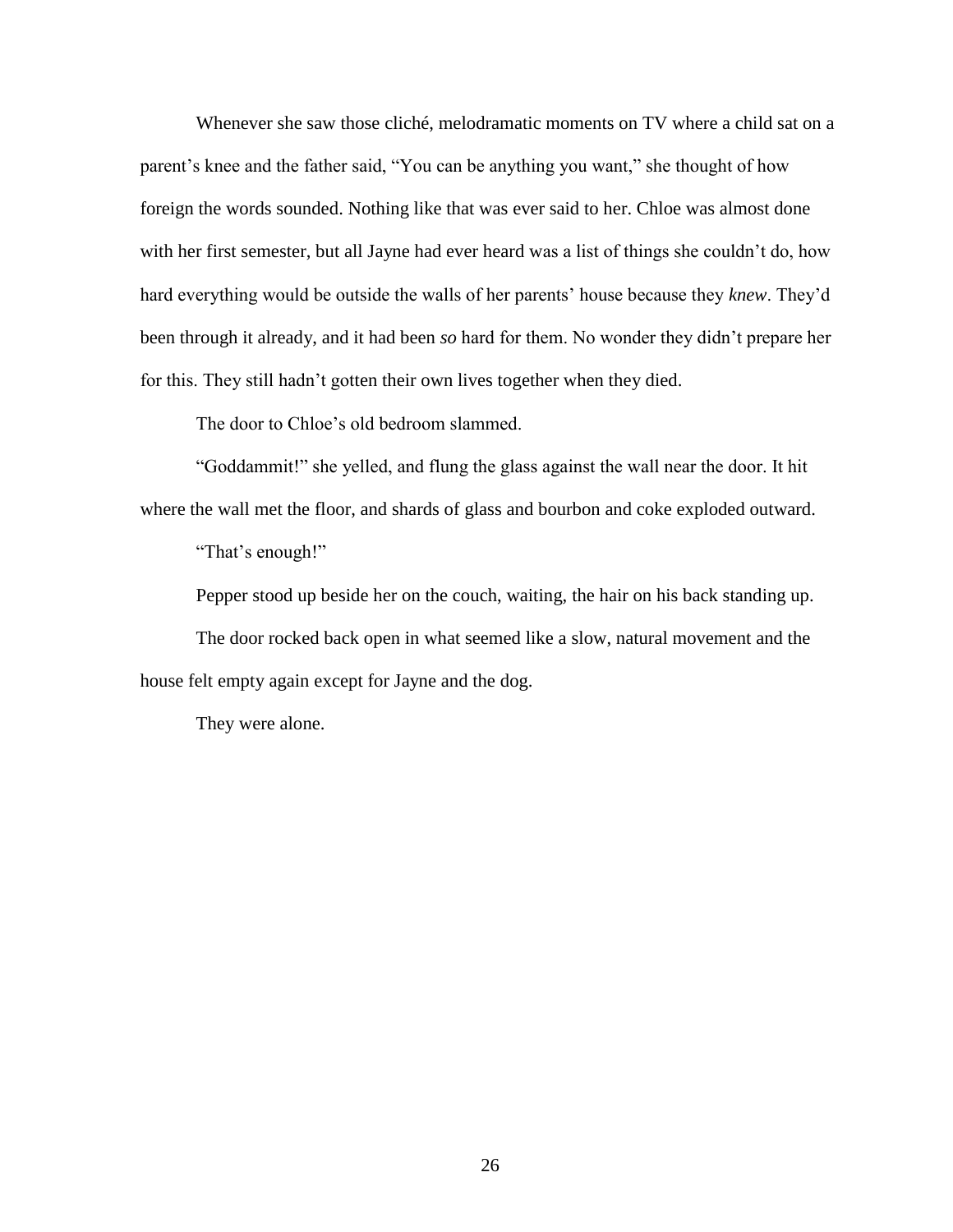#### THOSE PEOPLE

Police cruisers were parked at an angle, nose to nose in the middle of the road, to block traffic, so Jayne had to park and get out of her car halfway down the street and jog the rest of the way to get to the house. She could see smoke rolling up from behind the house as she approached. A firetruck sat in the front yard, its windshield almost pressed against the porch. Hoses stretched along the driveway and into the backyard. The roar of water gushing from the nozzles almost drowned out the screams of the two men on stretchers being rolled into the backs of ambulances. Red lights rolled round and round, throwing color against the side of the house. Jayne caught only the briefest glimpse of the men, their faces pink and black like two crayons melted together, each with a gaping black hole of a mouth.

Now it wafted up from behind the house with no flames in sight. The firefighters continued to soak the spot where the fire was out. When she tried to move past the neighbors and onlookers gathered at the sidewalk, a firefighter with CHIEF stamped across his helmet reached out to stop her.

"I'm the property manager here," she said.

He glanced at the crowd and then walked her to the back, her elbow in his gloved hand. Smoke rose from the ground where the small shed had stood to house a lawnmower. Only the back corner of the building remained standing—blackened two by fours held together by the charred remains of the outside wall. Some pieces of the roof lay among the blackened debris, but the majority of the wood that had made up the shed was gone. Tree limbs that hung near the spot were singed and the pressure from the fire hoses had made the yard around it like a lake of mud. The blackened floor of the shed was littered with a dozen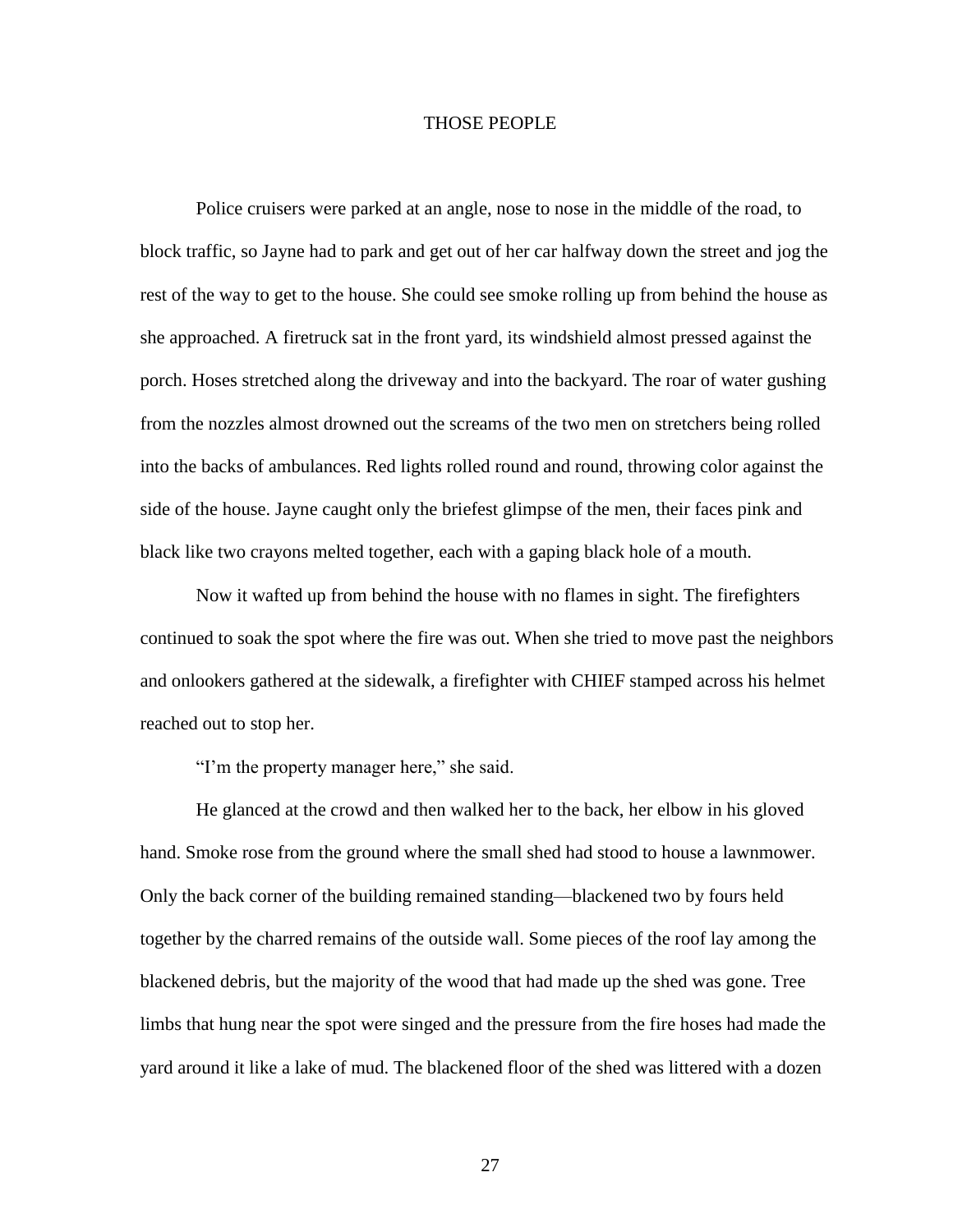or so metal aerosol cans, mason jars, and the type of rectangle aluminum cans that hold paint thinner.

People in the neighboring backyard watched over the fence. The chief leaned in close to Jayne so they wouldn't hear, motioned to the house and said, "When the grandmother called it in she said a gas grill exploded." Moving only his eyes to look at the grill in the other corner of the yard, under the back deck, he whispered, "It's cold to the touch." He stared into her face waiting for her to decode what that meant, then looked to the burned debris on the floor of the shed to offer another hint. Among the metal cans were melted plastic bottles, what looked like tubing, and blister packs from some kind of pills.

"We could see where they rolled in the grass to try to put themselves out," he said. "They're likely in critical condition." His face was grave, and here he paused before saying, "It would be in your best interest to get rid of the rest of them," he said looking back at the house.

Jayne looked over. The old woman stood on the deck, the girl next to her, her mouth slightly agape, her face blank, the baby on her hip. All of them stared down at her.

\*

When Jayne rented to this family—four generations under roof, counting the baby—it had been because Henry told her to. The old woman, Mary, had called him to say she wanted to move her brood back into his rental house in Scot's Town, a run-down neighborhood south of downtown. "It'll be a shithole when they move out," Henry had said, "but it's guaranteed money—government money."

Because they'd rented from Henry before Jayne started working for him, and because Mary went straight to Henry instead of through Jayne, the old woman acted like she had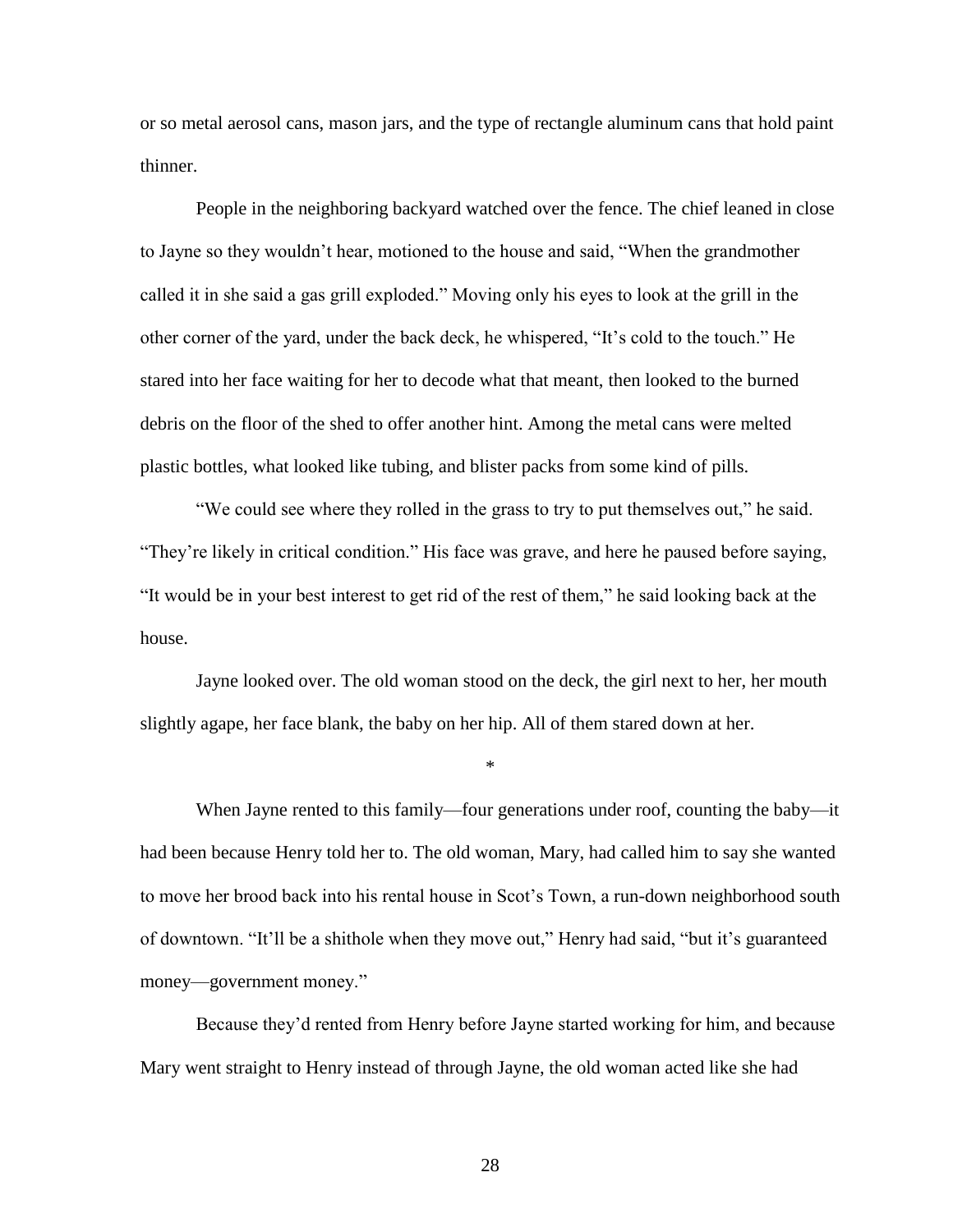something over on Jayne; like dealing with her was some kind of joke. Jayne being the same age as Mary's grandson probably didn't help either.

They met for the first time in front of the house. Someone driving by held an arm out their car window to wave at Mary as they passed. She waved back and then looked at Jayne. Her snort said she belonged here. Jayne didn't. Mary was short and round, the hole of her belly button showed through her dirty t-shirt, and she smelled wet and sour, like old motor oil. Her daughter and granddaughter waited in the car with children when she went inside to fill out the application. Mary wrote the same thing on all four pages, one for each adult—SSI in block letters—and handed them back to Jayne with a smirk. The only other time Jayne had seen those letters was on a pay stub, and it amounted to a day's wages. Mary, her daughter, son-in-law, and grown grandson all collected disability checks. When Jayne asked Henry what was wrong with the grandson, he said Mary told him the boy had ADHD and couldn't learn. "Last I checked, you ain't got to read no directions on a shovel," he had said and laughed. "But at least I'm gettin' back some of what I pay in every year."

After they moved in they wouldn't let Jayne inside when she came to collect rent. The daughter would be waiting at the sidewalk when Jayne pulled up and would hand through the driver's side window a government check signed on the back along with a stack of cash. A passel of children of varying ages with the same dusty brown hair and dirty faces would be running around the yard. Occasionally the granddaughter would be sitting on the porch with the baby on her lap, staring into space. Jayne could see from her car that her lip was misshapen like it had been sliced and then healed forked like a snake's tongue. Jayne assumed it was from being split open in a fight, and couldn't help but stare at it whenever she saw her. Driving away she always wondered what people who don't work do all day.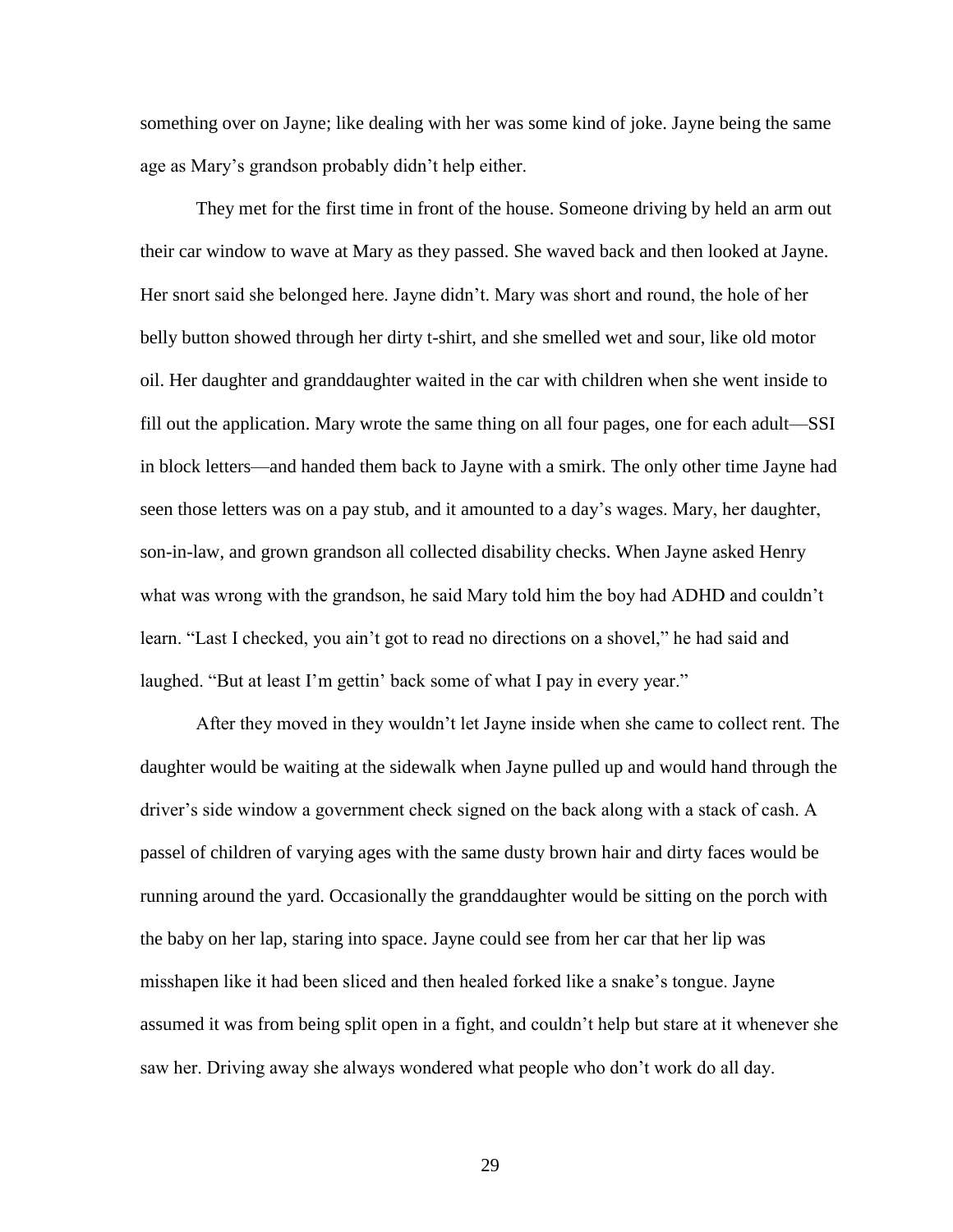The days were still alternating between the crisp hint of a coming frost and too hot for a jacket when the shed caught fire. Jayne figured she'd have to tear down what remained and throw away all that the fire left behind. Shingles and pieces of wood were strewn all over the yard as if pieces of the shed had just fallen from the sky. Jayne called Henry to see if there was anything else she needed to do. She'd never been through anything like this, and she was still new to property management. Mary sauntered down to meet Jayne where she stood in the yard on the phone with Henry. He had scoffed at the fire chief's warning about the tenants. "Whatever they do to themselves is on them," he said. "It ain't got nothin' to do with me"

He had told her when she first started working for him that, years before, he'd owned another house on that block that had burned down and he collected the insurance money and sold the empty lot. Jayne thought maybe his indifference meant he might see losing another house in this neighborhood as a blessing.

Mary paid no mind to Jayne's being on the phone and interrupted: "Our heat ain't workin' right."

Henry heard her, and barked, "What's it doin'?" which Jayne had to relay, and then repeat Mary's response back to him.

He sighed and said he'd send somebody to look at it. He had Jayne take down a phone number for Alger, the guy who did the heat and air maintenance on all of his properties.

Mary walked away before Jayne could ask about her grandson.

\*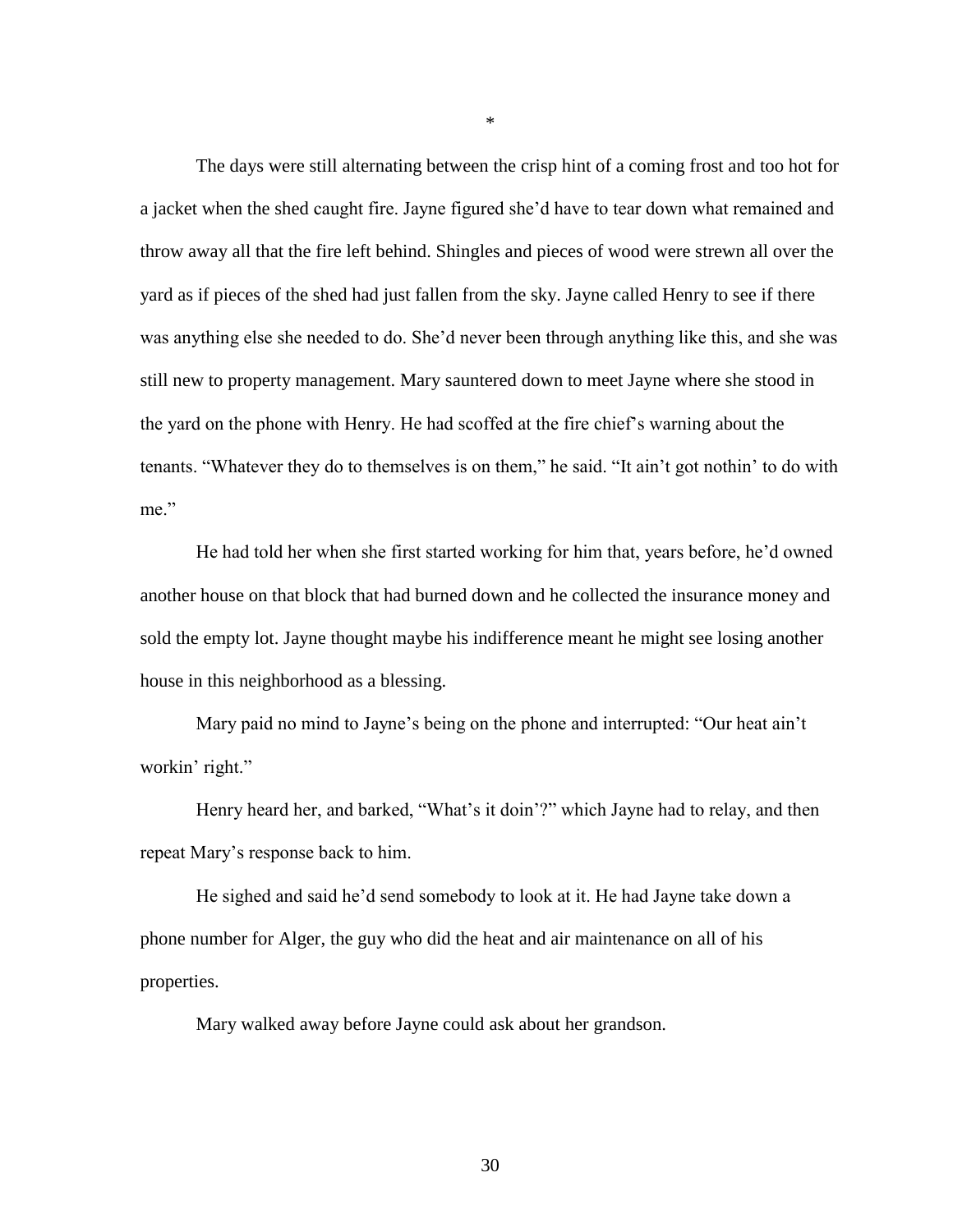Jayne met Alger at the house the following day, at seven in the morning. All but the old woman were still in bed. She sat at a cheap metal kitchen table drinking coffee and smoking cigarettes. Lottery scratch-offs littered the table and a TV was on in the corner, but she didn't pay attention to it and didn't speak to Alger or Jayne.

He was tall with sunken eyes and the gray circles under them made him look dark, like he stood always in a shadow, and blue veins showed through his pale skin, which seemed to be stretched tightly over the bones of his skull. Henry had warned her that he might seem a little off because he hadn't been out of prison very long, but not to worry.

Alger walked over to the thermostat and flipped a switch to turn on the fan and then turned up the heat before walking back through the house and outside. Jayne followed him around back to the entrance to the crawl space and waited while he crawled in, then knelt and pointed a flashlight at the furnace. From outside she couldn't tell if he was doing anything. She glanced at the black spot where the shed had stood. The backyard still smelled like something burning.

Alger crawled back out and told her the whole unit needed to be replaced. "There's part of a two by four stuck in it. I saw the story about the meth lab on the news. That's what did it. When that thing exploded."

Jayne's mouth was agape. "You mean part of the shed is *in* the furnace?"

"Yep." He nodded. "This thing's been here forever anyway," he said. "It's time to replace it. I've been putting new parts on it for Henry for years. It's like Frankenstein the way this thing's pieced together.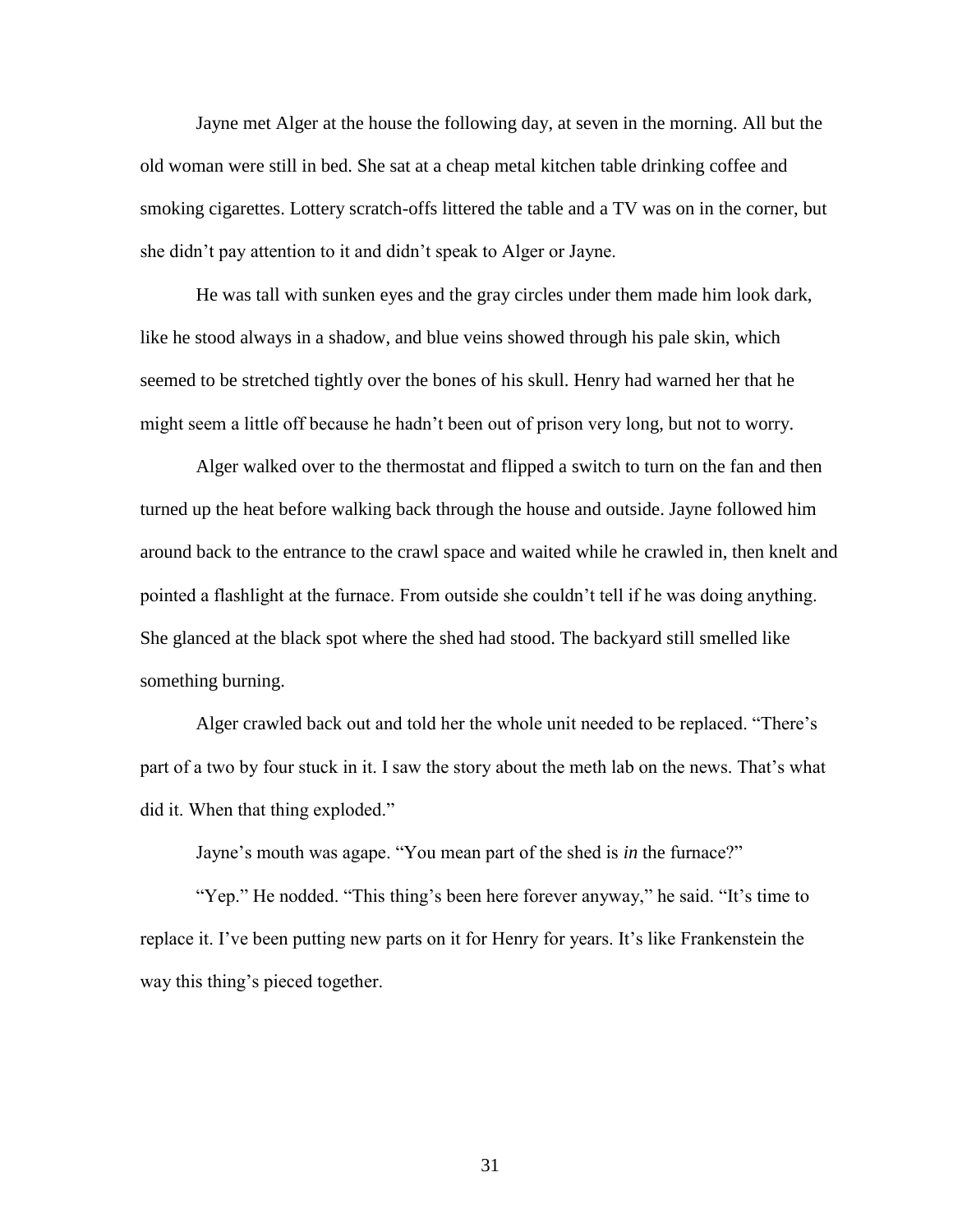Henry had allocated a bank account for maintenance, but there wasn't nearly enough to cover something as major as a new furnace. Alger and Jayne started to walk back around front and she called Henry to give him the update.

Alger could hear Henry yelling through the phone. "*Bullshit*. And you tell him I said so."

He just opened the door to his van, got in, turned the key and drove away without a word, leaving her standing on the sidewalk. She looked back at the house. The old woman stood in the doorway scowling.

\*

Mary called Jayne every day that week. When Jayne called Henry to ask him what she should do about the heat he would say, "I know, I know. She's been calling me too. We'll figure something out before long."

It was warm all week, so it seemed to Jayne that Mary was just trying to make it her job to keep them busy. She also had Jayne go over to look at a screen door, which she said wouldn't latch anymore. It turned out there wasn't a piece of the door that was salvageable. The screen was ripped nearly top to bottom, the latch was broken, and the frame itself was busted. Jayne took it off the hinges and carried it to the curb. A neighbor saw her and walked to the corner of his front yard. "One of them boys died last night," he said. "He was burnt up inside and out. Laid there all this time and then died."

"Jesus. I'm sorry to hear that," Jayne said. "Who was he?"

"One of their cousins," he said and pointed to the house.

"What about Mary's grandson?"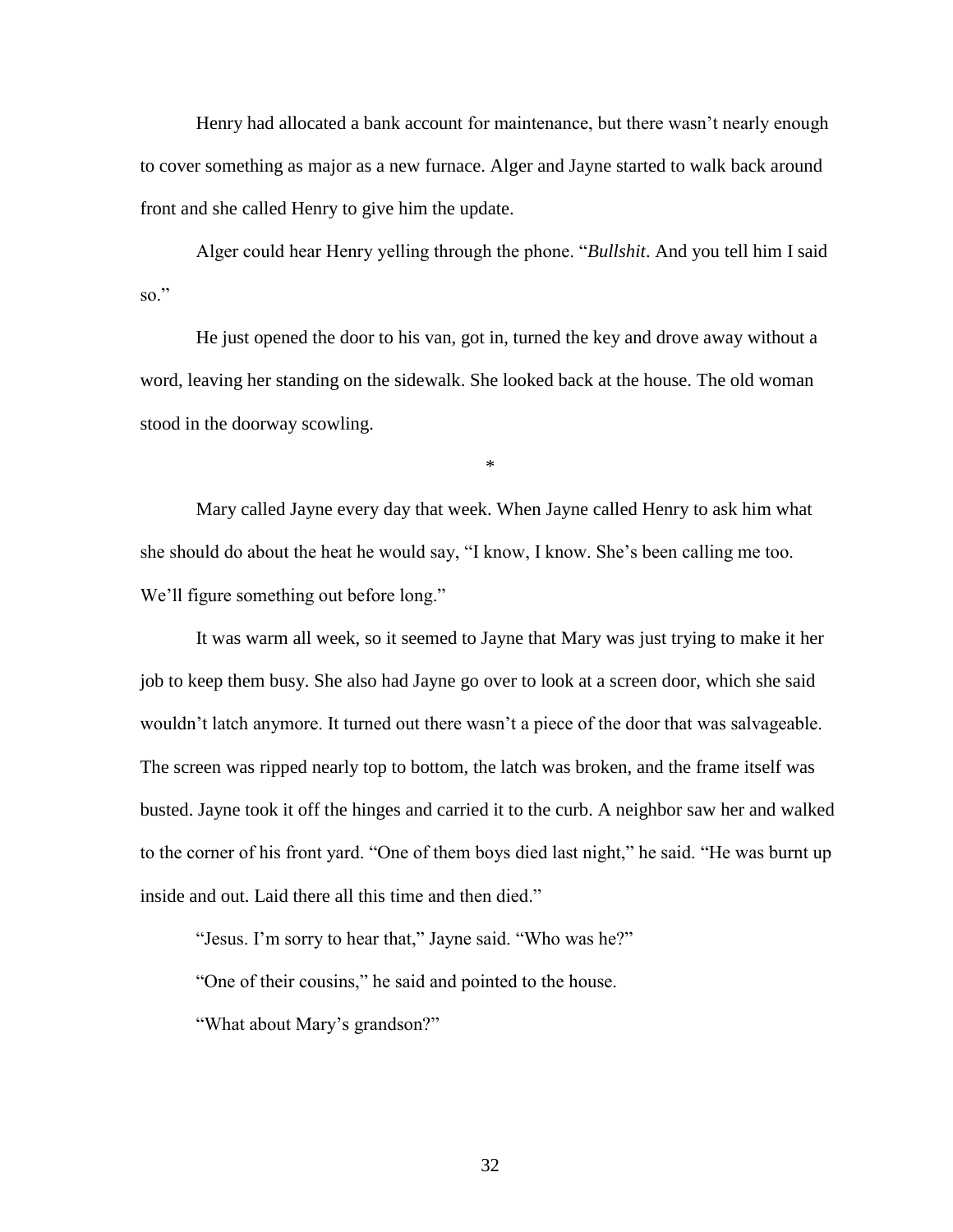"They expect he'll make it," the old man said, "but he'll be lookin' at some time when he gets healed up."

"You think so?"

"I imagine you'll be hearing from the police before long," he said. "Same thing happened in the valley earlier this year." He referred to the next neighborhood over, on the other side of the bridge. He gave a little wave before turning around and going back to sitting on his porch. Jayne couldn't help but hear her mother's voice in her head, saying, *these people ain't nothing but trash*. She'd thought of her mother's words when she first met them, too, but tried not to be that way.

\*

"Aw hell," Henry said when Jayne told him what the neighbor had said about how the police might be coming soon. "I ain't got no use for rumors."

"What do you think is going to happen?" she asked. "You know they were doing something they shouldn't have been in that shed. What happens if they all go to jail?"

"They won't take 'em all."

"Do you think they're all doing that stuff?"

"I told you, what they do to their selves don't concern me."

Jayne paused. "So you don't care that somebody died because of a fire on your property and that your tenants are doing drugs?"

"*I* didn't have nothing to do with that fire." Henry was the type to get worked up easily. She should've known that would set him off. He went on, "And there ain't nothing you can do for people like that."

"People like what?"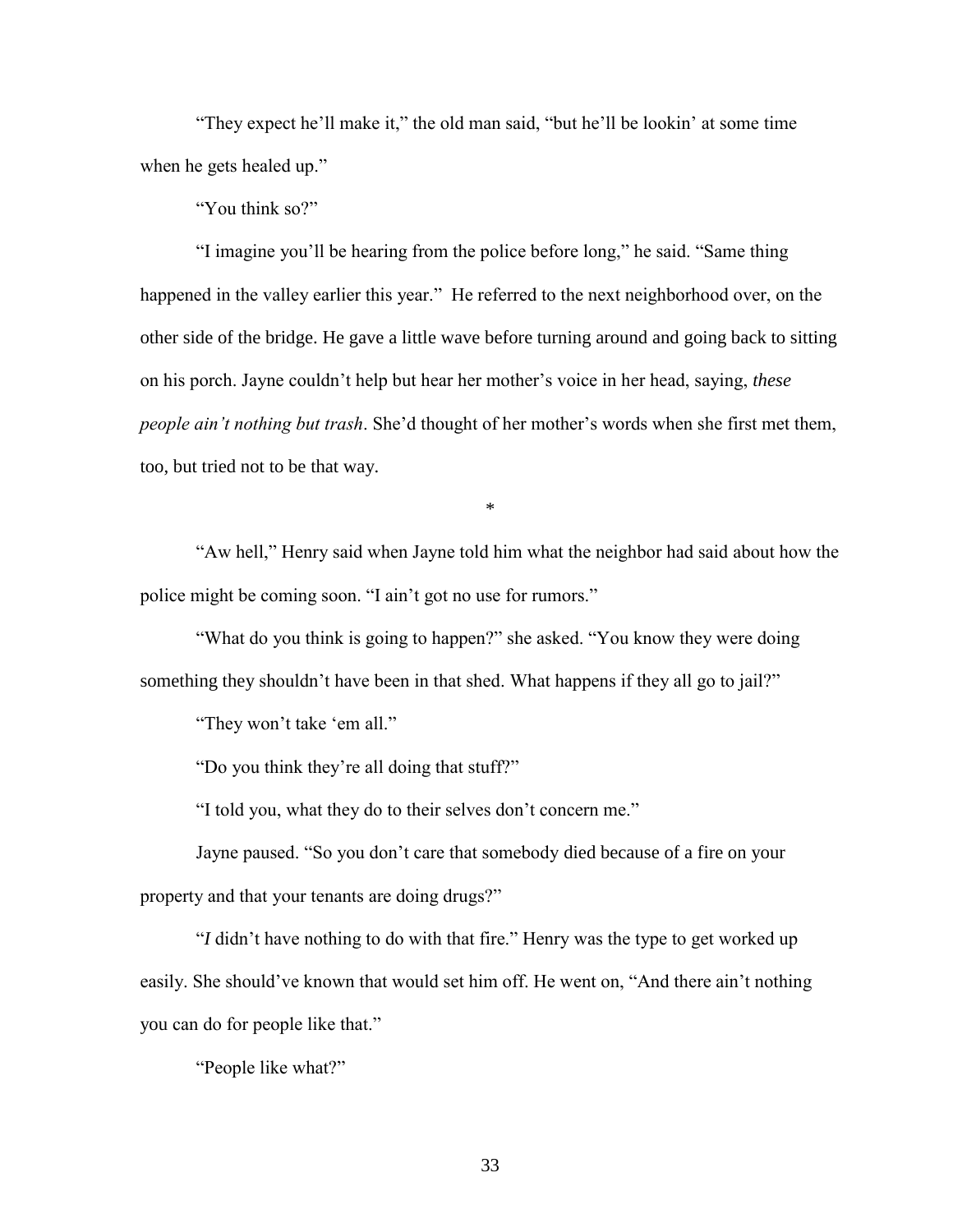"Like that whole damn bunch of 'em!"

Jayne sighed. "Well, I was just thought I would let you know what I heard."

"Quit worryin' about those people and keep taking care of things the way you been doin'."

\*

There was a light frost over the weekend and Mary called again. "This baby's gonna freeze to death," she said. "It's hardly warming up at all in here. We tried to turn on that old stove in the living room a few days ago and it don't work either."

Jayne sighed and told her she would call Alger again, see if there was something he could do until Henry decided to come off enough money to replace the unit or hire somebody else.

\*

Alger said, "I told you. That thing's old and needs to be replaced."

"You put new parts on it before," Jayne said, "Are you sure there's nothing you can do temporarily? They've got a baby."

"I don't give a fuck about them or their baby."

No one had ever spoken to her like that before and her voice cracked a bit when she said, "Fine," and hung up.

After she'd composed herself, she called Henry to ask if he knew another repairman she could call.

"Aw, shit," he said. "He's just drunk. If it's after four o'clock in the afternoon, he's done clocked out for the day, if you know what I mean."

"What am I supposed to do about their heat?"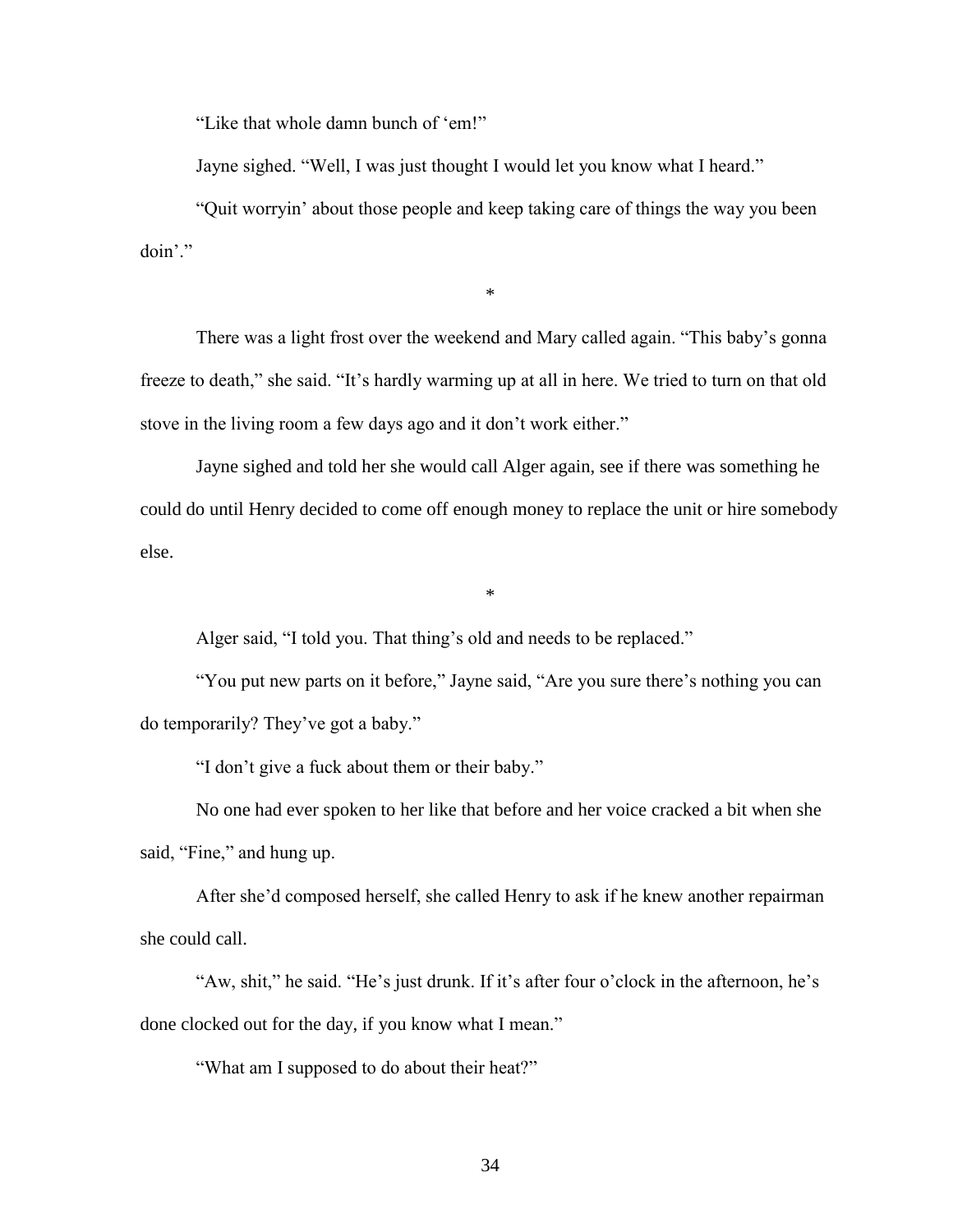"Go over and talk to him tomorrow morning," he said, and gave her Alger's address. "I don't know."

"Don't worry. He's harmless."

"You said he just got out of *prison*. What was that about?"

"He should've never done time for that. It was self-defense plain and simple." "What?"

"It was a bar fight that went south is all. Somebody's mouth wrote a check their ass couldn't cash," he laughed.

"I don't know," Jayne said again. "I think I made him mad."

"Now look, I wouldn't put you in harm's way. You know that. He'll be sobered up tomorrow."

"Why do I have to go over there? Can't you just call him?"

"You have to learn this stuff if you're gonna work for me. You gotta learn how to deal with people."

Jayne bit her lip. She guessed he was right. And she didn't know how else to get by in this town.

"He's just trying to make a living and forgot I know better than the rest of the suckers he works for. You're gonna go remind him for me. Tell him to scrounge up some parts and get that thing workin' again and you'll write him a check for two hundred dollars."

\*

When she pulled up at his house at seven the next morning, Alger's van was still in the driveway. It was a cute little brick house with white wooden posts. She stood on the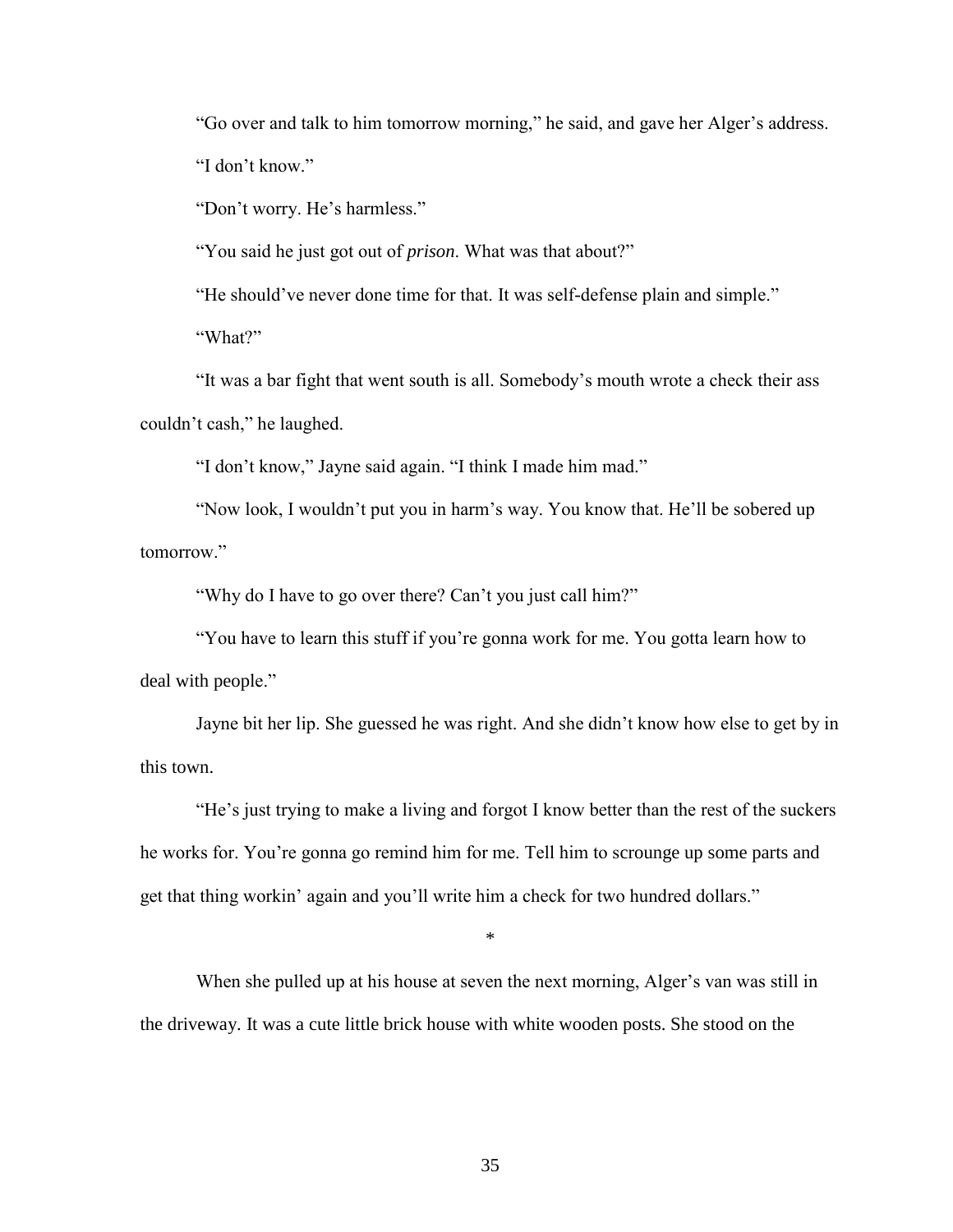porch for a moment before knocking. A taxidermied buzzard sat by the door, its wings fixed half-spread.

Alger's face was blank when he answered the door.

"I'm sorry to bother you," she said, and told him what Henry had said about two hundred dollars and used parts. "It's supposed to keep getting colder. They said they tried that old gas stove in the living room too, but it won't work. I don't know what else to do."

There was a flash of interest in his gray eyes. "Is that old stove on now?"

"I don't know"

"Shit," he said and frowned. The skin pulled tightly over his jaw. "How long ago did they turn it on?"

"I don't know."

"Shit," he said again.

"Did they turn it back off?"

"I don't know."

"Did they smell anything?"

"I don't know."

"Goddamn it," he said.

"What is it?"

"I worked on that stove before. We better go over there right now," he said as he shut the door in her face.

She didn't have time to say anything before the garage door rolled open and he walked out pulling a coat on over his thin frame. He didn't say anything, just got in his van. Jayne had to run to her car to get it out of his way.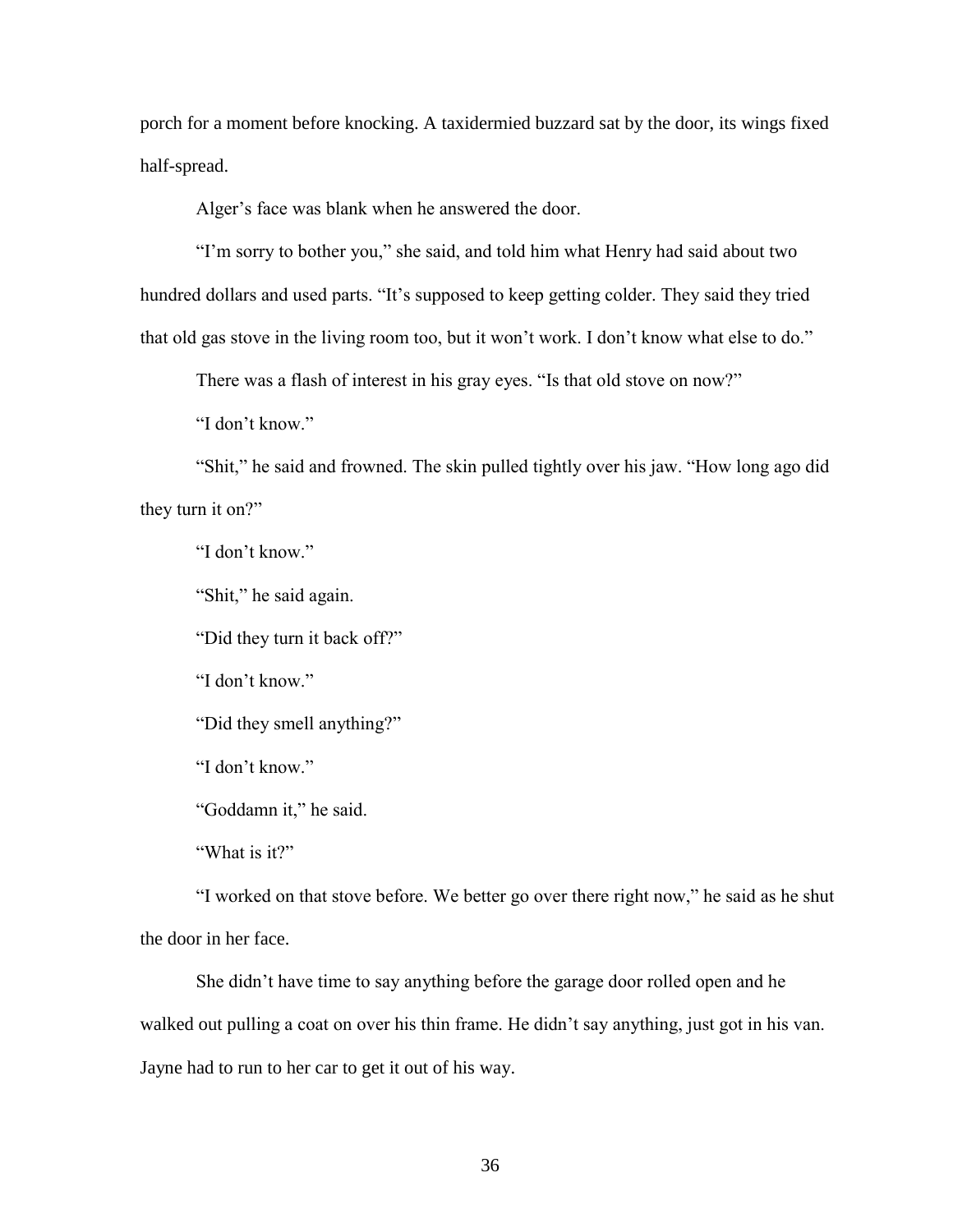Mary was holding the door open for him when Jayne pulled up. He carried a spray bottle, which she thought was odd. Mary saw Jayne jogging up the sidewalk and waited. "About time y'all showed up," she said. Jayne frowned and walked past her into the house.

Alger was on his knees in the living room when they went inside. The room seemed darker than before, the beige walls a little more brown, but it wasn't terribly cold. He crawled behind the old metal stove and craned his neck up. It sat where there was originally a fireplace and a three-inch metal pipe ran from the back of the stove up through the old chimney. Jayne had no idea what he was looking for.

"How long's this thing been on?" he asked Mary.

"I don't know, three or four days," she said. "A week maybe."

Alger moved around to the side of the stove and examined the little iron pipe that brought gas to the stove. He sprayed all the joints with the liquid in the spray bottle but nothing happened. He seemed satisfied with the result. "There's no gas leak," he said, crawled to the back again, and shined a flashlight up the chimney. He gave a little growl and disconnected the vent pipe at the elbow behind the stove. Then pulled a pack of matches from his pocket. He lit one and held it inside just inside the pipe that led up and out the chimney. Its flame moved a bit before he blew it out and watched the smoke.

"I'll show you something," he said to Jayne. "Look at this."

Jayne went closer and watched the match. "Look at what?"

He struck another and this time pinched it out. The smoke pooled around his hand. "See that?"

"Yeah. So?"

\*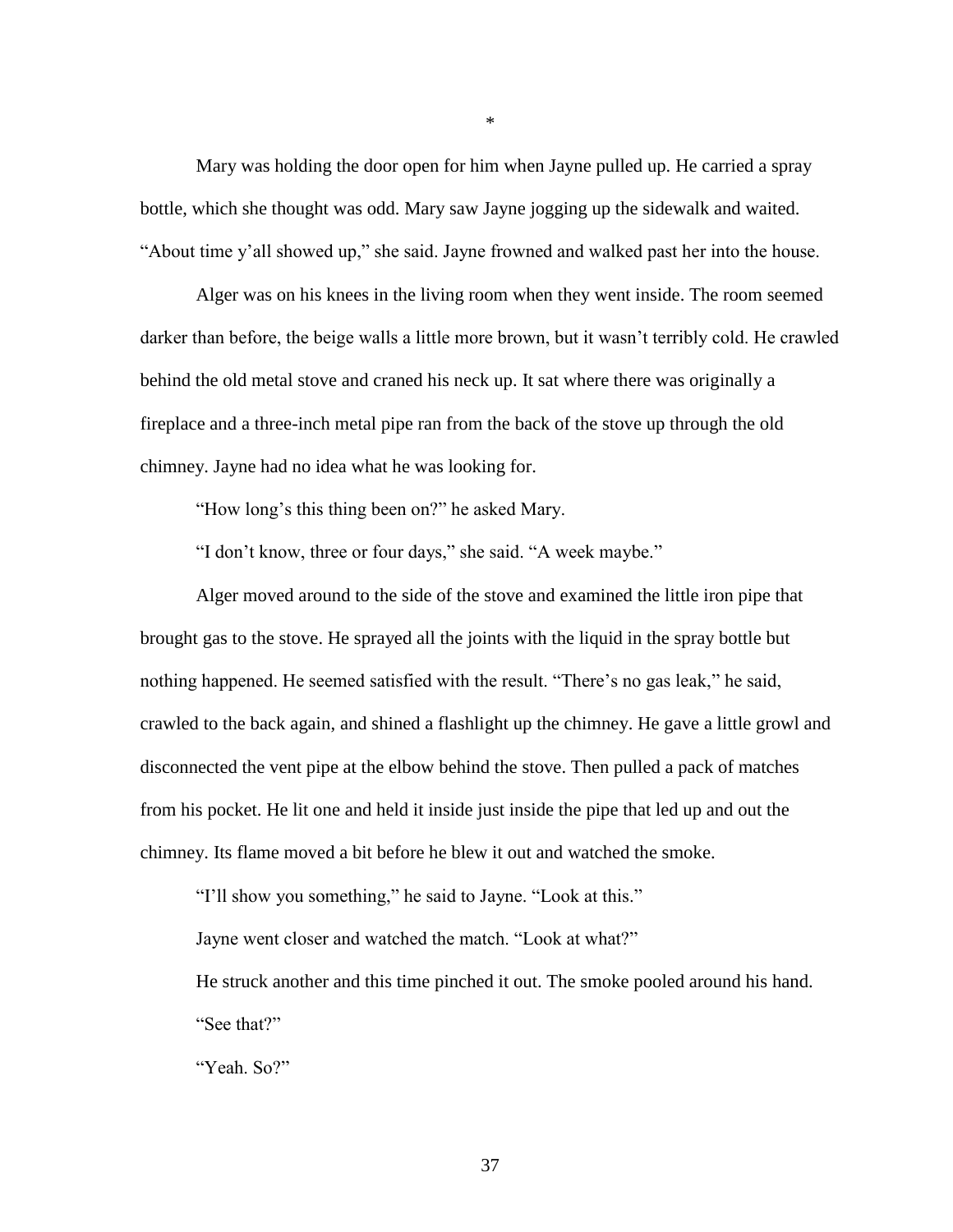"If this was working the way it's supposed to, the smoke would be drawn out."

He got up and walked back outside. She followed but didn't see him anywhere. There was a scratching sound overhead. Jayne stepped out into the yard and he was on the porch roof, quickly scaling the roof of the house. The sky was bright, but his dark figure stood out. He reached the chimney and shined a flashlight down it, then looked to her on the ground.

"Tell those people they need to find somewhere else to stay," he said, as he started making his way back down. "Now."

Inside it took a second for her eyes to adjust. The house seemed so much darker, like an old sepia photograph. The windows, even the glass on the pictures that hung on the wall were stained shades of brown. Jayne called for Mary.

She ambled out of the kitchen.

"He said you all gotta go."

"What?"

"I don't know. He said you gotta find somewhere else to stay."

Her stony face puckered. Alger walked in behind Jayne and started forcing open the old windows, their frames creaking and cawing.

"There's carbon monoxide in here," he told her.

She grumbled and went into the bedroom. After a few minutes, her granddaughter came out wearing a hoodie and pink pajama pants, the bottoms of them dirty from being walked on. The fat baby on her hip made a low, growling noise but her face held a complete lack of emotion. She went outside and sat on the porch. In the other room Mary was on the phone saying, "We're gonna have to stay with you." Then, "No, he ain't out yet. Just the four of us and the baby."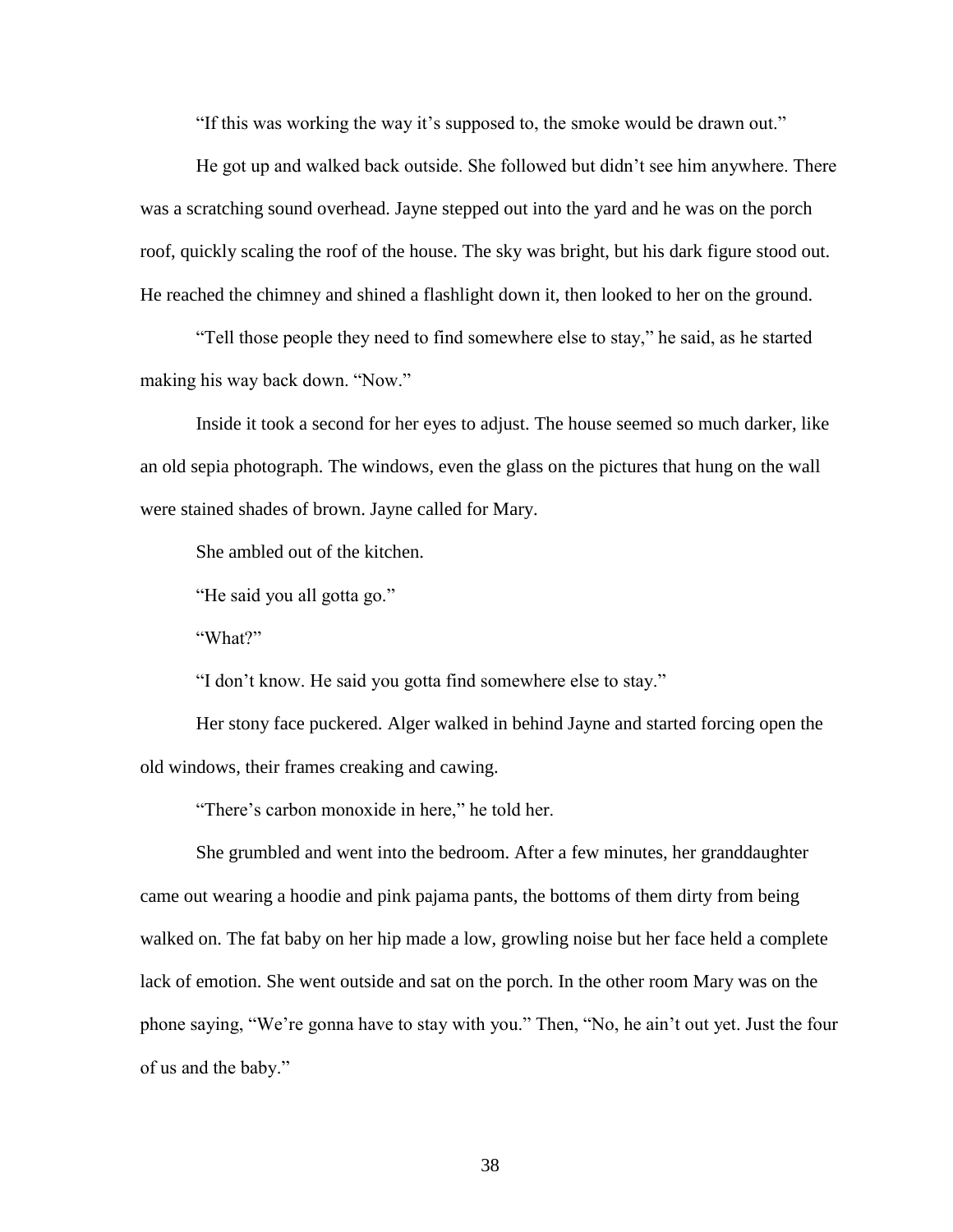Alger shut off the gas to the old stove in the living room.

"What's going on?" Jayne asked him.

"Some of the brick fell in, collapsed the vent pipe. That's why this wasn't working," he said pointing to the stove, "and the house has just been filling up with carbon monoxide since they left it on. It needs to air out for a couple of days."

Jayne stood on the sidewalk and looked at the house with the doors and all the windows open thinking, now what? Is she going to have to watch the house while it sits like this?

Alger walked to his van and climbed in the back. He hopped back out with a metal cylinder in his hand. "Since I'm here, I'll go ahead and fix that furnace," he said.

"I thought we needed a new one?"

"The fan motor's shot, but I got this old one. That'll keep it going for a while."

Henry was right, she thought. Alger didn't give her a chance to say anything, so she followed him around back to the crawl space. "So that's it?" she asked. "That little thing will make the heat work?"

"For now," he said and started to climb into the dark, then looked back at her. "It's a good thing we came though. That stove could have killed them all. No shit."

Jayne is stunned for a moment by the gravity of his statement and by the thought: we almost let those people die.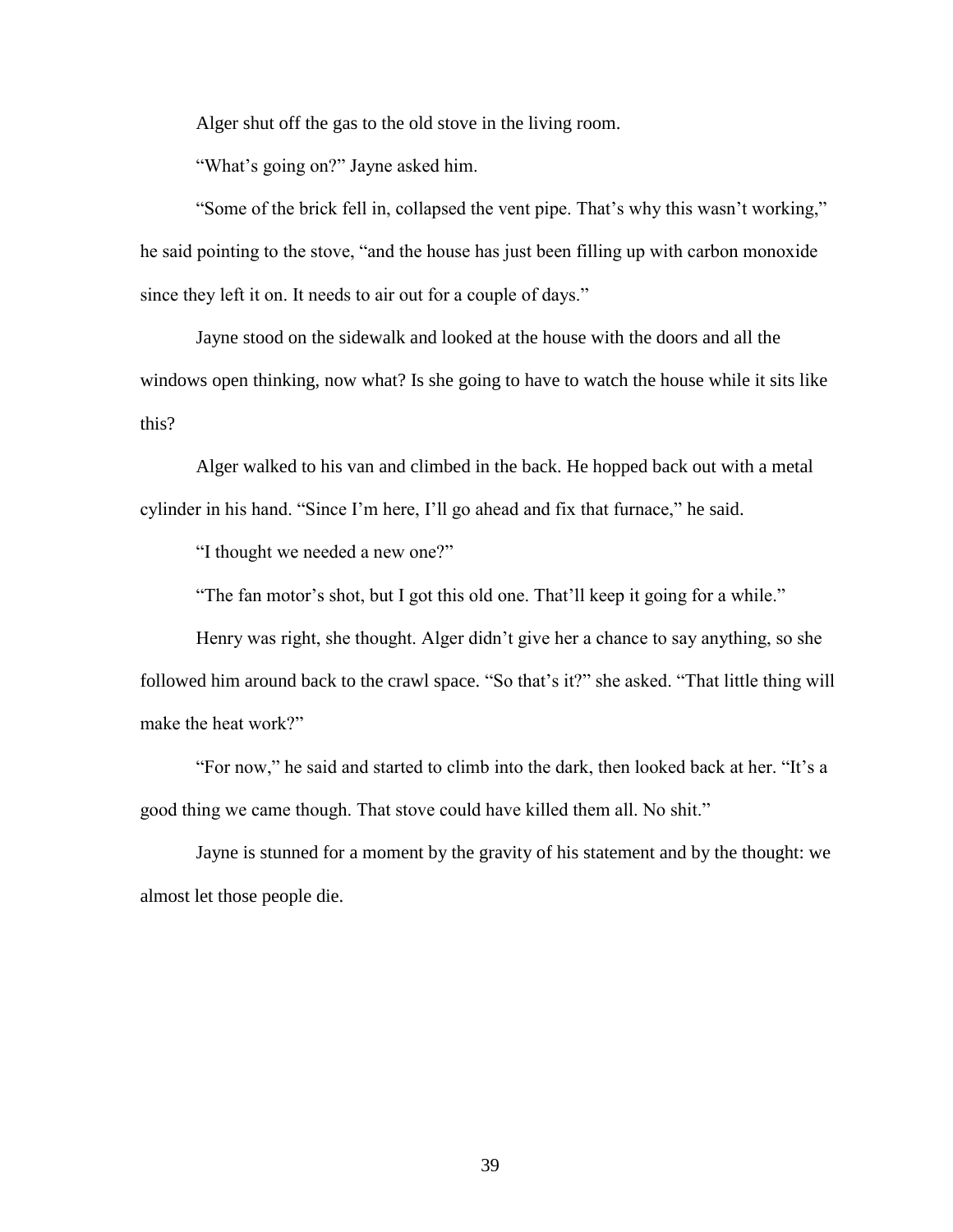## WHAT YOU CAN'T SEE

Richard isn't home when Jayne shows the apartment above his to an older lady named Regina. "Regina Jiffy," she says shaking hands with Jayne. "You know Jiffy Lube? That was my father's. The family business." Jayne's heard of the oil-changing place but thinks Regina's claim is a little odd since the name sounds like a play on words and Jiffy is a weird name, but she tells herself it's not worth pressing. She's not the confrontational type. Since Regina doesn't mention where her father is now, it almost seems like she is just trying to make her name sound important somehow.

Regina has curly hair like Jayne's, but it has turned gray, and it's shorter, so it poofs around her head, making her look kind of like a poodle. It bounces a bit as she walks through the second-floor efficiency apartment. This one's hard to rent because it has a narrow stairway that makes it impossible to get anything larger than a twin-size mattress up the stairs, and it's been empty for months, so Jayne would be happy to rent the place to somebody even if they are a bit off.

Regina walks through the kitchen nodding, her long lavender skirt swishing around her short legs. She wears a black fanny pack with lots of zippers and compartments on one hip. It's stuffed full. There are two windows in the kitchen letting sunlight in from the back and the side of the house. The biggest window is opposite the doorway. It's wider than the others in the apartment and overlooks the backyard where tenants park if they have vehicles. Richard, in the apartment below, doesn't drive. Regina walks over and looks out at the alley beyond the backyard. She unlocks the window and raises it.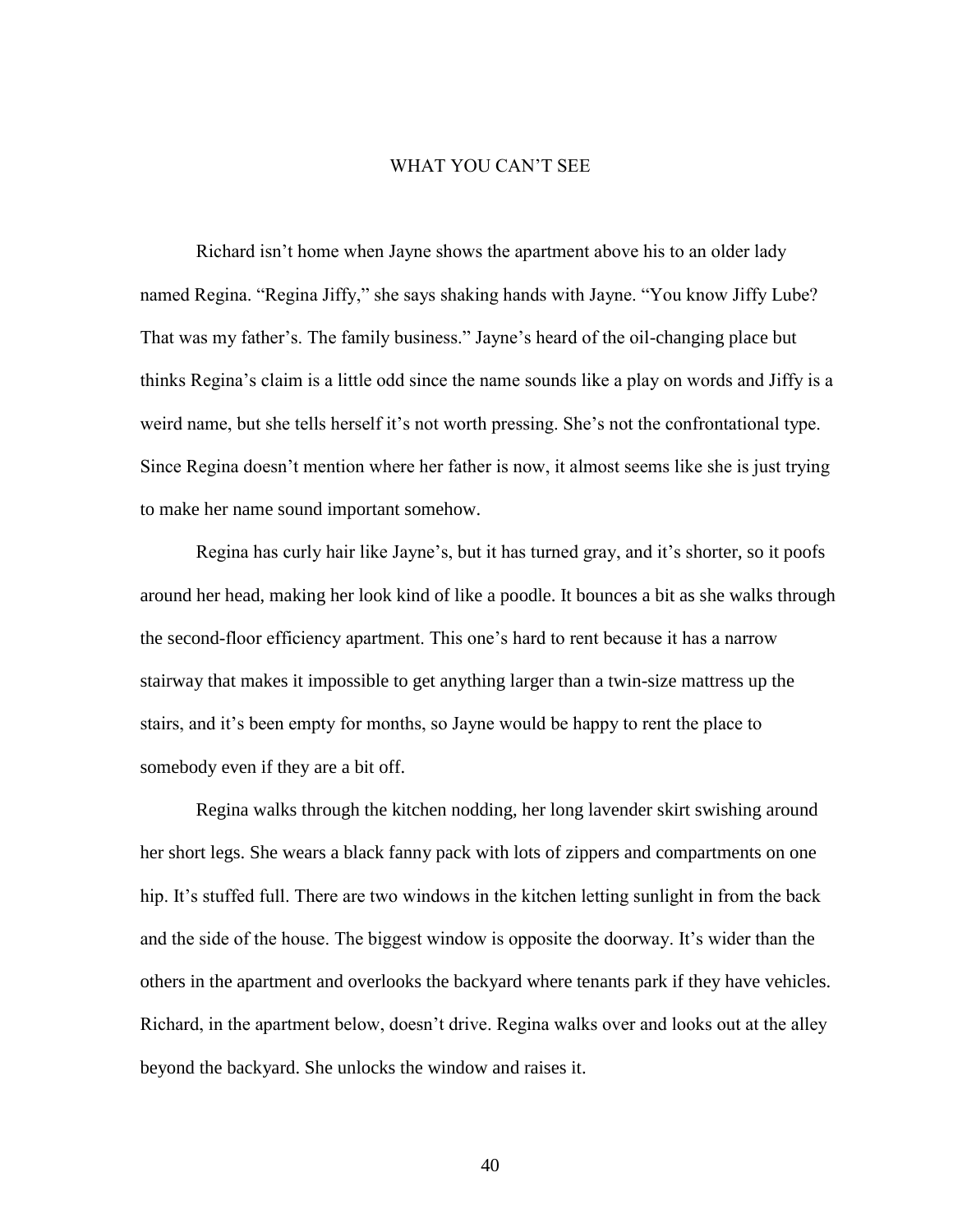"I like fresh air," she says and smiles before walking away to look at the rest of the apartment. Jayne had left the central air on in the empty apartment because it was so stifling in the summer months that without it people would rush through when she showed the apartment to them and then never call back. Jayne looks out the open window and thinks of the electric bill.

Between the kitchen and bedroom is the bathroom where an old claw foot tub sits on a cracked tile floor. A cheap looking tube with a sprinkler end is fitted to the old faucet, but it's really not the same as a shower. Regina leans over to look at it but doesn't seem deterred. The house is over a hundred years old and in this bathroom, it feels like it, but some people like that sort of thing. Maybe Regina is one of those people, Jayne thinks.

The only other room in the apartment is a good size. Regina walks around it, running her hand across the mantle above an old fireplace that's been closed off.

"These won't raise?" she says, looking at the windows.

"No, sorry," Jayne says. "They're original, so the historical preservation society won't let us change them out. The one in the kitchen was added after the house was built." The windows in the main room have old ropes and pulleys for raising and lowering them, but they no longer work and layers and layers of paint have sealed the windows shut.

Regina frowns, then after a moment walks over to the closet door and opens it. She gives a little clap and steps inside it, even though it's much too small to be a walk-in.

"Okay," she says and turns, still standing in the closet. "I like it."

"Great," Jayne says and walks over to the mantle where she pulls an application and leases out of the file she's carrying. She hopes this will make Regina join her there instead of standing in the too-small closet. Jayne goes over the amount for rent and the deposit.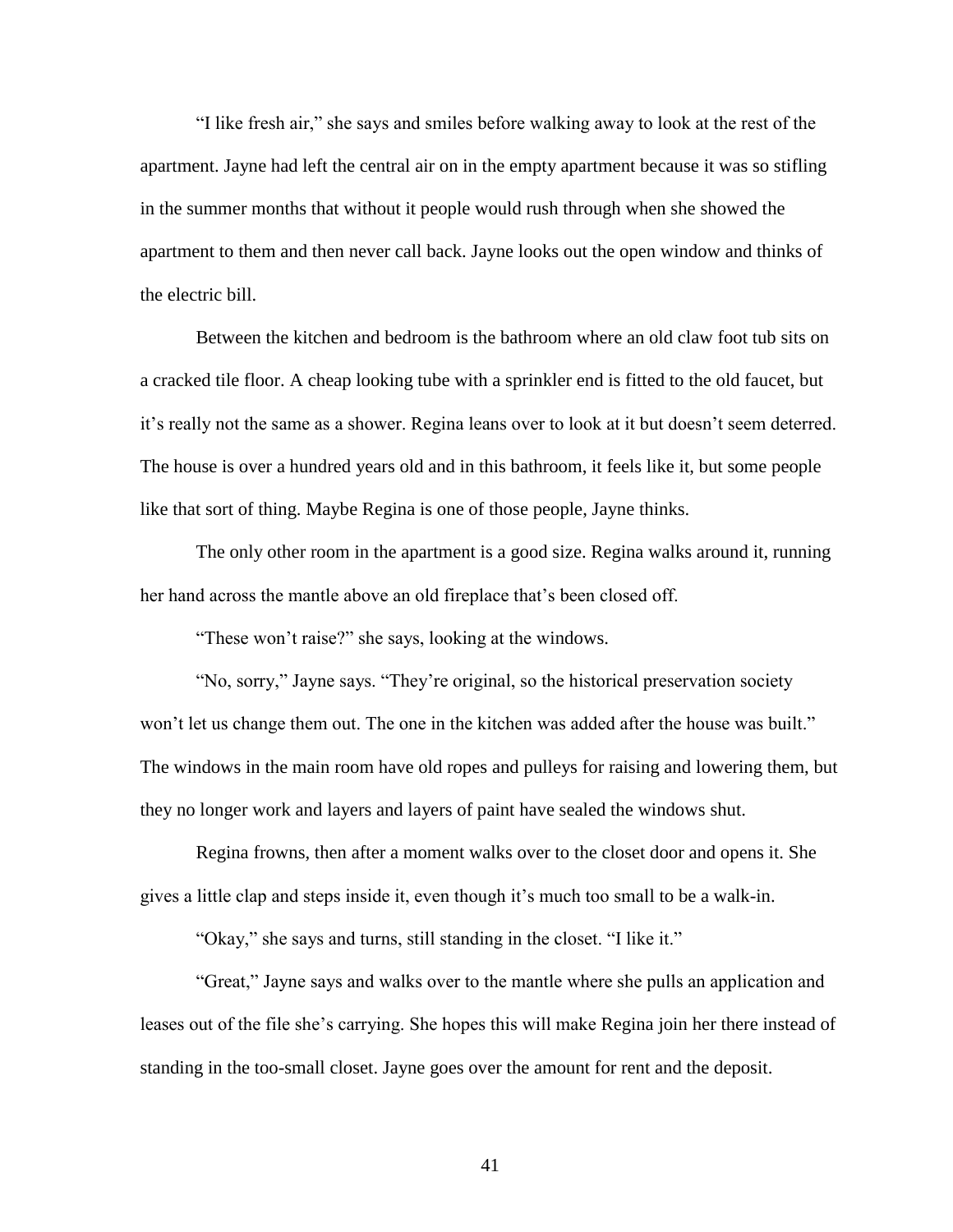Regina walks over and fills out the paperwork in big loopy handwriting, smiling away, then unzips one of the compartments on her fanny pack and pulls out a check folded into a small rectangle. She unfolds it and signs the back and hands it over to Jayne. It's a disability check from the government made out to Regina Glass. It covers the amount with a hundred fifty dollars left over.

"Can you give me the difference in cash?" she asks. "That's all I have to live on for the rest of the month."

"I guess so," Jayne says.

"I'll start moving in today, so you can come back by this evening," she says with a little wave of her hand. Bangles around her wrist jingle.

Jayne pauses and raises her eyebrows at Regina's presumptiveness, but then thinks, whatever. At least it's rented. "All right. I'll bring it by tonight." She twists a key off the big ring she carries and hands it to Regina, who squirrels it away in one of her fanny pack compartments. She twists off another one for the outer door. "This is to get in the main door downstairs," Jayne says. "The other one is for this door," she says pointing to the apartment door.

Regina holds it up and studies it, then puts it in its own compartment. They're walking toward the door to leave when Jayne remembers the kitchen window. She closes it and locks the door behind them. As they're walking down the stairs Jayne wonders why Regina gets disability, but decides maybe it's not that uncommon for seemingly healthy people to draw a check. Early on in this job she rented to a family where several people did the same. At the main door Jayne and Regina head separate ways; Jayne toward her car in the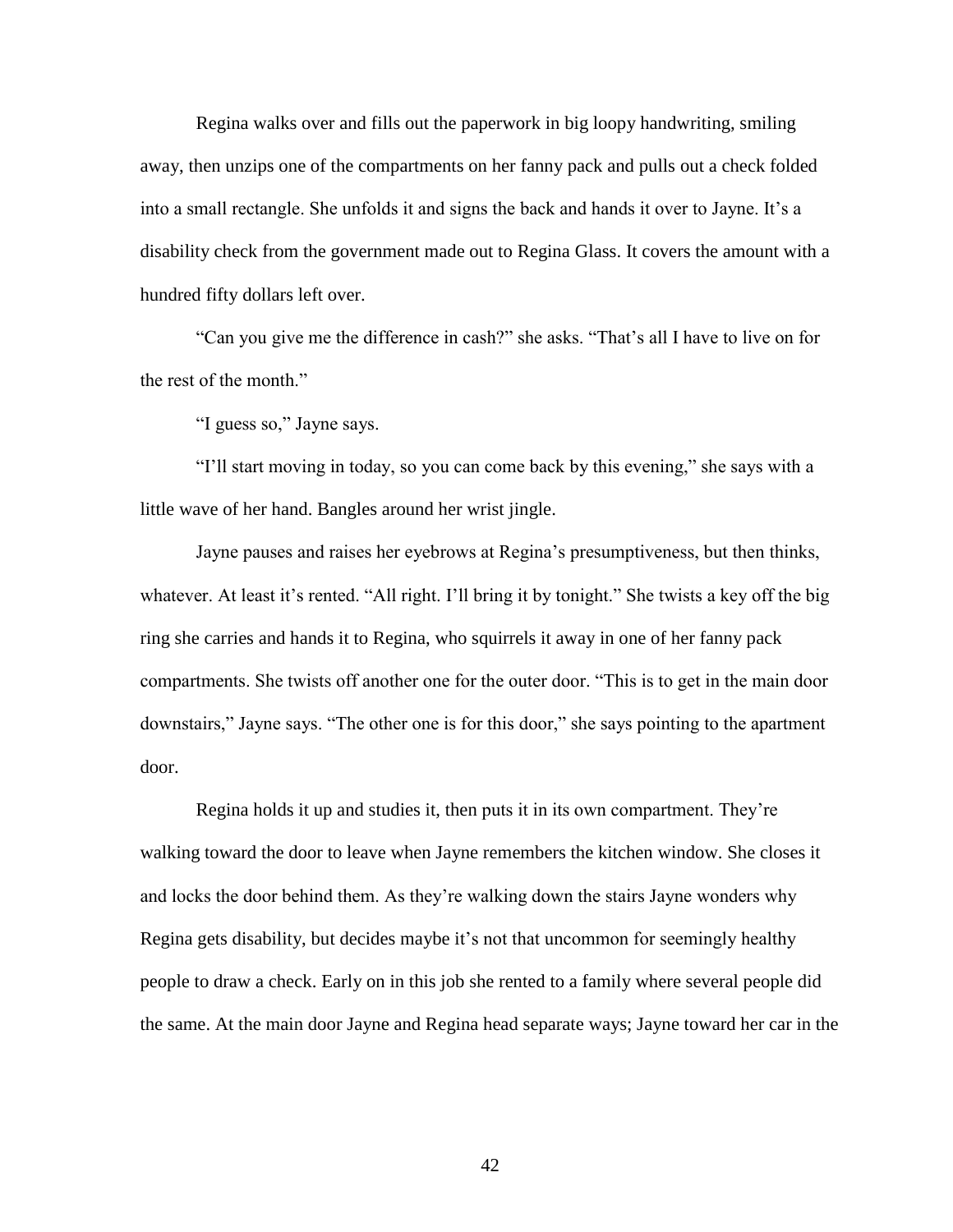back and Regina toward the front of the house. She doesn't say anything. She doesn't even turn and look back.

\*

Jayne pulls into one of the backyard parking spots later that day with the cash. When she turns off the engine, the sound of crickets raises up in the space between the car and a siren blaring down the road out front. Regina and Richard are sitting in folding chairs on the little porch attached to the side of the house. Regina fans herself with an over-sized postcard advertising internet service. The main door to their apartments is open behind them and they're facing the alley behind the house. Richard had been living in the back apartment downstairs for a while, and evenings after work he liked to sit out on that little porch, drink daiquiris, and watch the alley as if it were cable television. He knew the people who lived and visited back there by sight, by which shotgun houses they went into, which cars they drove. When Jayne came by to collect rent or take care of any maintenance issues, he would tell her about who was seeing who, who had stopped coming around, or who had had a loud argument with whom. The later she got there, the more buzzed he would be, and when he was a little drunk he was more likely to talk about himself. Once he had even started crying, saying he was depressed. Jayne hadn't known what to say and figured he was just drunk and lonely.

Seeing him there with Regina, Jayne feels happy for him, because even though it had been awkward every time he had told her something personal, she liked the guy. One night he had told her about how his family disowned him. "I've got nobody," he had said, both sad and resolute at the same time. His eyes were glassy, and Jayne didn't know if he was confiding in her because he felt comfortable talking to her or if it was just the mojitos.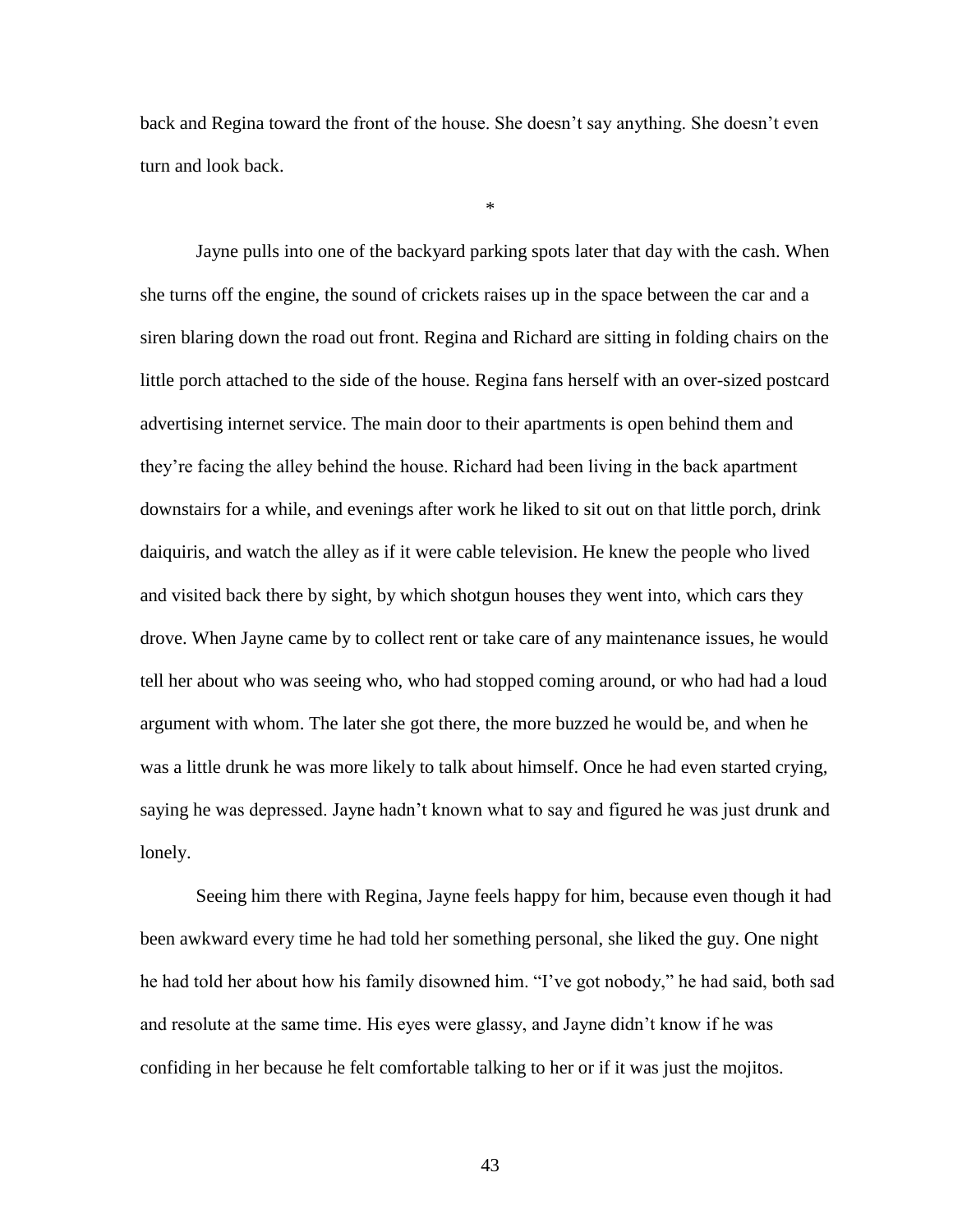"Where I'm from," he'd said, "in *my* family, you're not allowed to be like me." He stiffened his neck and sipped his drink. Jayne had felt sorry for him. It must be tough, she'd thought, because from a purely practical standpoint, what percentage of the population is gay? Maybe ten percent? That'd make it hard to find someone. Then she caught herself, because she knew it's pretty hard for women too if you didn't look a certain way. There's a type of man that shows interest in her, and it's the type you don't want near you. They eye her the way a stray dog looks at a wounded animal.

When she walks up, the two seem like friends who have known each other forever and just picked up where they left off. They seem comfortable together, at ease.

"I see you've met your new neighbor," Jayne says.

Richard smiles and swishes the ice cubes around in his drink. It's purple and looks delicious given how hot it is outside. The glass is sweating.

Jayne gives Regina her money and a receipt. "Did you get all moved in?"

"Mostly," she says.

A brown El Camino without a muffler roars down the alley and Richard leans toward Regina. "The woman he'd been seeing, in that green house," he says pointing discreetly, "she kicked him out a week ago and now he drives through here like that a couple times a day so she can hear him."

Regina nods with her eyes wide, taking it all in.

Jayne shakes her head. "I'm gonna get going," she says. "Just let me know if you need anything."

"All right. Thanks, honey," Regina says, wagging her fingers over her drink. Richard waves too, and Jayne walks back to her car.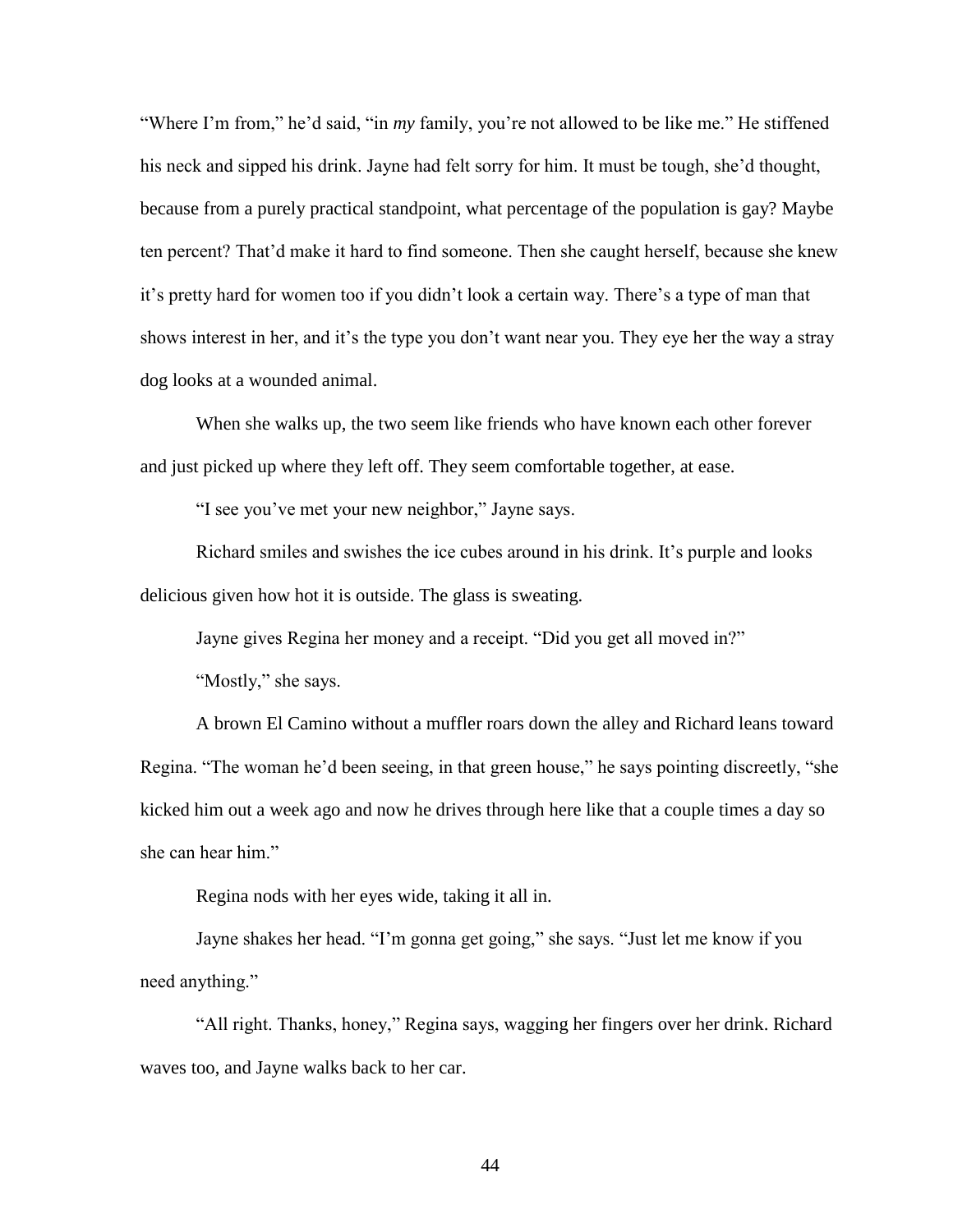The summer months go by without incident and in late September, just after Jayne had turned on her heat for the first night, she gets a call from Regina. She's whispers, "Richard is spying on me."

"What?"

"He's been watching me, in my apartment. I could see him looking through the vent." "What are you talking about?"

"The vent in my bedroom floor. He must be standing on a chair or something in his apartment to see through it."

Jayne's mind is racing through possibilities in which what Regina's saying could make sense. Maybe the duct came loose from the vent and she's hearing things from his apartment somehow or maybe a squirrel got in the attic again, but that doesn't quite add up to *spying*. Could he have gotten a little too drunk and said or did something that bothered her?

"You've got to do something," she whispers. She doesn't sound like she's making it up—and why would she? But why would he do anything to upset her? Every time Jayne had seen the two together they looked thick as thieves.

"Please," Regina says, "you've got to help me." The breathless way she says this pulls at Jayne as she sits alone in her house and she can't help but feel for her.

"I'll be right over," Jayne says.

\*

On her hands and knees shining a flashlight into the vent, Jayne shakes her head. "Everything looks fine. It's all connected the way it's supposed to be. There's no holes in it. Come see."

\*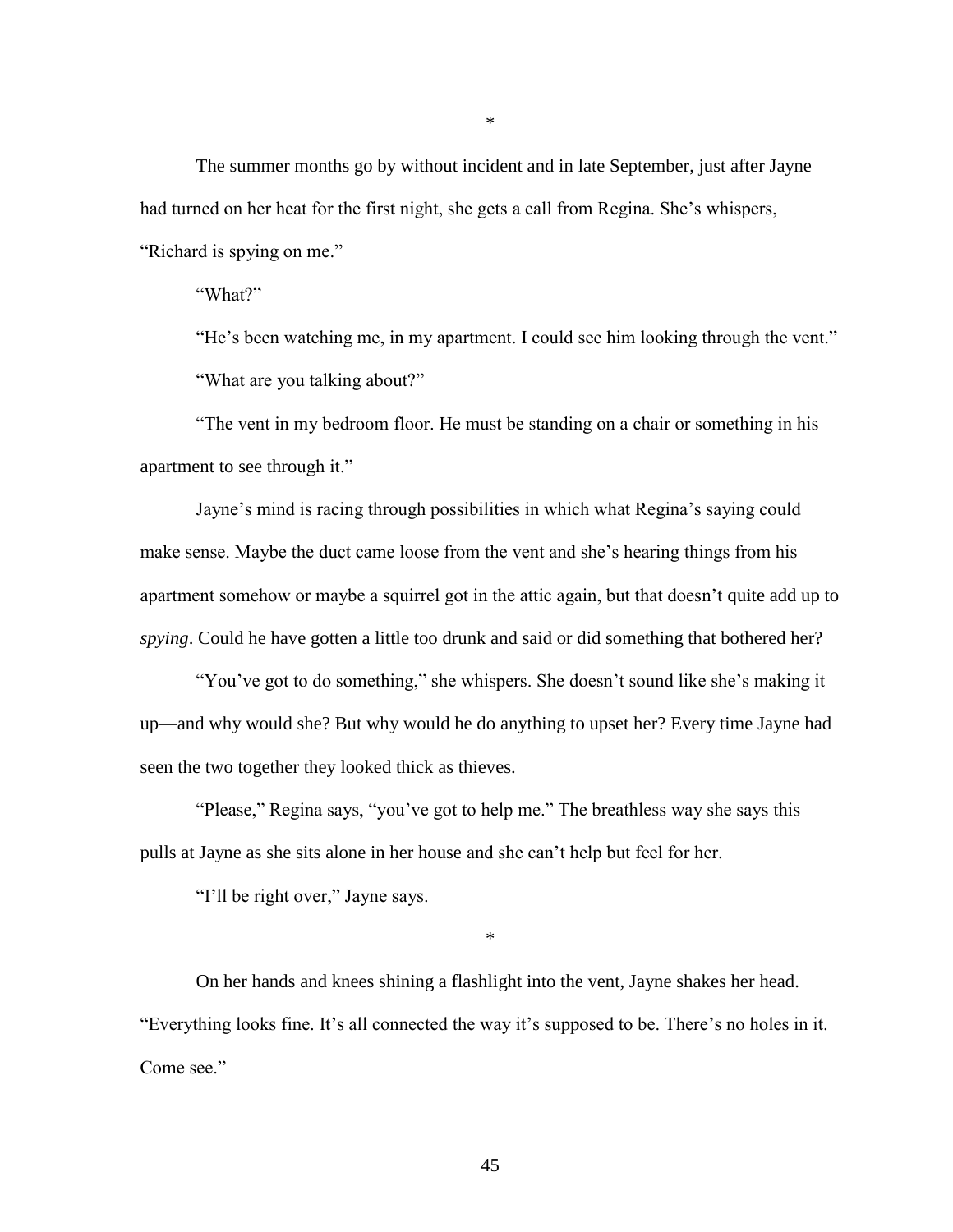Regina peers down at the vent while trying to lean away from it at the same time. "Really," Jayne says, "it's okay." She shines the light to show her every angle. "When did you hear something?"

"I *saw* him," she says. "I saw his beady little eyeballs in there watching me." She holds her index fingers next to her eyes and points them straight ahead like antennas. Regina's own eyeballs are bulging.

Jesus, Jayne's thinking. There's no way. The heating and air systems for the two apartments are not connected to each other. They each have their own furnace, central air unit, and thermostat. Then she has another thought: "Had you two been drinking?"

Regina shrugs like there's no way that could have anything to do with it, and looks away. She runs her hand across the mantelpiece casually and seems less afraid*.* Then she jerks her hand back.

"What?" Jayne says.

"A bug," Regina says. "That's the second one I've seen."

Jayne walks over to look, hoping it's not roaches. With a quick scan of the mantle she doesn't see anything.

"It probably went in that crack," Regina says pointing at the place where the mantle meets the wall.

Weird, Jayne thinks. There's no sign of food in the room. "Have you seen any in the kitchen?"

"No, only in here."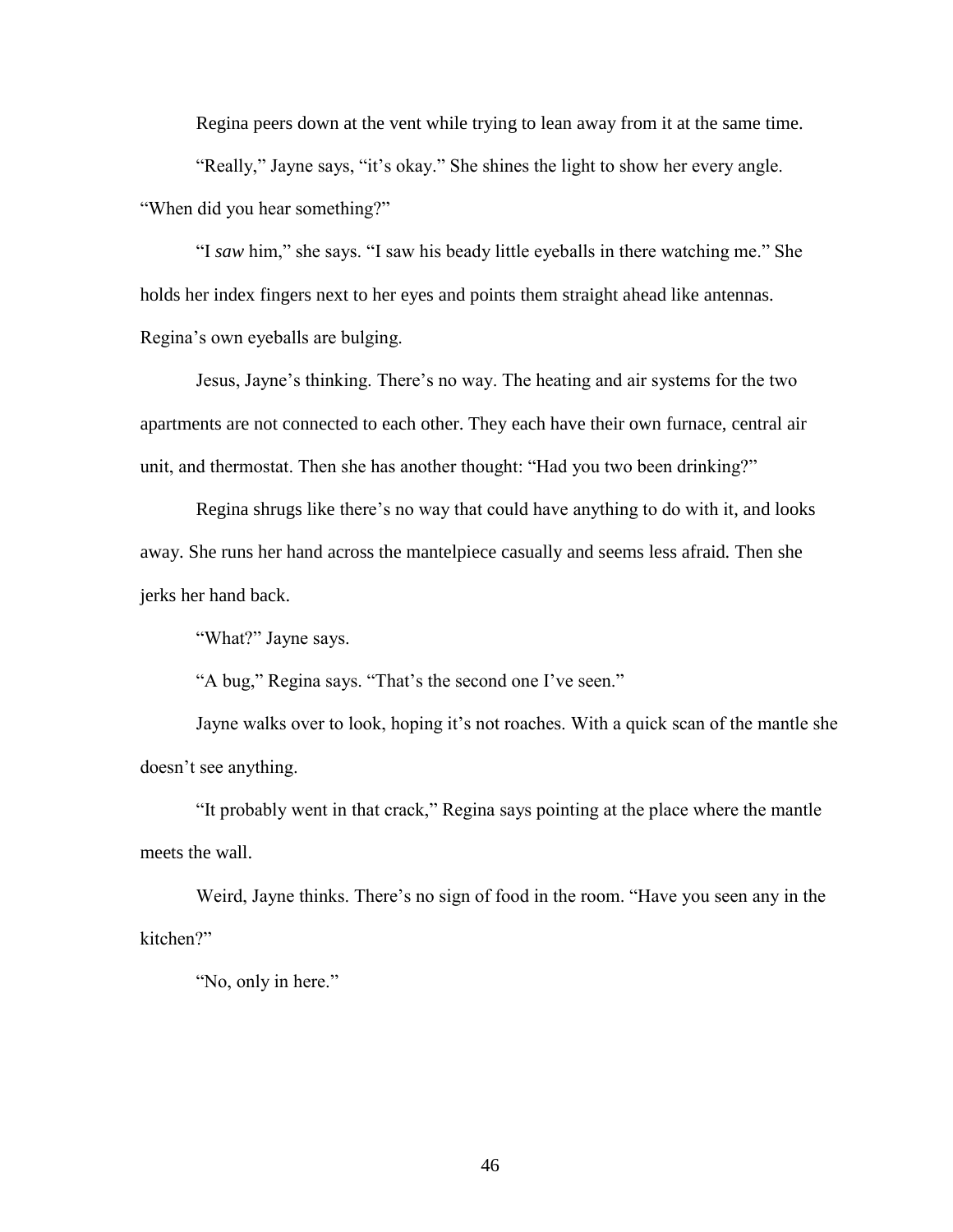Jayne figures it's not roaches. "Probably just a stink bug or something," she says. "Maybe a ladybug. They start coming in around this time of year—when it starts getting colder."

Regina doesn't seem convinced but doesn't press further. Jayne starts to head toward the door.

"Well what are you going to do about Richard bothering me?" she asks.

Jayne sighs. "I'll tell you what," she says. "I'll go talk to him and tell him to leave you alone, okay? How about that?"

She nods, seems satisfied, and it's as if she hadn't been completely distraught on the phone.

On the stairs, Jayne takes a deep breath, then walks down and knocks on the door to Richard's apartment. He opens it wearing a stained t-shirt and boxers. His sandy hair is disheveled and he hasn't shaved. His eyes are puffy and red. "Oh, hey," he says and lets her in. He flops down on his plush suede sofa and offers her a seat in one of the folding chairs he takes out to the porch after work.

"What's been going on between you and Regina?" Jayne asks carefully. "She called me."

"She's off her meds," he says, and throws up his hands like it's the last straw. Jayne's surprised to hear she'd been on any. "What kind of meds?" "She's schizophrenic. Didn't she tell you?"

Jayne can't help but stammer. "No," she finally says. "She never mentioned it."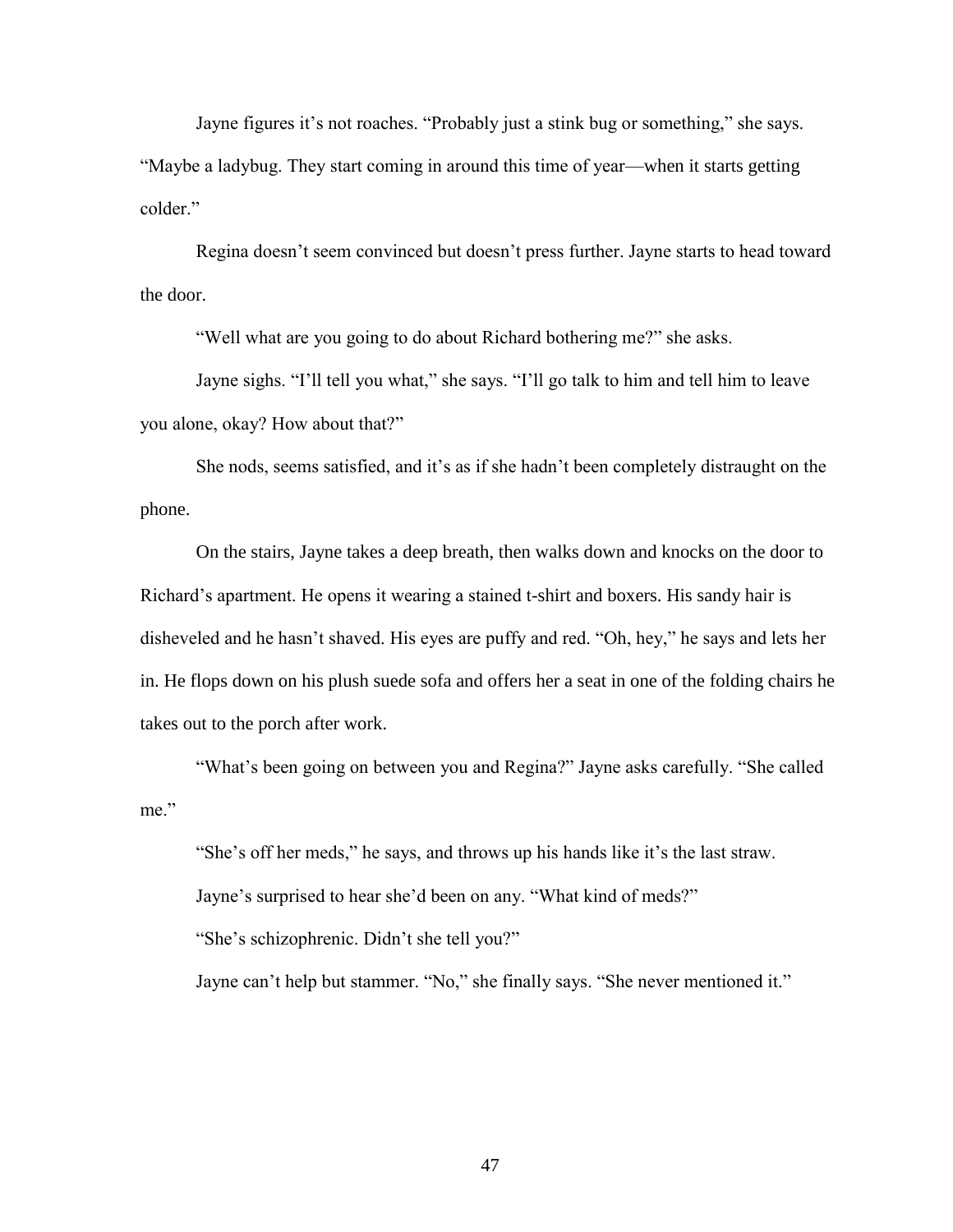"I lost my job," he says. "I got fired. Can you believe that?" He runs his hands over his face and through his hair. He looks at the floor, his hands behind his head. "After all this time." His sadness and disappointment—his despair—is palpable.

"I'm sorry to hear that," she says. "What are you gonna do now?"

"I have *no idea*," he cries. Looking up, he searches her face. "I don't have anything

left." He looks down again and wipes his eyes, but he can't seem to stop crying.

Jayne shifts around in her seat, blows air out slowly, looks around, then gets up. "I—

He stares at his hands in his lap.

"You— Jayne searches for words. She sighs. "It's gonna be all right."

He looks at her in a way that makes her feel like she's laughing at a funeral. They both know rent is due in a week.

"I'm sorry," she says again and hurries out the door.

\*

That night Jayne's phone rings and Regina's name is on the caller ID.

"Richard's dead."

"What?"

"He busted in my apartment and jumped out the window," she says. "I'm looking at him right now." Regina speaks evenly, as if she's relaying the weather. Jayne imagines her standing at the kitchen window looking down at Richard's crumpled body. She hangs up and calls 911 as she heads out the door to her car.

When she turns down the alley behind the house she sees the red flashing lights of the ambulance. She parks in the neighbor's backyard and runs up to the house. Richard is on a gurney being wheeled into the back of the ambulance. He's groaning, so not dead, but likely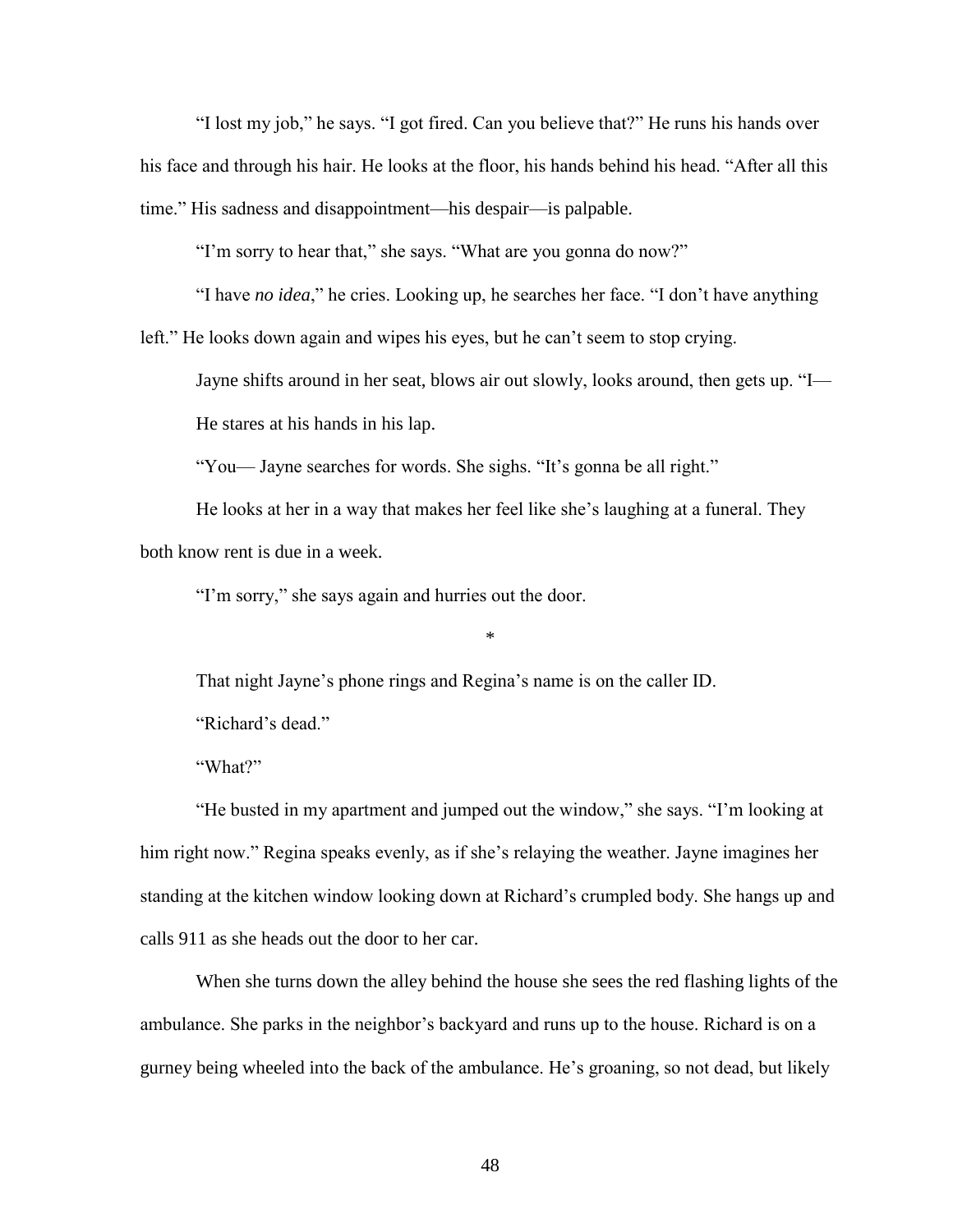in a lot of pain. There is an orange foam support around his neck and head, and she can't see his face very well, but there's blood on his cheek and in his hair. One of his hands is raised in front of his body, trembling. His knees are drawn in toward his body like his stomach hurts. The ambulance doors shut and it pulls away, sirens blaring, before Jayne can say anything to anyone. She looks up at Regina's window and sees her leaning down looking out. Her hair is wet, hanging around her head as she looks down at Jayne.

Jayne shuts and locks the door to Richard's apartment, glancing inside as she does so, but checks the urge to look closely. She tries to respect tenants' privacy whenever she has to go into their homes. She can't help but notice an empty bottle of vodka overturned on the floor next to his sofa. At the top of the stairs, Regina's door is open. Her head pops out around the corner. "I need a plunger," she says spritely, "but I can't afford to buy one." Here she makes her voice sound pitiful, near tears.

"What?" Jayne asks, climbing the stairs. She heard her, but doesn't understand why she's talking about a plunger when her neighbor just jumped out her kitchen window.

"For the toilet," she says. "I need a plunger."

"All right," Jayne says, throwing up her hands. "I'll bring one." She squeezes her eyes shut for a moment and puts a hand to her temple. "What happened here tonight?" Jayne asks. "Did Richard say anything before he jumped?"

"Who?"

Jayne is stunned for a second. "Richard. Your neighbor. Your friend. The one who just jumped out your window."

"Oh, him," she says, nodding.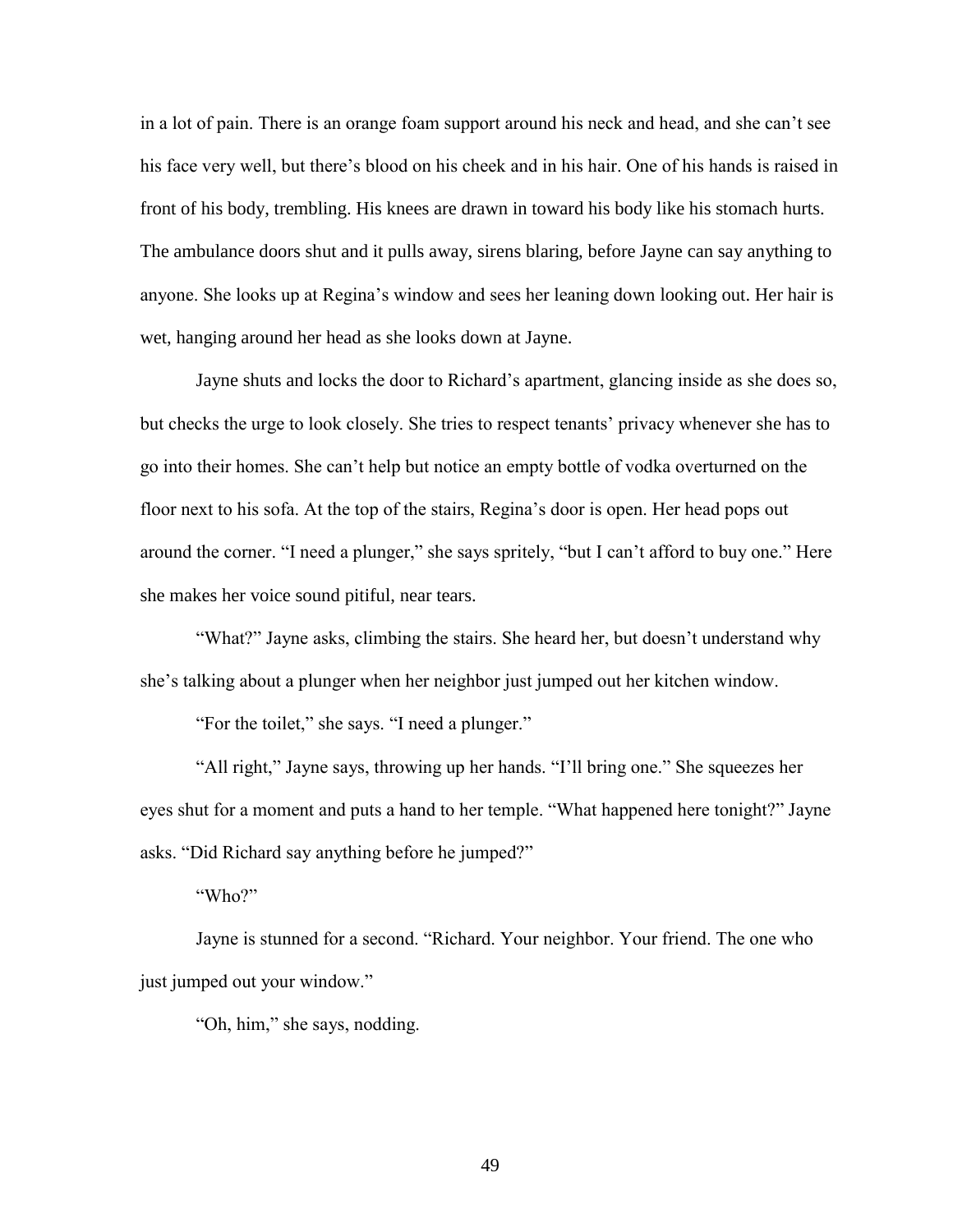Jayne waits a beat, but Regina offers nothing more. "Well? What happened? Did he say anything?"

She shrugs. "I already told the cops everything. They left right before you got here." "And?"

"I was in the shower. I heard my door open, I heard somebody crying, and when I started coming out of the bathroom I heard a thud. Then I looked out the window and saw him out there on the ground."

"Jesus," Jayne says. She wonders what he was thinking. The old house is tall, but not nearly tall enough to kill yourself with a leap from the second-story window. She remembers how upset he'd been about losing his job, the times he'd said he was depressed, the drinking, how he'd said he had nothing left, and then she remembers he'd said Regina was not taking her medication as if it were more than he could bear.

Regina shrugs again. She's looking at her feet, kind of swaying a bit, then stomps. "Another one!" she screams. "These bugs! This toilet! What am I going to do with this place?"

Jayne bites her lip. "I'll go ahead and get that plunger for you," she says. "And some bug spray."

Instead of driving all the way back home, she stops at a dollar store down the road and gets a new plunger. It's six dollars. Bug spray is 6.99. Jayne pays for the items with her own money and keeps the receipt.

Back at the apartment, she knocks on the door. Regina looks confused when she answers. Jayne holds up the plunger and the can of bug spray.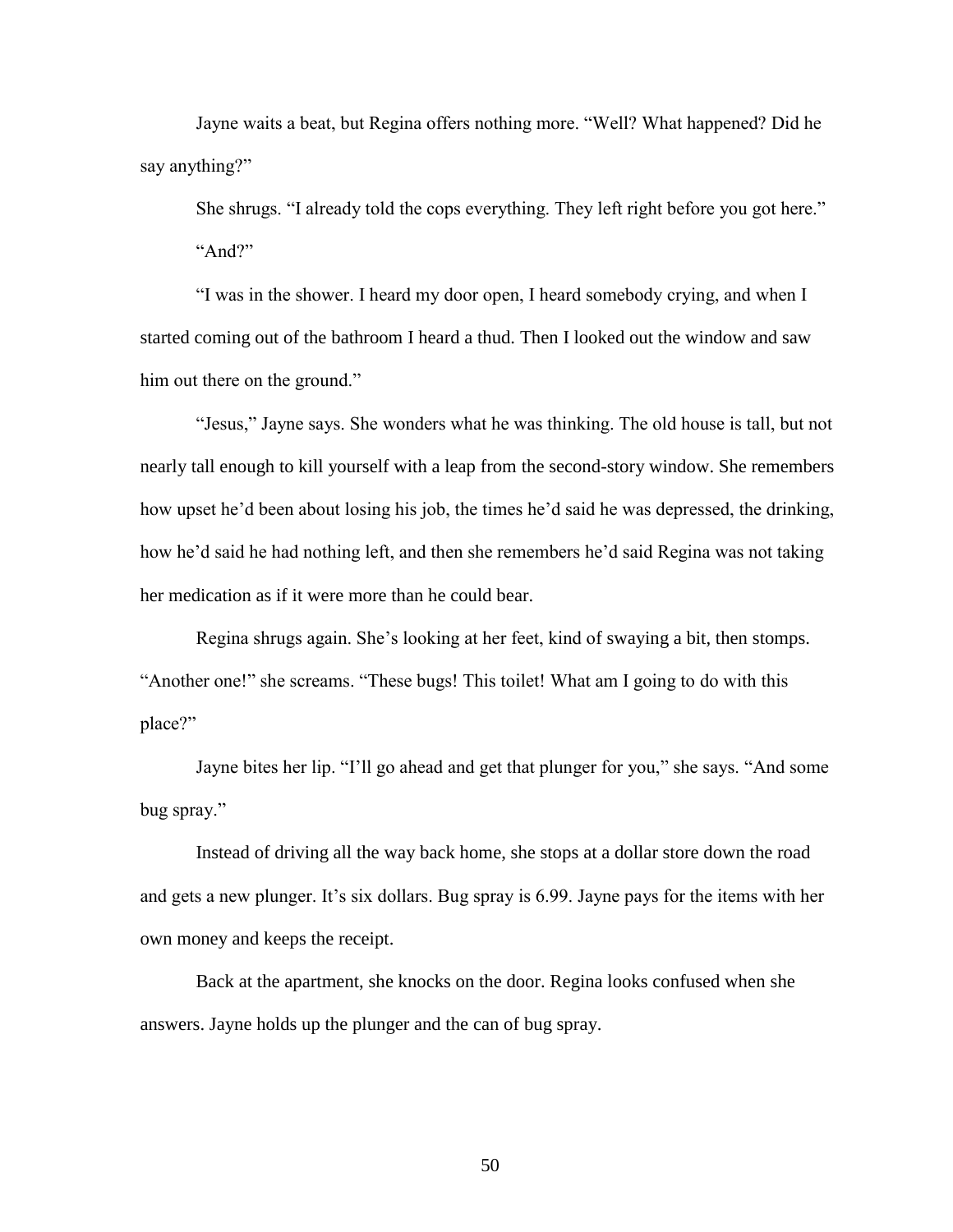There's a flash of recognition in her face, and Regina says, "Oh, the toilet." She waves Jayne in the apartment. It's almost completely bare. There's no bed and hardly any furniture at all, just a card table and folding chair in front of one of the bedroom windows and a pile of blankets on the floor that she must be sleeping on.

In the bathroom Jayne sees the prescription bottles standing on the sink like little soldiers at the ready. She takes a deep breath to prepare herself to unclog someone else's toilet. Regina lifts the lid and Jayne stands ready with the plunger, but there's nothing in the bowl but water. It's not even dirty. Jayne pauses, then flushes the toilet. It works just fine. Regina gives a little clap and gushes, "Oh, thank you."

Jayne sighs, looks at Regina for a moment, then sets the plunger by the toilet. After reading the back of the spray can, she applies the bug killer to all the places in the apartment where bugs might be getting in. She's thankful to have the open window for ventilation. It's full dark outside by the time she's done and she notices bugs are smacking against the glass and flying into the apartment. Jayne squeezes the bridge of her nose. She's ready to be done with this day, this place, these tenants. "I'll get you a screen for that window," she says with a sigh. She heads for the door.

Before she leaves, she says, "Richard said you're not taking your medicine. You should probably start taking it."

Regina waves her hands and gives a little shake of her head. "Nah. I don't really need it."

Of course you don't, Jayne thinks and shuts the door.

\*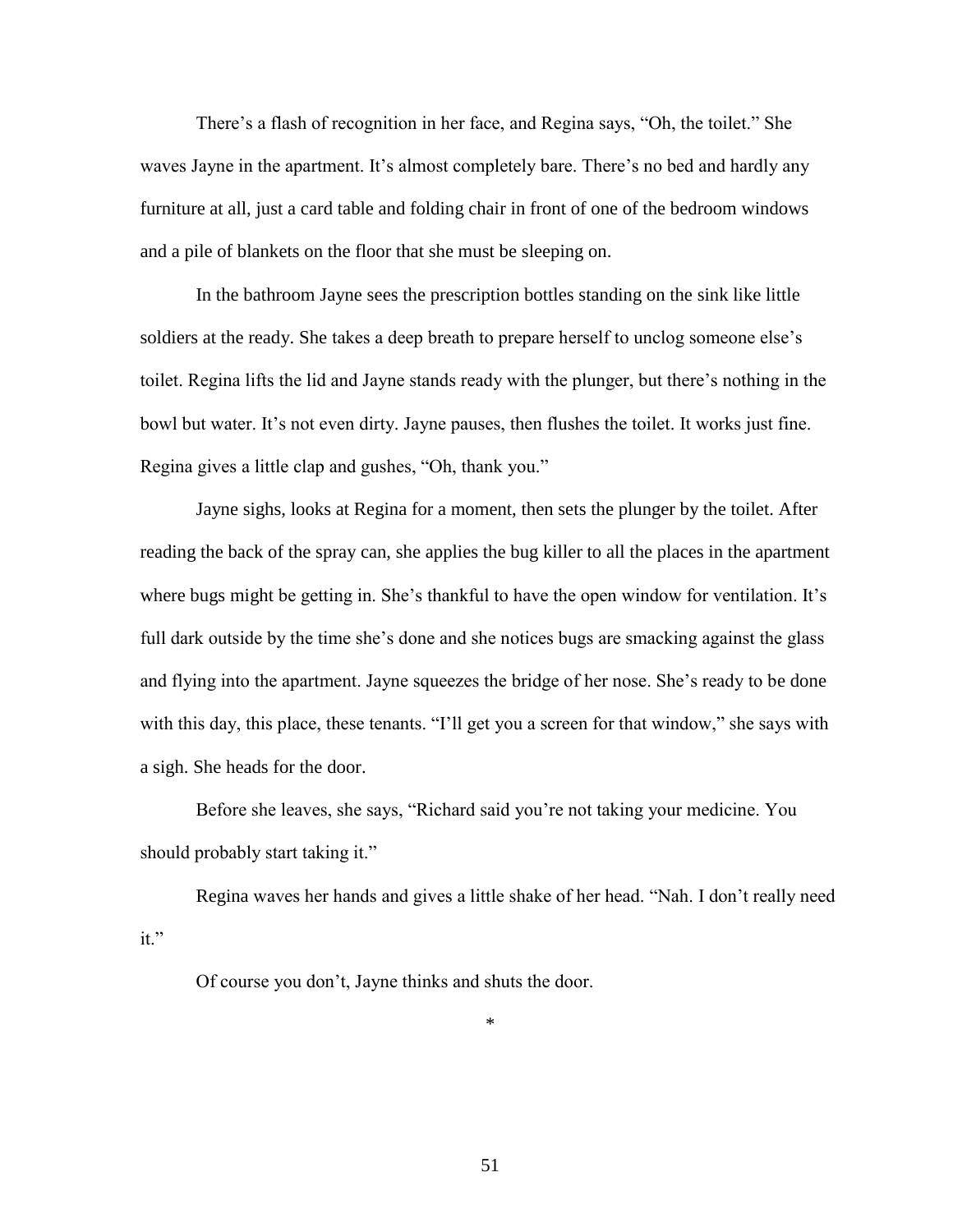The next morning Jayne convinces herself to go to the hospital to check on Richard. He has his own room. It's quiet and he lies motionless in the bed. One of his legs is in a cast, as is the opposite forearm. She imagines he reflexively used them to try to break his fall. The thought makes her wince.

He raises his eyebrows when she walks in.

"Hey," she says. "How are you?" she asks softly as she takes a seat by the bed. She feels awkward to be visiting someone in the hospital when they're not a relative, not even a friend really, but just someone she happens to know who's going through something she doesn't understand.

"Embarrassed," he says, "and sore."

Jayne cocks her head to the side and tries to look sympathetic. Although she's full of questions, she doesn't know how to ask any of them delicately. Thankfully, he seems willing to do the talking.

"They sobered me right up," he says pointing to the IV bag hanging by his bed. "I was pretty drunk, if you hadn't figured that out."

She waits for him to say more.

"I'm going to be here for another day or so," he says, "and then they're moving me to *the Ridge*. I don't know how long I'll have to stay there." His eyes well up. "They gave me some antidepressants, but I don't know how well they're working." A tear slides down his cheek.

"Well you're going through a lot right now," Jayne says, trying to be comforting, reassuring, still pressing the belief that this is temporary and everything will be okay.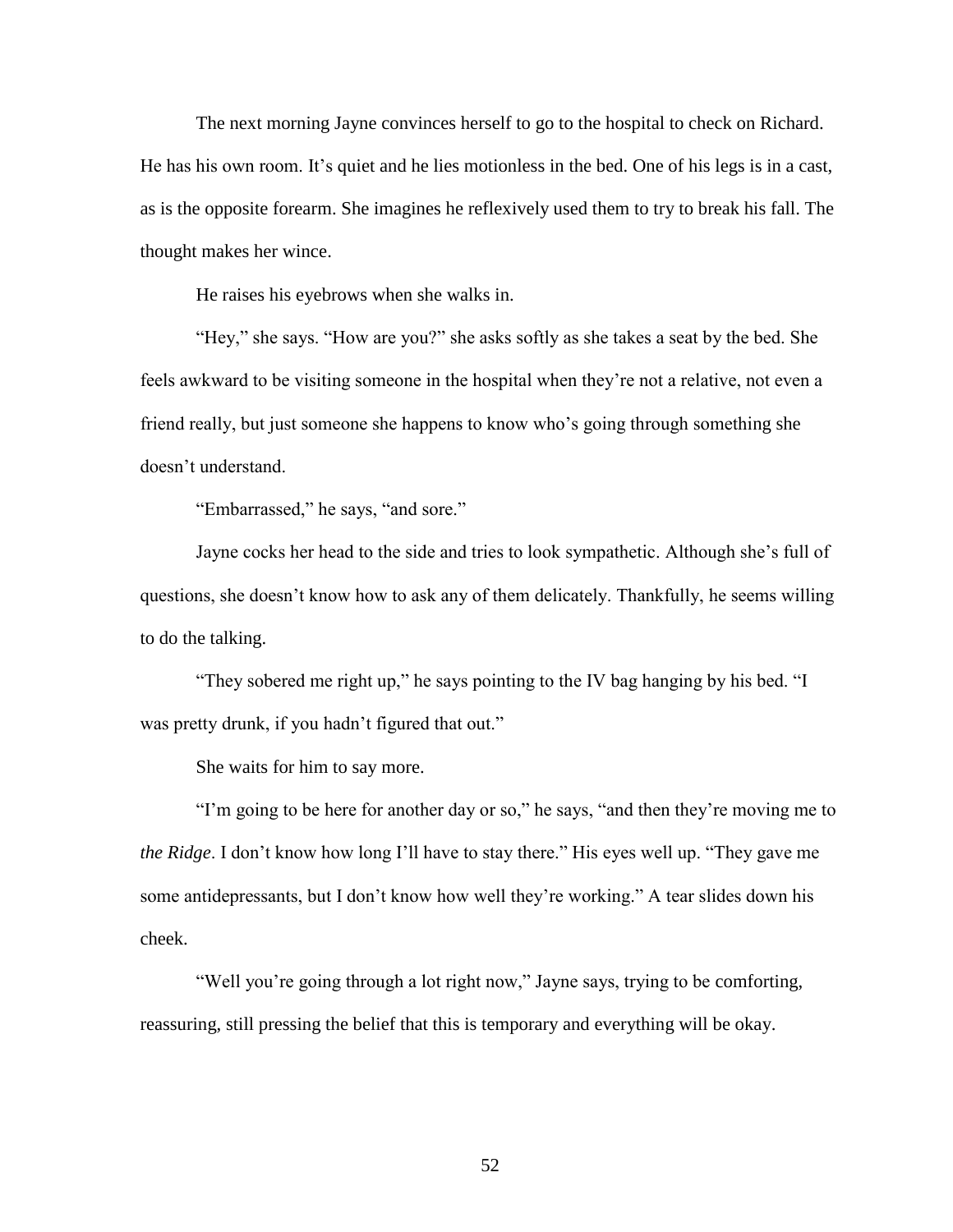He swallows. "Yeah. I told them the truth about my drinking and they say I have to get into a recovery program but I have to stay in-patient because of— he makes a falling motion with his finger. "They'll probably want to keep me locked up in there forever." He grimaces and looks away.

"Maybe they'll take Regina too," Jayne jokes, and she really means well, like wouldn't that be nice, to have your friend in the nut house with you, but he doesn't laugh.

\*

A few days later a relative gets Richard's things out of his apartment. She's an aunt or something, a fat, grumpy woman who gets out of breath loading garbage bags of his stuff into a van. While they're working to pack everything up, they can hear Regina in the apartment above them singing "Amazing Grace." In the middle of the song her voice is near shrieking. Jayne helps the woman carry the bigger things to the curb. The couch she says she'll be back for.

When they decide to leave for the day, Jayne says, "I'm sorry to see him go."

The woman looks at her in a way that says, *I don't give a shit,* then climbs in her van with a huff and drives away. Jayne thinks, I guess he had somebody after all, just not someone he really wanted.

Although she is sad to see Richard go, it does work out for Jayne that he's leaving now, after losing his job and near the first of the month. If he hadn't been hospitalized, she might have had to evict him when he couldn't pay his rent, a position she always hates being forced into. When she locks the door to Richard's apartment it sounds like Regina is running across her apartment. Jayne doesn't know what, if anything, she can do about her. Every time she's seen her in the days since Richard's episode, she's seemed more confused, and at one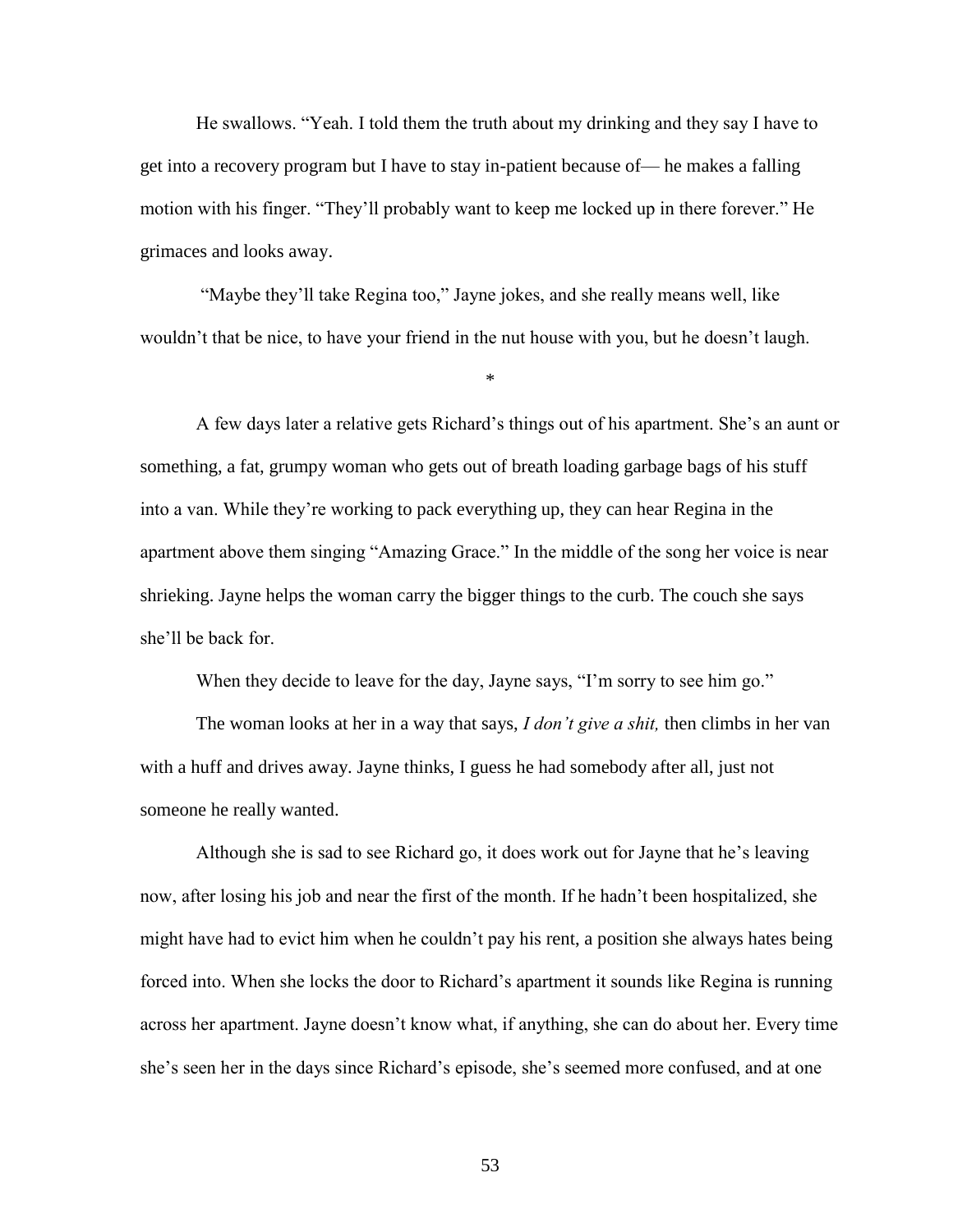point even aggressive when she lunged at Jayne and said something nonsensical. Regina's schizophrenia is Jayne's first experience with mental illness, and she has no idea how to handle it.

\*

"I'll tell you a secret," Regina says when Jayne goes to collect rent. "God has been talking to me." She smiles and raises her shoulders, clapping quickly like an excited child. "And you know what? He said his favorite church is the one in the alley, so I gave them a donation."

Uh oh, Jayne thinks.

"I gave them my check this month," Regina says. She is beaming.

"All of it?" Jayne asks.

Regina nods.

"Oh, boy." Gonna need some of that Jiffy Lube money, Jayne thinks. "What are you going to live on?"

Regina gives a little wave of her hand, "There's a soup kitchen down the road where they know me. I am queen of that place when I want to be." She squares her shoulders and tosses her poofy hair.

"Are they gonna pay your rent?" Jayne asks, already knowing the answer. She feels stress setting in as she wonders, can she evict a schizophrenic person? Does Regina even understand what's happening right now?

"Don't worry," Regina says. "There's more." She leans in to whisper, "God told me the lottery numbers." She starts clapping again and laughing. "Isn't that great?"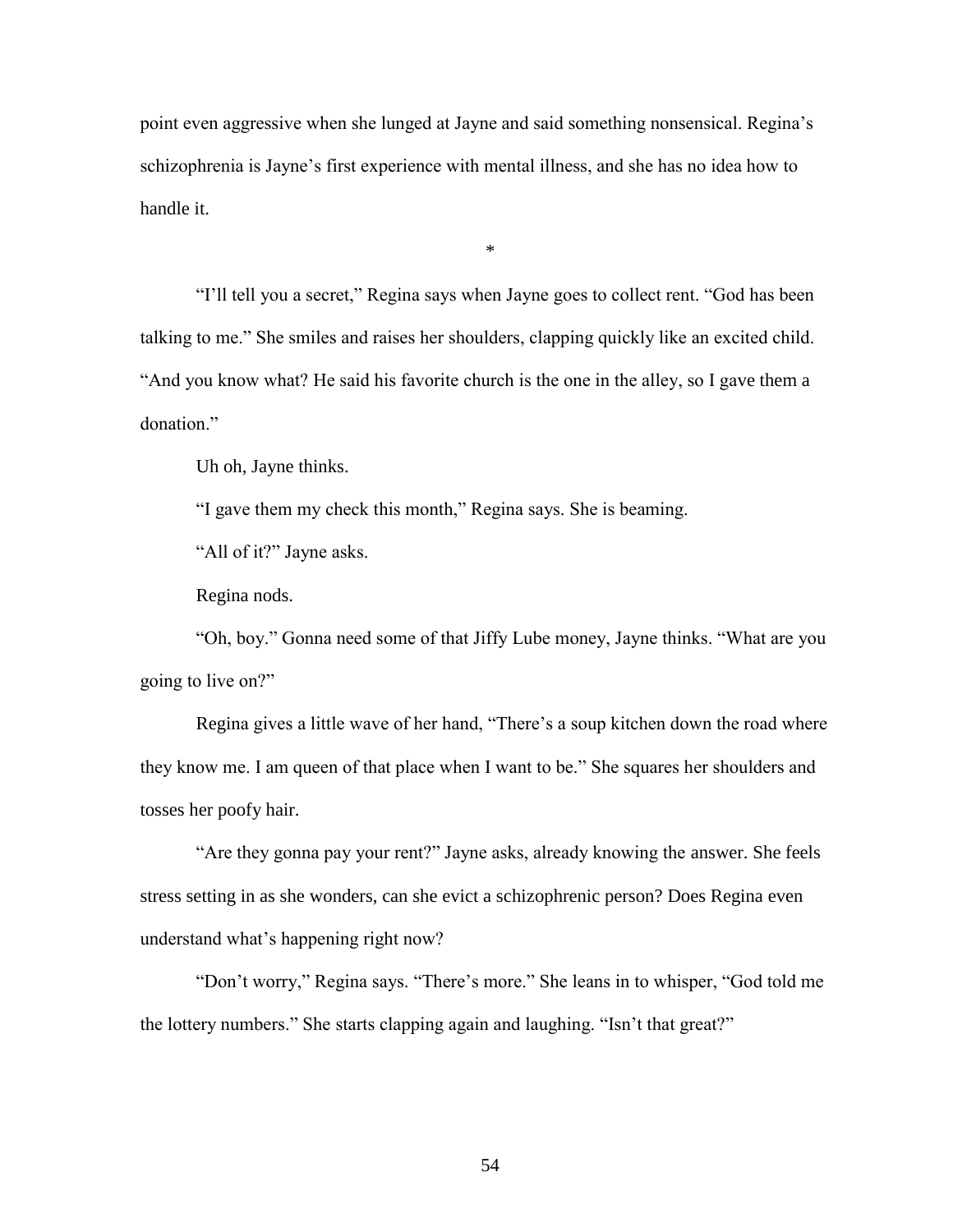Jayne blinks, wondering is this really happening? Is she really hearing this? Regina is nodding, and she unconsciously starts to nod along with her, "Yeah, that's great," she finally says. She's trying to suppress the thought repeating in her head: *what am I gonna do?*

If she somehow comes through with the money, how can Jayne rent the apartment below her to a new tenant when Regina might see their eyeballs through the vents? No, Jayne decides. "The rent's due today," she says.

"The lottery drawing isn't until later."

*Of course it's not.* Jayne takes a deep breath. "Okay," she says, thinking that will give her time to figure out who she can call to help her get Regina out.

"Come back tonight," she says smiling and nodding. She pats Jayne on the shoulder over and over as she walks out the door.

\*

Pacing across her kitchen floor, Jayne finally decides to call the facility where Richard is being treated, then feels a twinge of guilt. Will this get her committed? Does that happen in real life? Would she be responsible for getting someone locked away? Is that's what's best for her anyway? Uncertain of anything, she saves the number in her phone and checks the time. The Powerball is \$200 million is tonight, and the numbers have been drawn. She heads back to Regina's apartment not knowing what she'll encounter this time.

"Well how did the drawing go?" Jayne asks when Regina answers the door. "Did God give you the right numbers?"

"What?" Regina asks.

"The lottery," Jayne says, "did you win?" As soon as she says this she feels ridiculous. Maybe she's half-crazy herself, she thinks.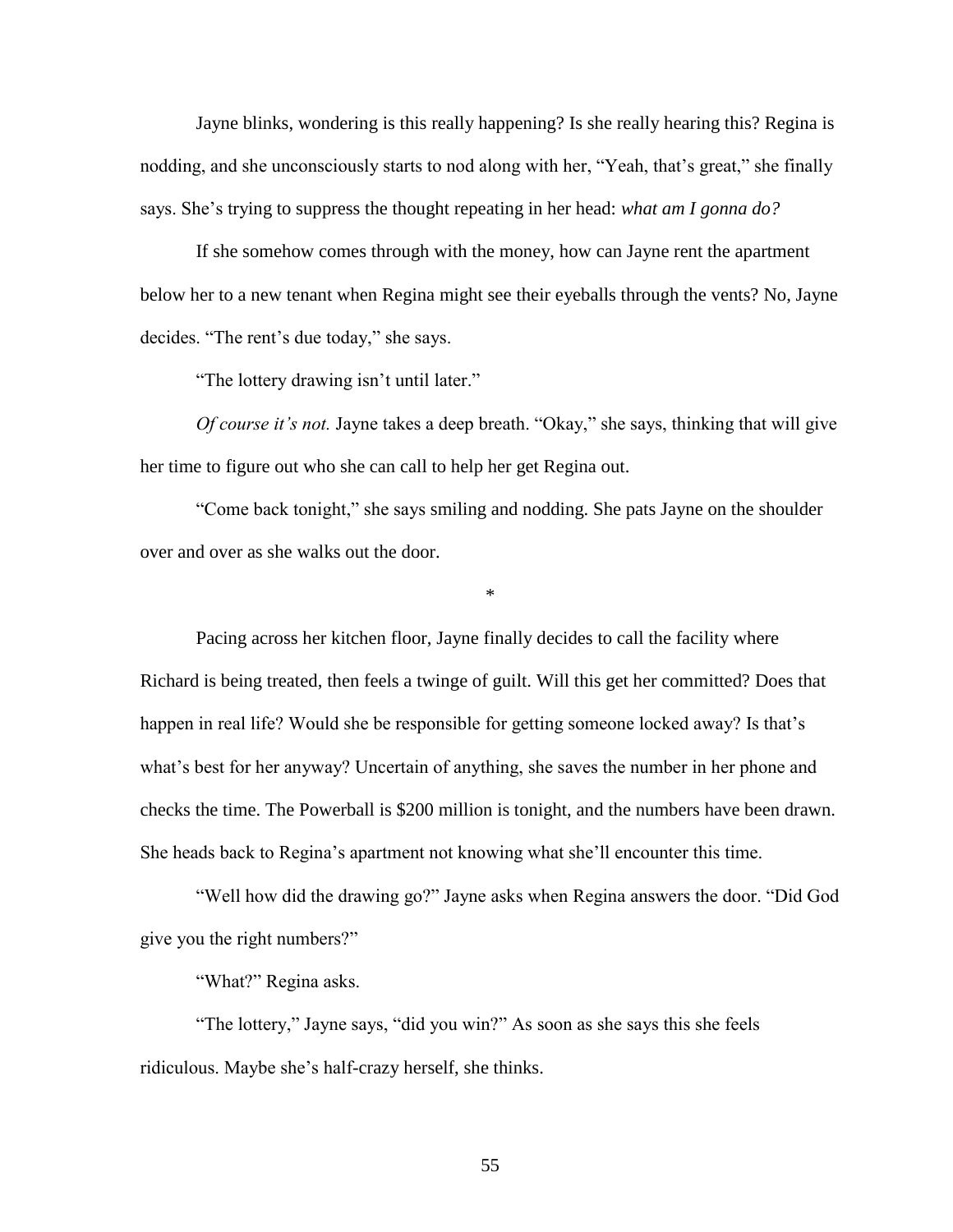"Oh," she says. "I forgot to buy a ticket."

Jayne rubs her hands over her face and is so frustrated and so baffled by this woman she feels both breathless and like screaming. Just then, Regina jumps.

"What is it?" Jayne asks.

"A roach—oh my god it's *huge—*oh, they're everywhere!" Regina is screaming, takes her shoe off and starts smacking it against the wall.

"Where? Where?" Jayne says, ready to help kill them. She scans the walls but sees nothing there. "I don't see anything." She realizes they're both yelling.

Regina looks at her with wide eyes. "There," she cries, "right there!" She's pointing at the space all along the wall and floor. "

"There's nothing there!" Jayne shouts. Because Regina is so panic stricken, she feels frenzied herself.

"How can you not see them? They're all over!" Then she starts to shake like her skin's crawling.

"They're not," Jayne says. "You must be imagining it."

"No." She shakes her head at Jayne. "They're everywhere," she says and scans the room. She puts her shoe back on and goes to the blankets on the floor where she sleeps. She picks them up and shakes them out. "Oh no," she says, "They're in my things. They're so huge." She looks back at Jayne. "What are you going to do?"

Jayne holds up her hands, stunned.

Then Regina smacks her own arm. She *really* sees them and she is so scared that Jayne feels afraid, too.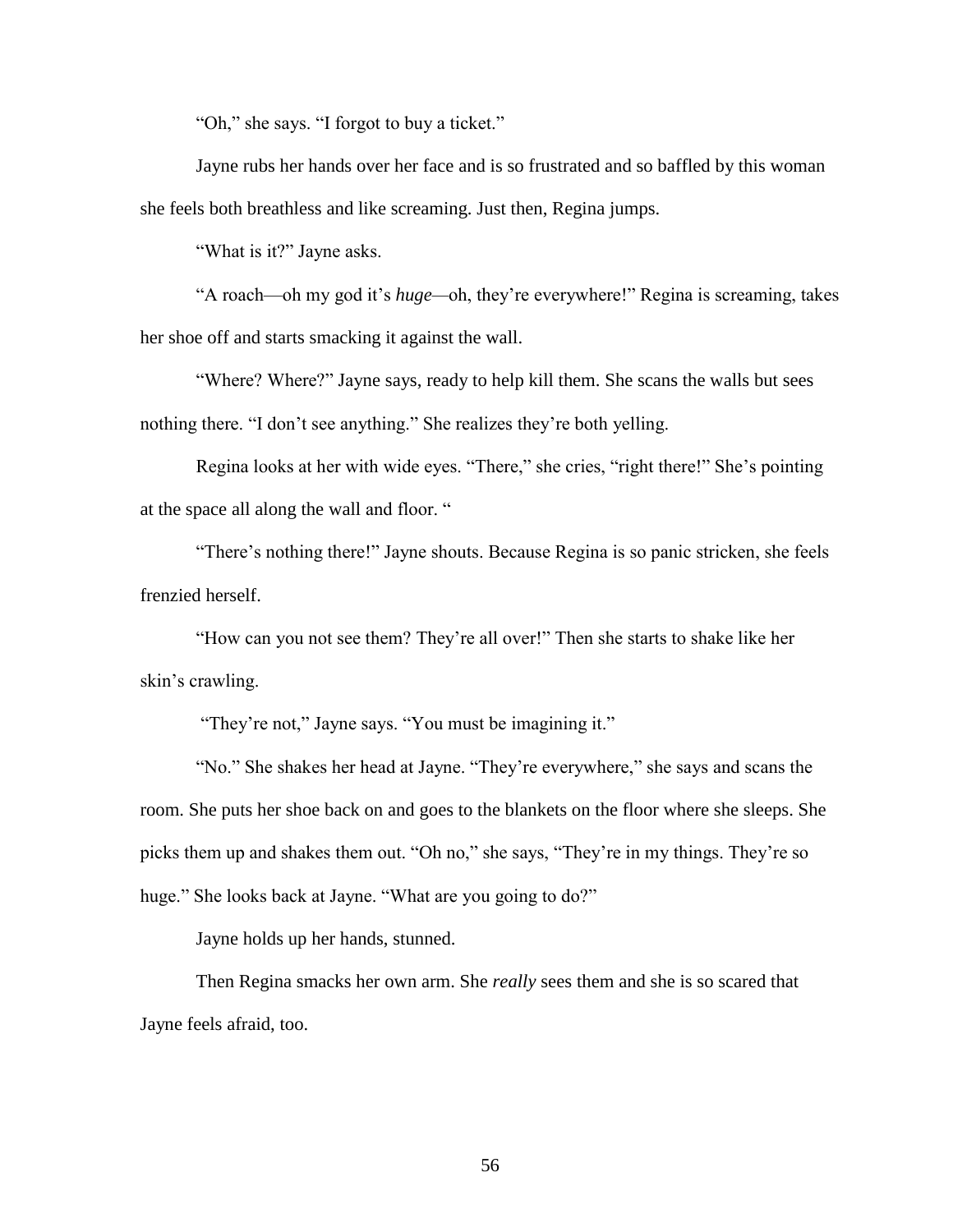"I can't live like this," she screams. She gets the keys out of her fanny pack and throws them at Jayne, pushes her way past, and runs down the stairs.

Jayne looks at the empty room. It feels like the echo of Regina's voice is still ringing off the walls. She hears a siren outside. It's too loud, and she turns to see the kitchen window open. She shuts it and mutes the sound. She waits a while, even though she doesn't think Regina will come back.

\*

The next day, because she doesn't know what else to do, and not even knowing what she'll say, Jayne calls the numbers on Regina's application, the past landlords and people she'd given as references and emergency contacts. All of the numbers go to weird places: a laundromat, a barber shop, a school, and no one has heard of Regina or the people she listed as belonging to the phone numbers.

Jayne feels bad about letting her leave, about her being out on the street. Then she remembers the soup kitchen Regina had mentioned. When she calls a man answers. Jayne describes Regina, says she's off her medication, and that she's concerned.

"Oh, yes," the man says, "I know who you're talking about. She's a regular, but I haven't seen her today." He doesn't sound at all worried. "She does this a couple times a year. That's just how she is. She does real well for a while; taking her meds, keeping up with her bills, then she goes off her drugs and gets kicked out of wherever she's staying and shows up here. After a while she'll start taking the pills again and move on. It's a cycle. Sounds like you got off lucky," the man laughs.

When she hangs up the phone, Jayne feels a little better, like maybe the man's right. Maybe it's just a cycle she goes through and everything will be all right in the end. Besides,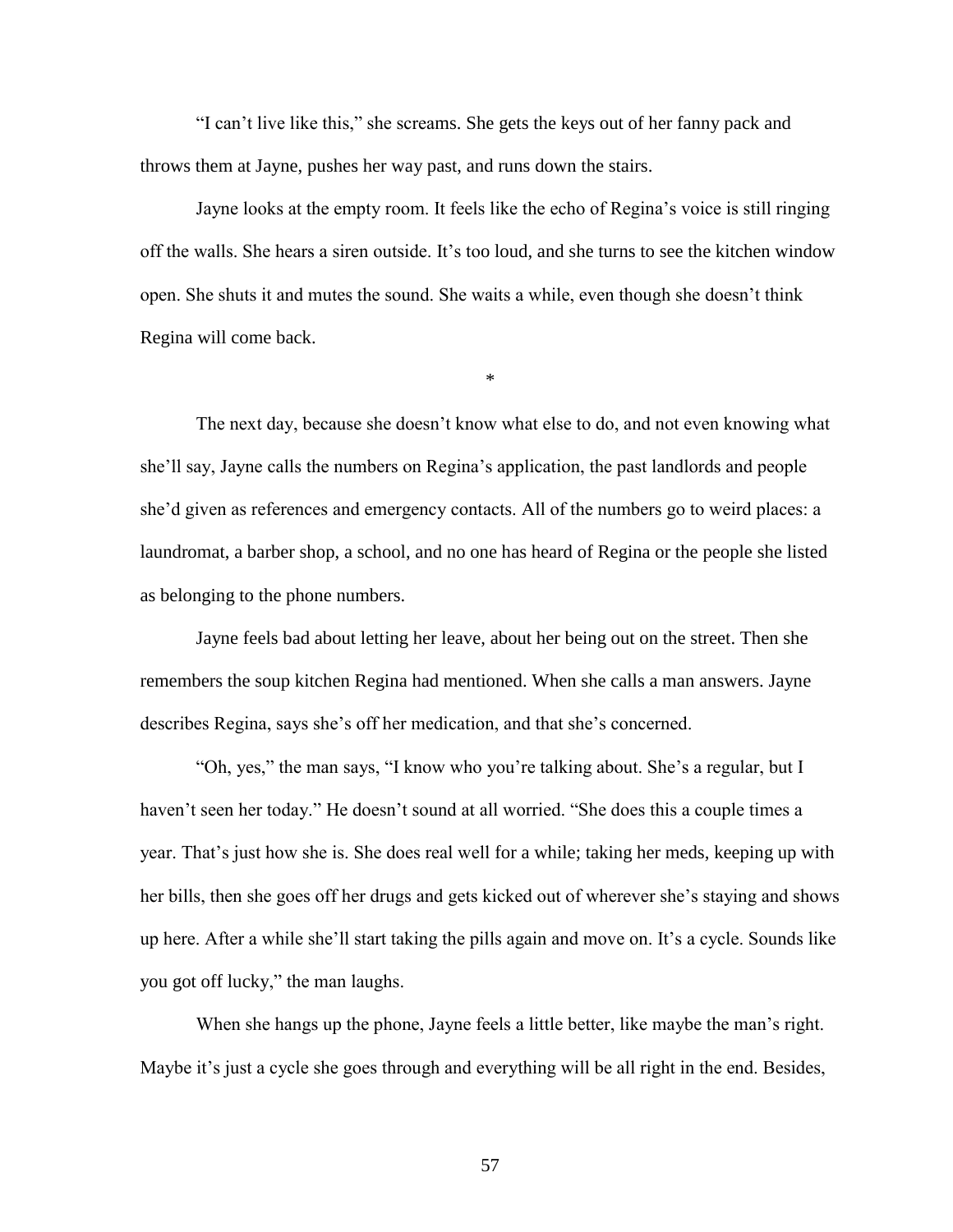there's really nothing she can do. She can't make her take her pills. And she can't reason with schizophrenia.

After she gets the few things out of the apartment and gets it ready to rent again, Jayne decides to keep Regina's number in her phone. That way she'll know it's her when she decides to call back, ready to move in again.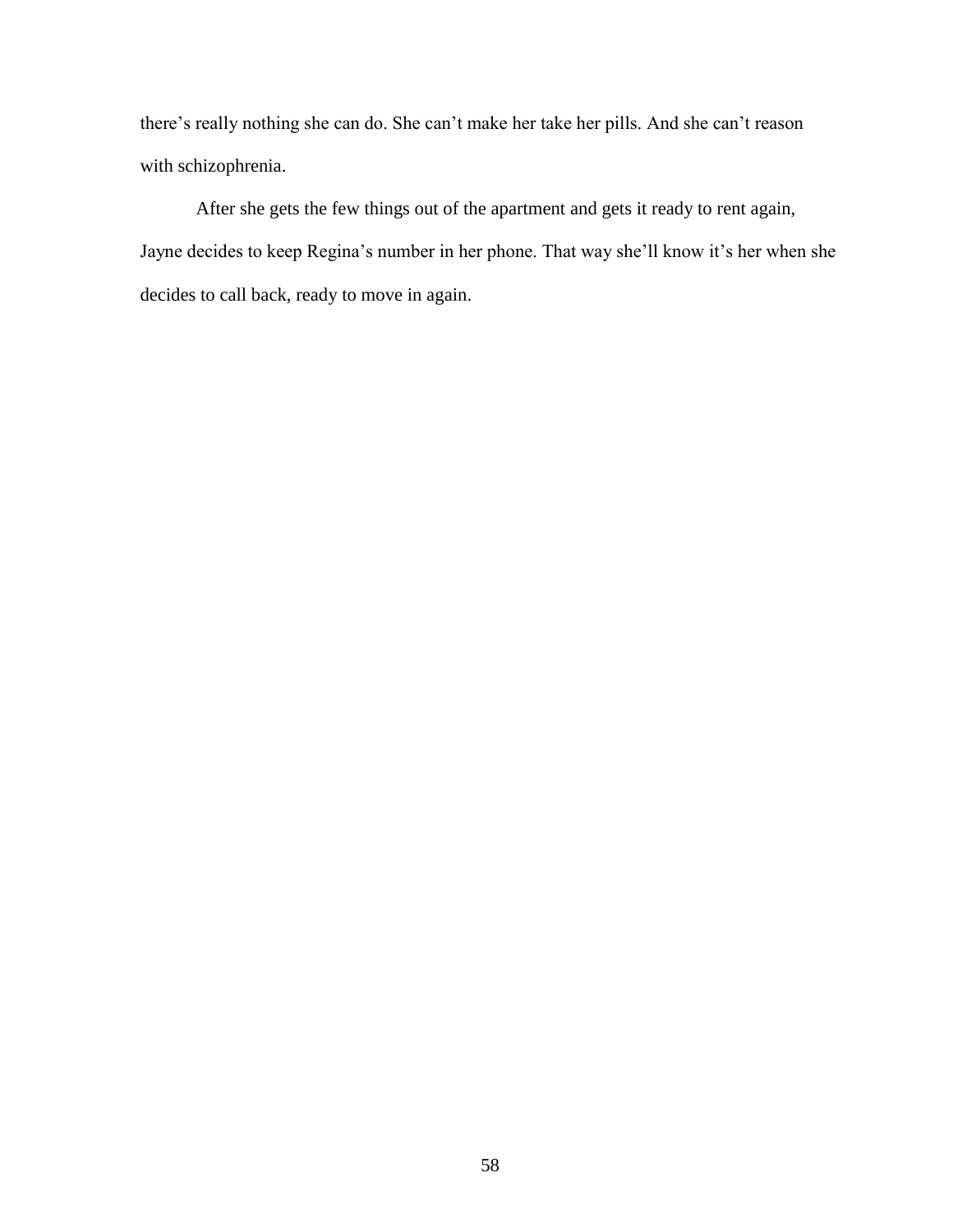## MAINTENANCE

The phone's ringing. Sleet ticks against the window over the bed. In the dark, Henry knows that something's wrong to warrant a call in the middle of the night. The glowing red numbers on the clock beside the bed read four a.m. His wife groans and jerks the blankets away as she turns her back to him. Henry twists away from her and picks up the phone.

"Hello?"

"This is Officer Smith with the University Police Department. Do you own the gray house on North Broadway? This number was on the For-Rent sign out front."

"Yeah, that's my house," Henry says.

"You might want to come down here. There's water running down the back of the building."

"I'll be right there," he says, and rubs a hand over his face and up over his head.

The temperature that night had plunged into the single digits. Neither apartment in the back of the house was rented. Henry knew a water line must have frozen and burst.

"Got a water leak," he says to his wife as he starts pulling on clothes. Mabel offers no answer. Henry's been doing this for ten years, and still, almost every winter something like this happens. He knows she knows it too. He knows she's about ready to move back to the hills. And he's had about enough of the city, too.

When he pulls up at the house, water is running down the back wall from a secondfloor window. Unlocking the outer door, he rushes up the stairs in the dark and unlocks the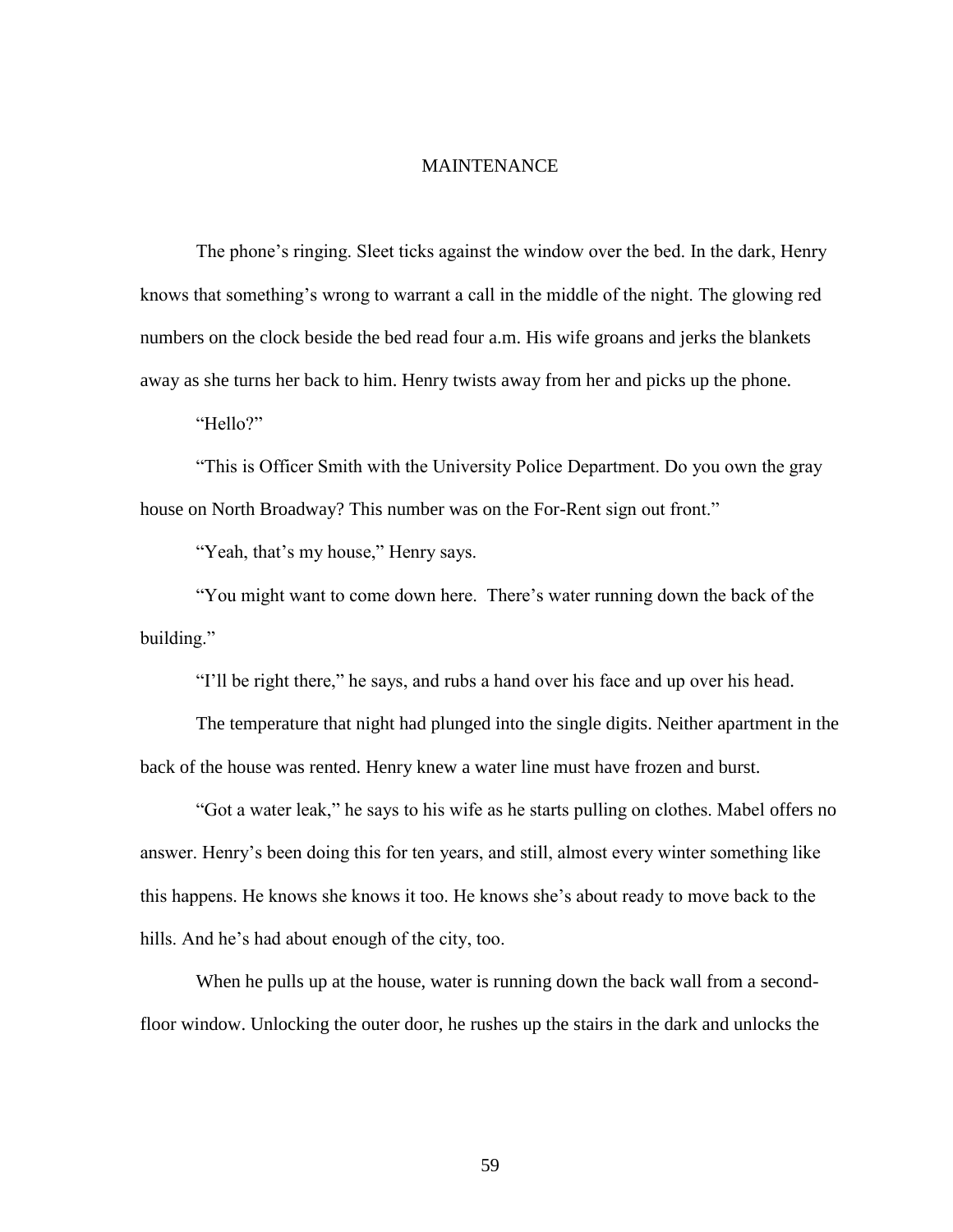door to the apartment. He clicks on the light and sees there's two inches of water standing in the hall, and it's gushing from under the kitchen sink.

Below the shut-off valve there's a split in the pipe, so the water will have to be shut off at the main. Henry knows the water could have been running for hours already, which makes him think of the water bill. He hustles down the stairs and back to his pick-up. A police cruiser pulls up alongside his truck.

"Need some help?" the officer calls from his window.

"I'm going to shut the water off at the street," Henry says as he takes an adjustable wrench and tool from the back of the truck that looks like a long metal T.

The two men go to the front of the house and fumble around in dirt and wet leaves by the road looking for the water main. The sleet has stopped but Henry's hands are red and numb from cold and his cheeks sting in the bitter morning air. He uses the wrench to take off the cover and the officer shines his flashlight into the black maw that holds the water main. With a quick twist of the water key the red dial on the meter stops spinning.

"That should do it," the officer says and stands up.

"Appreciate you," Henry says shaking the officer's hand.

"No problem. Good luck with everything."

"Thanks," Henry says as he watches him walk back to the cruiser.

He replaces the iron cover and goes to look at the damage in the house. Inside the first-floor apartment below the one with the leak it's a little warmer without the biting wind, but he can see his breath. There's water on the floor, and in the ceiling there's a crack in the plaster where water drips down from the apartment above. It's the smallest apartment in the building, and the one Henry and his wife had lived in briefly while he remodeled the house.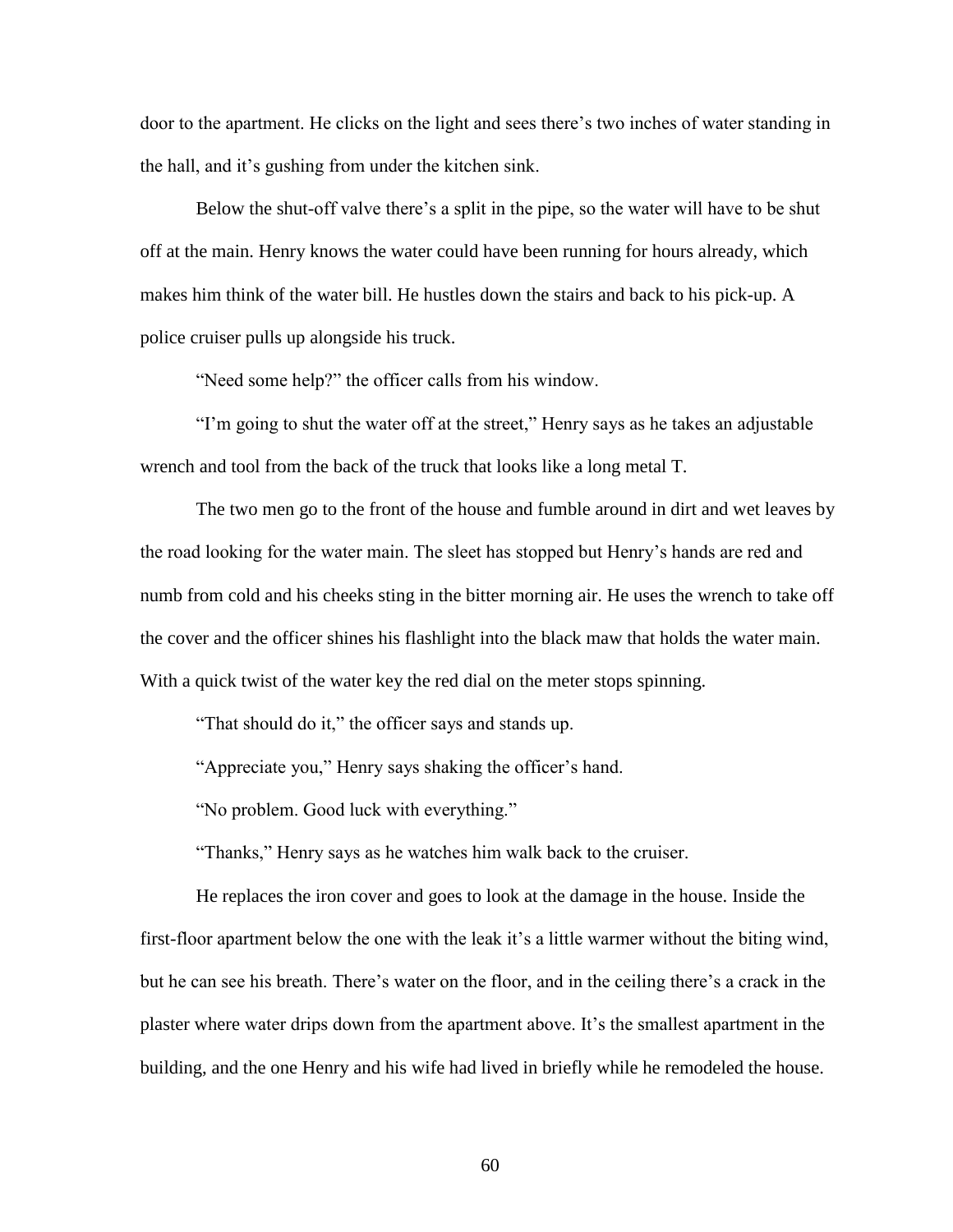Later, he spent nights there by himself, Mabel having decided she was done with all that and wanted sleep in a nice bed in a nice house in a warm bedroom with plush carpet. Henry never missed her while he worked there by himself. When he went back home she wasn't exactly happy to see him. Maybe she's been ready to go since they got to Lexington.

He checks his watch. It's 4:30 a.m. The plumbing supply store won't be open for another three hours.

Henry pulls his truck onto the road. He dreads the work that's coming, but there's no way around it. He'll need a mop and bucket to clean up all the water. That'll keep him busy for a little bit while he waits for the store to open. Should've insulated it better, he thinks. He had the chance. When he bought the place it didn't have floors in some places—it was just bare bones—naked joists and crumbling plaster walls he ripped out and replaced with drywall. But insulation is expensive and he couldn't find enough on the jobsites where he worked. He'd found a lot of scrap lumber though, and other parts he could use. He'd scavenged enough to save him some money while he pieced the place together nights after work and on weekends.

Henry decides he needs a cup of coffee before he gets to work, so he pulls in at Denny's. The smell of bacon greets him at the door and he thinks breakfast might not be such a bad idea, since he's got time. It's not even five yet. He takes a seat in a booth near the door.

"Morning," a waitress says as she approaches the table.

He orders his coffee and waits. Shania Twain's voice coming through the speakers mixes with the sound of clanging pots and sizzling sausage coming from the kitchen. He flips through the plastic-covered menu. The waitress comes back with coffee takes his order. The coffee tastes burnt, but it's hot.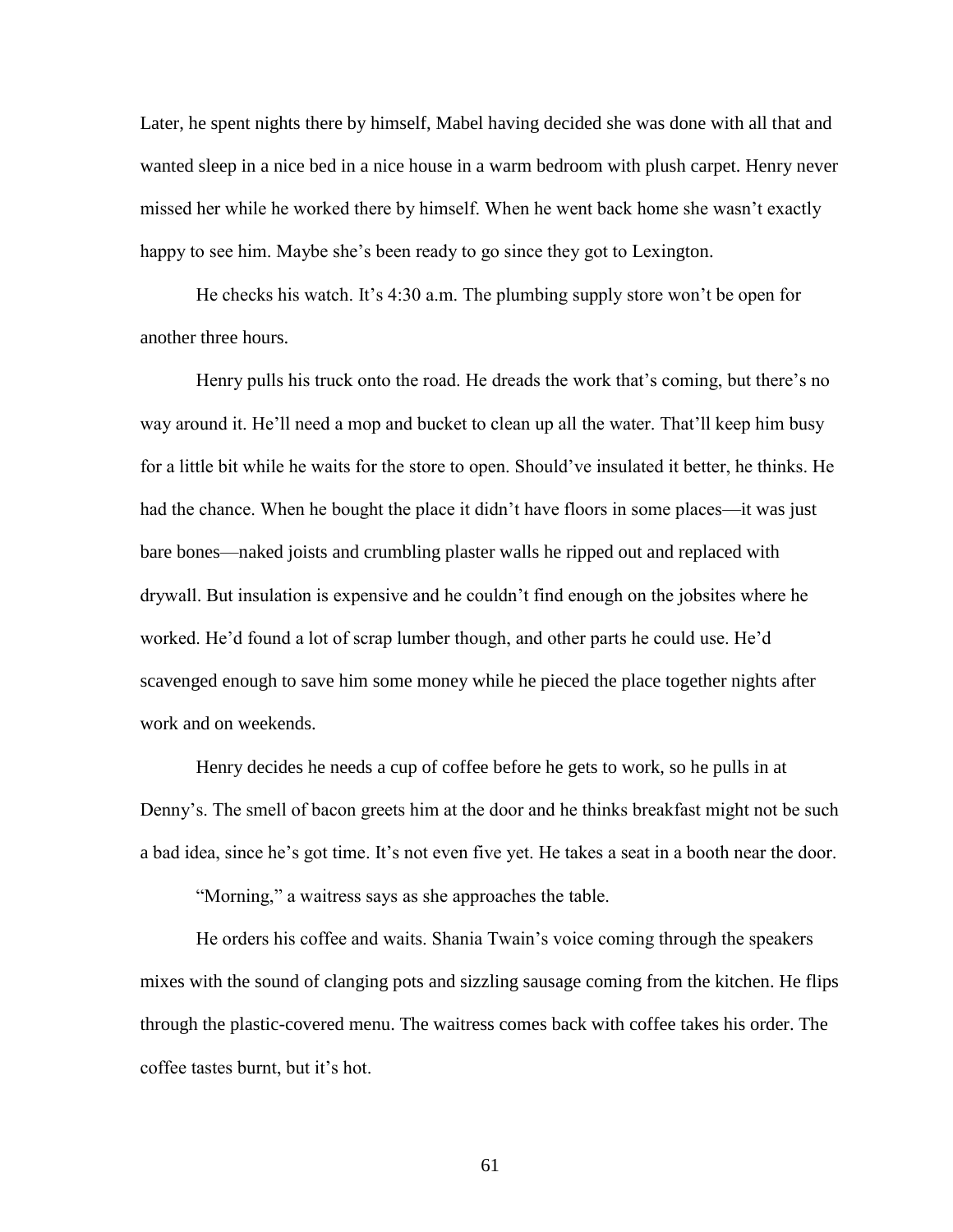Henry eats his breakfast in a nearly empty restaurant planning how to get all the repairs done. He can see the house in his mind. A part of him is in that house; in every board he placed, every tile he laid, and every nail he drove. He'd brought it a long way, and it'll be there a long time yet, even after he's gone.

A boy buses two tables in the back of the restaurant and then starts replenishing sugar packets. He runs one of those noiseless sweepers over the carpet. Henry notices he's the only one working in the restaurant. The waitress is leaning against a table, busying herself with her cell phone. The kitchen is quiet.

The boy brings a bottle of Windex and some paper towels and starts cleaning the glass doors near Henry's booth. When he's finished, he walks by Henry.

"Did you need anything else?" he asks.

"I'll take another cup of coffee."

The boy comes back with a full pot and refills Henry's mug. He sets a saucer full of cream on the table. "You okay?" he asks.

"Yeah, I'm fine," Henry says. "Long night's all."

"Me too," the boy says. "I've been here since nine."

Henry only nods in response.

The boy continues, "It's only temporary though. A few more years and I'm done with school. I'm going to be a veterinarian."

Henry looks at him, not sure what the boy want from him, then says, "Good for you."

"What do you do?" he asks looking at Henry's unshaven face and wet pant legs.

"I do a lot of things," he says. "This morning it's been rental property."

The boy looks confused.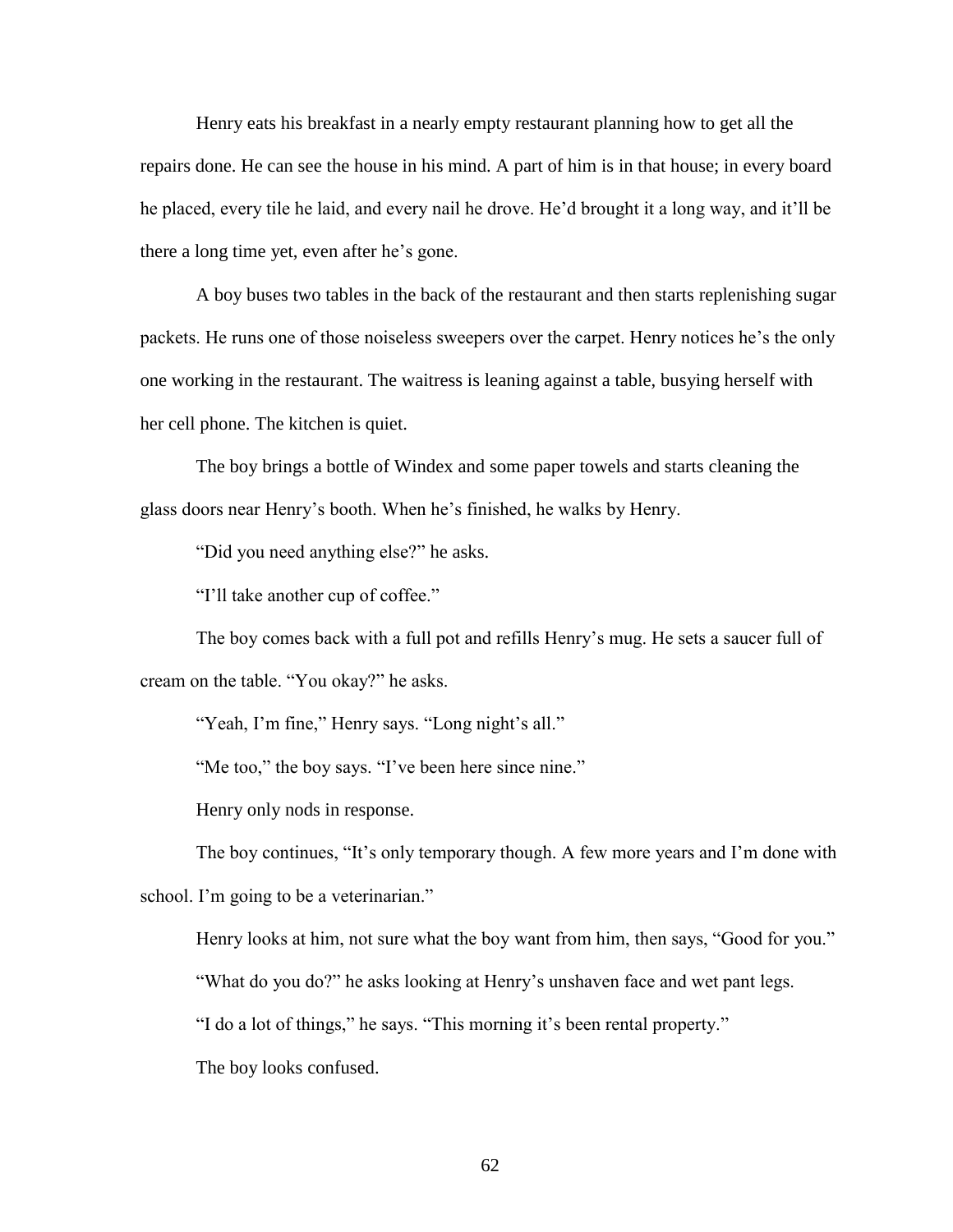"I work in construction," Henry says, "And I own rental property. Had a water leak early this morning."

"Oh. Sorry to hear that," the boy says. "I hope everything works out for you." The boy hesitates a moment, then says, "Enjoy your coffee." With a pat on the edge of the table he walks away.

He comes back shortly with the check. "I hope you get everything straightened out with your house," he says. "Have a good day."

Henry looks at the check and gets out his wallet. He glances up at the boy working alone. He pulls out a five and a one and places them on the table to cover the check. He considers tipping the boy. The only other bill in his wallet is a fifty, but he doesn't want to sit any longer and wait for somebody to make change.

He gets up, puts his wallet back in his pocket, and pulls on his coat. He thinks, nobody ever gave me a thing, and walks out the door.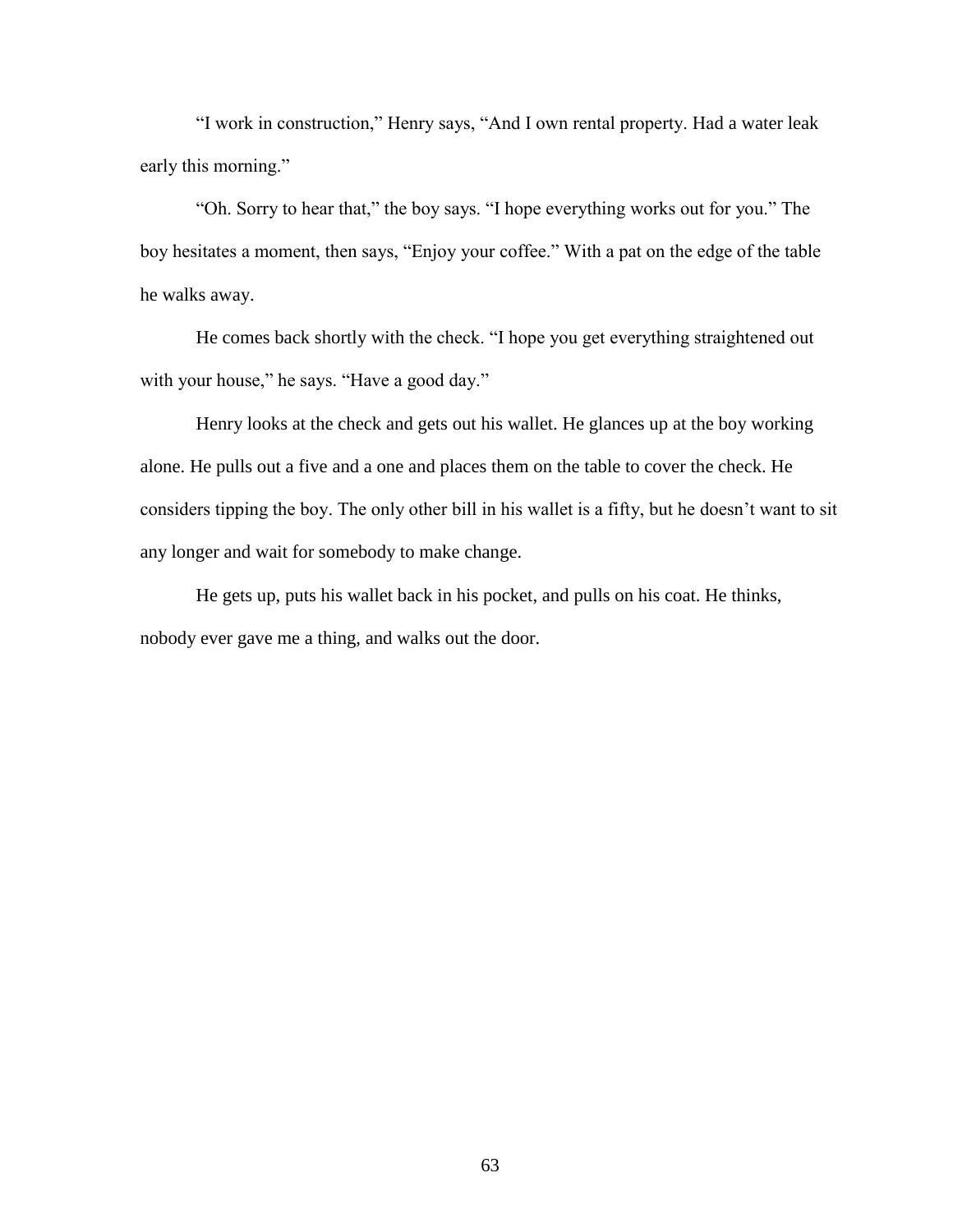## SAYING NO

Jayne's running late for a shift at the restaurant where she works part time when she gets a call about the one-bedroom apartment she has for rent.

"I'm calling for a friend," the man says. "He's eighty-three years old, and he doesn't read or write very well, so I'm going to help him with the application process if you'll be willing to rent to him."

Jayne says that's fine as she holds the phone against her ear with her shoulder and locks the deadbolt on her front door. She sets up a time for the old man to look at the apartment the following day, fishes a pen out of her purse, and writes 11:00 on her hand as she gets in her car and hangs up the phone.

The next morning the old man stands in one of the parking spots behind the house when she pulls up. There are four apartments in the building, but the only empty one is in the back, on the second floor. She isn't sure someone as old as he is will want to go up and down stairs.

\*

"Ernest?" she asks when she gets out the car. It feels strange to call him by his first name, but his friend hadn't given a last name over the phone. Where she comes from people call their elders Mr. or Mrs., and although Jayne is grown, she is still young, and she is respectful.

"Yes, ma'am," he says, and shakes her hand.

He is completely bald. His wrinkled face and the loose skin sagging around his neck remind Jayne of a buzzard. She takes a few steps toward the door before the old man stops. "I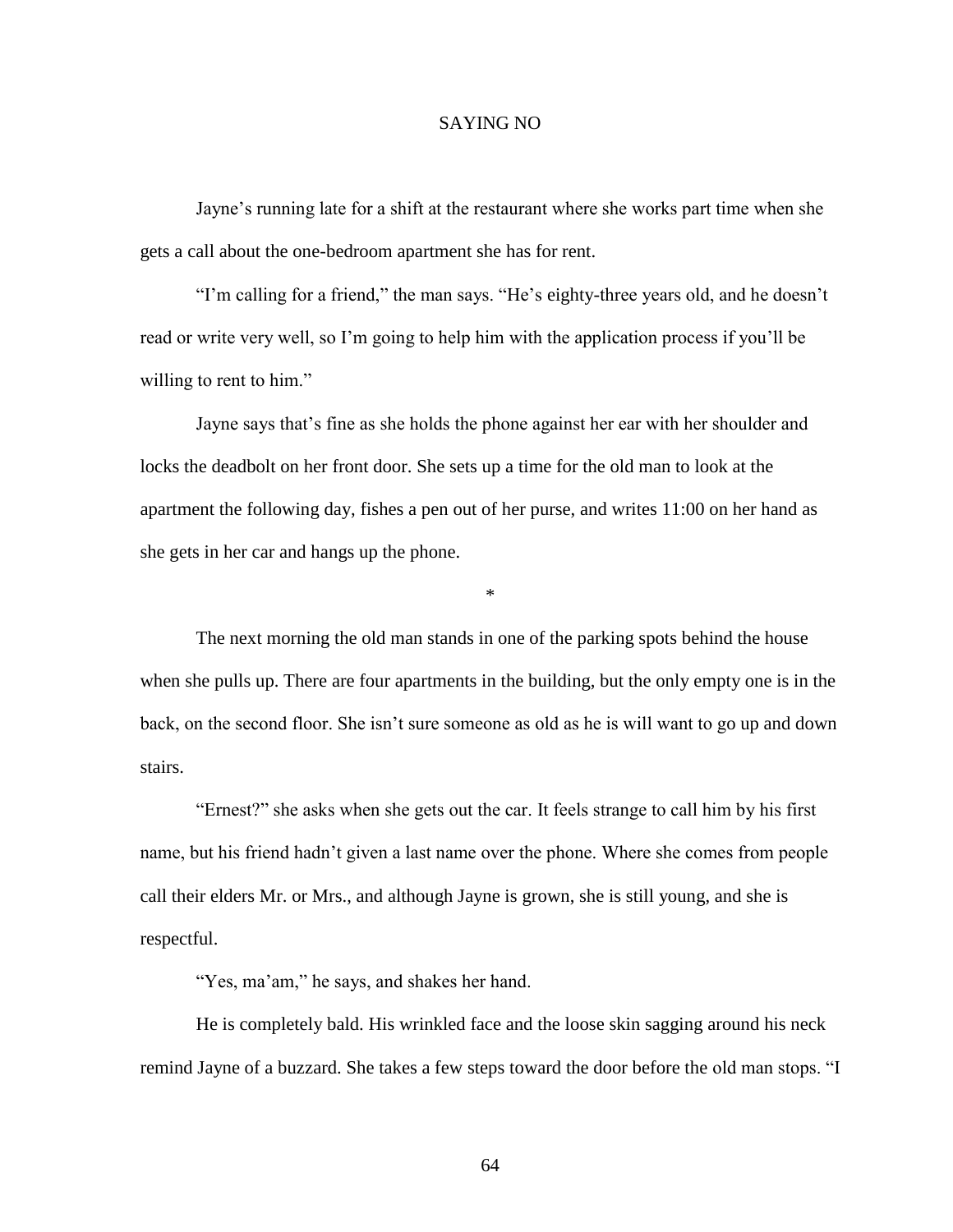have to tell you," he says, "I've been on the street. I haven't been able to find a place to live on account of how I've been in trouble before." He says this frankly, as if it were a speech he'd repeated many times, then waits a moment, presumably for Jayne to say the same thing everyone always says.

It figures, she thinks, but isn't ready to turn him away. The only thing that matters to Henry, the owner, is the money. If the old man pays his rent, and likely he will since at his age he probably lives on social security, there wouldn't be any reason not to rent to him. Plus, an eighty-year-old man isn't likely to do a lot of damage to the apartment, which means less work for Jayne. "What kind of trouble?" she asks.

He stands with his hands clasped behind his back. "I did some time for rape when I was young," he says. When she hears the word rape, she thinks back to that time in the bar, when walking down the hall to the restroom when the men's room door opened as someone was leaving and another man inside looked over at Jayne from where he stood at the urinal. He smirked, then turned and shook his dick at her. Jayne hadn't registered much about him aside from the fact that he was older than the other guys the bar was filled with and that he was laughing at her. She hurried past the door and into the women's restroom. In the mirror, she saw the door open behind her and the man's face appeared, still laughing. "What's the matter, baby," he slurred and grabbed her arm, twisting her around, and then grabbed her between the legs with his other hand. "Didn't you like what you saw?"

She shrieked so loud that it seemed to jar him out of his drunkenness. He released her arm and said, "Goddamn, girl. You'd think an ugly bitch like you would be grateful for a little attention." He waved a hand as if dismissing her and walked out. It was over, just like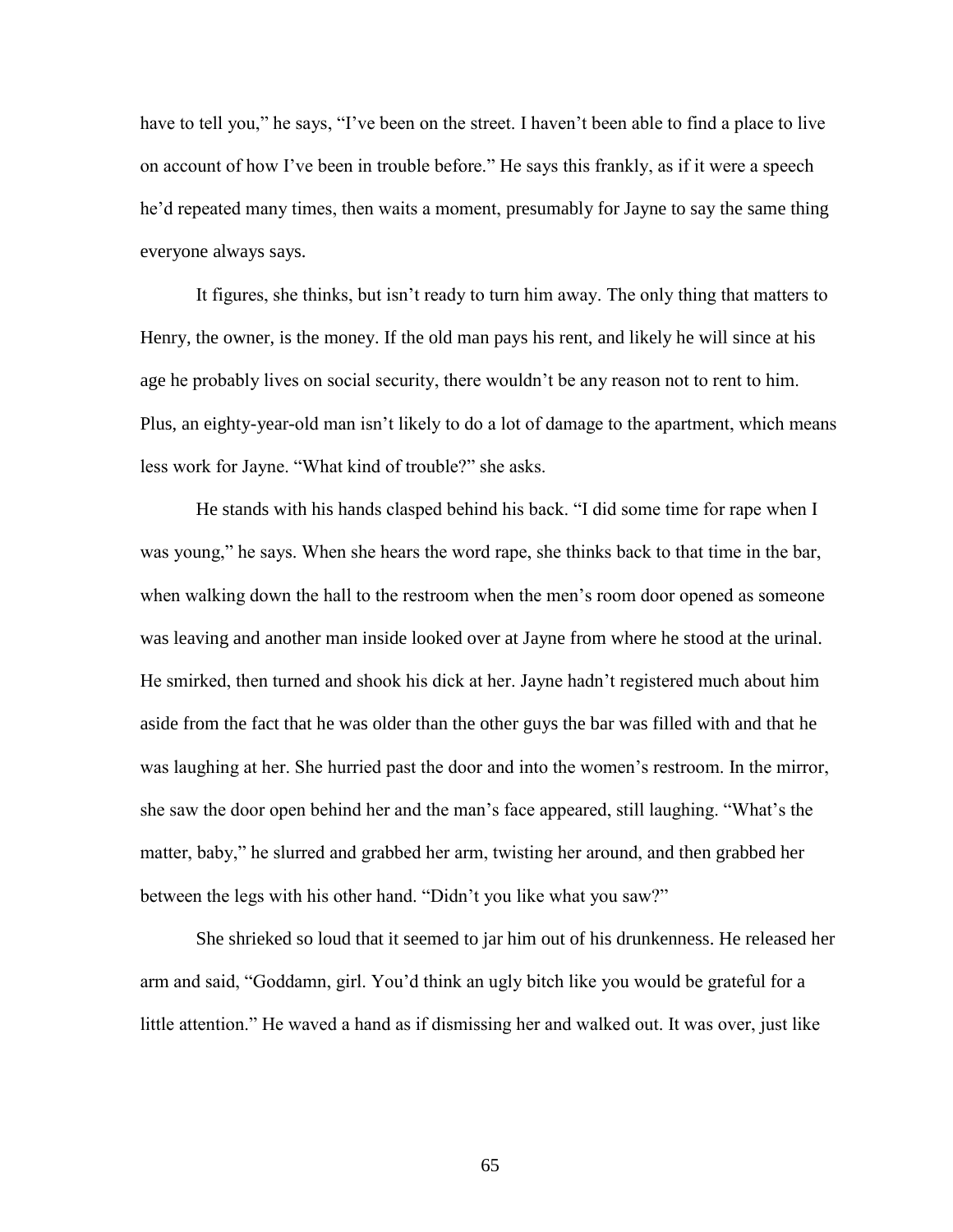that, but it left her alone, heart pounding, imagining what would have happened if he hadn't stopped.

Standing with the old man Jayne is unsettled, as the feelings of that night creep back into her consciousness. She's aware of her body in front of his, the shadow being cast by the old two-story house, and the small strip of grass under their feet. The two of them stand between the neighbor's house and the one Jayne is renting. Out front is a busy road where it's hard to hear over the sound of traffic and the occasional passing siren. Behind them is an alley lined with shotgun houses. No one knows Jayne is there with the old man. No one can see them there between the tall brick houses built more than a century ago.

"I'm on the registry," the old man says. "That's why I tell people upfront. Figure it's better to hear it from the horse's mouth."

Jayne nods, but mostly because she doesn't know what to say. She knows there is more to this story, but can't imagine exactly what. He must know that people's minds go racing when they hear that word.

"It was a long time ago," he says. "And I spent thirty-five years in the Navy after that. The judge gave me a choice: ten years in prison or six months and join the service. I was twenty at the time. I served during Korea and Vietnam." The military background makes his rigid posture make sense.

Jayne is waiting for the rest of the story, the excuse, the explanation, but he gives none. It's as if he were talking about a speeding ticket. The complete lack of emotion makes Jayne's stomach roll. She thinks of the girl who lives in the apartment in the front of the building, a college student who lives alone.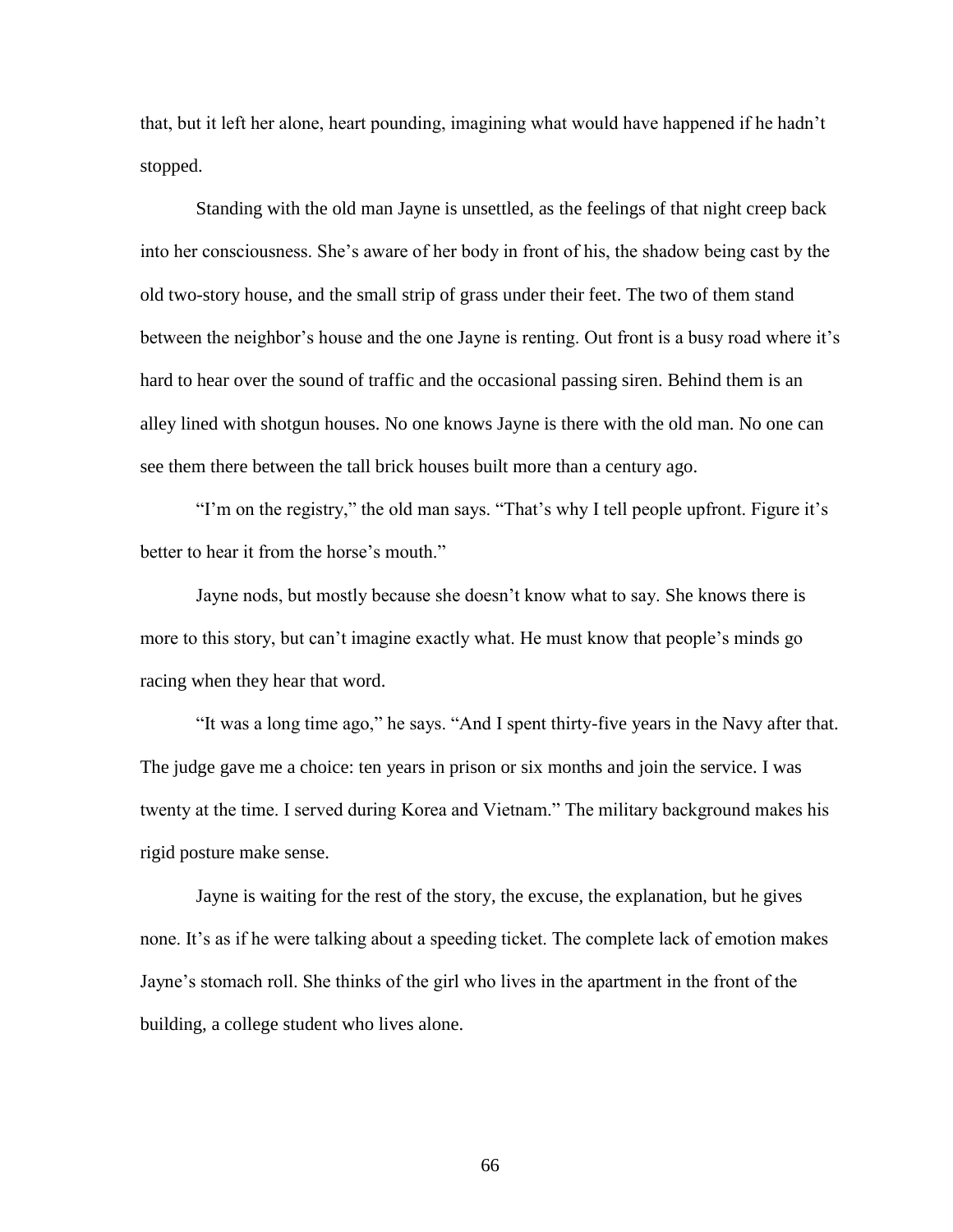"I stayed at the Y before," he says, "and at the homeless shelter, and down the road apiece with that fella who called you for me." He points a shaky, boney finger toward the house. "You can talk to any of them."

"Okay," Jayne says. "Maybe I'll do that." She starts to move toward the door of the apartment.

She doubts she will speak to anyone about this man's. She doesn't want to deal with him. Maybe someone else will call soon and rent the place, she thinks, then if his friend calls back, she can say, "Sorry, it's no longer available."

"Thank you for your time," he says with a nod and walks past her, toward the busy road, hands behind his back again, like he's going for a stroll. As she puts the keys away, she wonders if his not even going inside the apartment signals how he thinks their meeting went.

\*

Randy, the man Ernest is staying with, calls again the next day. "I just wanted to give you my personal reference," he says. "I'm a pastor at the Episcopalian Church. I've known Ernest for a little while now, and I think he's a good man who made a mistake, but he paid for it and should be allowed to move on. Everyone deserves a second chance."

"I understand that," Jayne says, "but I have other tenants to think about, too."

"Let me ask you this. Did he seem dangerous to you?"

"No, but—

"Do you think it's fair for you to discriminate against an old man who's paid his debt?"

Discrimination? Jayne is surprised to hear him accuse her of that.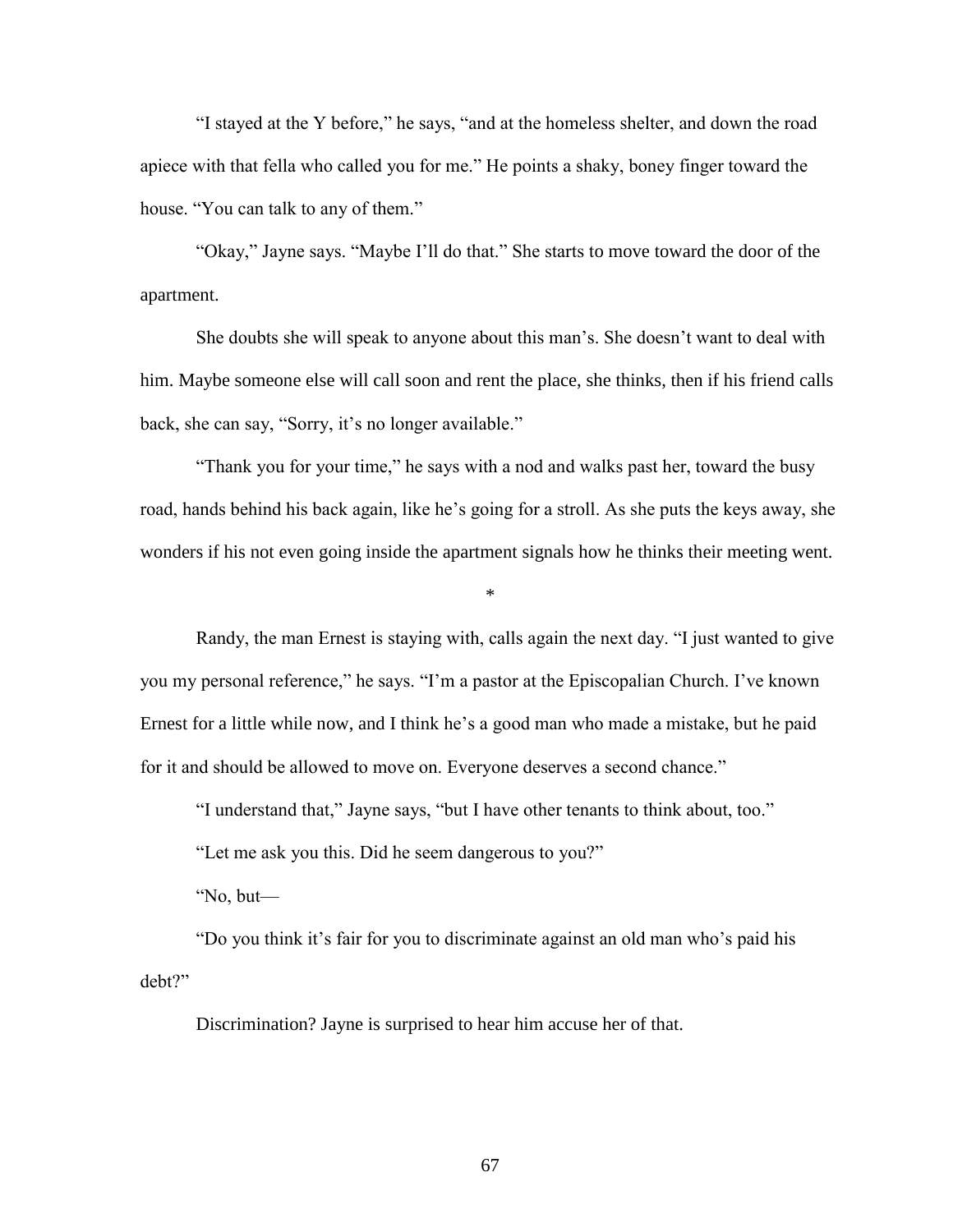"He doesn't have any family. He's a veteran. He's been homeless. Can you open your heart a little to someone like that?"

Jayne sighs.

"Look," he says, "I let him stay with me, and I have children. He's harmless, really."

"I don't think everyone would feel that way," Jayne says. "It might make my other tenants uncomfortable to live in the same building with a sex offender. I have to respect that."

"Have you asked them?" he says. "Have they met Ernest?"

"No—

"Just tell me you'll think about it," he says.

"Fine. I'll think about it."

"Thank you," he says, and hangs up.

Jayne has a feeling he is the type who will keep pushing.

\*

The next night to hang out, and Jayne's glad to have another person to talk to, another woman's opinion she can get about the old man.

"And he didn't say anything else about it? Didn't try to make some excuse? He just

said, 'I raped a girl' and left it at that?"

"He didn't even say it was a girl," Jayne shrugs. "He didn't really say much at all. He just

said was that he did time, that he was young when it happened, and that he was in the military after that." Jayne ticks off the three facts on her fingers.

"Leave it to you to turn away a homeless war hero," Chloe teases.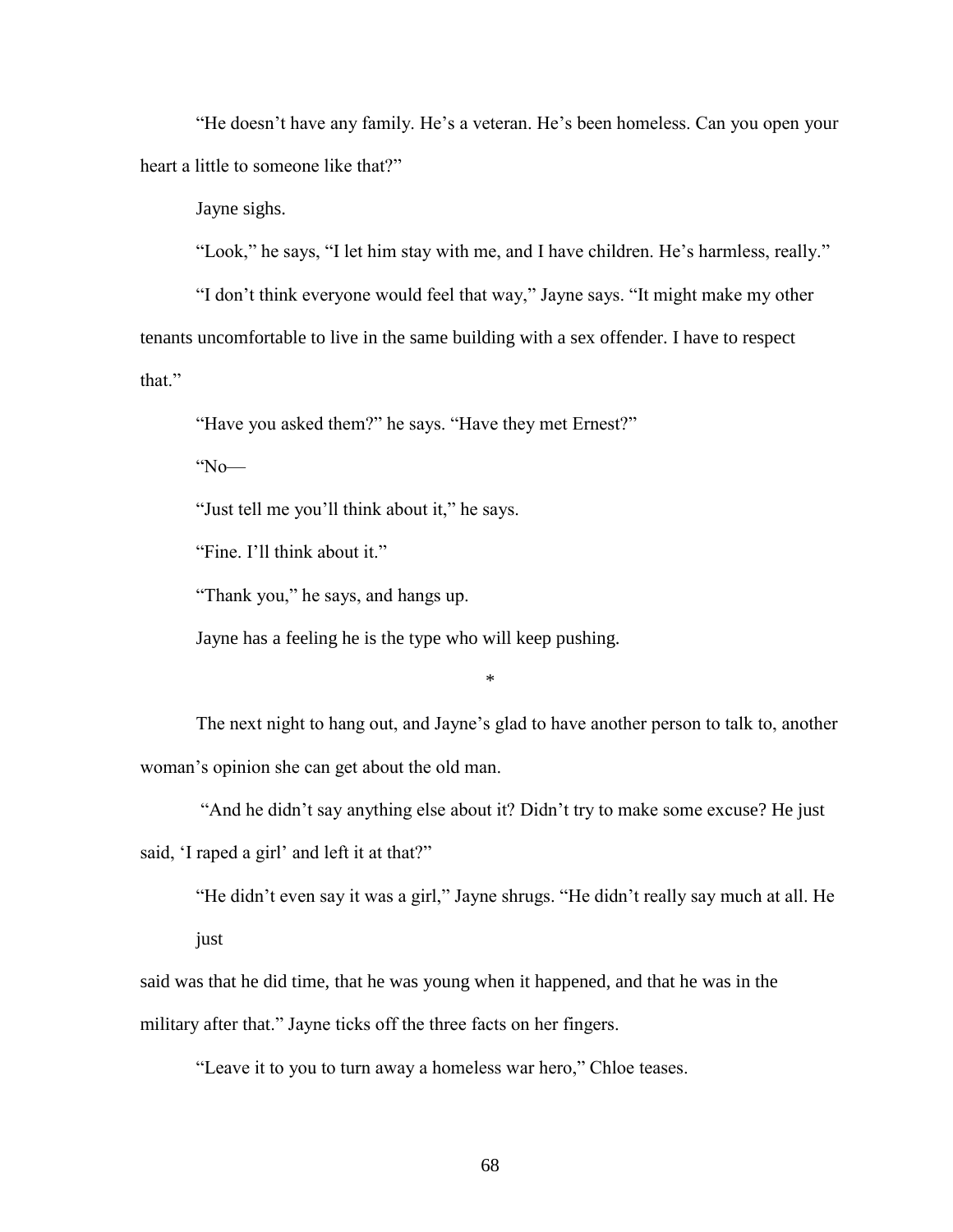"Who says he was a hero?" Jayne says and waves away the notion. "I don't know anything about his service. But the rape happened back in the day and it went to trial, so it must have been pretty bad, right?"

"I don't know. If he was young when it happened maybe he was drunk or something, which doesn't make it right, but who knows what really happened?" Chloe shrugs. "And after prison and the military he probably learned his lesson, right?"

"I don't know. Do people like that really change?"

"Well it's not like he can do anything like that now." Chloe sticks her finger straight out in front of the crotch of her jeans, then slowly lets it droop and laughs.

At the bar, red mood lighting shines over booths along the walls and a long mirror above the bar reflects black shadows and the red glow. Chloe orders two long island iced teas and hands one to Jayne. She prefers drinking at home, where everything is familiar, but Chloe is her only friend in this town, so she'll put up with it to have some company every once in a while. Jayne's never been comfortable in social situations. She didn't need to grow up being teased to know she was ugly, but the bullying drove it in like a nail. There's no controlling her curly hair, so she pulls it back and it poofs out the back like a raccoon's tail. Her eyes are bugged out and the left one has a habit of crossing slightly sometimes as if it were moving independently of the other. On top of that, she has buck teeth her parents couldn't afford to, nor see the point in, putting in braces. With features like those, she gave up on trying to do anything with her appearance a long time ago.

Halfway through her drink she starts to feel better, though. Happier, less selfconscious, less worried about renting apartments. Chloe had turned away from her where they sat at the bar to talk to a guy in a button-down shirt. Jayne stands up, touches Chloe's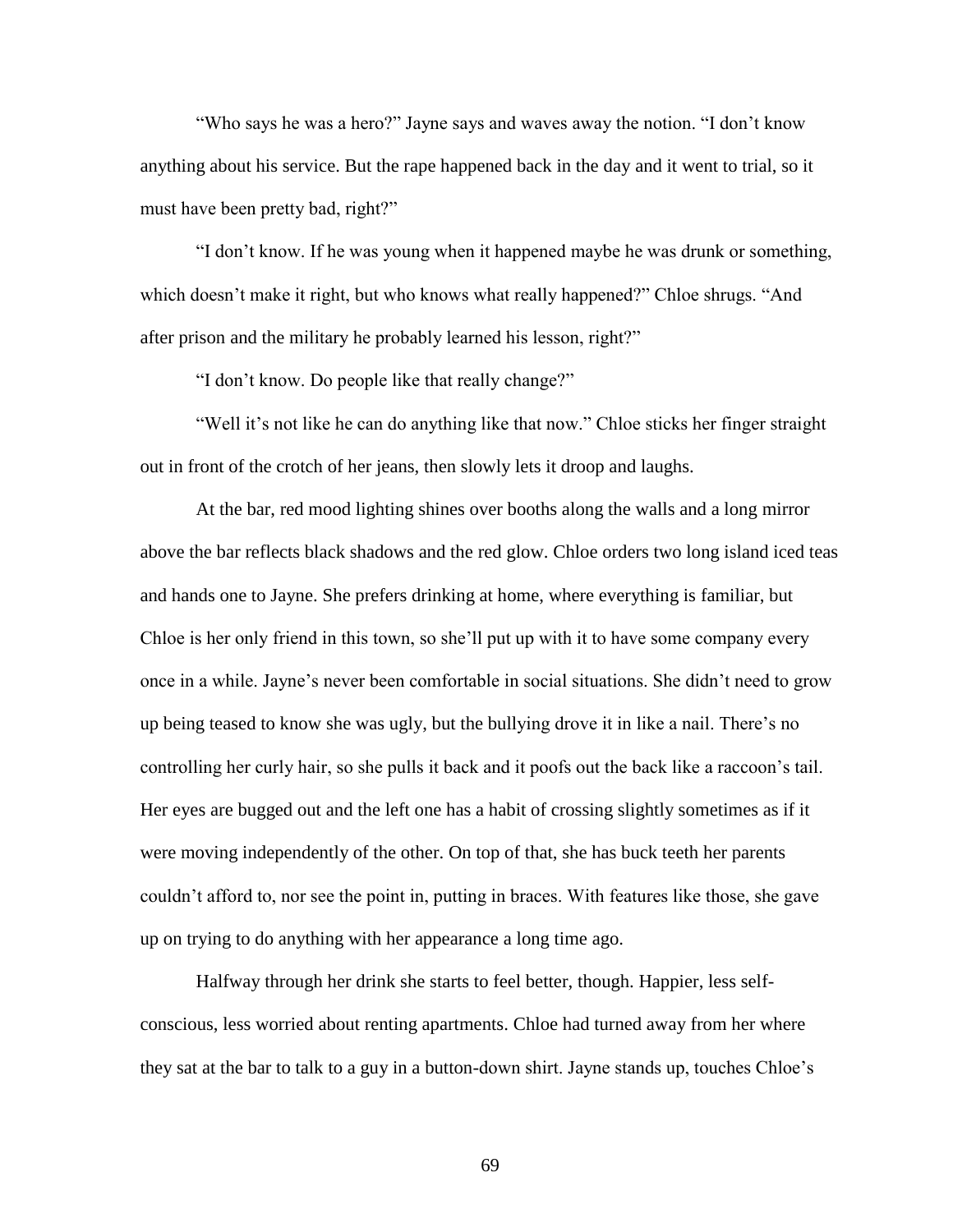shoulder, and points to a booth to let her know she's picking a new seat. Chloe nods and gives a wink.

The plush red cushion of the booth seat is much more comfortable than the bar stools had been. From there she can see the whole room. A lot of the guys look like the one talking to Chloe, and Jayne imagines them all getting their going-out-to-the-bar-to-meet-girls-shirts at the same store. She laughs to herself at the thought.

Had Ernest been like them, she wonders, and her smile drops away. Then one of them leans over her table.

"Need another drink?" he asks.

She looks up at him from under the red lights, and he moves back a bit, surprised at her face when he sees it up close. She looks down at her empty glass, and when she looks up again he is hurrying away.

She pushes the glass away and gets up to find the bathroom. Chloe is still where Jayne left her. A sign over a doorway at the end of the bar says Restrooms and leads to a dark little hallway with two doors. It makes her think again of the time the stranger flashed her, then grabbed her in the women's bathroom. She'd been out with Chloe that night, too, and when she'd found her and told her what happened, her eyes had grown wide. "Oh my god," she had said. "Are you okay?"

Jayne had nodded and Chloe shouted to the bartender, "Did you hear that? Somebody grabbed my friend in the bathroom." She turned back to Jayne and said, "What did he look like?" before turning to scan the room like a woman on a mission.

Jayne started to describe him when the bartender yelled, "What?" as he leaned across the bar toward Chloe.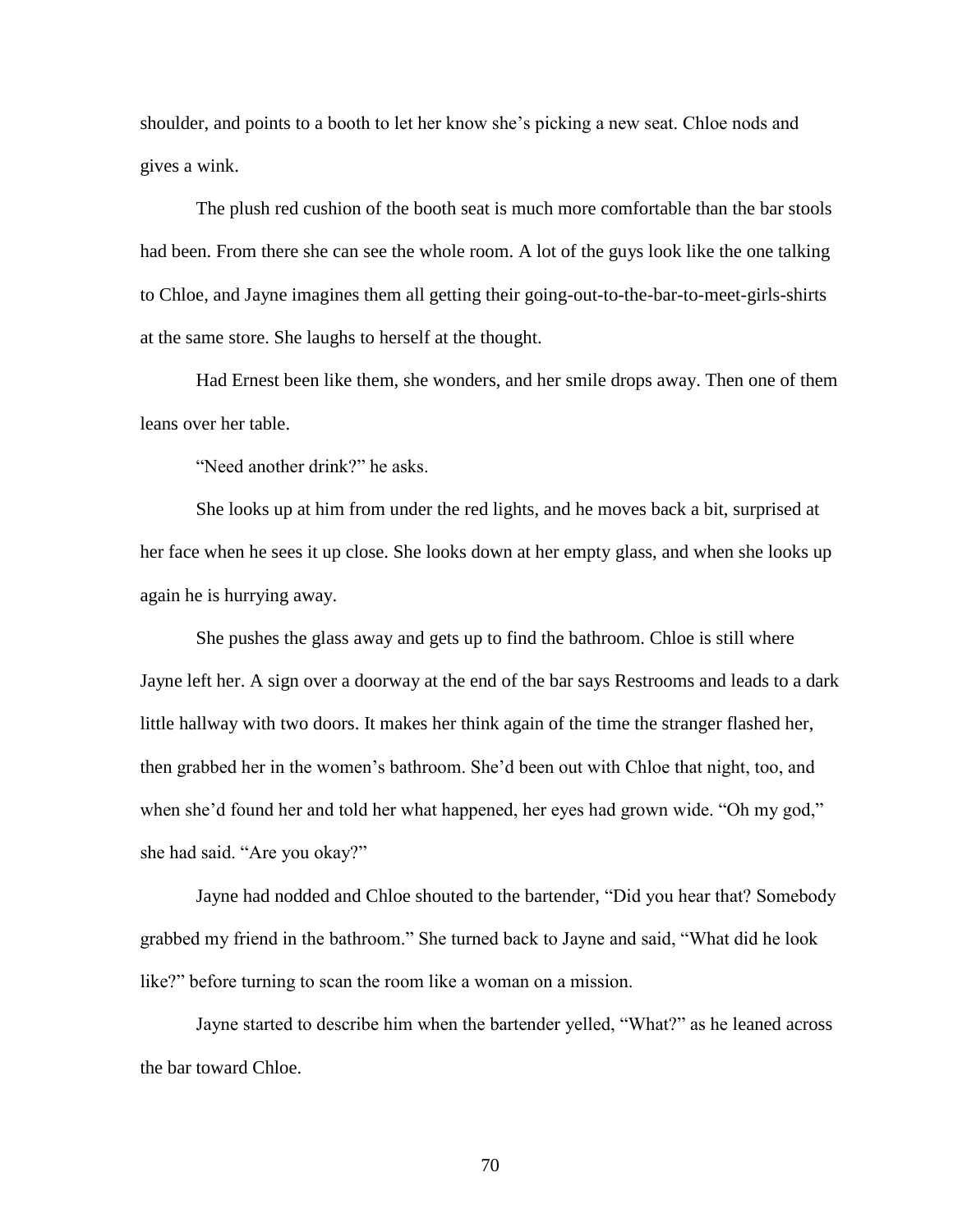She repeated again, louder, "Somebody grabbed my friend in the bathroom."

He had looked at Jayne and said, "Really?"

"Why would she lie?" Chloe demanded.

Jayne looked down, embarrassed. "Let's just go," she had said, pulling Chloe's sleeve.

"You're a real asshole," Chloe had said to the bartender as she got up.

When Jayne comes back out of the bathroom, Chloe is sitting at the booth where Jayne had been, looking at her phone while she waits. Her slender legs are crossed under the table and her hair is brushed over one shoulder exposing her long neck. She has a new drink for each of them. Jayne slides in across from her.

"That guy turned out to be a douche," she says.

"Aw, sorry," Jayne says. "What'd he do?"

"He kept adjusting his junk in front of me—like, he was making sure I could see what he was doing—and he was just getting obnoxious. I could tell he was gonna be the type who gets shitty after a few drinks." She sticks out her tongue like she's gagging.

"Ugh. I was just thinking about when that guy flashed me and followed me into the bathroom," Jayne says. "Do you remember that?"

"Oh, yeah."

"Has anything like that ever happened to you?"

Chloe makes a face that says, *are you kidding?* "All the time."

"Oh. What did you do?"

"You just gotta be tough," Chloe says. "Know when to tell a guy to fuck off or kick him in the balls." She laughs. "My mom taught me not to take any shit from guys." She sits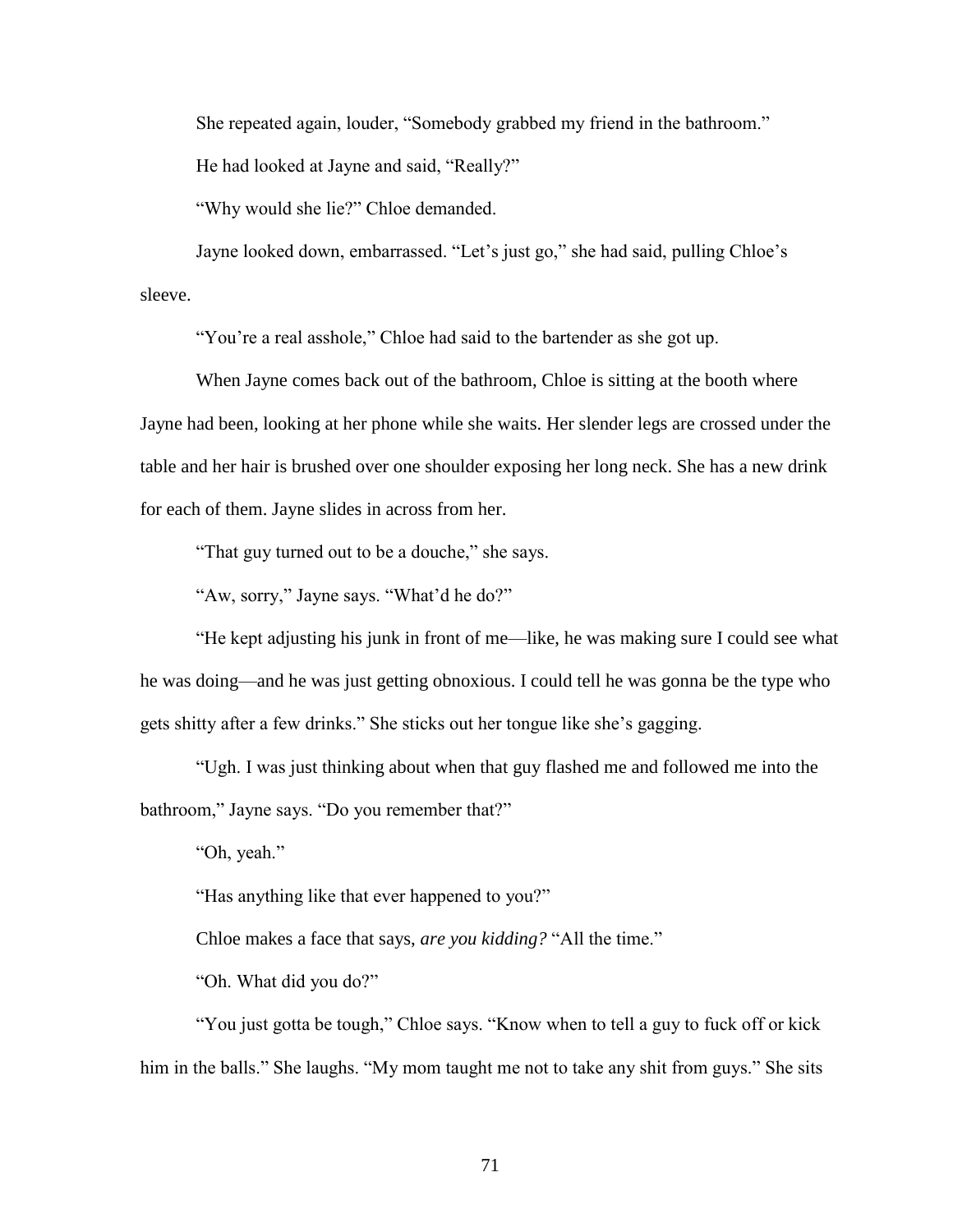her phone down and leans across the table. "One time, when I was like twelve this guy hollered at me from his car while I was walking home from school, then kinda creeped along following me saying nasty shit. You probably know the guy, Langley Briggs?"

"Oh my god, yeah. He used to live down the road from us."

"He was convicted for having child porn when you and I were in high school."

"*Really?*"

"Oh yeah. He was a real perv. So, that day he followed me, when I got to my house I opened the door and yelled for my mom. She came running and *chased* his car, cussin' him halfway down the road." Chloe laughs and shakes her head.

"Were you scared?" Jayne asks.

"A little bit. But, yeah, it was my mom who showed me how to deal with it. And how to be careful, you know—like don't leave your drink unattended, keep your keys in your hand when you're walking after dark, stuff like that." She inhales and cocks her head to the side, thinking. "But I don't want to live that way, you know? Scared. Does bad shit happen? Sure. But should you just sit at home and never do anything?" She shrugs. "I don't know. I try to be careful, and I guess I have enough nerve to stand up for myself, so I'm not scared anymore."

Jayne thinks she doesn't have the same nerve Chloe does. In fact, she *knows* she doesn't, the same way she knows no one else is going to stand up for her.

\*

Ernest's friend Randy calls back again. "I was just wondering if you'd made a decision," he says.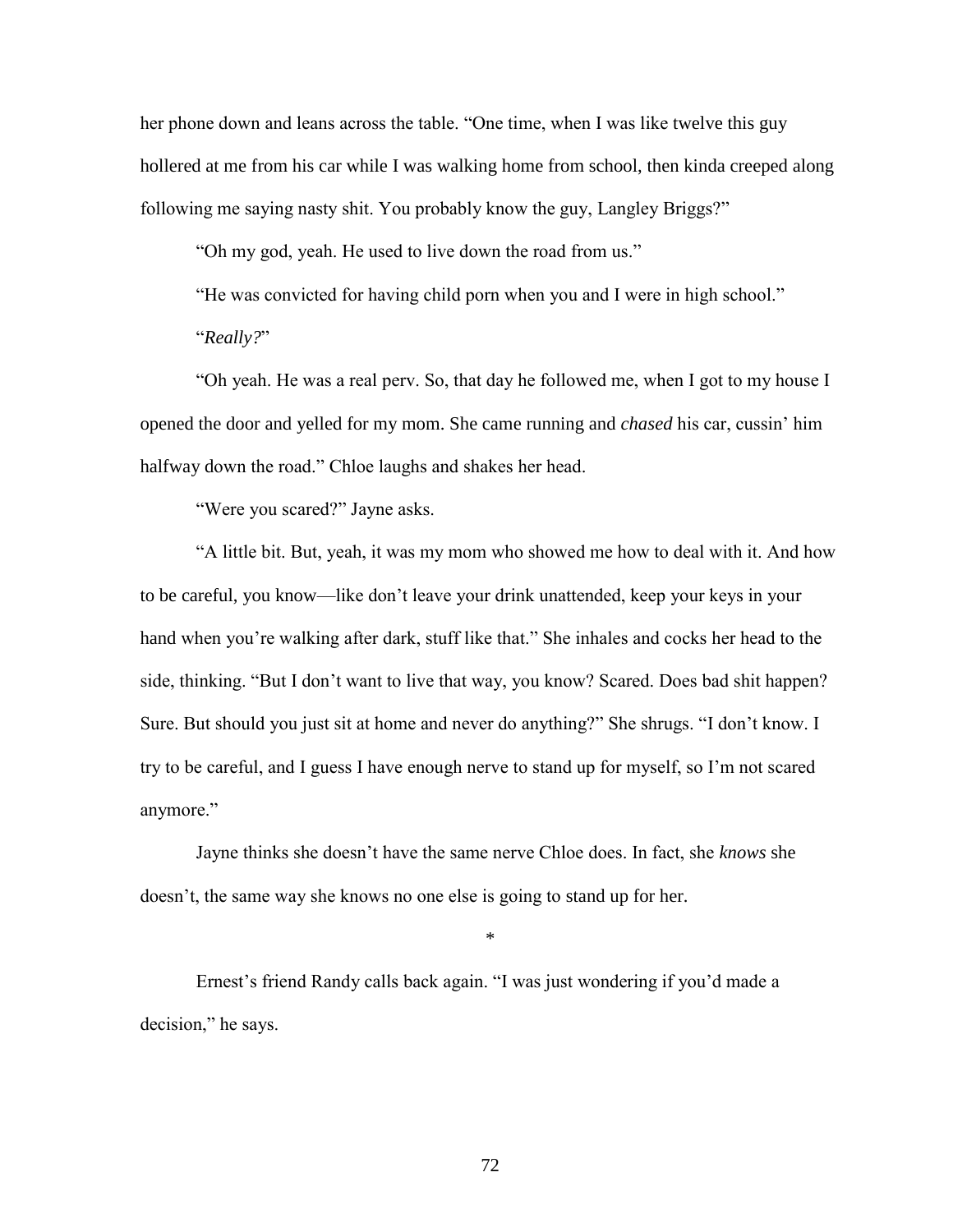Jayne's alone at home, trying to relax with her second glass of bourbon. She takes a breath and purses her lips. "I'm afraid it's going to be a no," she says.

"Are you serious?" he asks. His tone is a bit startling.

"I'm afraid so," she says, the bourbon and her talk with Chloe having made her a little more courageous than usual.

"I told you he's harmless enough to be around my children. I don't understand what the problem is."

Jayne wonders what Randy's wife thinks of the arrangement and imagines her cooking up breakfast for her kids and the old rapist.

"How long does he need to pay for this crime? It's not like he killed someone. He shouldn't be punished for the rest of his life."

"*That* is not my problem," Jayne says evenly. "Just because he's old now I'm supposed to believe that who he is inside has changed? Just because he's not physically able to be what he was before?" She feels nauseous again, thinking of the old man's coldness when they met.

"He has a condition," Randy says, calmer, quieter now. "A mental condition."

Jayne sighs. "Is that supposed to change anything?" If anything, it complicates things further.

"I think that makes him easier to understand, to forgive."

Maybe, she thinks, but it's not her place to forgive him for anything. "I'll tell you what's easy for me to understand," she says, feeling bolder, "it's not my job to find this man a home. Let him go find a place with other men or something."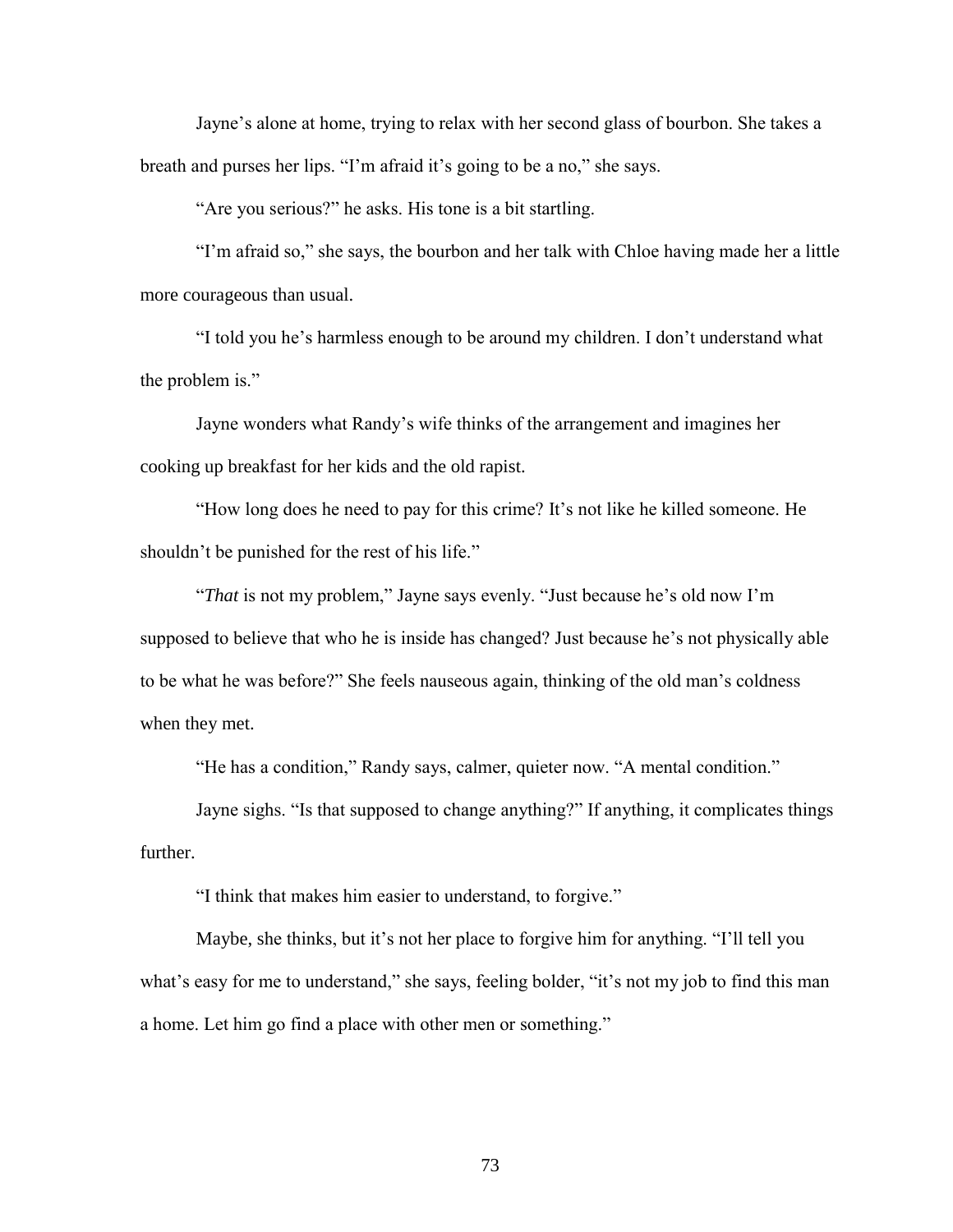She hangs up the phone knowing it doesn't change anything. It just makes it not her problem, for now. And when she thinks about the old man she's not even sure she made the right decision, but she's not letting someone else bully her into saying yes when she wants to say no.

\*

The next morning, Henry, who owns the house, calls. "What the hell is this I hear about you turning down rent from an eighty-year-old man?"

Jayne is a little stunned and stammers.

"A guy called me and says he has a good tenant lined up, but you thought you were too good to rent to him." Here he changes his voice, making it sound nasal, mocking Jayne.

Jayne wonders how Randy got Henry's number, and is a little surprised at the lengths he must have had to go to to try get the old man in her apartment. "It's not that," she says. "Did he tell you the man was a rapist?"

"Yeah, and I don't give a good god damn what he did sixty years ago."

"I just didn't think it was a good idea with a girl living in the front apartment alone."

"Aw, he ain't gonna bother her."

Jayne wonders why this type of shit always happens to her. Did Randy try to push anybody else into renting to the old man, or did he see her at the house one day and decide, there's the one?

"They're gonna be over there at ten. You meet him there, get the rent and give him the keys." He hangs up.

\*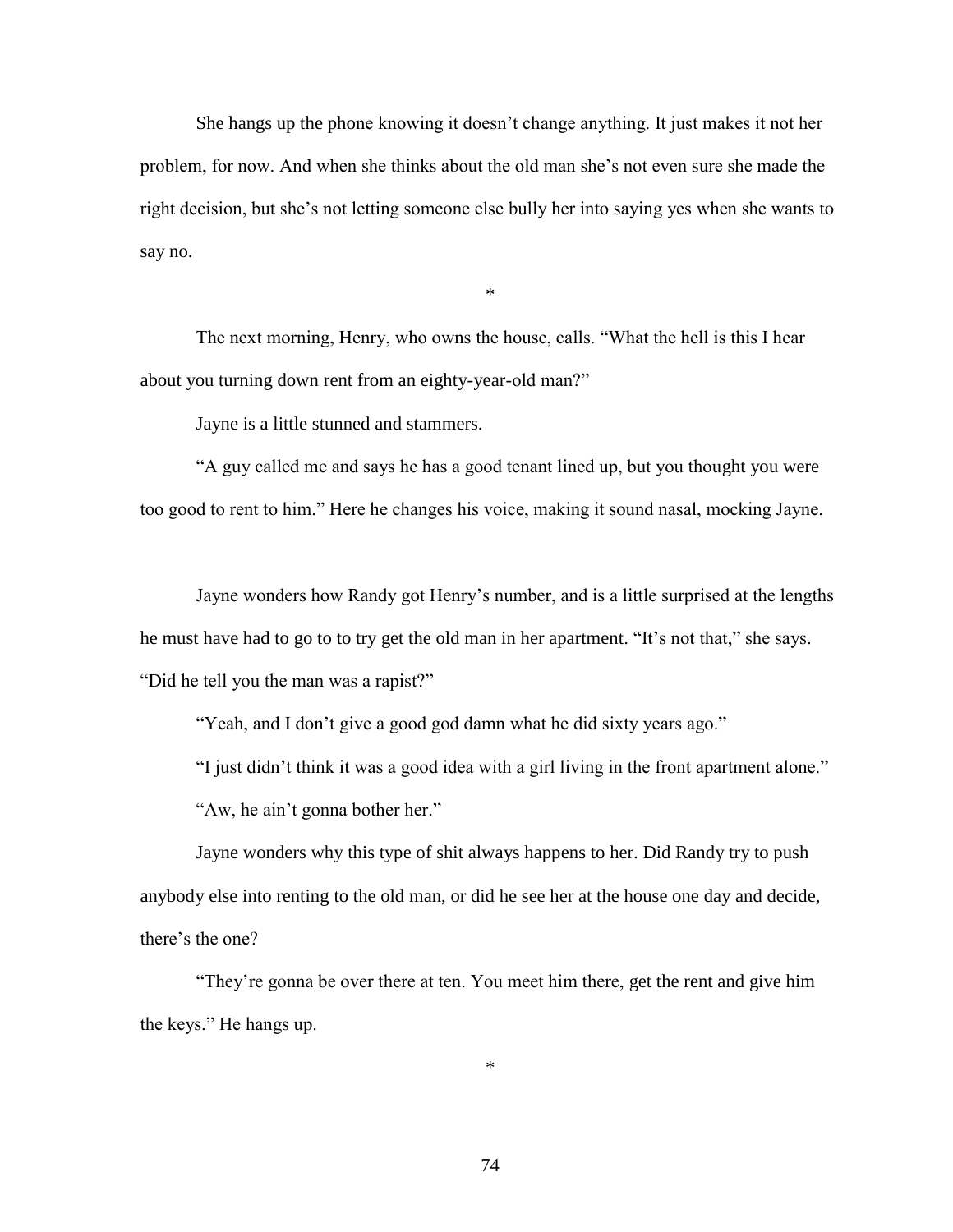A man wearing cargo shorts and sandals stands next to Ernest when Jayne arrives, and she knows it's Randy. She wonders how smug he's going to be about all this—forcing her to rent to someone she didn't want to. At least she's not alone with the old man, though. She takes a deep breath and gathers her paperwork, receipt book, the keys, and holds it all against her chest.

Neither of them waves or speaks as she walks up. She glances around. The alley is quiet.

"You must be Randy," she says.

He gives a little nod.

She decides to push through this whole thing as quickly as possible and get it over with. What else can she do? It's three men against her, and none of them had cared that she said no.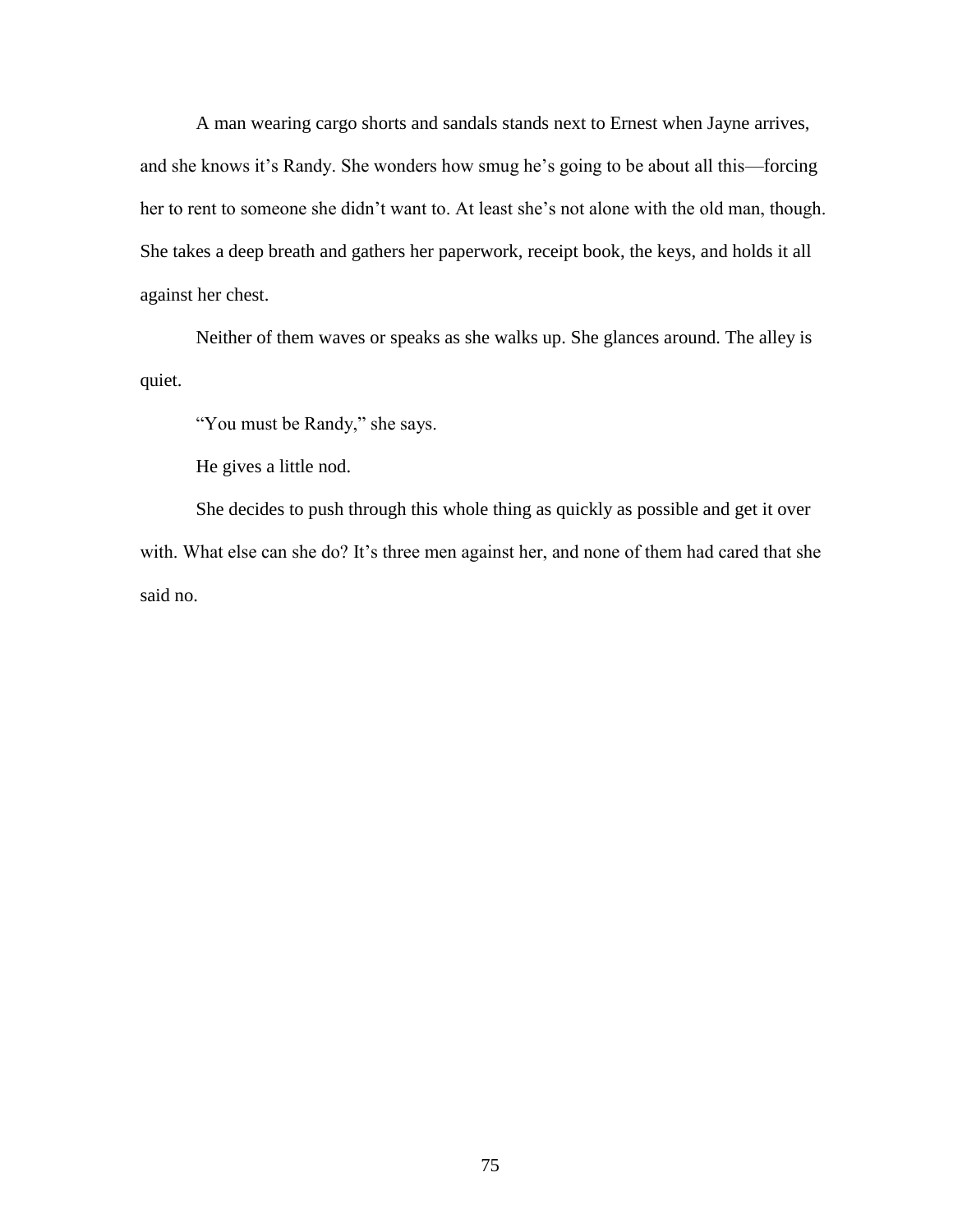## A FAST-MOVING STORM

It's a Wednesday in the middle of February when Jayne gets a call about the tree in front of one of the rental houses she manages. Crushed beneath a limb as big around as a whiskey barrel is a new car with the dealer tags still on it. It sits parked in front of the house, branches reach out past the hood of the car and sideways into the street. Broken glass and twigs litter the ground. The car is lime green and sporty. Jayne imagines it probably belongs to a college student who parked in front of the rental house and then walked to class. The tenant who called comes out and says it sounded like a car accident when the limb fell. There's a hole in the trunk of the tree where the limb broke off. There hadn't been a storm or any reason for it to fall, and through the hole Jayne can see that the tree is dead. It's hollowed out where it has rotted inside.

A police cruiser pulls up as Jayne is calling the owner of the house. She figures it's the old man's responsibility to see to the maintenance of hundred-year-old trees on his property, but he says it's not his problem since the thing was planted on the other side of the sidewalk, closest to the road. "That's up to the city," he says. Sure enough, the officer agrees and radios somebody downtown. A bucket truck shows up and a couple of men in white hard hats go to work cutting up the tree. Jayne hangs around watching them work, to make sure no stray limbs hit the house. Eventually the owner of the car walks up. He's dark haired and looks to be about nineteen. He stops and puts his hands on his hips, not particularly upset so much as amazed at how the roof of the car is now resting on the dash. "I'm sorry about this," Jayne says.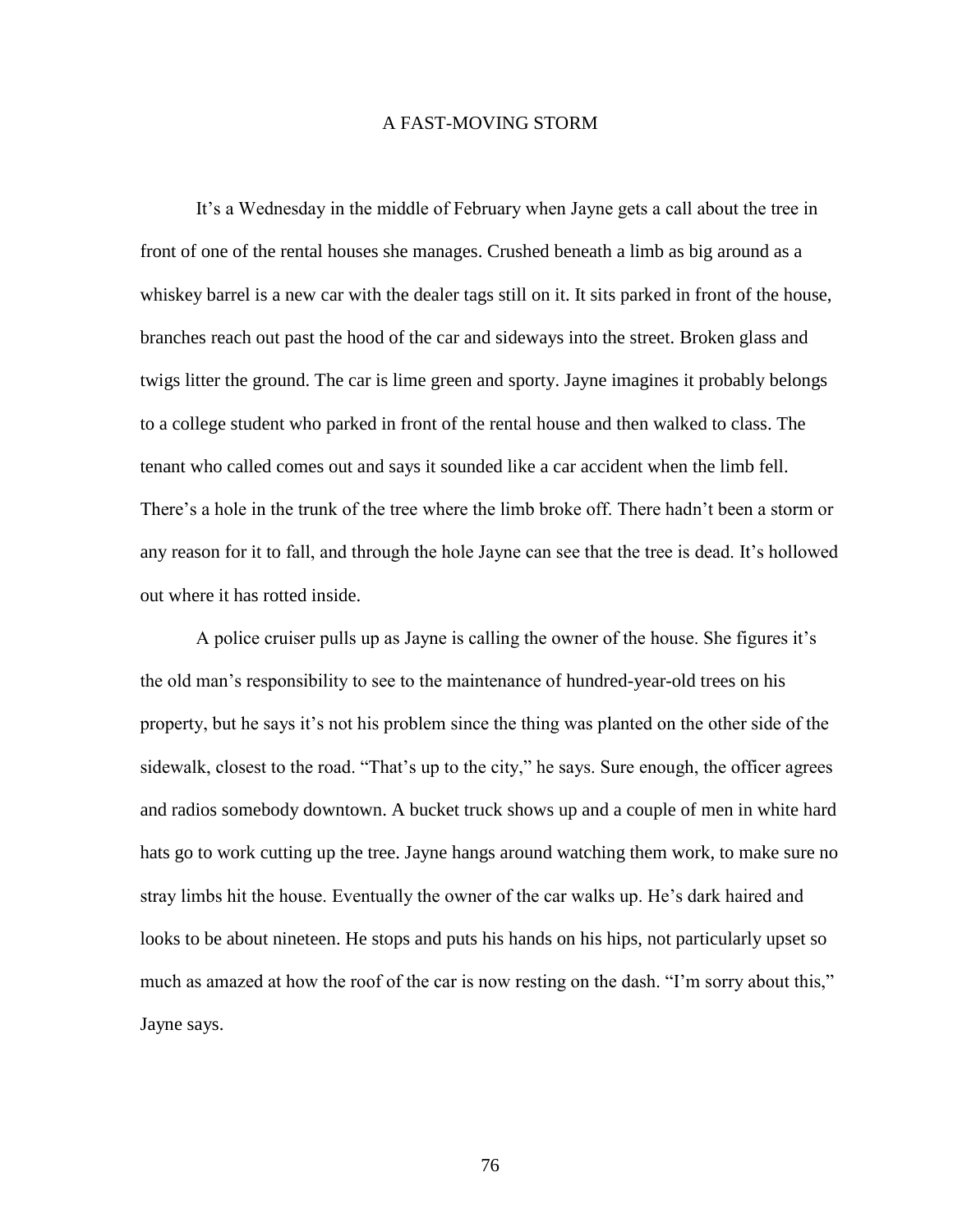"It's not your fault," he says, and then calls his parents. While waits for a ride home, he tells Jayne that his parents' insurance will take care of everything. She's relieved because even though it was an accident, she couldn't help but think of how much a new car costs, and that somebody, somewhere was going to have to pay for it. Jayne is one who's used to bad news, and has grown to expect responsibilities to fall on her.

\*

Jayne's phone rings as she pulls into her driveway. Her friend Chloe explains that a friend of her boyfriend is looking for a place to live as soon as possible. The wind has picked up and it whips Jayne's coat around her body.

"Where are you?" Chloe asks.

"Just got home."

"I can barely hear you."

"I'm outside. Hang on." Jayne unlocks her front door and steps inside, dropping her purse on the floor by the door. "That better?"

"Yeah. Like I was saying, this guy, Mal, needs a place to live and I was wondering if you had anything open right now."

"I've got a one bedroom," Jayne says, then her phone beeps. She looks at the screen to see that the property owner, Henry, is calling. "Hang on," she says, and answers the call.

"You got the heat on in that empty apartment? It's supposed to be down in the teens tonight and I don't want the water lines to freeze and bust."

Jayne leans against the front door and puts her head down. "I don't know," she says. "I'll go back down there and check."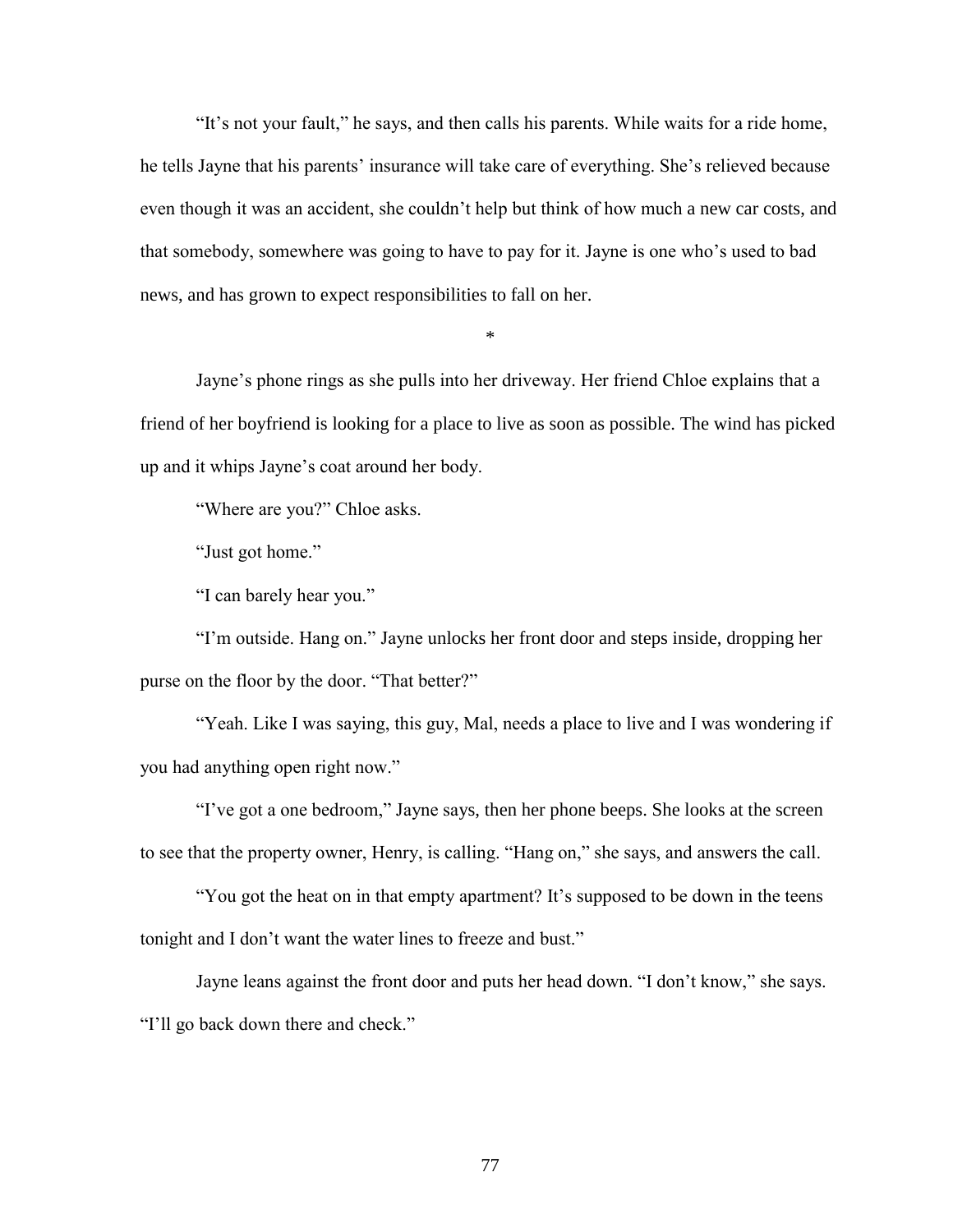"Alright," he says, and the call ends. She puts her phone back in her pocket, forgetting that Chloe had been on the other line.

\*

Back at the rental house, which looks very naked against the gray sky without the tree in front, Jayne goes in and turns the thermostat in the empty apartment to sixty degrees. Her steps echo on the hardwood floors as she walks through and sets the water dripping in the tub and the kitchen and bathroom sinks. Dusk is coming on and the apartment has grown dark. Shutting the front door to the building, she's facing the stump of the old tree. The ground is muddy around it and dusted with shavings left behind by the chainsaws. It changes the look of the street in a way that Jayne thinks will be hard to get used to.

It's dark when she gets back to her house, and starting to rain. There's a guy sitting on her front step. She pulls into the driveway trying to figure out who he is. He smiles and stands up, waiting for her to get out of the car.

"Hey," he says when she opens the door. "I'm Mal. Friend of Will's. Chloe gave me your address. I would've called, but I don't have any minutes on my phone right now."

He wears cargo pants and a camo jacket. A black backpack and a bike sit on the porch next to him. It crosses Jayne's mind that he might be homeless.

"Oh, right," she says. "Chloe said you were looking for a place. All I've got is a onebedroom. I actually just came from there." It's not far, but she hopes she won't have to go back down there again. She grabs the folder she uses for rental paperwork from the passenger seat and comes up to the porch. The wind has a cold bite whenever it whips through. Standing on the sidewalk in front of the step, she looks up at the stranger on her porch and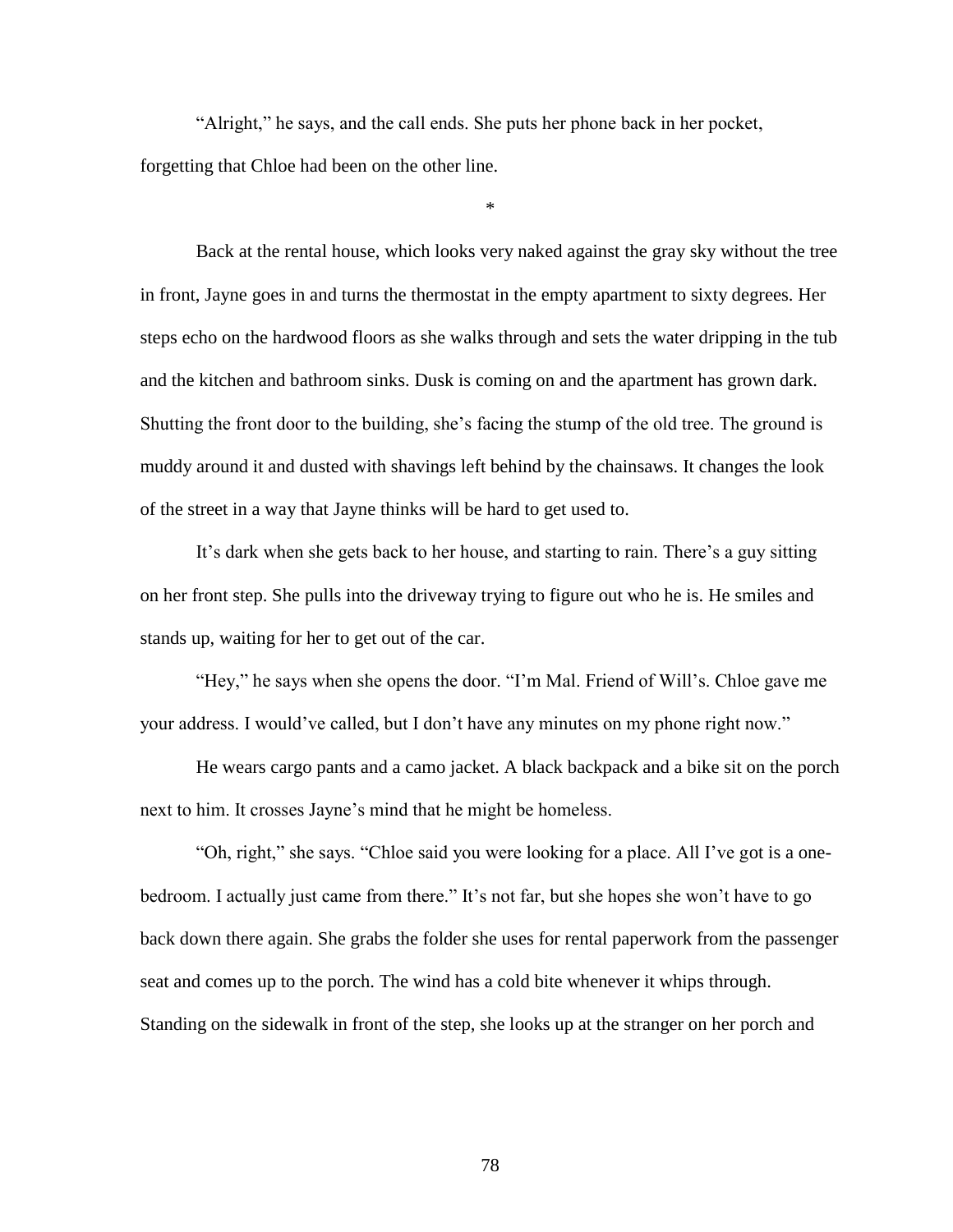tells him where the apartment is and how much, which he nods along to. "I can give you an application," she says opening the folder.

"Great," he says. "I'll fill it out right now." But it's too dark to see the words printed on it.

She sighs and says, "I guess we can go in."

He puts a chain around his bike and locks it to the post on her porch and follows her inside. She flips on the light, drops her purse on the floor with a *thunk*, and hands him a pen. There's a small desk against the wall in the entryway to her house, so she clears off a spot on it, thankful she won't have to bring him any farther into her house.

The application is one page, front and back. He's filling it out pretty thoroughly, which is usually a good sign. She goes to the back of the house to let her dog out, and when she comes back he holds up the application, pointing to a line, and says, "Under the third previous residence, I don't remember the guy's name or how long I was there. Is that okay?"

Jayne's phone rings. "Hang on," she says.

It's Henry again. "Have you seen the weather?"

"No, why?"

"They're calling for a bad storm. You still got them bags of salt?"

"Yeah, they're in the shed."

"I want you to go throw some down on the sidewalks in front of all the houses. I don't want anybody slippin' and fallin' and thinking they can sue me for it."

Jayne purses her lips and breathes in, then out through her nose. It figures. She puts her hands on her knees, leaning over to take a breath to quell her frustration before going back out for the third time.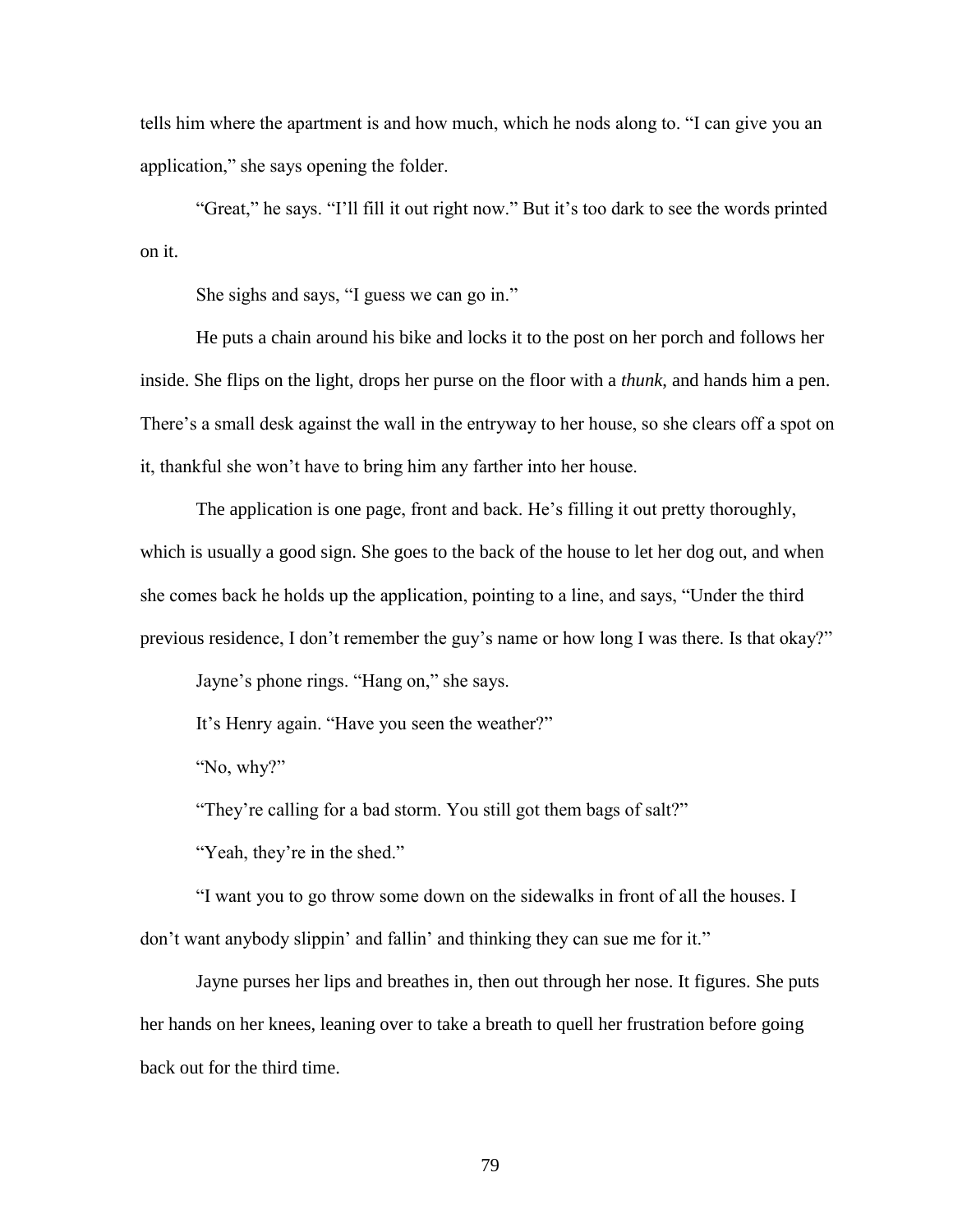"Everything alright?" Mal asks.

She exhales. "Yeah. Fine. I just have to head back out. Apparently there's some bad weather coming our way and I need to go batten down the hatches at all the properties I take care of."

"Oh," he says. "Are you going to the one you were telling me about?"

"Yeah, and some other ones, too."

"Could I ride along with you and check the place out? I'll help out with whatever you've gotta do."

She looks at him for a second, thinking an extra set of hands might get things done faster, maybe even in time for her to get her own house ready for the storm—the fridge is pretty bare if she's going to be snowed in for a while. He sits at her desk waiting for her answer. To Jayne he looks like a grown child. Dark hair and freckles.

"All right," she says with a shrug.

He helps her carry the twenty-five pound bags of salt from the shed to the trunk of her car as the rain starts coming down steadily.

Jayne heads to the house farthest from hers first, thinking she'll make a big circle. Lines of red brake lights shine through the rain streaked windshield as they sit in traffic. It seems everyone in town is out to get a loaf of bread or snow shovel at the last minute, before they go back home to their families and shut their doors against the cold.

Mal sits up straight, looking out the windshield like this is the most excitement he's seen in a while. Jayne tunes her radio to a news station, though she's not really expecting to hear anything important. People always get in frenzy over stuff like this, but it never amounts to much.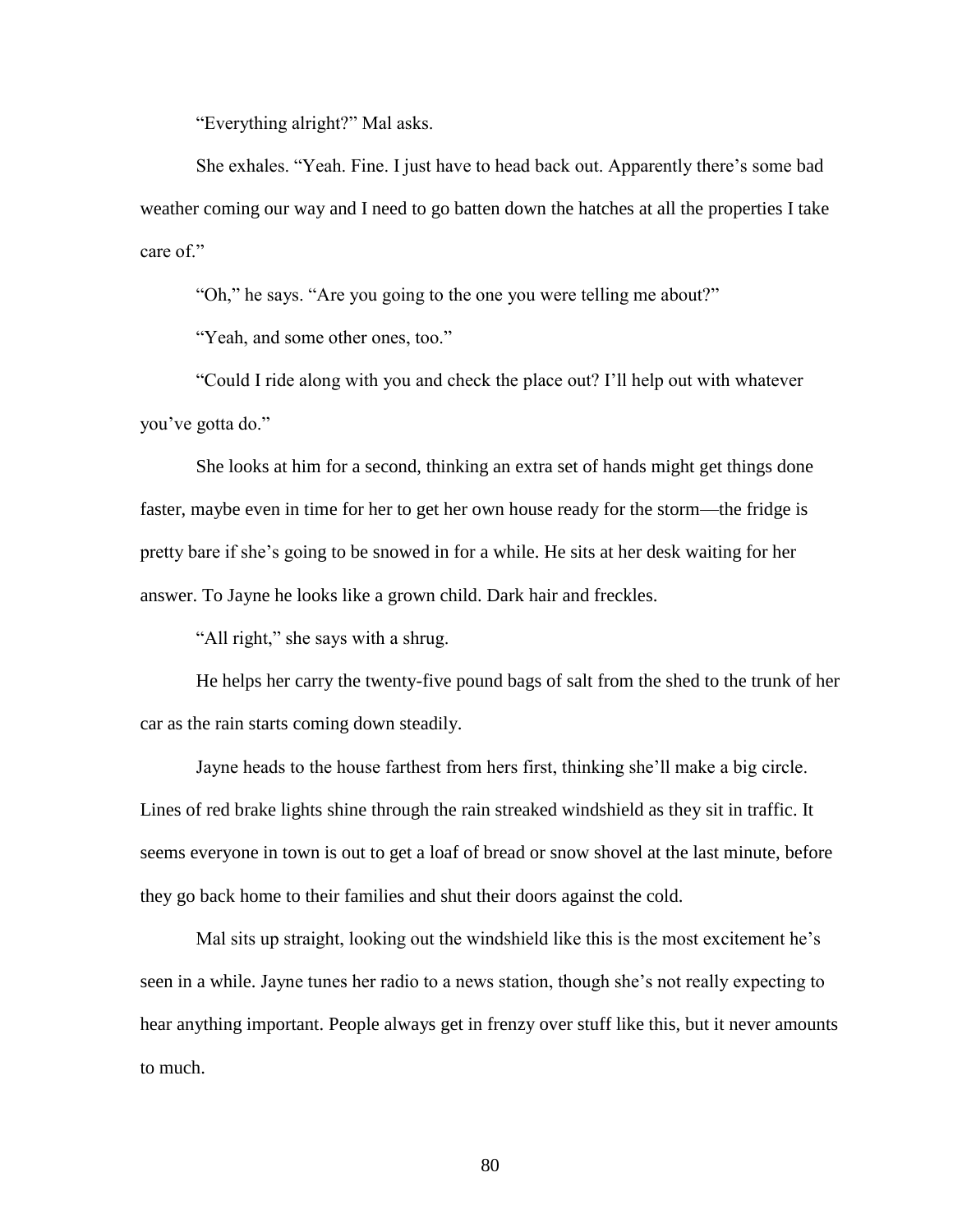"You remember that storm back in '98 when it snowed a foot overnight? You think this will be like that?" Mal says.

"I don't know. I didn't live here then."

"Oh. Where are you from?"

Rather than try to explain exactly where the little hill she grew up in is, and how far from which little towns he never would have heard of anyway, she just says, "Eastern Kentucky."

"I've got family in Eastern Kentucky," he says.

"Seems everybody does."

At this, he doesn't say more.

Once they're off the main roads traffic isn't so bad. When she turns onto Cedar Lane only a few cars pass them before they pull into the driveway of a white house. She puts her hood on and Mal pulls a black toboggan out of his pocket that he fits over his head and ears.

"All I have to do is throw some salt down on the sidewalk and the front steps," she says. "Then on to the next place."

He nods and they get out of the car. Each of them gets a bag out of the trunk. Jayne goes up to the porch and throws a few handfuls on the porch steps, then walks backward covering the walk with little blue granules. The rain has turned to a fine sleet that creates a shushing sound as it comes down. It sounds almost like a quiet, detuned radio. It's peaceful after the busyness of the day. Mal finishes covering the sidewalk in front of the house, driveway to driveway. They replace the bags in the trunk and head to the next stop.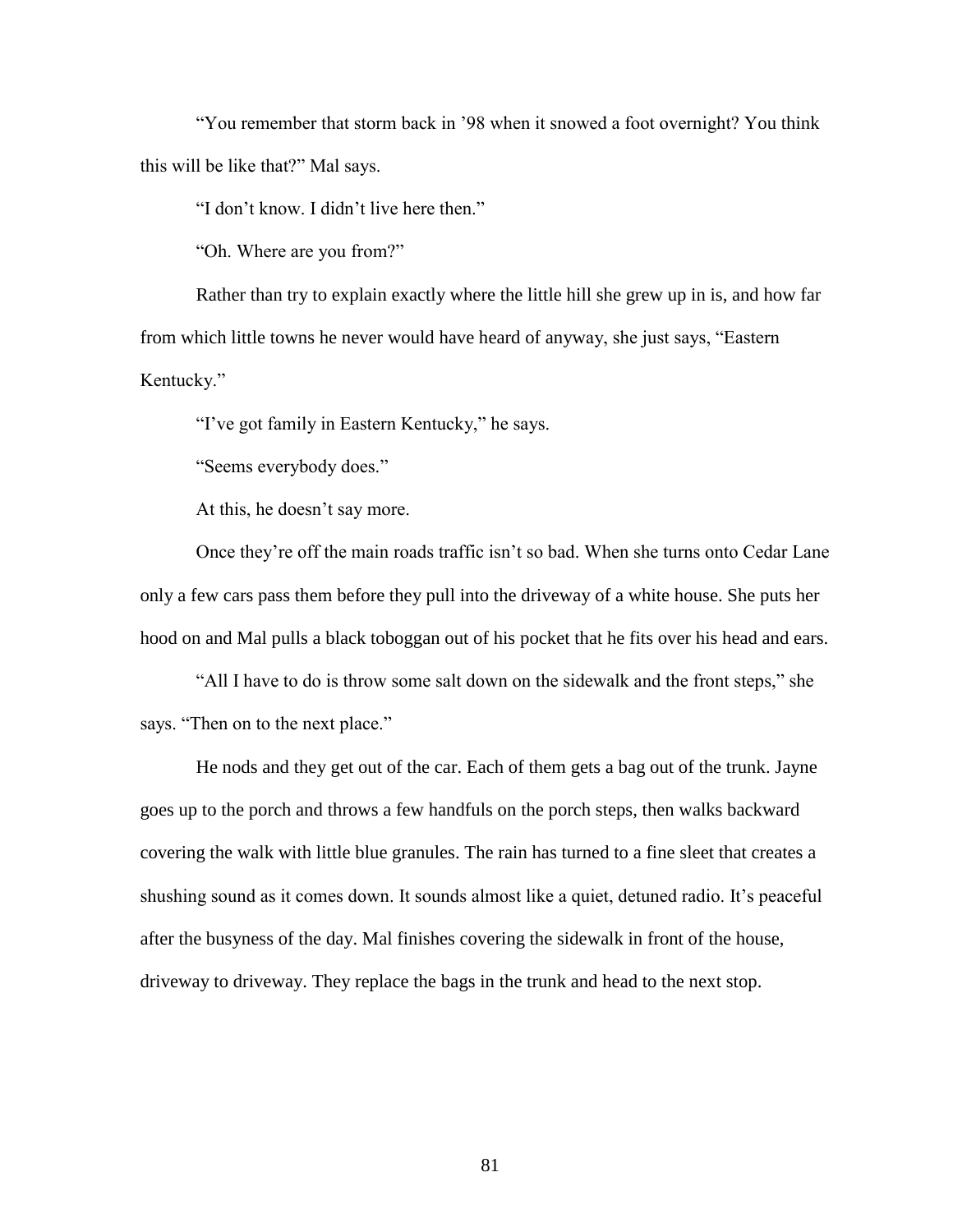At a stoplight, Jayne sees the drive-thru backed up around the corner of the building at the liquor store. Some people have the right idea. She's looking through the passenger side window, past Mal, but he sees her looking over and starts talking.

"So how did you get into this line of work?" he asks.

Jayne shakes her head. "Just lucky I guess."

"Doesn't seem like a bad gig."

Jayne laughs.

They turn left as snow starts to come down with the sleet that's ticking against the roof of the car like pins dropping.

"Would you want somebody telling you to go out in this?" she asks holding her hand up to the snow and sleet coming down against the windshield.

Mal just shrugs. "I don't know. It's a bit of an adventure, isn't it?" He gives her a half smile.

The meteorologist on the radio is telling people to drive with caution and watch out for patches of black ice. Traffic reports list accidents in every part of town. Because of all the congestion on the road, Jayne can't drive fast enough to get into an accident. They stop at the light at the top of the hill looking down toward a park. Then stop again at another light. When they finally turn down the alley that runs behind the house they're headed to, Jayne is ready to get out into the cold, out of the stuffy car making small talk with the stranger she's already spent too much time with.

"This is the place," she says. She sends him to the front of the house and says she'll meet him there. She salts the stairs to the back porch and the sidewalk running up the side of the house. Flakes of snow catch on the edge of her hood. Everything is wet and cold and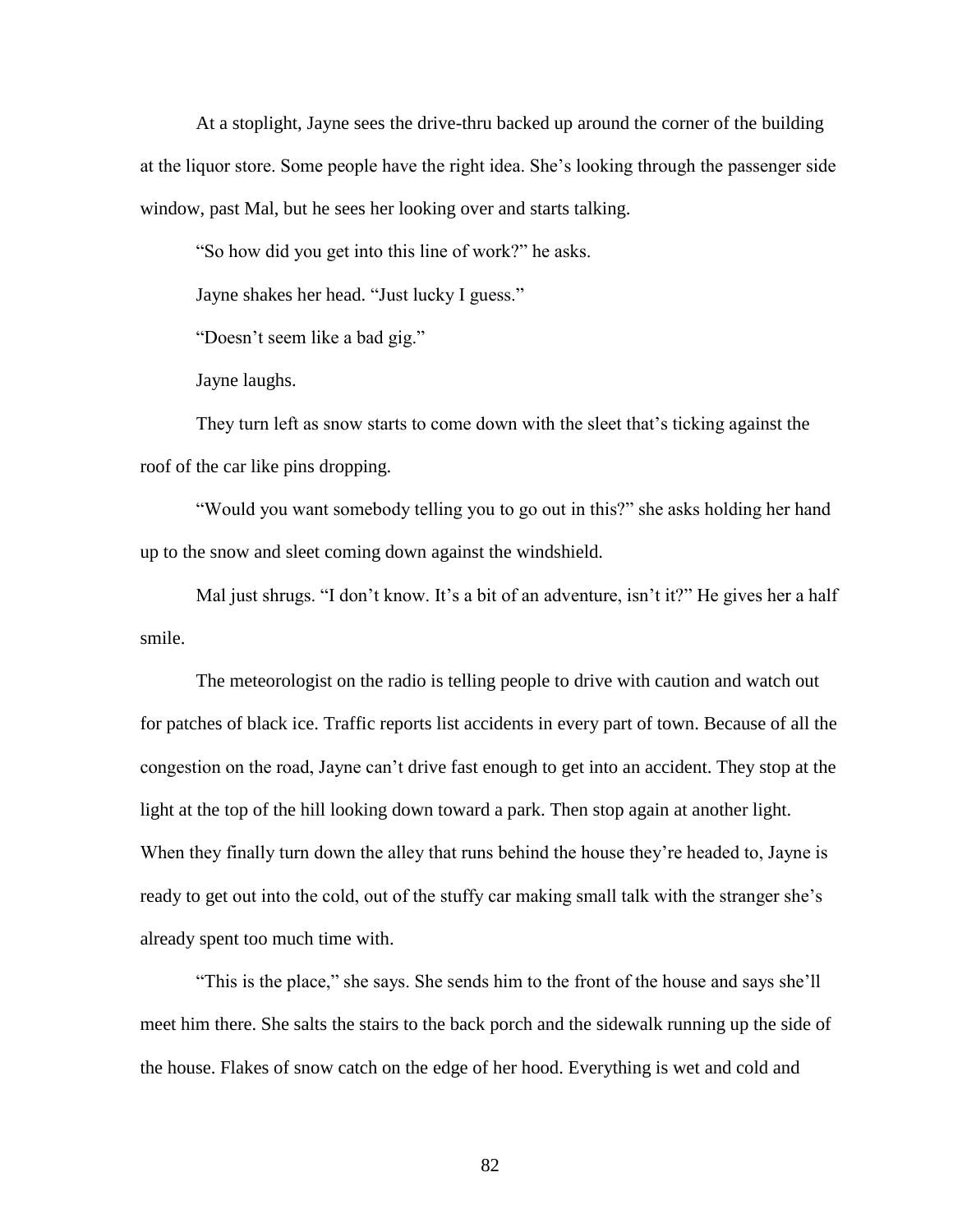dark. She gets her giant ring of keys and meets Mal on the front porch to show him the empty apartment. Inside, she flips on the lights and watches him walk across the living room. She follows along as he looks in each room but doesn't point out features or say anything about the place.

"I like it," he says. "It's got character."

She nods. After being here three times in one day, she's ready to go.

"I left the application back at your place. I can finish filling it out when you're done with the other places."

"So you're ready, then?"

"Yeah, I've seen enough."

It's not a good sign, but she says, "All right," and they step outside. The road out front is wet and shining under the street lamps. Slush has gathered in dirty piles at the sides of the road, and an inch of snow coats the powerlines overhead. On trees across the street, every limb and twig is outlined in white and the yards are covered. The snow makes the night brighter and the sky purple as the flakes and sleet come down. Their footsteps crunch on the salted sidewalk leading back to her car.

No cars have passed down the alley since they arrived, and it hasn't been treated like the main roads, so it's hard to see through the snow where the pavement stops. Jayne cranks up the heat, the car's fan so loud it's hard to hear Mal's voice over the noise. She hears "tonight" and something about the weather, but doesn't ask him to repeat himself. Her car creeps down the alley and turns back the way they came. She tries to stay inside some tire tracks as her tires whirl through the slush. The wipers thump back and forth to smearing ice and snow across the windshield, which is fogging from the heat coming out of the vents.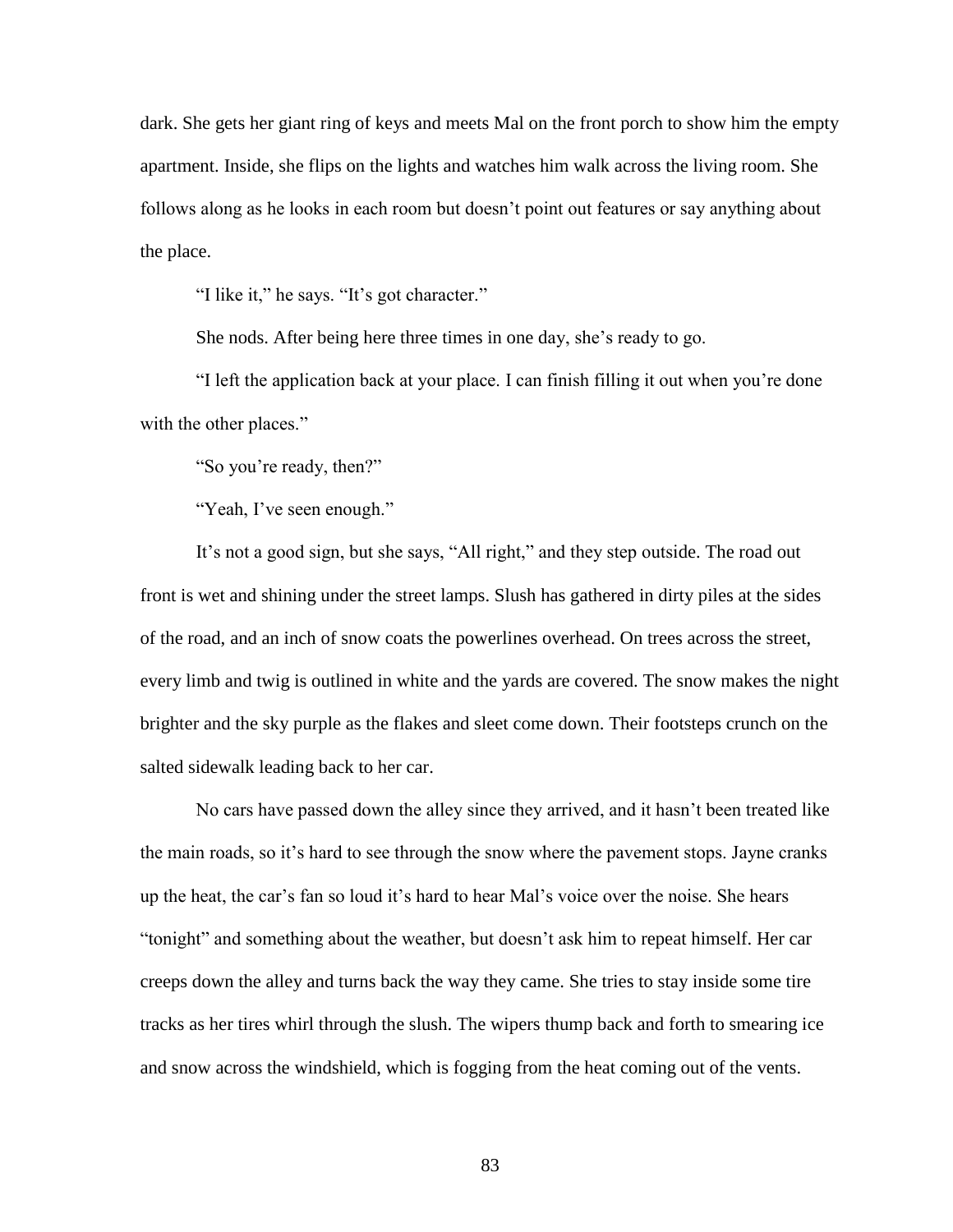"It's really coming down," he says over the noise of heater.

"Yeah," Jayne says. "My boss said it was supposed to be a fast-moving storm."

The digital clock on the dash reads 7:46, but the streets are deserted. She puts a little more pressure on the accelerator and leans close to the windshield, her cold hands at the top of the steering wheel. The light at the intersection is green and there are no cars in sight. The turn signal ticks before they turn right. When she cuts the wheel the car only moves halfway through the turn, then starts sliding straight across the two lanes. Jayne feels it the instant the car starts sliding and simultaneously knows there's nothing she can do. A reflex, she stomps the brake. Her body tenses. She sees the telephone pole and vaguely registers Mal's voice as he says "Uh oh." The beam of her headlights flashes across the white no parking sign—the last thing she sees before she closes her eyes. She keeps holding the wheel firmly to the right but the car keeps sliding straight, hurtling toward impact.

It feels like the wheel and underside of the car fold against the curb before the driver's side slams into the pole. Jayne's head thumps against the window and Mal's body is slung toward her.

The next thing she's conscious of is Mal shaking her arm. He's saying, "Hey, hey."

With her eyes still closed she sees a red flash with each throb of pain in her left temple.

Mal is louder now: "Are you all right?"

She opens her eyes and looks at him, confused about why he looks so concerned. "I think you blacked out for a second," he says, quieter now. "Are you okay?"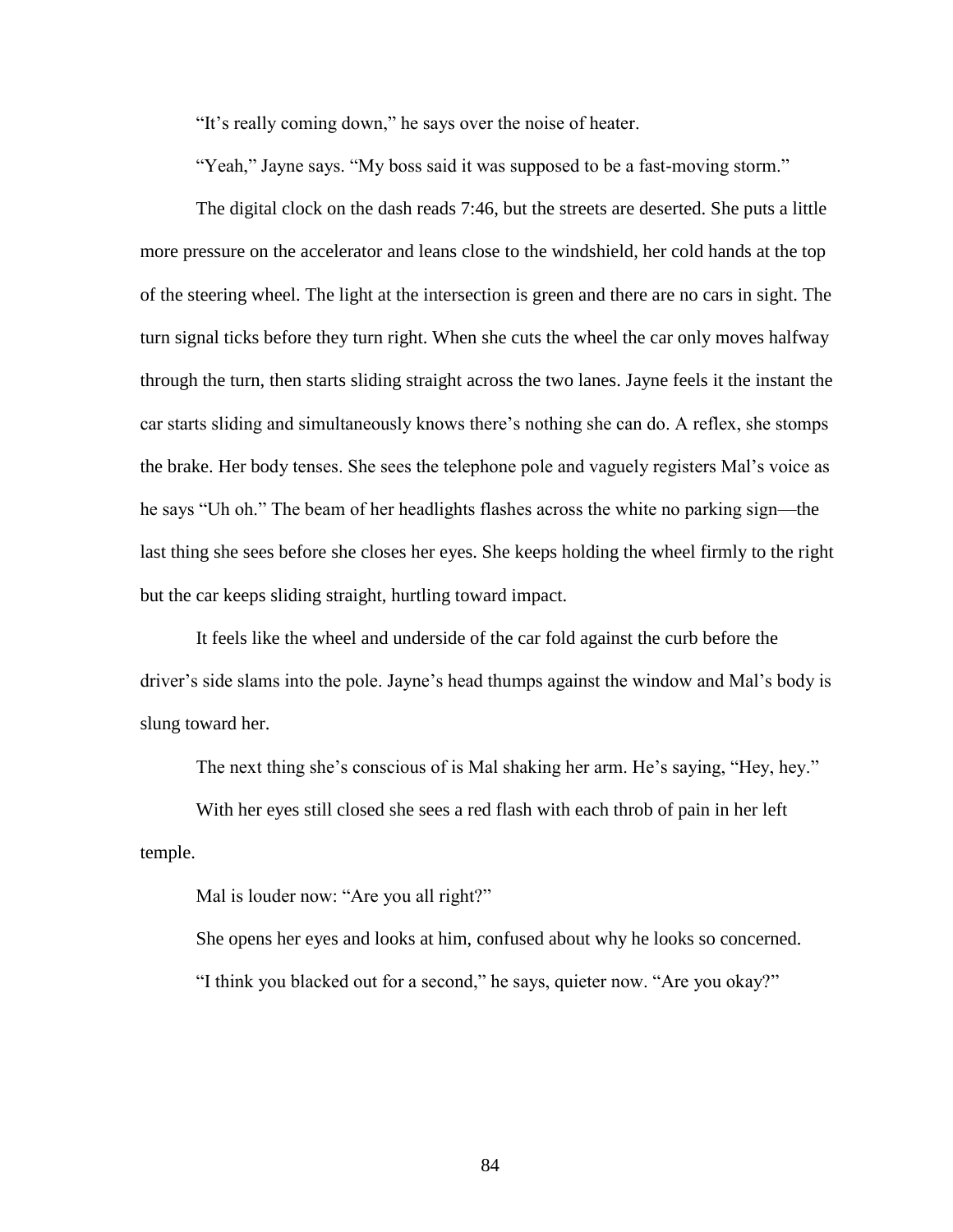Jayne blinks and looks around. The car's heat is still blasting. "Yeah," she says.

"Yeah, I think so." The throbbing in her head dulls a bit. "Yeah, I'm fine." She puts the car in reverse.

"Are you sure?"

She nods and looks over at him again. "Are you okay?"

"Yeah," he says. "Just a little shook up."

She nods again, then turns in her seat to look behind them and hits the gas. The car rocks a bit but won't move.

"I don't think it's going anywhere," Mal says.

She puts the car in park, drops her hands in her lap and takes a deep breath.

"Are you sure you're okay? You seem a little out of it." Mal puts his hand on her arm again, and Jayne notes how odd it feels to be comforted.

"My head hurts is all," Jayne says. "I want to go home."

Mal nods, a look of sympathy on his face as he rubs her arm.

"The other two houses are on this road," Jayne says.

"Okay. Hey, don't worry about it. I'll take care of it."

The temperature inside the car is dropping. Jayne tries to open her door, but it won't budge. Mal gets out and leans over to offer his hand as she climbs across the seats. When she's standing outside the car, Mal puts both hands on her shoulders and says, "How does it feel standing up? You're sure you're okay?" He looks down at her face and rubs her arms. "No concussion or anything?"

How the hell is she supposed to know that? Why is he touching her so much? She shrugs his hands off. "I'm fine," she says and gets her things out of the car.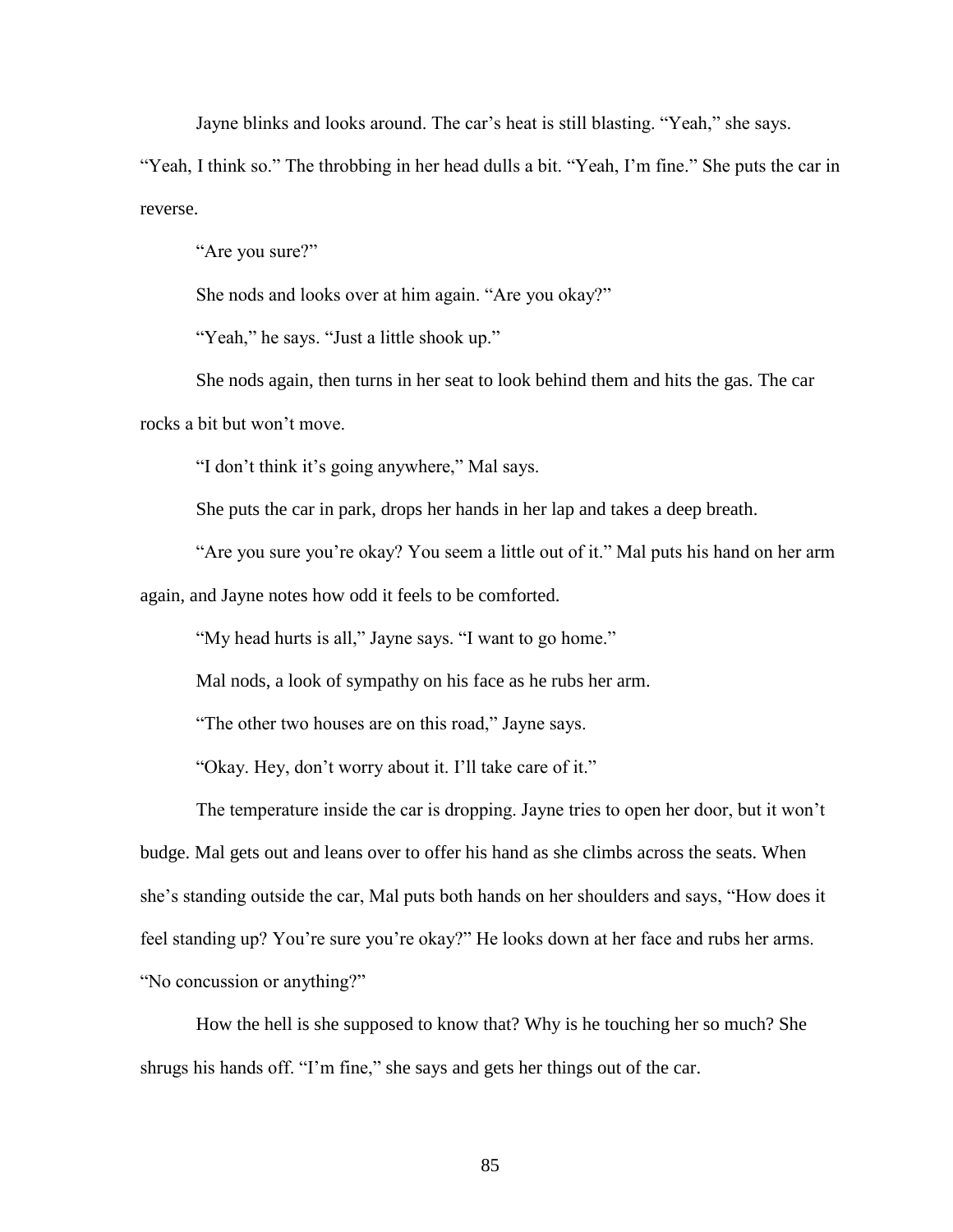Mal goes to the trunk and gets what's left of the salt. Luckily they're not far from her house. As they start to head down the sidewalk, Jayne looks back at the car.

"It'll be all right," Mal says. "Nobody's going to be out in this mess for a few days. You can have it towed after the roads are cleared off."

Jayne dreads finding out how much that will cost. The car's probably totaled, she realizes, but unlike the kid with the limb on his car, she doesn't have parents to take care of it for her. She feels tears welling in the corner of her eyes but squints until the feeling recedes.

They walk through the snow and ice, down the sidewalks nobody else had been bothered about salting, slipping here and there. It's still coming down steadily when they reach the other two houses Jayne's in charge of. They sit side by side, a duplex and a fourbedroom. The salt might not even melt through what's already accumulated. She wrecked her car for nothing.

"This is it," she says stopping on the sidewalk at the edge of the first house's driveway. "These two," she says pointing.

"Okay," Mal says, "You just wait right there."

She watches him shake the salt over the sidewalks. Her breath comes out in a cloud in front of her as she stands under the yellow glow of a street lamp. Her legs feel hot from the walking, but her feet, fingers, and cheeks sting from the cold. When Mal dumps the last of the salt out on the ground and crumples the bags into a ball. She points to a garbage can where he throws them away.

"Thanks," she says. "You didn't have to do that. I'm fine. Really." Yet it feels like her body hurts from the inside out, her bones and muscles sore from the wreck.

"It's no problem," he says.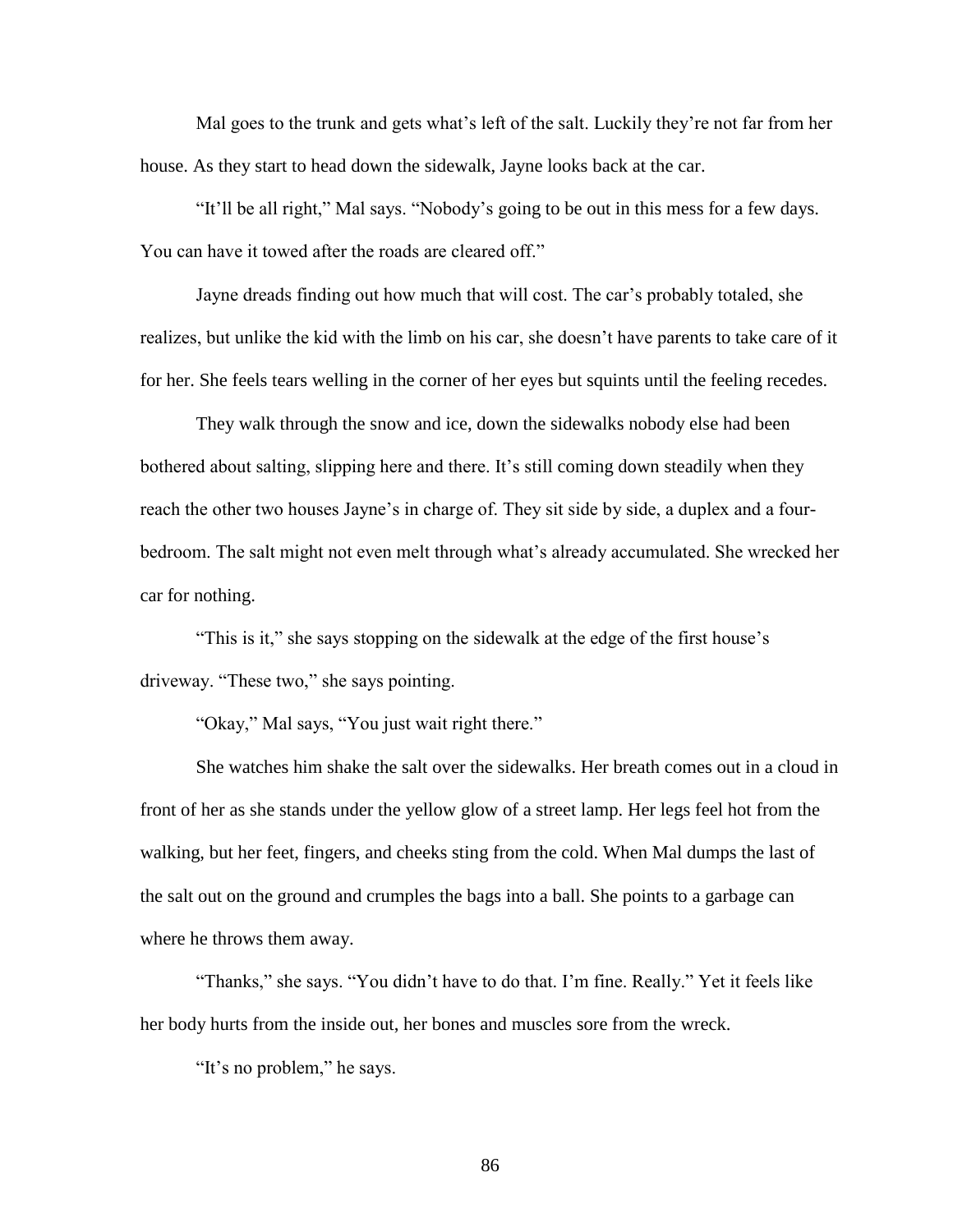They walk in silence for a while, and she remembers when her roommate moved out to live with her boyfriend. Maybe this is how she feels. Maybe this is how it feels not to face everything alone. She remembers his hands on her and lets herself think for a moment that maybe this could be good.

When they see the red neon light from a liquor store down a side street they both seem to think the same thing—it'd be worth the detour. Mal smirks, and says, "Let's go." They pick up the pace and then are relieved when they step inside the heated store.

"What's your pleasure?" Mal asks.

"I drink bourbon mostly," she says. "But anything's fine."

He picks out a fifth and a two liter of Coke. At the register he slides the bottles across the counter with some junk food he's picked out and says, "I got this."

Jayne is surprised by another small kindness. He won't let her help carry the bags, even when she offers twice. By the time they reach her house, the limbs of the trees across the street are leaning over with the weight of snow and ice. The smallest trees look like they're taking a bow. In the dark, Jayne opens her front door and leads Mal through her house to the kitchen. She lets her dog out and watches him bound through the snow. He burrows his nose in it, barks a few times, and runs back wagging his tail.

"Glasses?" Mal asks. She points to a cabinet, feeling the strangeness that is someone in her house, and tries to ignore it. The dog looks at Mal and a low bark catches in his throat. "It's okay, Pepper," Jayne says. She pulls a bag of off-brand dog food from the mantle over the old fireplace in the corner and gives the dog some food and water. He gulps it down and follows Jayne to the thermostat where she turns up the heat. She hangs her coat on the back of a chair as Mal hands her a drink. "Here's to the end of a long day," he says.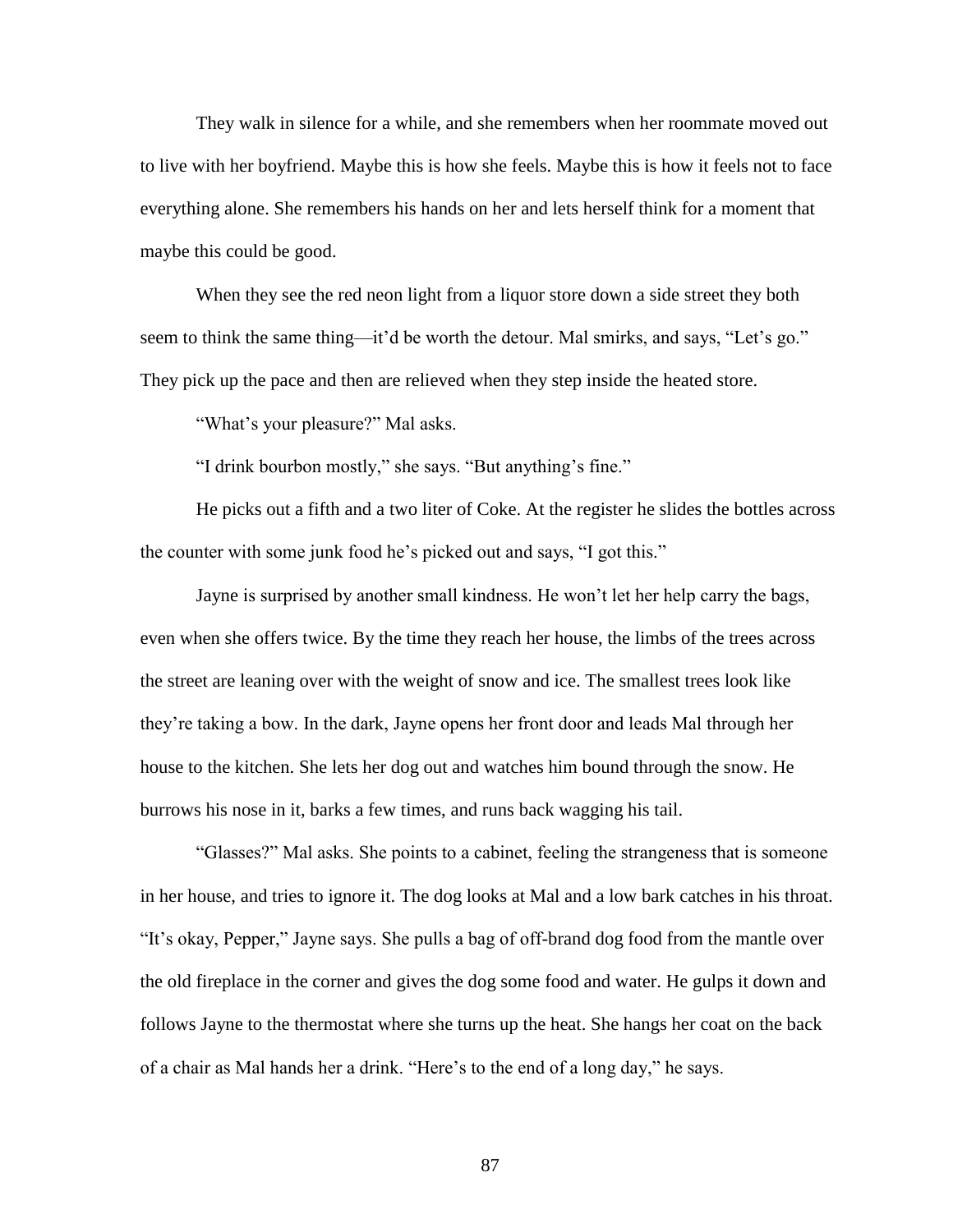Jayne laughs. "Long ain't the half of it." They clink their glasses together and take a sip. She thinks again of her car, not knowing how she could possibly afford a new one. A low-grade panic settles in her brain. She could cry if she let herself.

Mal looks at her and cocks his head. "Everything's gonna be all right," he says.

She can't believe how good it feels to hear that. To hear anything. Not to be alone after the day she's had. She takes another drink and the sweetness slides over her tongue and down her throat like mercy. He and Pepper follow her to the living room.

Jayne takes her usual place on the couch and her dog curls against her. On the other end, Mal sits on the edge with his knees angled toward her. She takes another sip. "That's good," she says, pointing to the drink.

Mal nods. "I've had plenty of practice making those," he says. "My dad was an alcoholic."

Jayne looks at him but doesn't say anything.

"How's your head?" he asks.

"Okay. But it feels like it's out to here," she says holding her hand several inches from her face. "Is it swollen?"

He gets up and leans close to her to look. She watches his eyes looking at her. He smells like booze and oatmeal.

"Yeah, it's a little swollen. Your skin looks kinda puffy around your eye."

She watches his eyes traveling over her face. They're a warm brown. He leans back and sits down on the coffee table across from her and says, "You think we'll get snowed in?"

"God, I hope not." She's feeling the bourbon already, and takes a long pull.

He purses his lips and nods.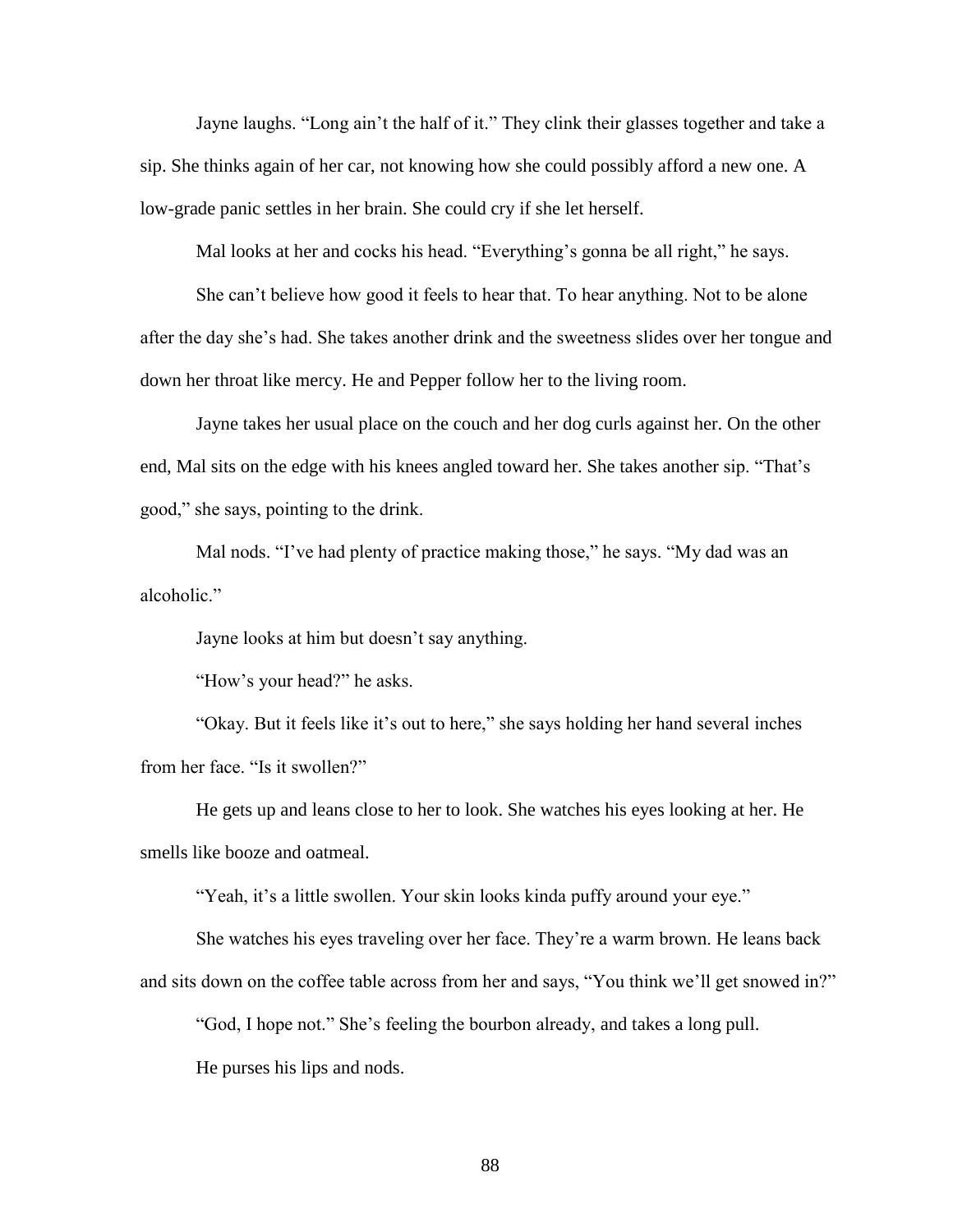"I didn't mean—I'm not saying—

"It's fine." He drains his glass, stands up and holds out his hand to collect hers. She turns it up, then hands it over.

She follows him back to the kitchen. The glasses are on the counter and he's picked his jacket back up. "I'm sorry," she says. "I'm not the best host."

"It's fine. You seem like the type who likes having their space."

Jayne considers this, and all the nights she spends alone. "You could say that."

He looks straight at her and says, "Do you want me to go?"

She can feel her heart pounding in her chest and in her swollen head. Her breath feels shallow and she's warm from the drink. She doesn't know if it's a good idea for him to stay, but she doesn't want to be alone. She says, "No, I don't want you to go."

A smile breaks over his face.

"I don't want to have to make my own drinks," she teases and walks back to the living room, looking over her shoulder as she goes. She sits down again and thinks, *What are you doing?*

Mal practically twirls back into the room and hands her the glass. He sits down and smiles again. It's all over his face.

"Thanks," she says and breathes in the smell of bourbon and Coke.

"Thanks for letting me stay," he says.

Jayne takes a big swig. They hear the wind rip through the space between her house and the neighbor's.

"Sounds like it's picking up out there," Mal says.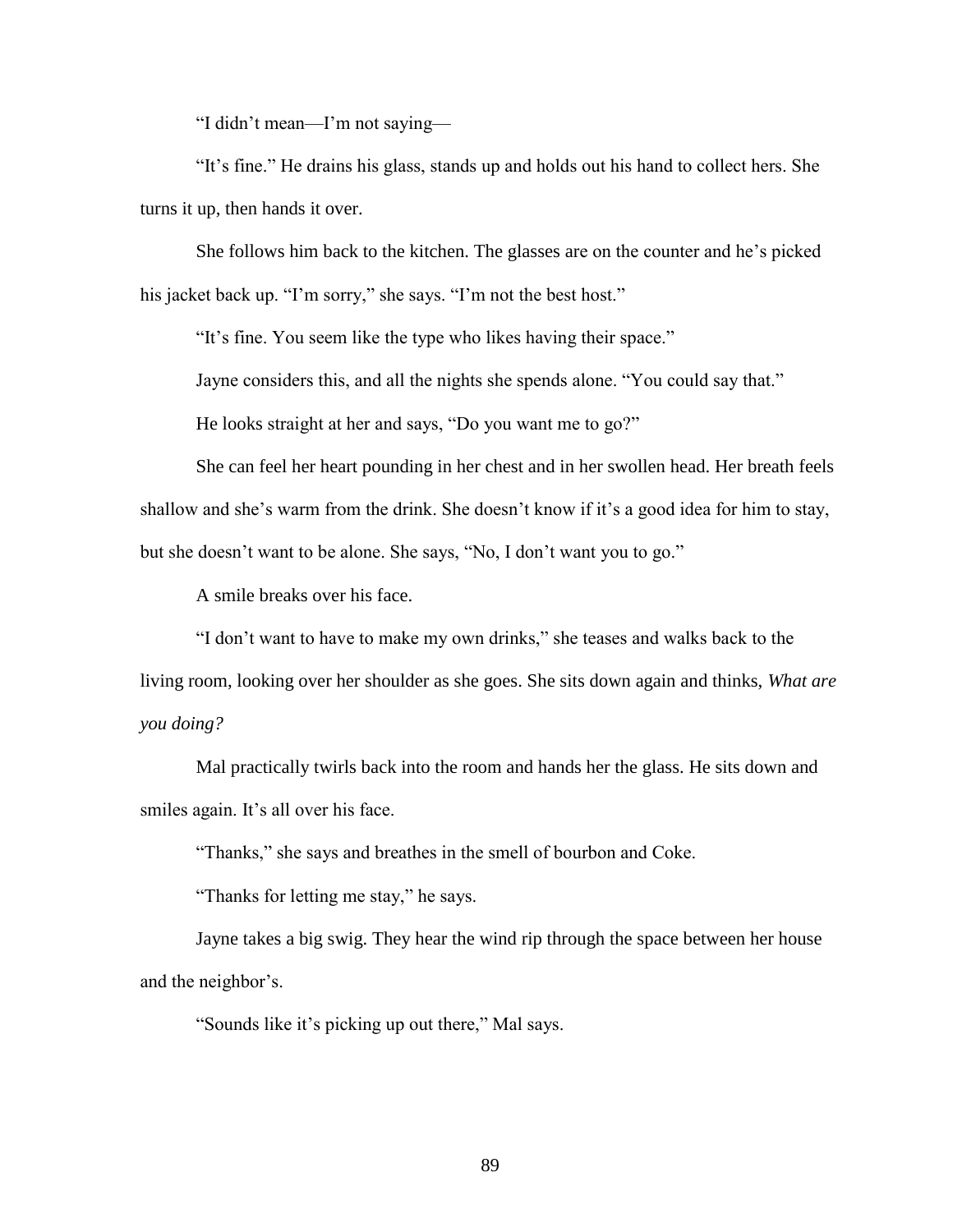"Yeah." Jayne goes to the front door to look out the window at the street. Her driveway is empty with her car gone, which drops worry in the pit of her stomach again. Mal comes up behind her. Jayne's a foot shorter than him, so can see over her head. Icicles hang from the power lines and the gutters on houses. The trees across the street have dropped limbs on the ground. She knows the tall trees in her backyard will probably lose limbs too. "I hope this doesn't cause too much damage," she says.

"You want to turn on the TV, see what they're saying?"

She doesn't see the point in it. "There's nothing we can do. Just gotta wait it out."

Mal laughs, "Yeah, I guess. That's what they say, right? There's no controlling the weather."

No controlling much of anything, she thinks. She nods and takes a drink, thankful for the comfort it brings, the way it eases the tension she's feeling in every muscle of her body. Mal drifts back toward the couch and pets Pepper, who's sniffing his pants.

"He seems like a great dog," Mal says setting down his glass and using both hands to tousle Pepper's floppy ears.

"Yeah, I got lucky when I found him."

They're sitting on opposite sides of the couch, the dog between them again. Jayne runs a hand through Pepper's gray and black fur and he looks back at her with his happy dog face, his tongue hanging out.

"So you never said how you got into this line of work," Mal says.

"The guy who owns the houses is a friend of the family," Jayne says. "My folks died and he gave me a job."

"Oh, I'm sorry."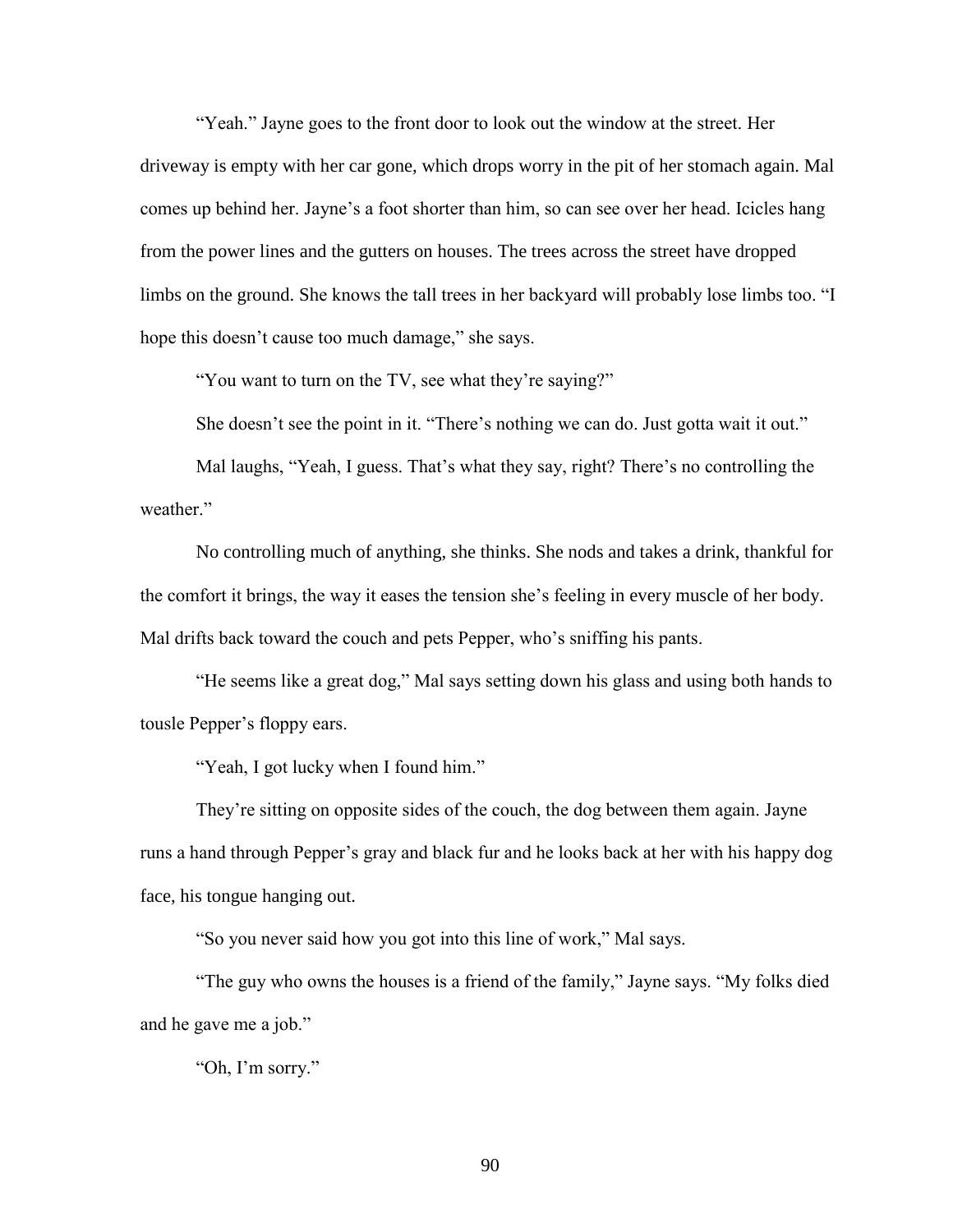Jayne gives a wave of the hand to dismiss his sympathy. She finishes her drink and spins the ice around the glass.

"Oh, here, let me get you another one," Mal says, and jumps up.

The fresh drink is deliciously cold. All her rough edges feel blurred. She smirks. "So—

Mal cocks his head. "So. What do you want to talk about?"

"I don't know."

"You know we don't have to talk," he says and gets up. He sets his drink on the table and shoos the dog from his spot on the couch. "We don't have to say anything at all." He leans toward her and her heart thumps in her throat. Up close, she can see a bit of stubble on his face, and thinks, he's not an overgrown child after all.

When he kisses her, the hard heat of his mouth surprises her. She has to catch her breath when he pulls back, then fight the urge to giggle.

"I've been waiting all day to do that," he says.

She bites her bottom lip to keep from smiling like a maniac or laughing at the absurdity of it all. It's been years since anyone showed any interest in her. The wind howls on through the snow outside, but the living room's warm and glows under the bare incandescent bulb in the ceiling. As she watches him take their glasses to the kitchen for another drink, her body says, maybe the *whole* world's not against you.

In a flash, he's back and there's another drink in her hand, in another flash he's kissing her again, and in another they're standing in the center of the room—but what are they doing? —and it's spinning. Then she's confused to find tears in her eyes, there's another drink in her hand, and they're going outside. Laughing, they shuffle through the snow in the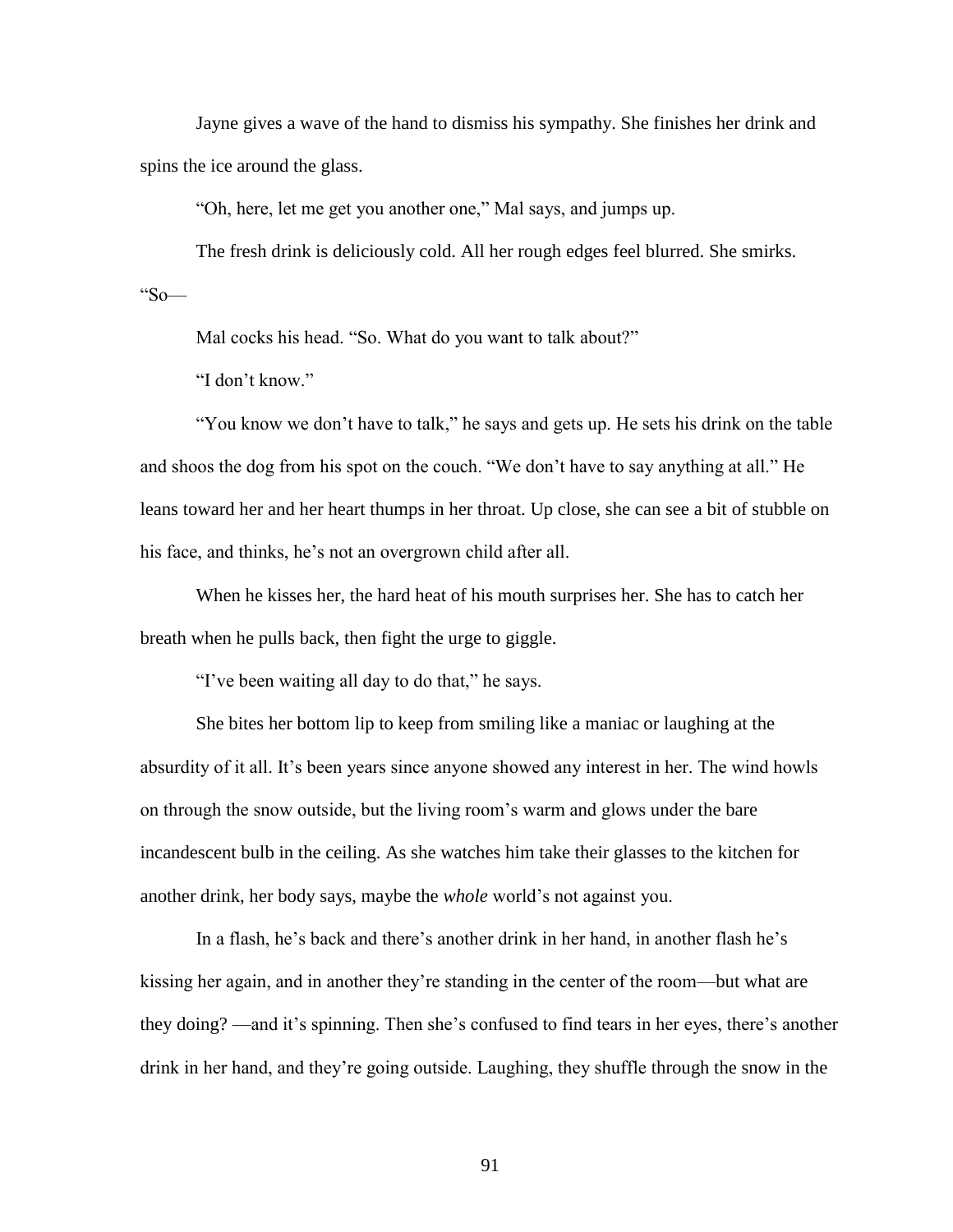backyard, then fall backward into the softness. Pepper bounds out the door, then runs tight circles around them where they lie, kicking up snow and barking. They look up into the purple sky bordered all around by a circle of icy fingers—the tree branches high overhead, looming taller than the house, among the stars. "It's your ice kingdom," Mal says stretching his arms up in the air above them. "You're the little princess."

Jayne laughs hard at this. The cold melting through the back of her shirt, her pants, in her hair and on the back of her neck numbs her skin the way the bourbon had numbed everything else, but then it starts to sting. She tries to get up but her body feels heavy, so she rolls around until she can push herself up, completely wet now, and then runs back to the house, still laughing.

Through the open door she hears Mal calling, "Hey, wait!"

She pulls her wet clothes off on the way to her bedroom as Pepper runs back inside with Mal.

"Shit it's cold," he says slamming the door and stomping the snow off his shoes. "Where'd you go?"

At this she starts giggling, and she trembles from the cold. The light is off in her room, and she can't remember where the clothes she wants are—in here somewhere or hanging on the back of the bathroom door? She looks around in the dark, then grabs a blanket off the bed and wraps it around herself. It pools on the floor around her short frame.

In a rush, he charges into the room and tries to scoop her up, blanket and all. Instead, they slip and fall like they've been poured on the floor. In the dark, his hands are everywhere and Jayne's panting. Then he's peeling his wet clothes off and his mouth is all over her. As she looks up into the dark room, his face appears over her and he exhales long and slow. "I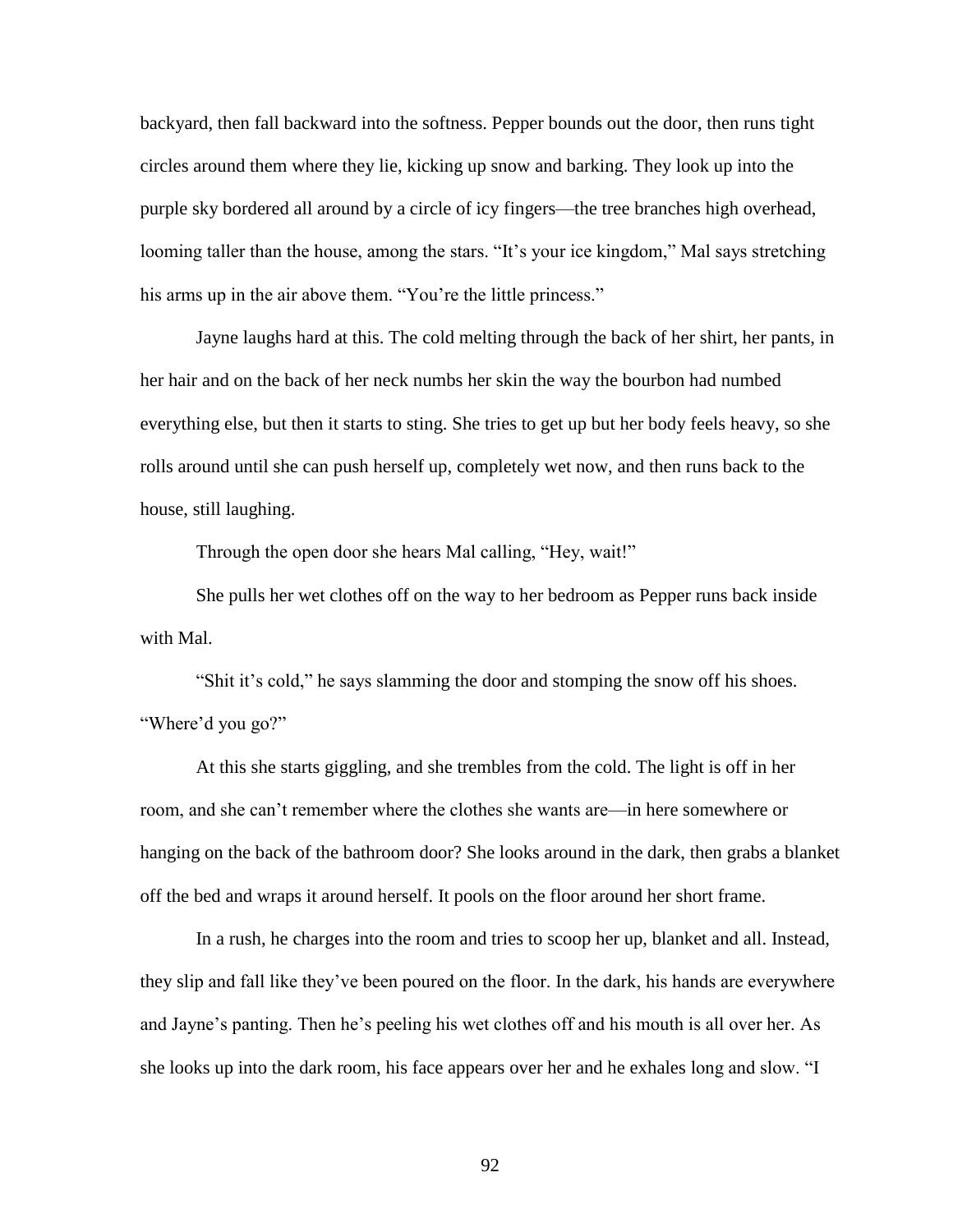like how little you are," he says, his eyes traveling the length of her lying there in her underwear. "You're like a naughty middle schooler," he breathes into her ear. She stops at this, but his breath sends shivers up her neck and she tells herself there's some meaning she just didn't catch. He kisses her again, soft enough to make her put it out of her mind completely. When he's inside her, it feels like something's come unhinged.

\*

Jayne wakes up in her bed, but the blanket is still on the floor. There's sunlight coming in the window and the swollen side of her head feels like it's been hit with a brick. Naked, she gropes her way to the bathroom where it smells like someone's taken a nasty shit recently. She leans over the toilet and it feels like something clicks on inside as she throws up what feels like a gallon of liquid. Her sides spasm when there's nothing left. She drinks some water from the tap, then after a moment she's heaving again, so she doesn't try to drink any more. In the mirror, she can see little purple dots of broken capillaries all around her eyes. She hadn't meant to get so drunk, but somehow it all got away from her. A t-shirt and a pair of sweatpants are hanging on the back of the door. She pulls them on remembering flashes of the night before both embarrassed and afraid of what it could mean. When she opens the door, Mal is leaning against the kitchen counter. "Sounds like somebody could use a little hair of the dog," he says.

Jayne feels like death. "Hell with that," she says.

"You just need to eat something."

She walks past him, back to her room and falls sideways across the bed.

"I guess that's an option, too," he says, standing in her doorway.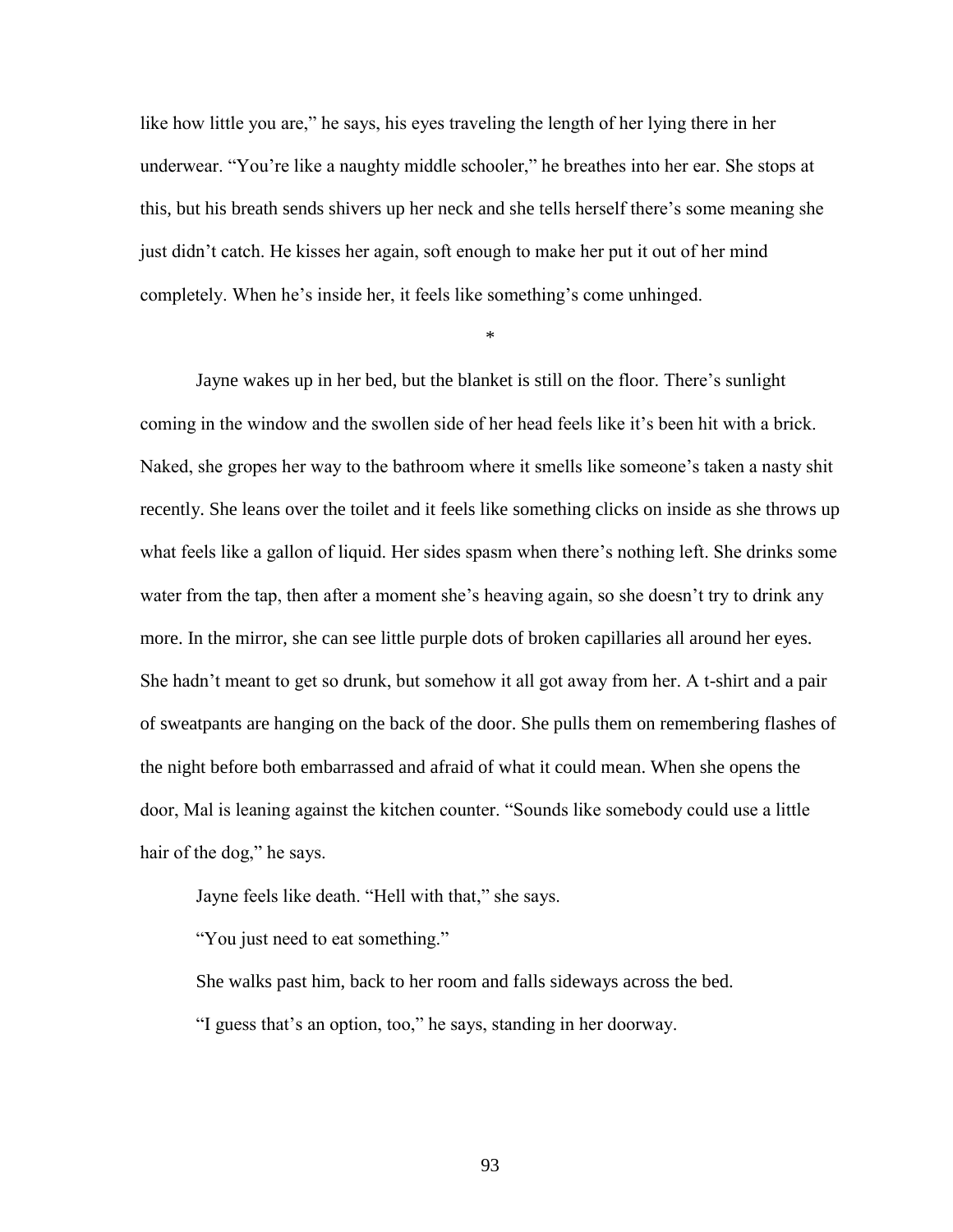She doesn't look over at him. She doesn't move at all. "How are you so damn perky?"

He laughs. Then she feels him running his hands up her legs, pulling at her pants. The sunlight coming in through the window is harsh, reflecting light off the snow and ice. Wanting nothing but sleep, she hides her face in the pillows, twisting away from his hands.

"What's the matter?" he says, sitting up on his knees, trying to be playful.

"I'm fucking hung over," she says.

After a moment, when she still hasn't looked out from under the pillows, he says, "Fine," and lays down beside her.

It's a little after noon when Pepper's whining wakes Jayne. Her head's still throbbing but she lets the dog out and looks in the fridge. There's part of an old pizza in there. She takes a bite out of a slice while microwaving another. "That's the spirit," Mal says from her doorway, shirtless. He's really made himself at home. She goes to the back door and watches the dog. The tracks where they'd all gone outside in the middle of the night are covered over. A few black branches lay in the yard near the fence. One rests on the roof of the shed. When Pepper comes bounding back inside, Jayne tosses him the crust from her pizza. The dog trots to the living room with the treat wagging his tail as he goes. "Do you mind?" Mal says, pointing to the pizza. Jayne gestures to the fridge, then joins her dog in the next room.

The microwave dings from the other room as she stands at the front door looking out. The road is a mess and flurries are still drifting down. She won't be able to get her car towed for a while. She sighs and turns back to her living room, which is also a mess. The empty glasses, the two-liter of Coke, empty bags of Doritos and pork rinds, and the bottle of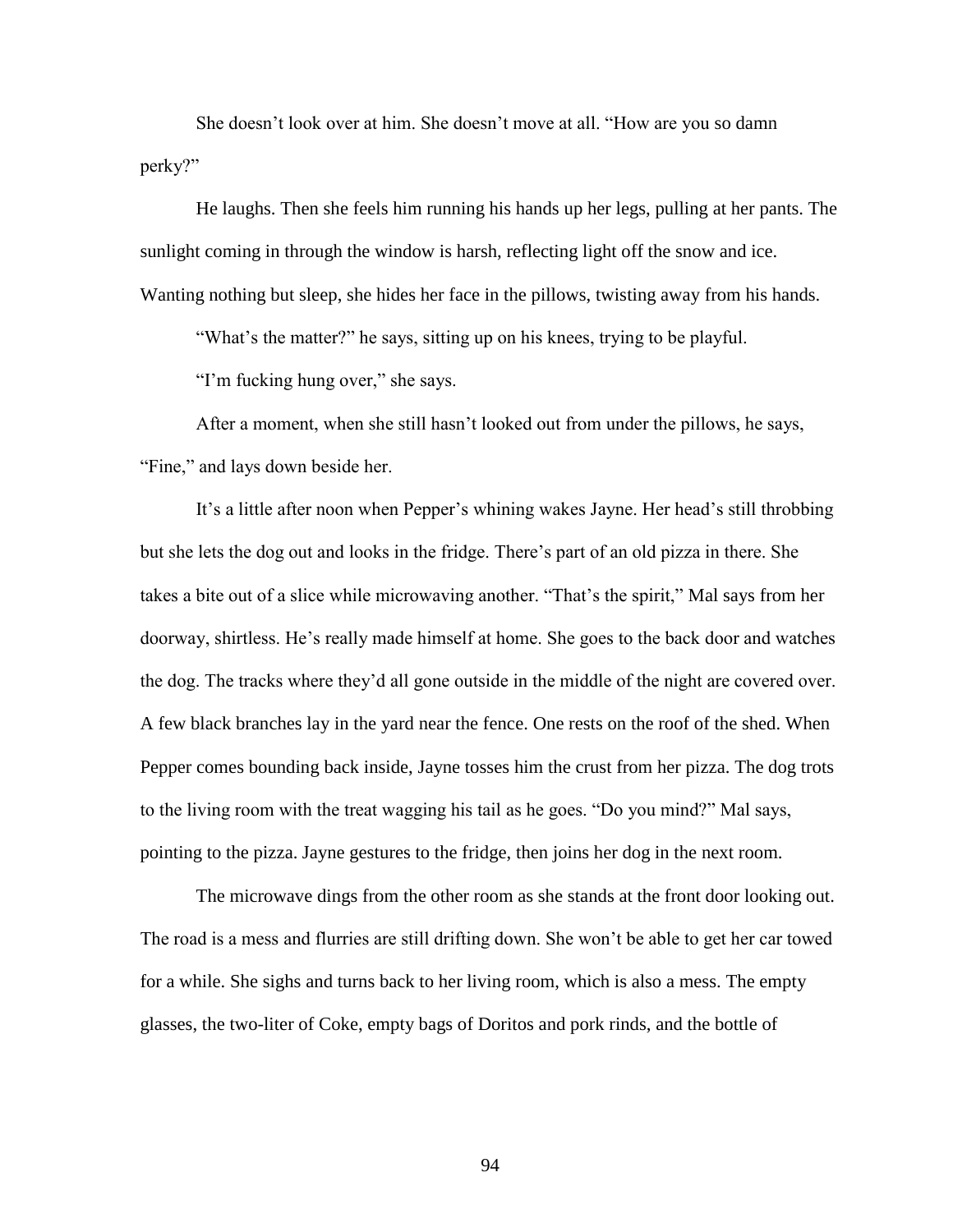bourbon are scattered all over the room. She's surprised at how unfamiliar it seems, how much she doesn't remember.

Mal comes in and sits down on the couch with his pizza. "You think that liquor store is open today?" he asks.

She looks at him like he's fucking crazy. Pepper sits up on the couch next to him, staring at the food.

"I've got an idea," he says. "It'll help with your hangover."

She doesn't know what he's thinking, but figures it's not a good idea.

"You got a phone book?"

She retrieves it for him and he finds the number to the liquor store in the yellow pages. He borrows her phone, calls, and finds that they are open. He pulls his clothes on telling her to just relax while he's gone.

Once she's alone again she stands against the closed door and sighs deeply in the quiet house. She drinks a large glass of water, still fighting the hangover, refills the glass and turns on the TV. Pepper snuggles up beside her and puts his soft head against her neck for a moment. She's thankful for him. He dozes off after a little while, and she feels like doing the same. The last thing she remembers is a newscaster saying that people all over town have lost power.

She wakes up when she hears the front door open and Pepper startles. The TV is off and the house has grown cooler. Mal walks past them smiling like a kid who's up to something. He comes back after a couple of minutes and hands Jayne a tall glass of tomato juice. "Bloody Marys?" she says. She's never been a fan of vodka.

"You need some vitamins," he says.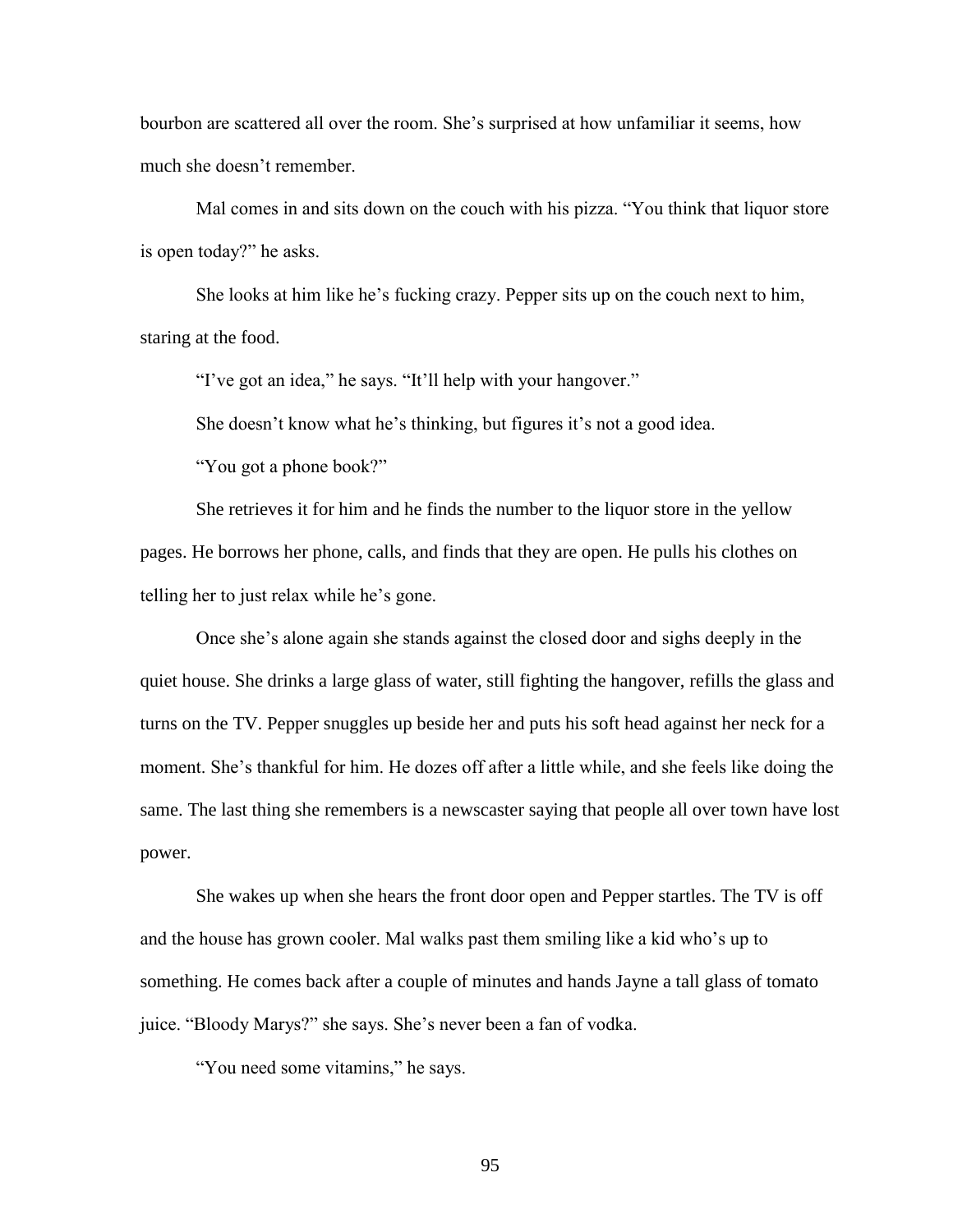She frowns and takes the glass. "What's it look like out there?" she asks nodding toward the door.

"Messy. A lot of ice on everything. There's limbs down everywhere and a pretty big tree fell across the road by the liquor store."

She nods. Even though it's not something she ever would have thought she'd like, the tomato juice actually tastes pretty good. It reminds her of the off-brand Spaghetti O's her mother used to dump into big pots of chili.

It takes them about half an hour to realize that Jayne's house has lost power. With the heat off, the temperature drops steadily. They light a few candles, and Jayne uses a match to light all the burners on the gas stove. She nails a blanket over the doorway to the living room to section off the back half of the house with the intention of keeping what little heat comes from the stove in the bedroom, kitchen and bathroom. With a slight buzz from two bloody Marys, Jayne doesn't mind doing any of these things. Her mind seems to have shifted to a kind of unquestioning, dutiful mode. She dresses in layers and puts on a pair of boots.

"What are you doing?"

"I'm going to build a fire," Jayne says.

"With what?"

"The limbs outside."

"Everything's all wet. You'll never get it going."

"I guess we'll see about that."

Jayne finds a bow saw in the shed and sets to work on a limb in the backyard. After a few minutes, Mal comes out to help. It's not like he has anything else to do. They pile the manageable-sized pieces by the back door, and Jayne heads over to the pile on the opposite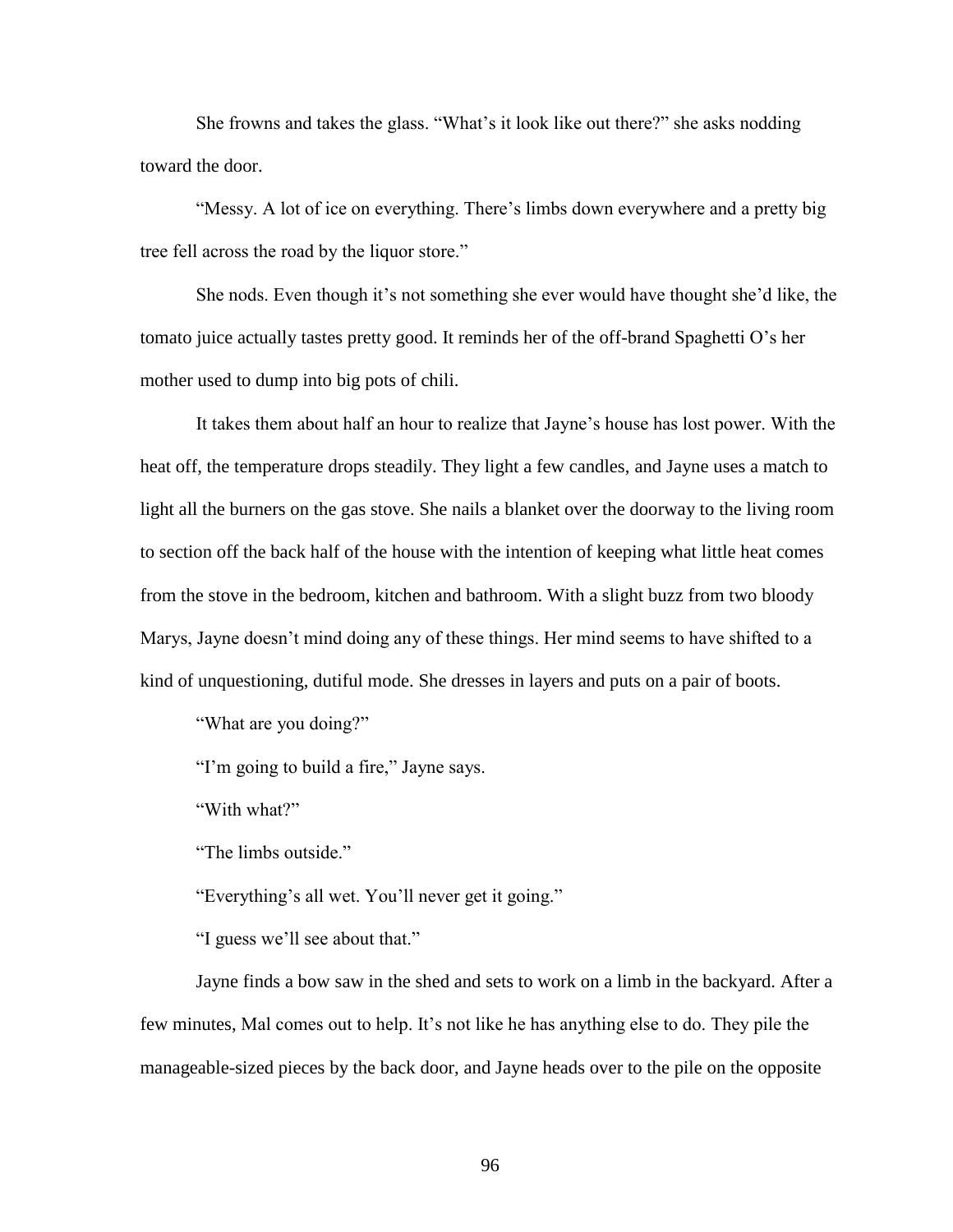side of the shed. All of the dead branches the trees had shed throughout the year have been piled there. They shake off the snow and ice, break the limbs apart, and carry them to the back door. Jayne finds two cardboard boxes in the shed, breaks one down and lays it on the floor in the kitchen next to the fireplace. She throws the other one in the middle of the floor. They move the wood from the ground outside to the flattened box in a hurry, assembly-line style, so the back door isn't open too long. Jayne gathers as much paper and cardboard as she can find. She takes the bags, out to use cereal boxes, gets toilet paper tubes and junk mail out of the trash, and breaks down the other box she found in the shed.

"You don't have a knife do you?" she asks Mal.

He fishes a Buck knife out of his pocket and holds it up.

"We gotta strip off the wet bark."

Mal cocks his head and purses his lips, considering.

From a bedroom drawer, Jayne retrieves a brown-handled pocket knife Henry gave her. They sit in kitchen chairs peeling bark off small sticks and pieces of wood as big around as their wrists. The curled slivers fall to the floor. It's a long process and partway through Mal opens a couple dark, stout beers she didn't realize he'd bought. When they have a decent stack of vanilla-colored wood Jayne takes her coat off to start the fire. "Keep going," she says. "This is going to take a while."

"Have you ever used this thing before?" He points to the fireplace.

She shakes her head and opens the folding glass doors. Cold air comes through. There's ash in the bottom, so someone used it at some point. She turns on the flashlight on her cell phone, sticks her head in the fireplace and shines the light up through it.

"What are you looking for?"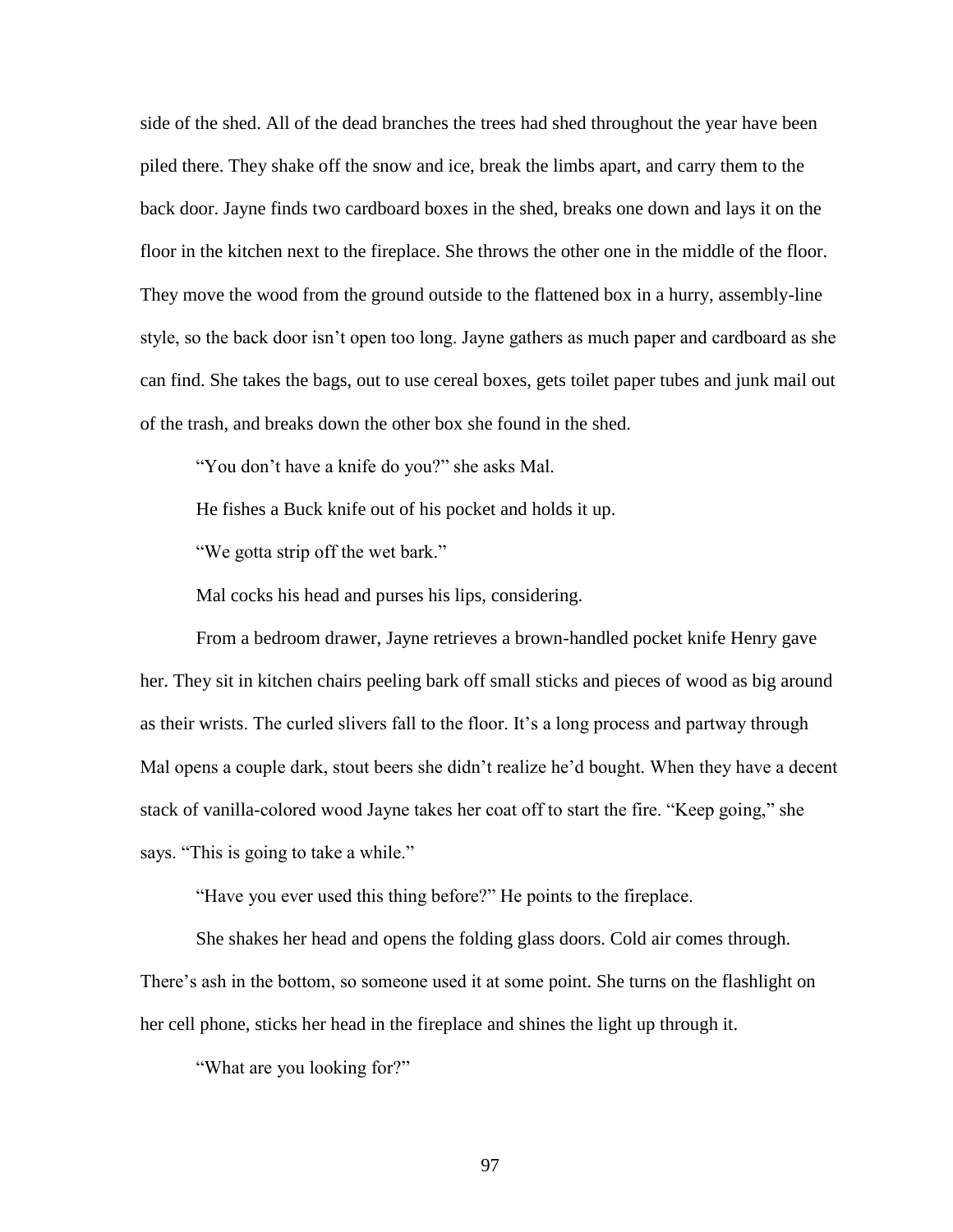"Making sure the chimney's not blocked."

" $And?$ "

Jayne balls up some newspaper and puts it inside the fireplace. She tears the thin cardboard from cereal boxes and adds it to the newspaper, then a piece of the box from the shed. She makes a small, loose stack of the thinnest sticks on top of that. The paper goes up, and gradually the cardboard catches. The sticks pop a bit, but the fire burns out before they catch. She uses a piece of cardboard to scoop them up and start over with twice the amount of paper and cardboard. This time the sticks catch, but the fire starts dying almost immediately. Jayne shuts the doors to let the chimney draw air out. The flames reach higher. After a few minutes, she opens the doors and adds more wood, a piece at a time to keep from smothering the fire, and to give the cold wood time to catch.

"I'll be dipped in shit," Mal says. "I didn't think you'd do it."

Jayne is still squatting in front of the fire. "It's not gonna last long without any goodsized logs."

They're both quiet a moment, and finally Mal says, "Maybe they'll get the power back on soon."

She looks at him. "Maybe," she says. But she doubts it.

It's already dark by the time the fire is really going. They sit at the kitchen table in front of the fireplace drinking the rest of the beers. Jayne gets a couple of calls from the tenants up the street who have also lost power. There's nothing she can do about it, so she tells them to leave all the faucets dripping before they go to stay with friends or family who still have heat.

"Where are you gonna go?" Mal asks.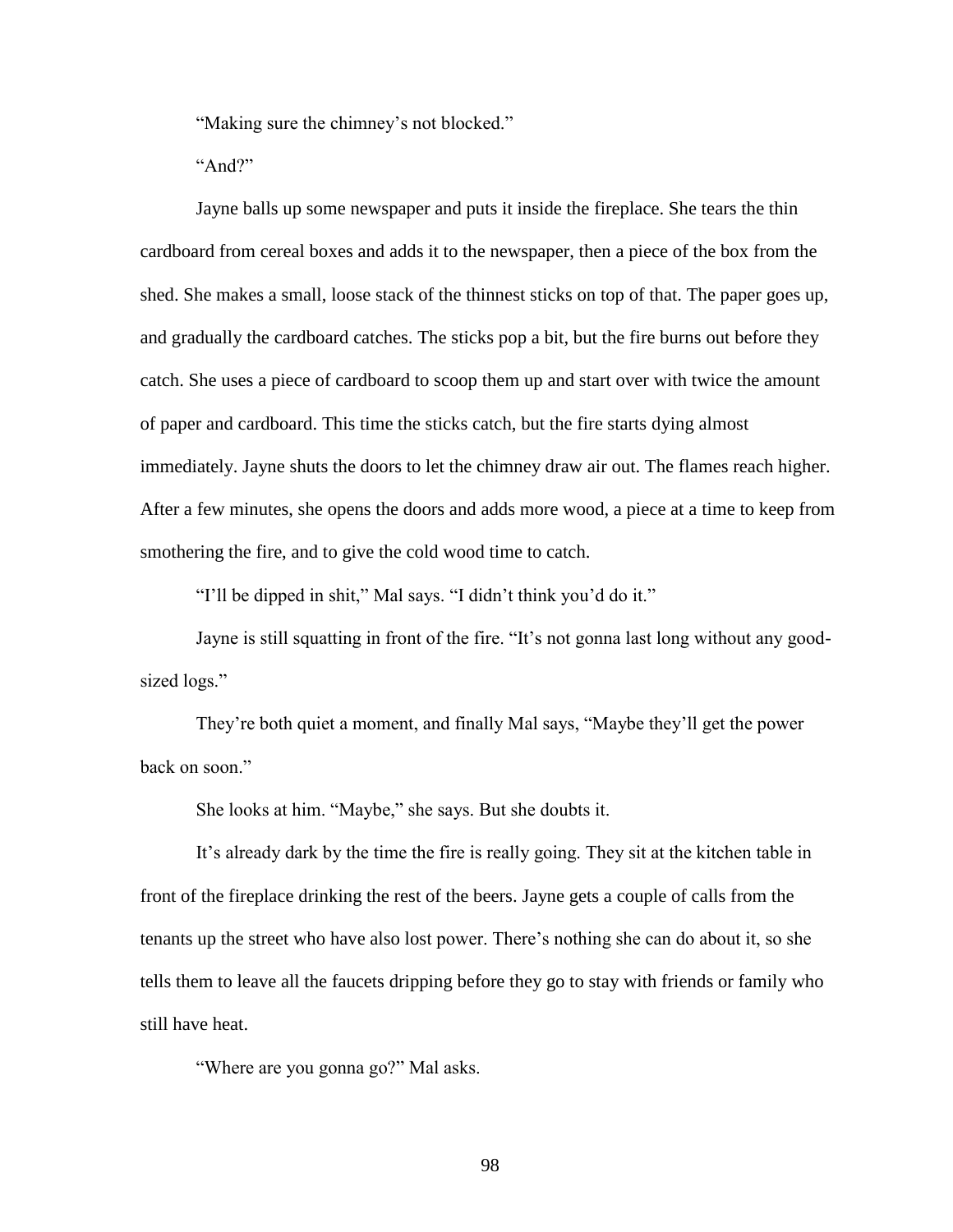"I don't have anywhere else to go," she says, and she knows he doesn't either. If he did he would have said something about it by now. He's using her, she thinks, but she's buzzed, so it doesn't bother her as much as it should.

"You hungry?" he asks.

"I could eat."

"I got these," he says, getting out cans of Dinty Moore beef stew.

"That liquor store's got everything," she says.

"You got a can opener that doesn't run on electric?"

"In the drawer"

"Pan?"

She points and he starts making them dinner, if you can call opening cans and dumping them out making dinner. Still, no one but her mother has ever done that for her. Sitting at the table across from her, spoon in hand with a goofy grin on his face, he reminds her again of a little boy.

After he rinses out the bowls he says, "I got dessert too." He pulls out the vodka, a small bottle of liqueur, and a quart of milk. "I need a big bowl," he says.

She points. He puts on a jacket, takes the bowl and a spoon and goes through the curtain Jayne had hung over the living room doorway. She hears the front door. After a bit, he comes back with a big bowl of snow. "You ever had snow cream?"

"When I was a kid."

"This is my take on it," he says. He packs snow into glasses, pours vodka and liqueur over it, sprinkles in some sugar and a dash of milk. He stirs all this together and hands Jayne a glass.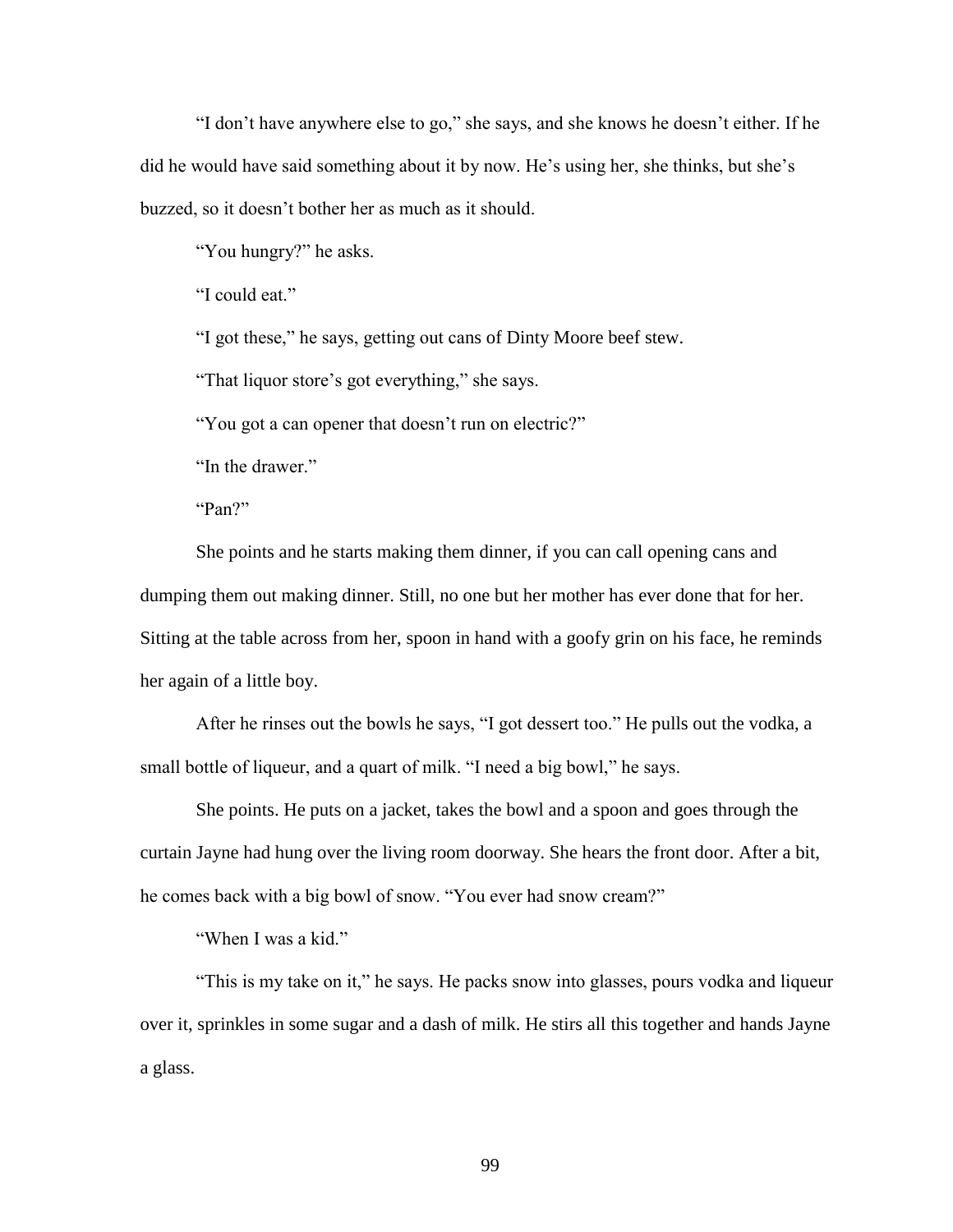She laughs and shakes her head. It tastes like a sweet coffee, but the cheap vodka comes through and burns her sinuses a bit. "Not bad," she says.

He gives a thumbs up.

Thinking, she looks at him sideways and says, "Do you always drink this much?" "Do you?"

She pauses. "If I got a reason to."

"What's the reason this time?"

"Being snowed in I guess. And totaling my car."

He nods. "Sounds fair."

As they sit in front of the fireplace, Jayne adds more sticks, and eventually the bark they'd shaved off the wood, which has dried some. She considers breaking apart the chairs and burning them too, but decides against it. They were left behind in a house when someone moved out, but it'd still be a waste. She hopes that between the fire, the burners on stove, and all the candles they can hold out until the power comes back on.

When all the snow Mal brought in is gone, he stands up and tugs her hand, pulling her toward the bedroom. She can't imagine taking her jacket off, let alone all her clothes, but she follows. The bedroom is considerably colder than the kitchen. She's already put all the blankets and quilts she has on the bed, and they're heavy when she gets under them, still fully clothed. Mal laughs at her. "You'll be surprised at what a little body heat can do," he says as he peels off his shirt and hurries under the blankets. Eventually she finds he's right. Although they can see their breath, it's bearable in bed.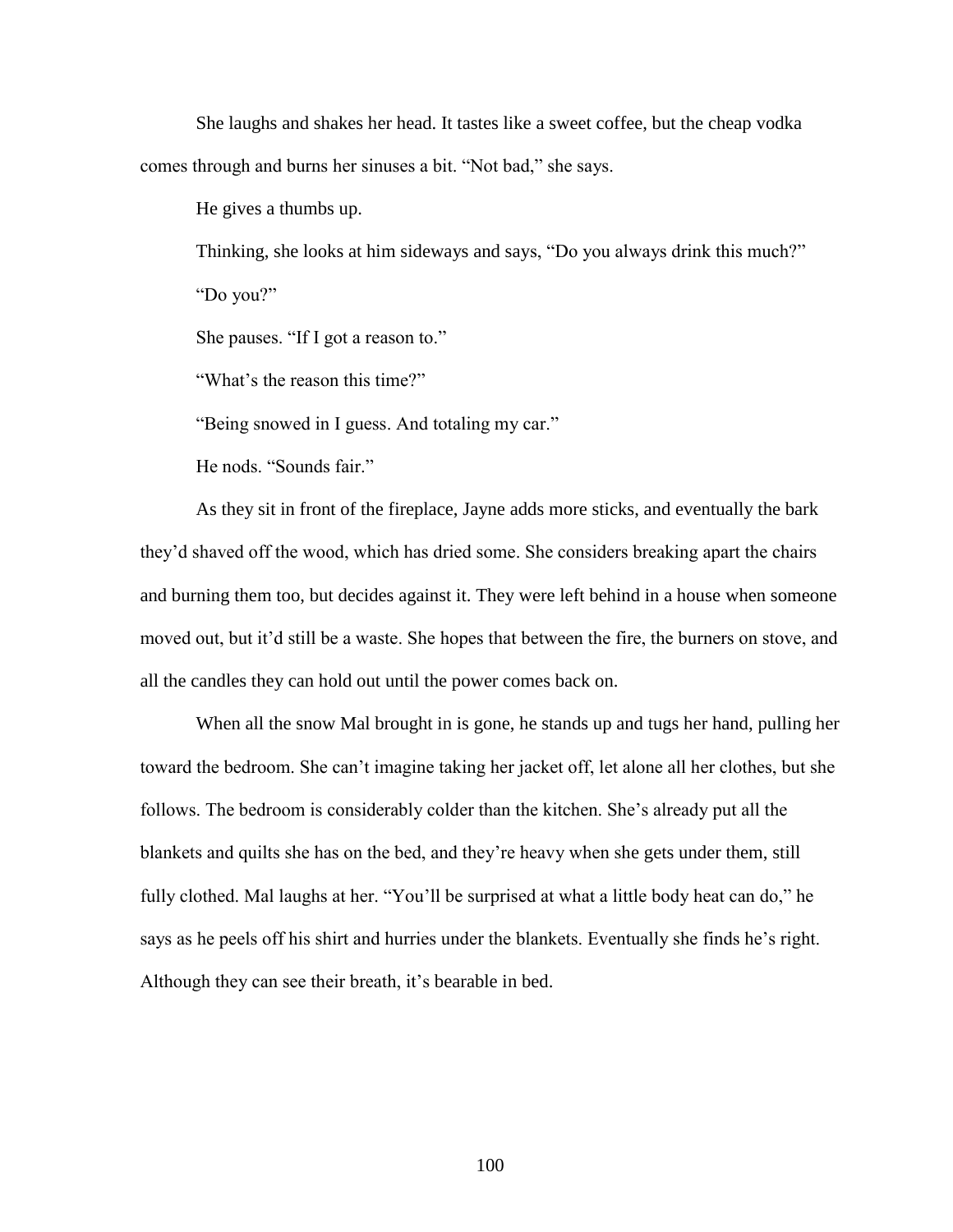Not as sloppy drunk as she'd been the first time, Jayne feels more self-conscious in front of Mal, but he climbs on top of her just the same. She breathes in the smell of his dirty hair—neither of them has showered—and tries to pull all of his heat against her skin.

Afterward, neither of them wants to get out of bed. They lay awake in the quiet room pressed against each other for warmth, and after a while Pepper comes in and jumps in bed with them. When Jayne can't hear the fire anymore she makes herself get up to shut the doors. She dresses quickly and puts on clean socks. There's nothing left but the orange glow of the tiniest embers. She shuts the doors and watches them go up with the draft, then disappear.

It's one in the morning and so quiet in the house without the hum of electric passing through the appliances or water in the pipes. Everyone in the neighborhood who lost power is probably gone. There's no traffic passing. There's only her breath and the dripping of the faucet. She hears Mal shift in bed, then his steps on the hardwood.

He comes into the kitchen fully dressed again. "I can't sleep," he says. "It's too cold." "Me either."

He looks at her where she sits in front of the empty fireplace and clenches his jaw. He walks through the kitchen opening cabinets and looking inside, then the fridge, which he slams closed. He flops down at the table and pours some of the cheap vodka in a glass and then throws it back like a shot.

"I guess that'll warm you up," Jayne says.

He doesn't reply, only looks at her as he pours another.

"What's your problem?" she says.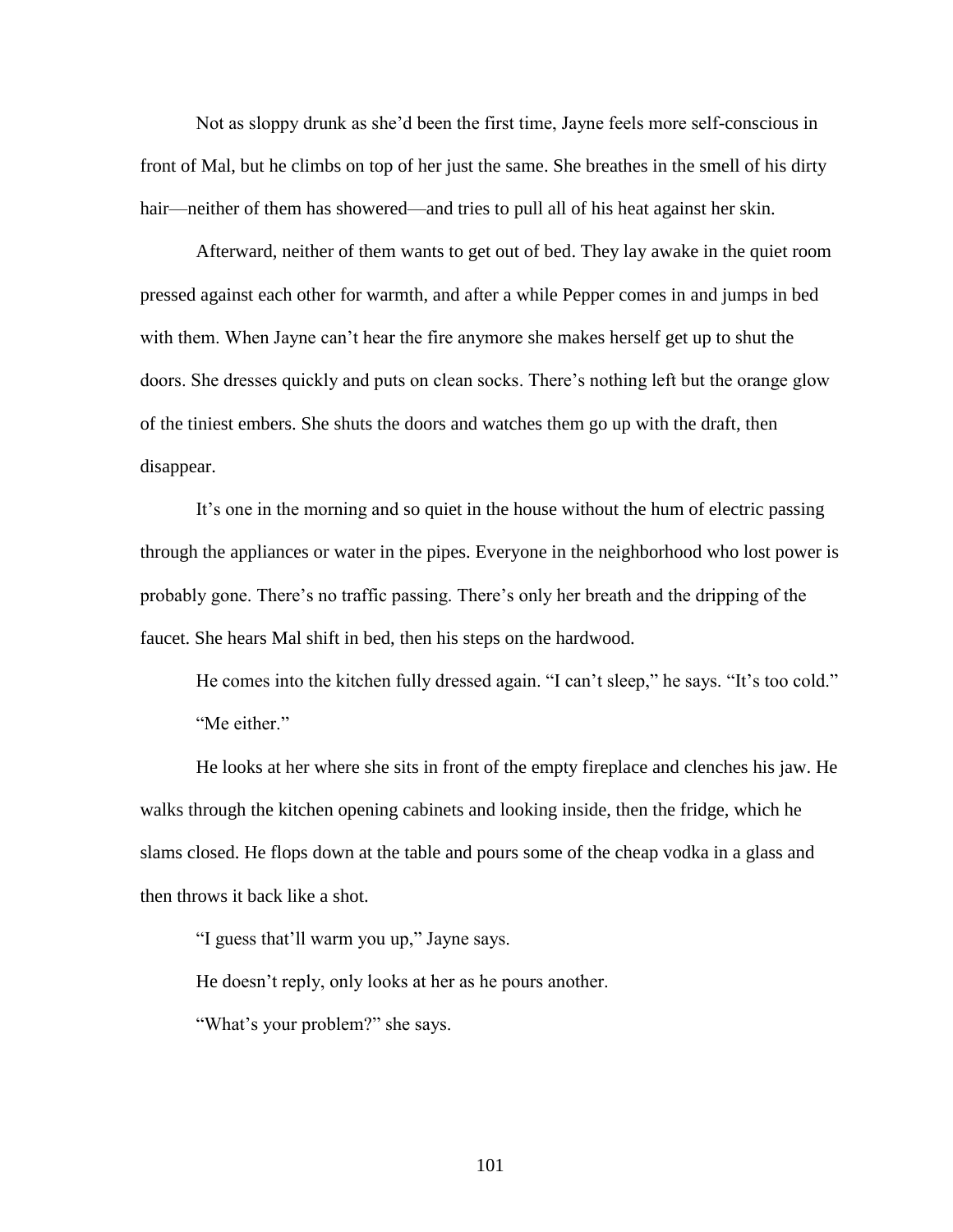"I told you; it's too fucking cold to sleep here."

Jayne is caught off guard. "What, are you mad at me about it? I did everything I could."

He gets up and paces the length of the kitchen. "What about Will and Chloe? You think they still have heat?"

"I don't know," Jayne says. "My phone died."

"We should go over there and see."

"It's the middle of the night. And what if they lost power too? That'd be a long walk for nothing."

"Goddamn it," he says. He makes a fist and holds it.

"You can go if you want, but I'm not walking across town in this."

"You just want to sit here and freeze?"

"I'm just gonna wait it out. It was a fast-moving storm. They're bound to get the power back on soon."

"What the fuck do you know about it?" He leans over her where she sits.

"Hey," she says, standing up. "Don't talk to me like that."

He scoffs. "Who do you think you are?" He smacks a can off the table into the floor.

"Hey, I let you stay here, the least you can do is not be a dick."

"Well fuck you."

"Why don't you get the fuck out my house, asshole."

Then the slap connects—palm to cheek—and everything stops. In the moment, Jayne's shocked, but she's not surprised. There's a recognition in the pain, an unconscious acknowledgment that yes, this makes sense on some instinctual level she can't articulate.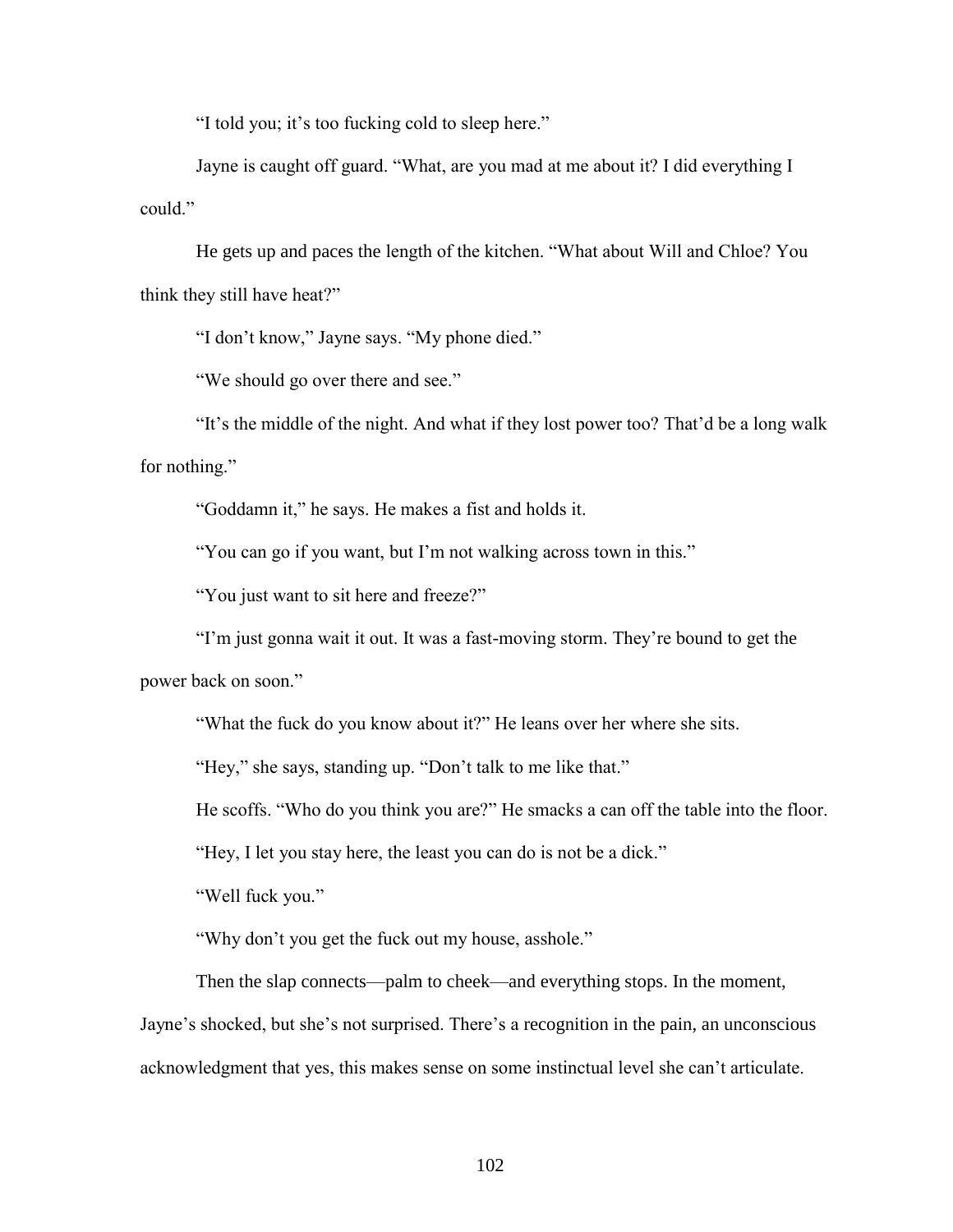Mal hangs his head and sighs like someone frustrated, inconvenienced. "I'm sorry," he says. He doesn't even try to make it sound like he means it. "I'm just cold and tired and sick of this fucking weather," he says.

Jayne hears the excuse but doesn't process it. Even more than before, her brain is in survival mode—but neither fight nor flight is an option—de-escalation, she feels in her gut, is the only choice. She feels her movements slow down, unthreatening, and her voice lowers.

"Let's just try to sleep," she says.

In bed, they lie in the dark huddled together against the cold and Jayne listens to the limbs creaking and snapping in her backyard, expecting that any moment now a whole tree will come crashing through the roof and land in her bedroom the way that limb crushed the green car parked in front of the rental house. She listens to Mal breathing next to her while the weight of the ice outside breaks down trees that have stood for decades. Her body is clenched under the blankets as his chest rises and falls next to her, and she feels like they're in her car again, hurtling toward that pole, suspended in that powerless moment before her head hits the glass. The side of his face is the last thing she sees before she closes her eyes.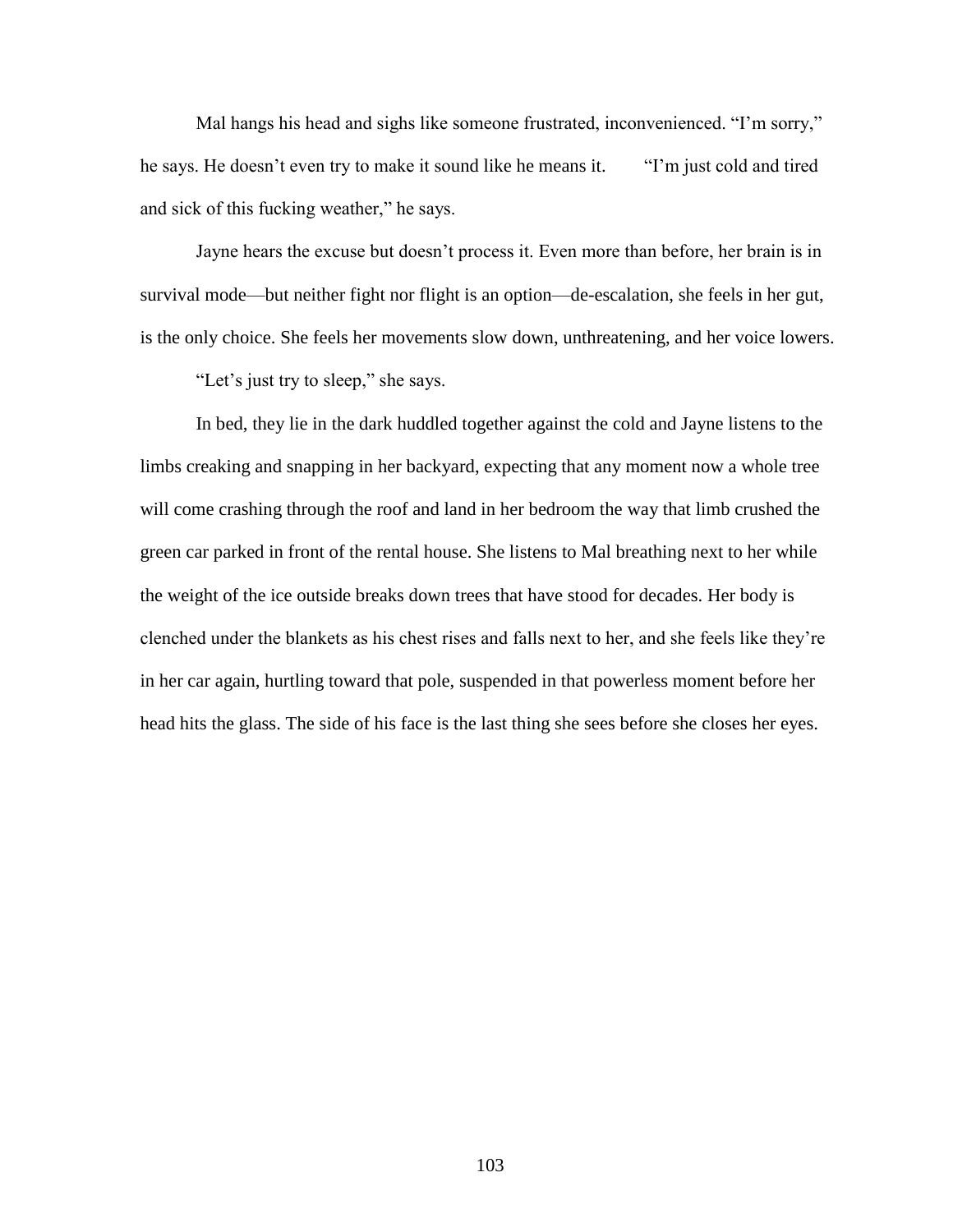## THE MISSUS

Mrs. Mabel Cowan pulled up her knee-high stockings before slipping into her clunky black heels. She knew that hardly anybody wore pantyhose like they used to, that they just went around bare-legged no matter what the weather, but she wasn't about to slip into impropriety just because everybody else was letting things go to hell. She knew most women didn't wear slips anymore either because she once saw a gust of wind catch the skirt of a woman in the IGA parking lot and show her backside to God and everybody. And that woman was old enough to have known better; she had two little ones with her and was no young thing.

Henry laid in bed with his back to Mabel, snoring away even with the sun coming in the window opposite the bed. He didn't do things like he used to either. He used to work. He used to get things done. It took a little prodding sometimes, but at least he did something besides sit around the house all day making one mess after another for Mabel to clean up. It seemed to her that ever since the Parkers died and he let their little gal start taking care of his rentals for him, all Henry did was stay on the phone. Mabel swore he called that girl five times a day, like he needed to explain everything to her down to how to change a light bulb. Retirement, Mabel thought. Right. She slipped on her brown cardigan and pinned a cornucopia-shaped brooch to the right lapel. It being the Saturday before Thanksgiving, she was headed into town for groceries.

The phone started ringing in the living room and Mabel let it go long enough to wake Henry up. When she answered and heard Jayne's voice on the other end, she just said, "Hold on a minute," and took the phone to Henry.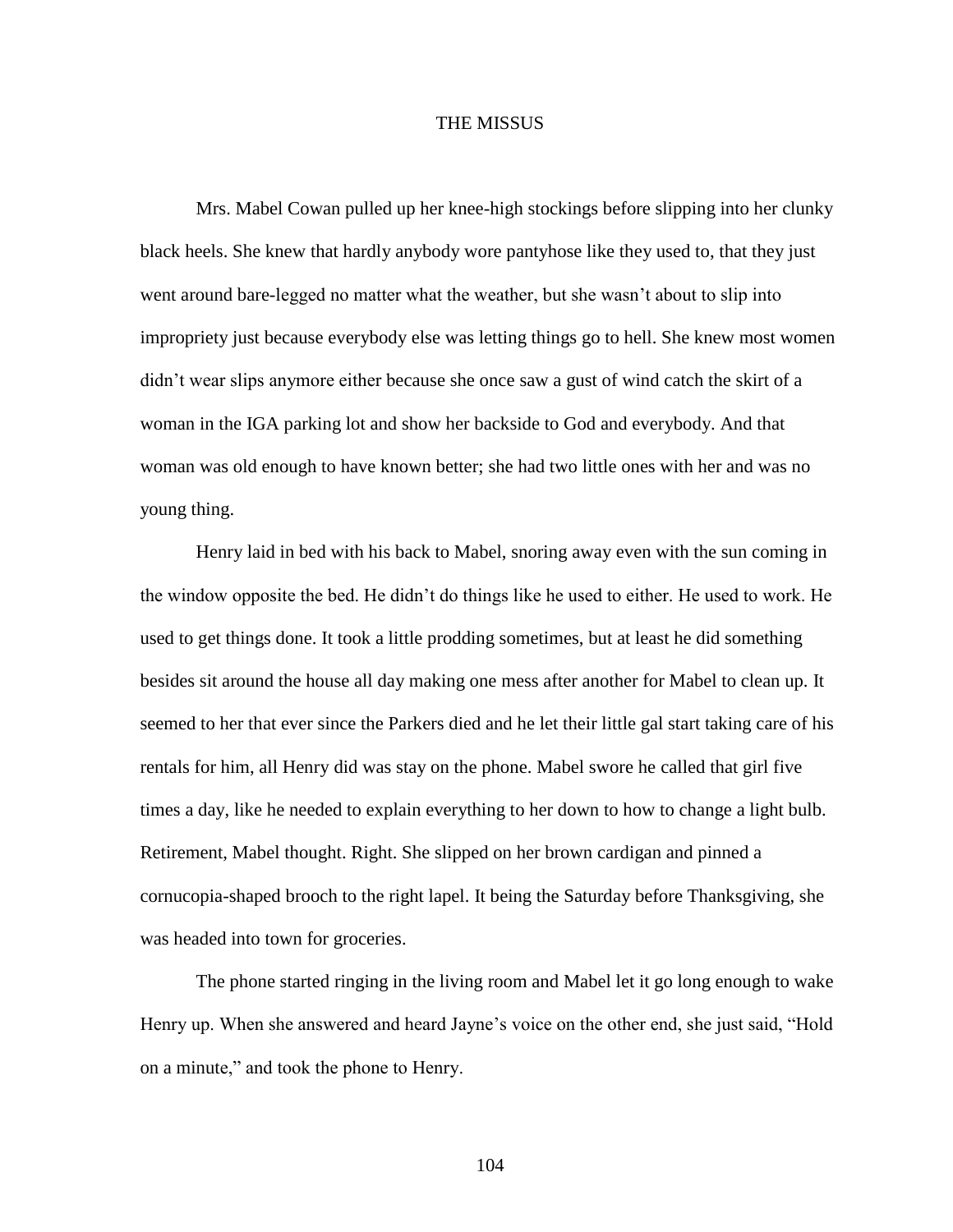As Mabel clopped down the produce aisle, she thought again about that Parker girl. At least she was in Lexington now, where Mabel never saw her. When she and her folks had lived in the county Mabel hadn't seen them much, but whenever she did see that girl, who looked so much like her ugly mama, it just reminded Mabel of her husband with another woman and she hated the girl for it. She knew it wasn't very Christian of her but she just couldn't help it.

Mabel placed a bag of onions and a bag of potatoes in her buggy. Some of the onion skin flaked off and came through the netting of the bag. She gave the bag a good shake to get as much off as possible so as not to bring that mess into her house. Turning the corner to the canned goods aisle, she reminded herself again that it wasn't her fault. What Henry did before wasn't her fault at all. She put two cans of yellow corn in the buggy for corn pudding. She used her mama's recipe every year. She didn't even have to look it up anymore. Mabel bet that Delores Parker wasn't as good a cook as she was. Look at how skinny they all were. Mabel grabbed two boxes of Stove Top and marked them off the list she'd written on the floral stationary with her name printed across the top. She turned her buggy down the next aisle.

At her age, you wouldn't expect she'd still think about things that happened almost thirty years ago, but she did. It hung about the back of her mind like a stray cat, always there, slinking around behind every thought about her husband.

Realizing she forgot the cranberry sauce, she turned back. When she saw an empty spot on the shelf about knee high she felt a pang of worry, afraid they'd already sold out since she waited until almost the last minute to go shopping. She bent over and looked to the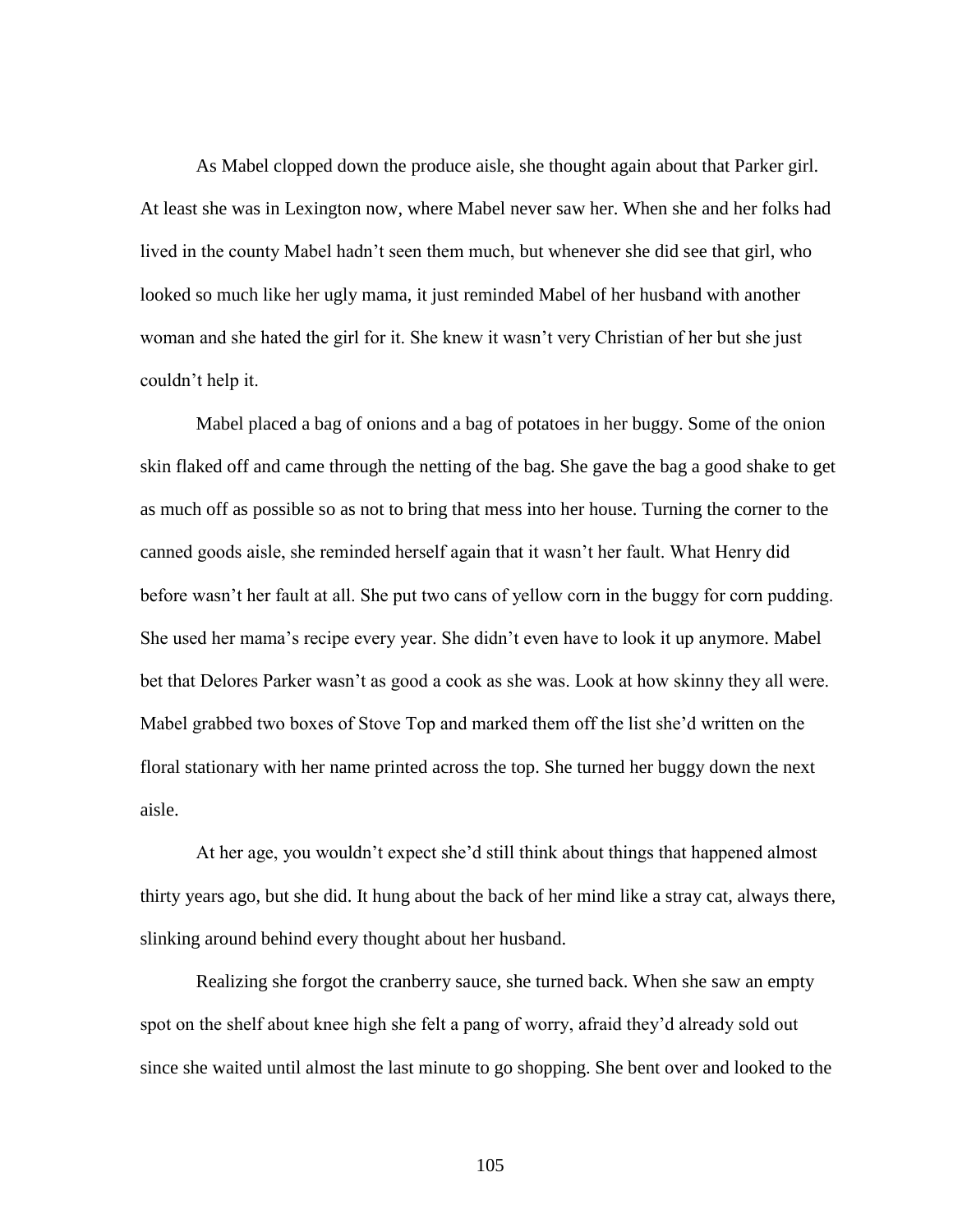back of the shelf and was relieved to find two cans waiting for her. She only needed one, but took both anyway. Their Thanksgiving dinner was for only five people: herself and Henry, and Henry's brother and his wife and teenaged son.

Mabel and Henry never had children of their own. Maybe that was part of it—her mind never became occupied the way a mother's did—so she had plenty of time to go over it in her head, turning it over one way and then another. She sure couldn't say anything to Henry about it. She did once, years ago, and he bellowed at her in such a way that she shut her mouth on the subject and never opened it again. But how could she not think about it? There was just no way to forget a thing like that—no way to figure out what Henry could have possibly seen in that woman, even when she was young. Sometimes Mabel blamed it on drinking, a habit Henry had given up long ago. Sometimes she figured it was a seven-yearitch-type thing. But it was a betrayal, plain and simple, and sometimes it burned Mabel's skin to walk through this town with everybody's eyes on her just knowing they saw through her. Even though they were kind to her face, she was sure they laughed at her when she wasn't within earshot.

At the end of the aisle Mabel noticed Mrs. James holding a package of Oreos. Mrs. James waved and Mabel said, "Good morning, Beatrice," as she walked by.

"Good morning to you, Mabel. How are you?"

"I am just up to my eyeballs in alligators with all I got to do to get ready for Thanksgiving," she said, slowing a bit, but not wanting to stop and talk.

"Well bless your heart. You are always such a good hostess, going to so much trouble."

Mabel waved a hand.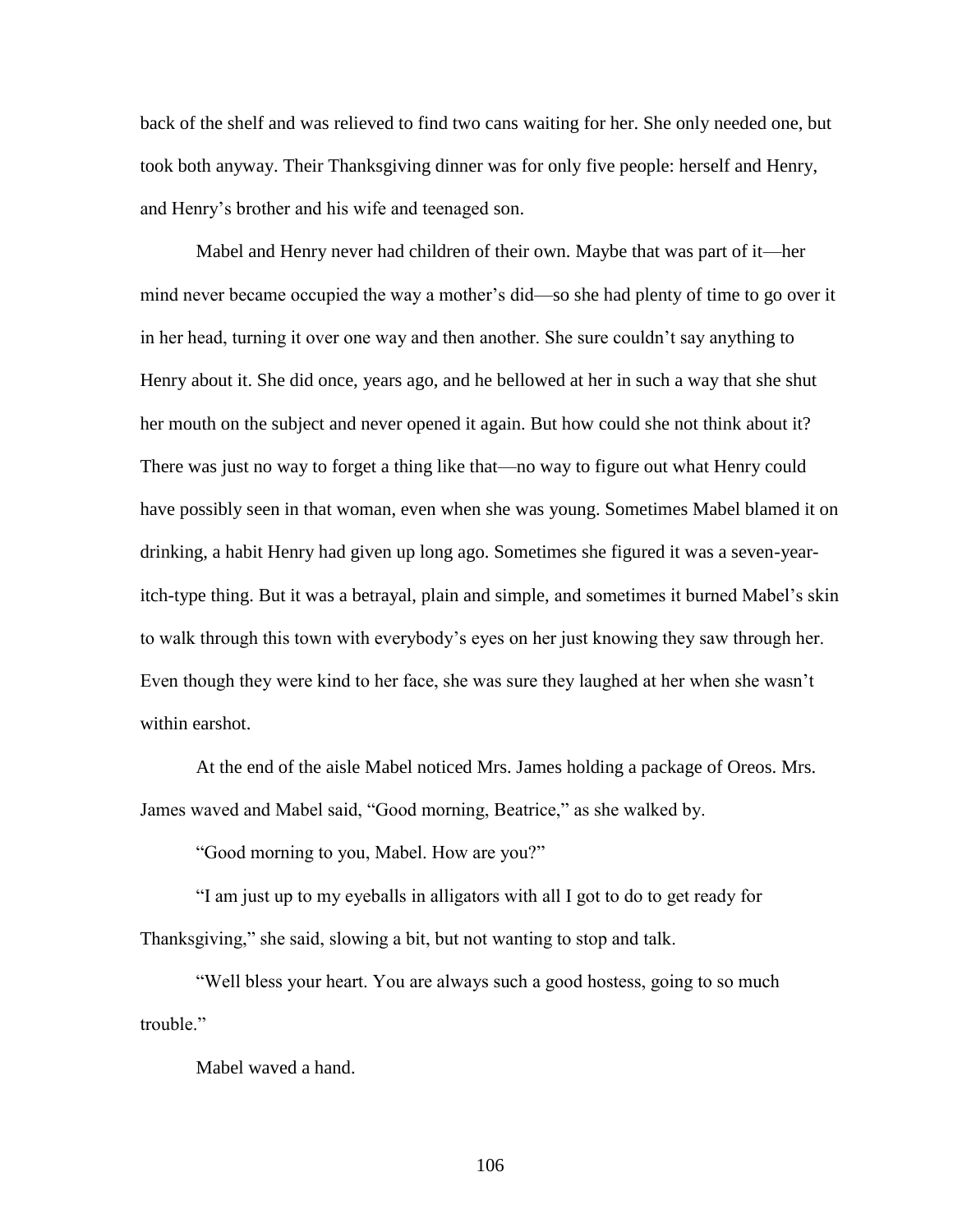"How's Henry?"

"Oh, he's just loafin' around these days," Mabel said and made a face.

"Oh, well, you know how men are," Mrs. James chortled.

Mabel narrowed her eyes. "I better get going. It was sure good to see you."

"You too, dear. Take care."

Mabel waved as she pushed her buggy down the next aisle, then rolled her eyes as soon as her back was to Mrs. James. She picked up the pace a bit to get out of the store before she ran into anybody else. She felt aggravated with everything all of a sudden and didn't want to talk to anyone. In the checkout lane, it occurred to her that she forgot to eat breakfast, so her blood sugar was probably low.

Back at home Mabel didn't try to come in quietly. When she came in the door she saw him in the recliner with the TV going. She made sure to make some noise with the bags, bumped them against the door and gave a little huff to show she had her hands full. He ignored her and made no move to get up and help. She huffed again and walked past the television into the kitchen where she dropped the bags on the table, then she rustled through them to start putting things away. Henry turned up the volume.

After everything was in its place she poured herself a bowl of Honey Bunches of Oats and sat at the kitchen table. "What's for breakfast?" Henry said.

She turned in her chair and looked at him over her glasses. "I'm having a bowl of cereal."

"Cereal?"

"Yes, cereal. Do you want me to toast you a bagel?"

"A bagel?"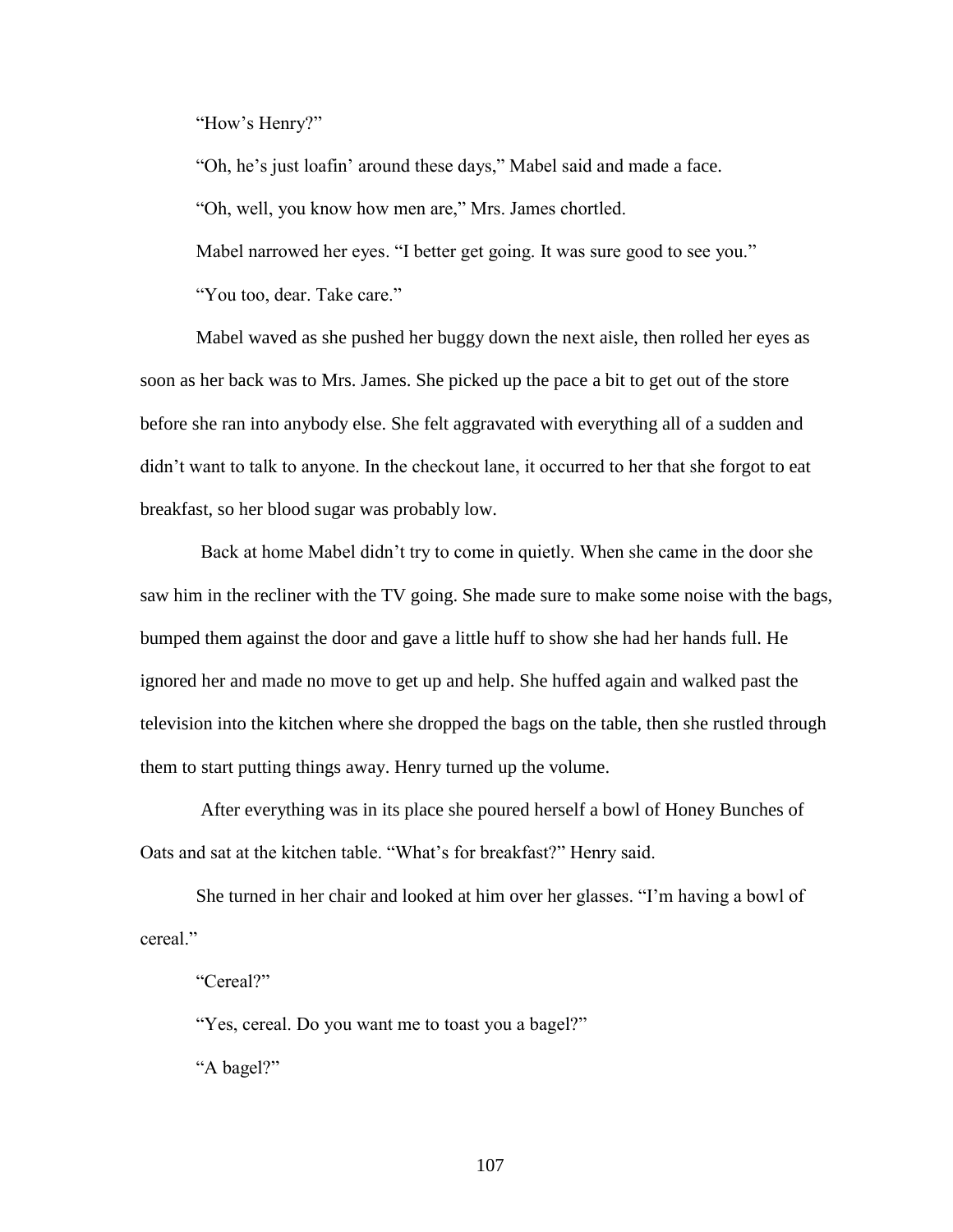Mabel knew none of those things sounded good to Henry. She knew he'd rather have country ham and eggs every morning until he keeled over from heart failure, but she was tired of giving that man everything he wanted. He pulled in the foot rest on the recliner with a thump. "I'll get something on the way to Lexington. I gotta go up and take Jayne some plastic for her windows. That old house is gettin' cold already."

Mabel's mouth dropped open a bit. "Why can't she get her own plastic? She's not helpless."

"Goddamn it, Mabel, don't start."

"I'm just saying. That girl costs us a lot of money."

"It's my money and I'll do whatever I want with it."

"Why do you want to blow it on that girl?"

"It's twenty dollars, Mabel, what does it matter?"

Mabel got up and put her bowl in the sink. "It matters because it's not just twenty dollars," she said. "You could be renting that house she lives in."

"Goddamn it, Mabel, you don't know what you're talking about. That house needs more work than I can do."

"Well you ought to have it torn down then."

"You'd love that wouldn't you? To just throw it away. That's the dumbest thing you've said in a while."

Mabel washed the bowl with her back to Henry where he stood in the doorway. She dried her hands and turned. "Don't you see that you taking care of Delores's girl is like a slap in my face?"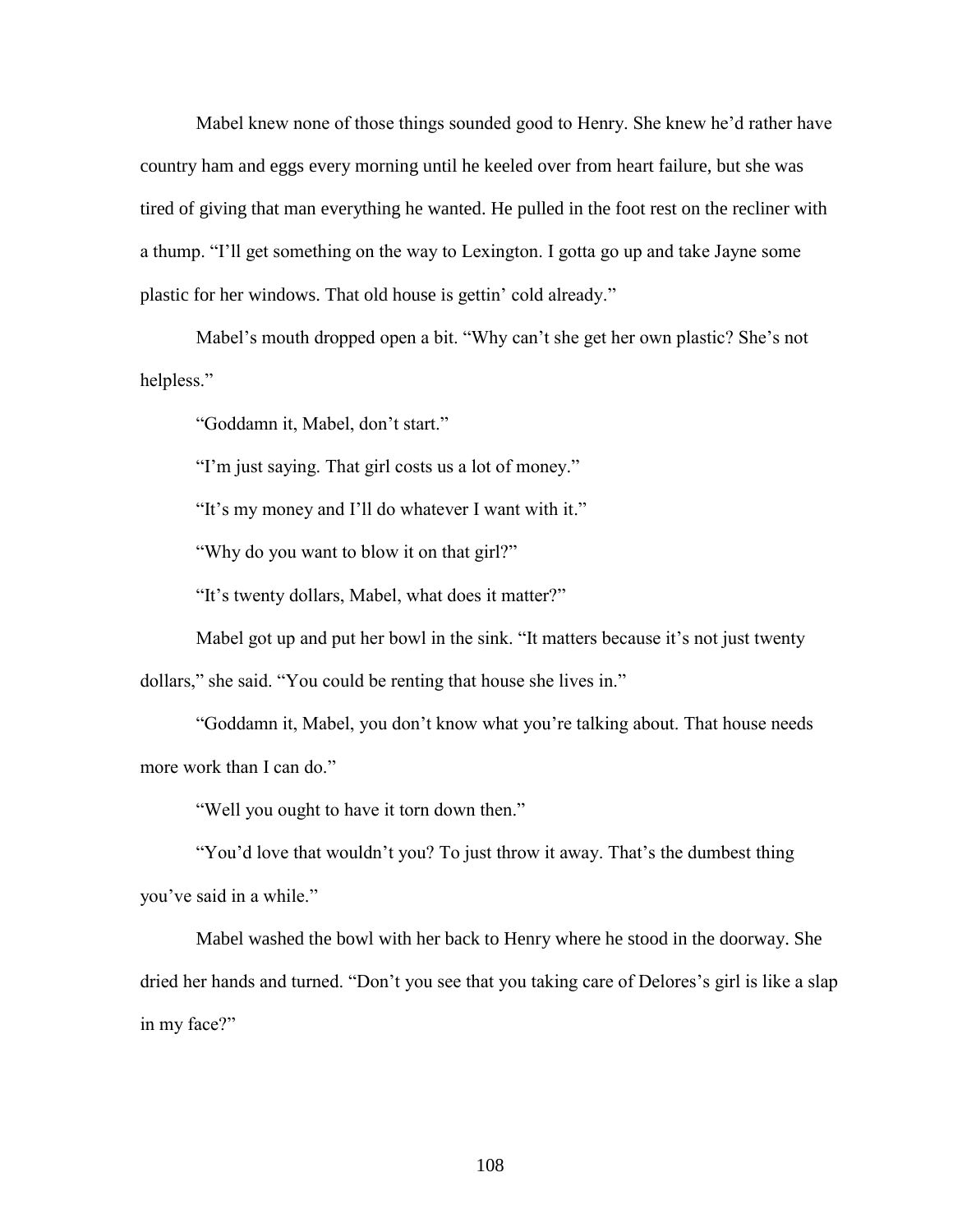When she said the other woman's name he stopped moving. It was supposed to go unspoken. Saying it out loud was like saying everything else out loud.

"I ought to show you a slap in the face," he said, leaning toward her before he grabbed his coat off the back of the kitchen chair and left, slamming the door as he went.

Mabel sat back down at the table and looked out the windows that faced the back yard. It was starting to rain, slicking the bark of the trees black and bringing down the last of the yellow leaves.

Mabel told herself it's not right what Henry did and it's not right what he's doing now. As she sat at the kitchen table, the sadness she felt because of the way he talked to her hardened into anger. It wasn't right to give that girl their money. Mabel knew he had "retired" because of that other woman. To help that dead woman's child. And even the child was his, he never claimed her over all those years, and over all those years it was Mabel who had been there, not Jayne. Mabel had been the one to mop floors and clean out refrigerators and answer phone calls and sign leases and hand keys over to people. She'd been the one who worked alongside her husband for years and she wasn't going to let him waste it all on that girl just because he slept with some tramp twenty-some years ago. She slapped her hand on the tabletop and got up. She looked at the frozen turkey she hadn't yet put away and thought about throwing it through the window but decided that would be a waste of a perfectly good bird, so she just put her cardigan back on, hung her pocketbook on her arm, and left.

Mabel pulled her Buick into the parking spot in front of the only lawyer's office in town. She looked in the rearview mirror and patted her hair. It had only rained on it a little. She squared her shoulders, lifted her nose and took a breath. When she looked through the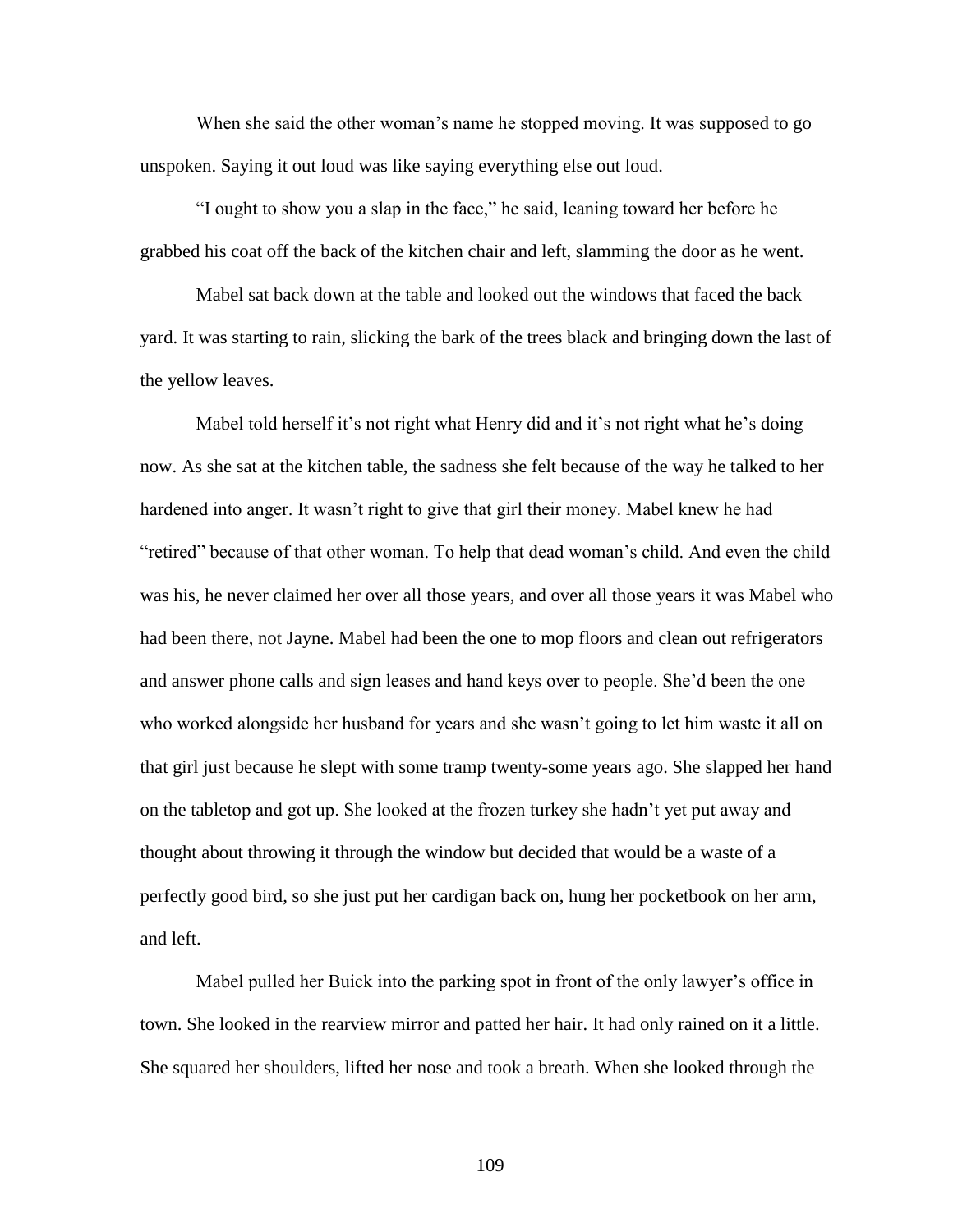windshield at the dark windows of the lawyer's office she remembered it was Saturday. No one was there. She pursed her lips. She could wait two days to file for divorce. As soon as everything went through she would get her half, fair and square, and he could go move in with that girl if he wanted to take care of her so damn bad.

Mabel put the car in reverse and pulled out of the spot, back onto the road. She headed up the hill going out of town, the wipers' swish and the hum of the car's motor the only sound as she traveled the road back home. She wondered where she should go after she left Henry. She'd never lived alone before. A pick-up passed going the opposite direction and splashed water against the windshield. She recognized the truck and knew it was a neighbor of theirs. She realized then that she couldn't stay here, not in the house where they'd lived together, where everybody knew them. She'd have to get her a new place somewhere, away from this town where everybody'd feel sorry for her every time they saw her.

That girl had been living alone in Lexington for a couple years now. Mabel imagined her up there all by herself with no one to talk to. She came upon a tractor and had to slow down as she followed along behind it. They passed empty fields where tobacco had been cut and rain was making everything muddy. She didn't bother trying to pass because she knew it would turn off the road soon.

Mabel didn't have anybody else. Her parents were gone and she had no siblings, no close friends to speak of. Nobody but Henry. She knew this to be true for the girl, too.

She sighed as the tractor continued to chuff along and she poked along behind it. The rain let up a little and some sunlight came through. It'd be a big hassle to move. She'd been in the same house for thirty-eight years. The beam of sunlight streamed harder through the rain toward the hill where hers and Henry's house sat. She regarded the sunbeam, and said, "I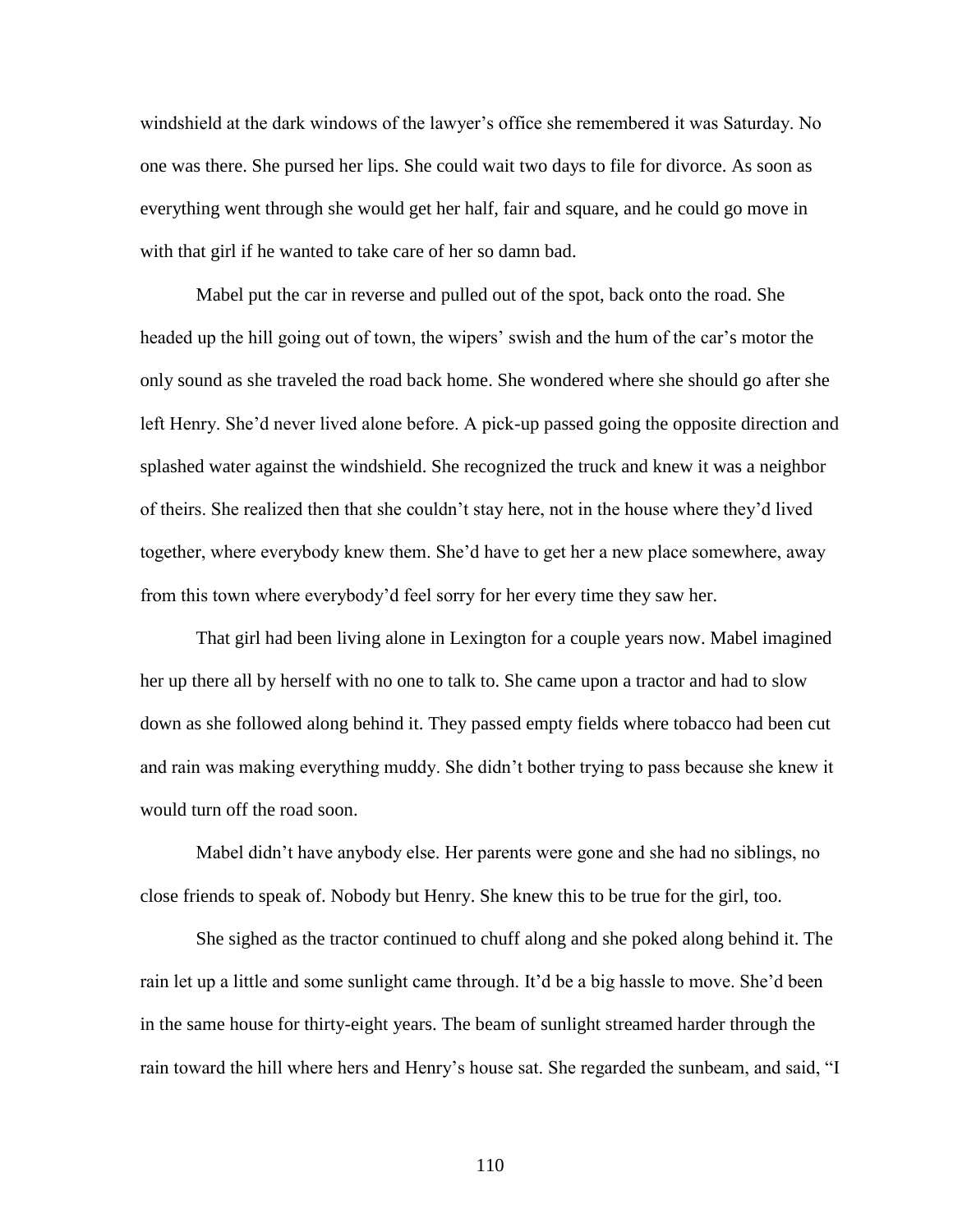hear you, Lord." The heat was starting to drain from her face and her blood pressure had gone down. "I hear you," she said again, and though she knew she shouldn't, she took a little satisfaction in knowing that Henry would have no idea how close he came to her walking out and a judge signing half his properties over to her. She smiled slyly knowing she was not half as dumb as he thought.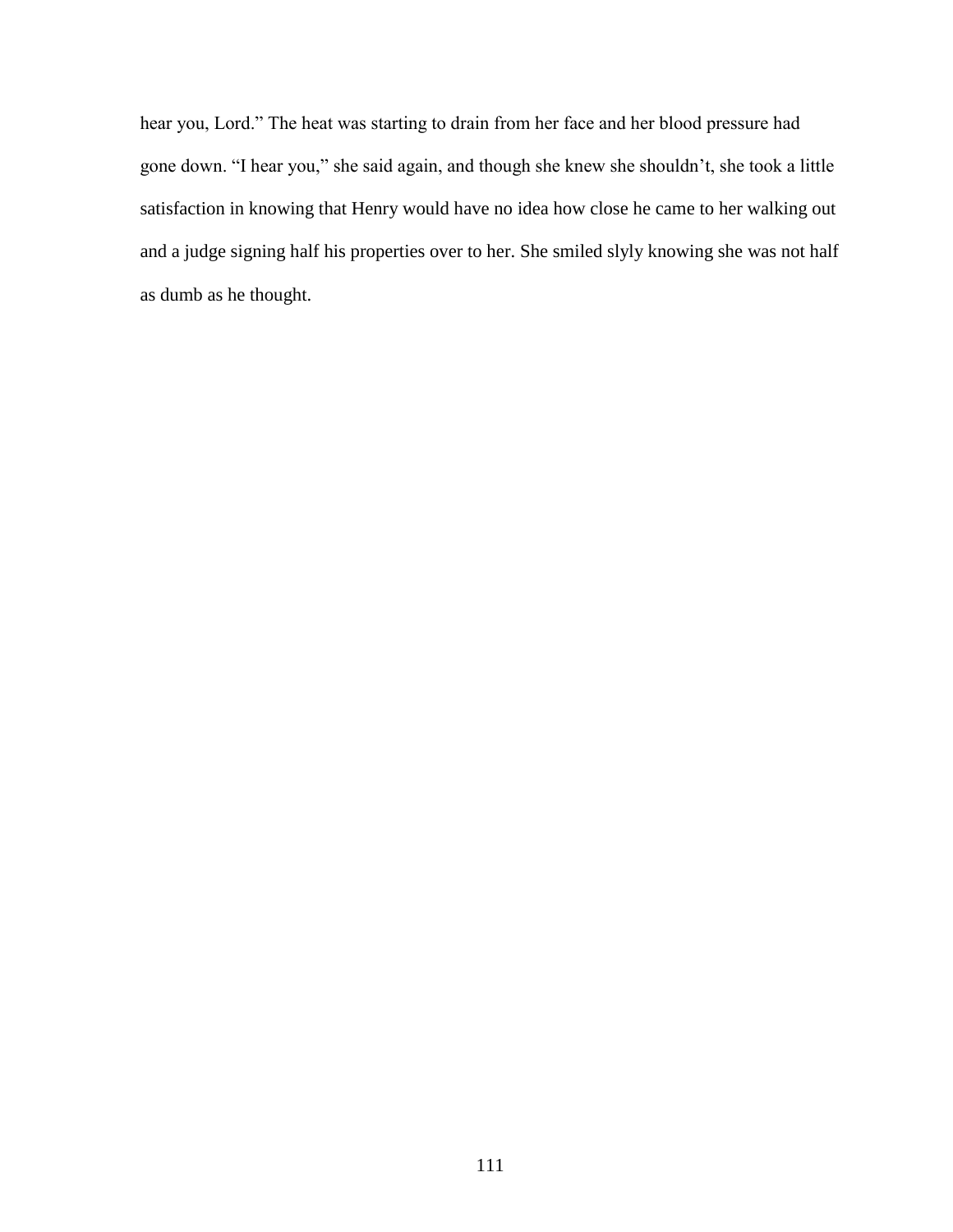## **STABILITY**

Jayne sits on the floor in the corner of the little loft apartment, paintbrush in hand, down the street from her house. She has to get this place turned over soon. It's been empty too long already and Henry is going to be after her to get it rented. She tries to push herself to move faster, to get it over with, but can't drum up the motivation. Maybe it's because she's burned out on managing rental property for little pay, maybe it's her dwindling hangover, maybe it's something else, but she just sits there, letting the time pass, letting the sunlight creep away knowing she'll have no choice but to quit for the day when it gets dark, since the electric's been shut off.

The orange shag carpeting seems to trap the heat in the upstairs apartment. Everything feels sticky; the drying paint on her fingers, the sweat inside her clothes, and on her skin, but still she sits, looking around the room. The sharp angles that follow the roofline go all the way to the floor and remind her of the shrinking corridor in Willy Wonka's Chocolate Factory. You can't walk across a room in this place without ducking. She imagines tenants that move in here have to literally climb into their beds unless they put them in the center of the room. She wonders who will end up renting this place next. It usually attracts students or artists, but sometimes "artist" is just another word for unemployed, which is another word for hassle.

Jayne puts the lid on the paint, sets the brush across the rim, and goes downstairs. The change in temperature is an instant relief. She gets in her car and goes to the gas station down the block for a six pack. Everything is easier when she's drinking, and the work goes by faster. When she gets back to the apartment, she pulls a For-Rent sign out of her trunk and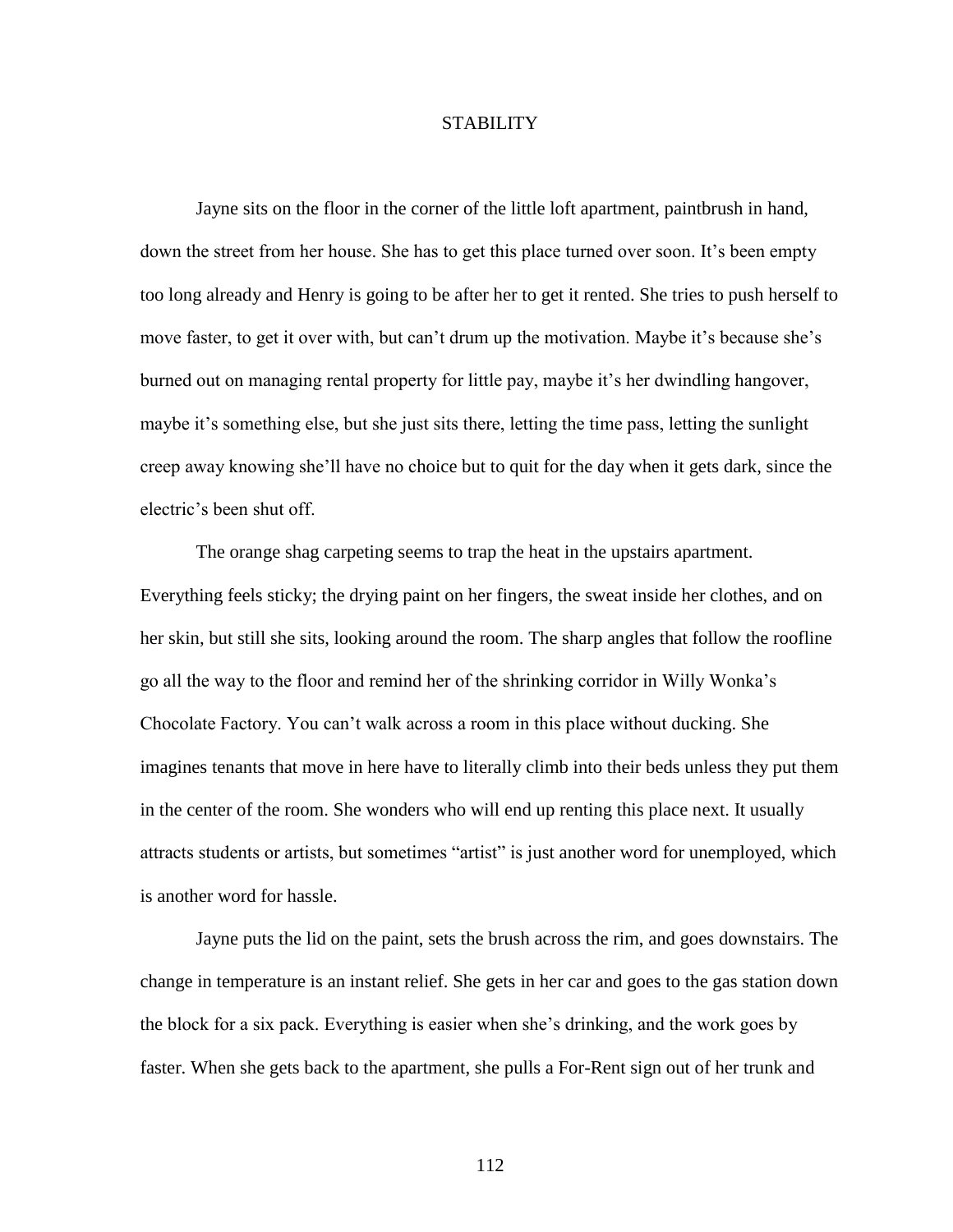puts it up in front of the house before she goes back in. If anyone calls, she'll tell them place will be ready early the next week.

Back in the apartment, the paint brush is a little tacky. She probably should have wrapped it in plastic before she left. She bends the bristles against the wall a few times before popping the cap off a bottle and getting back to work. As much as she wishes she could do something else, this is a job she knows how to do. She can't start over now. She knows what places in this town rent for, but working for Henry, she gets a two-bedroom house in a decent part of town and makes enough money to drink on. The rest she makes working at a restaurant down the street. A different job—a different life—is something abstract, out in the ether, a fantasy like winning the lottery. But this work fits her like a glove, and now it feels like a part of who she is. She drains the bottle and notices how after all this time the paintbrush knows where to go, how it pulls her hand along behind it, the creamy paint forming a perfect line between the wall and ceiling without her even trying.

When she's almost finished the six pack and one room is painted it's too dark to see anymore so she takes her brush and roller to the bathroom downstairs and cleans them out. The milky water pools in the bathroom sink. It takes forever and no telling how many gallons of water to get the roller sleeve cleaned out. She uses a putty knife to push the paint out as she holds it under the faucet. She should probably just buy a new one, but Henry doesn't like her to spend money on maintenance. If he looked at the place now he'd probably say it was good enough to rent, even though there's black mildew in the grout over the tub and holes in the walls upstairs.

In the mirror she sees there are white dots of paint in her hair and on her face from where she'd rolled the walls over her head and paint had flipped back on her. She uses a rag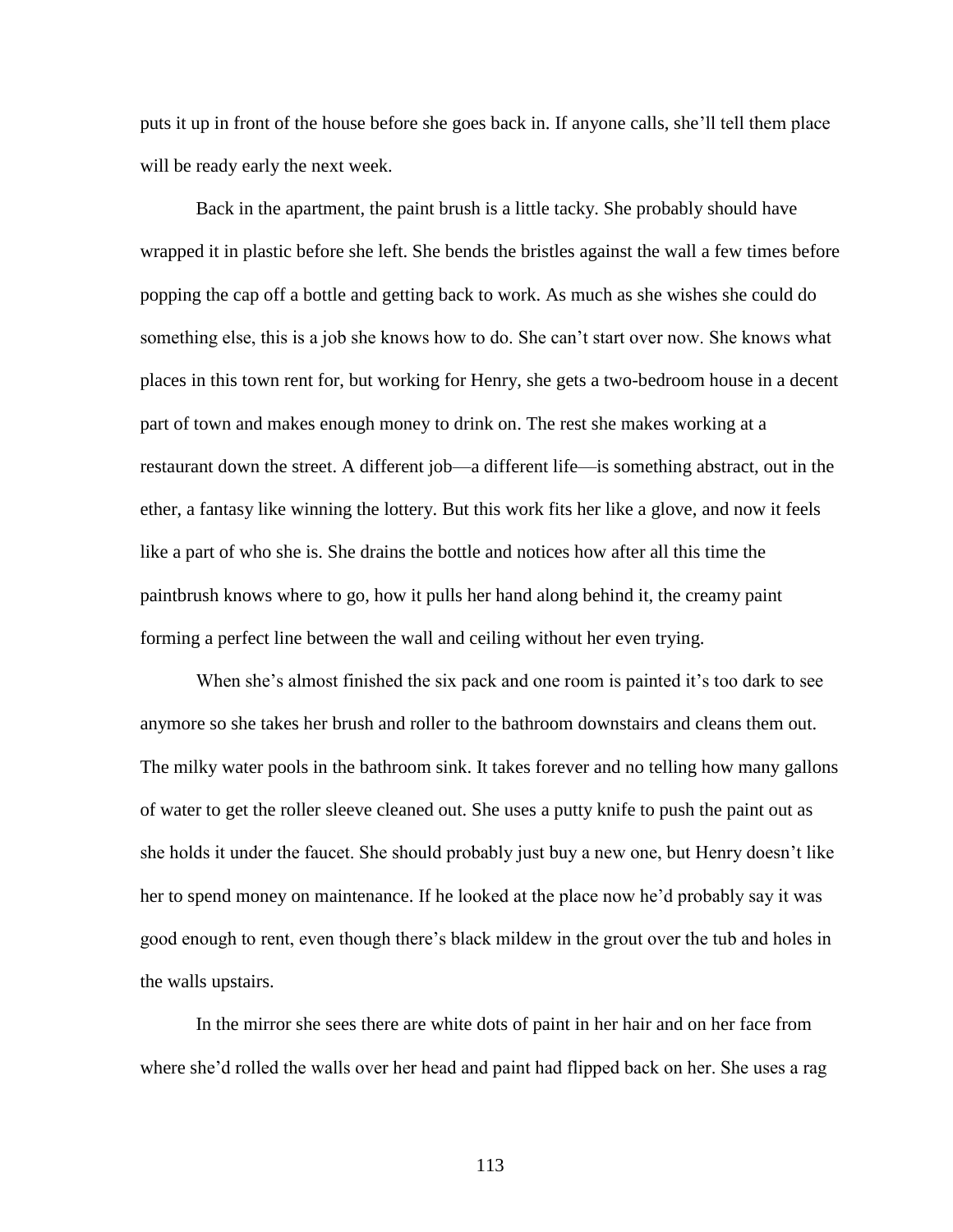cut from an old t-shirt to scrub her wide forehead. Her frizzy hair will have to wait until she gets home.

She grabs the six-pack and heads out, leaving her supplies there for the next day. It's a little after eight. Draining the last one, she puts the empty bottles in the recycling and walks to her car. Since it's right down the road, she should walk up here, but like everything else, she just tells herself this and doesn't do anything about it. In front of the house, someone's looking at the For-Rent sign and putting the number in their phone.

Being half-drunk, she probably shouldn't talk to anyone in any kind of professional capacity, but she does anyway. She feels more like herself when she's drinking.

"It's not ready yet, but I'll show it to you if you want," she says.

"Oh," the guy says, looking up. He's young, maybe not even eighteen yet, but Jayne's not good at judging age. There's acne splashed across his jawline, but his black hair's thinning above his forehead.

"It's back here," she says, walking down the gravel driveway to the side door. The house doesn't look like a duplex from the front and a lot of people, once they get a look at the little apartment in the back, say, "Oh, no, this won't work at all."

The boy follows her and uses the screen of his phone to light the steps in front of the door. A little waning daylight comes in the window over the kitchen sink.

"The bathroom is back here," she says walking through the kitchen, "and everything else is upstairs."

He follows her up the steep stairs, shining his phone around. The place smells old. Even the fresh paint can't cover the smell of age.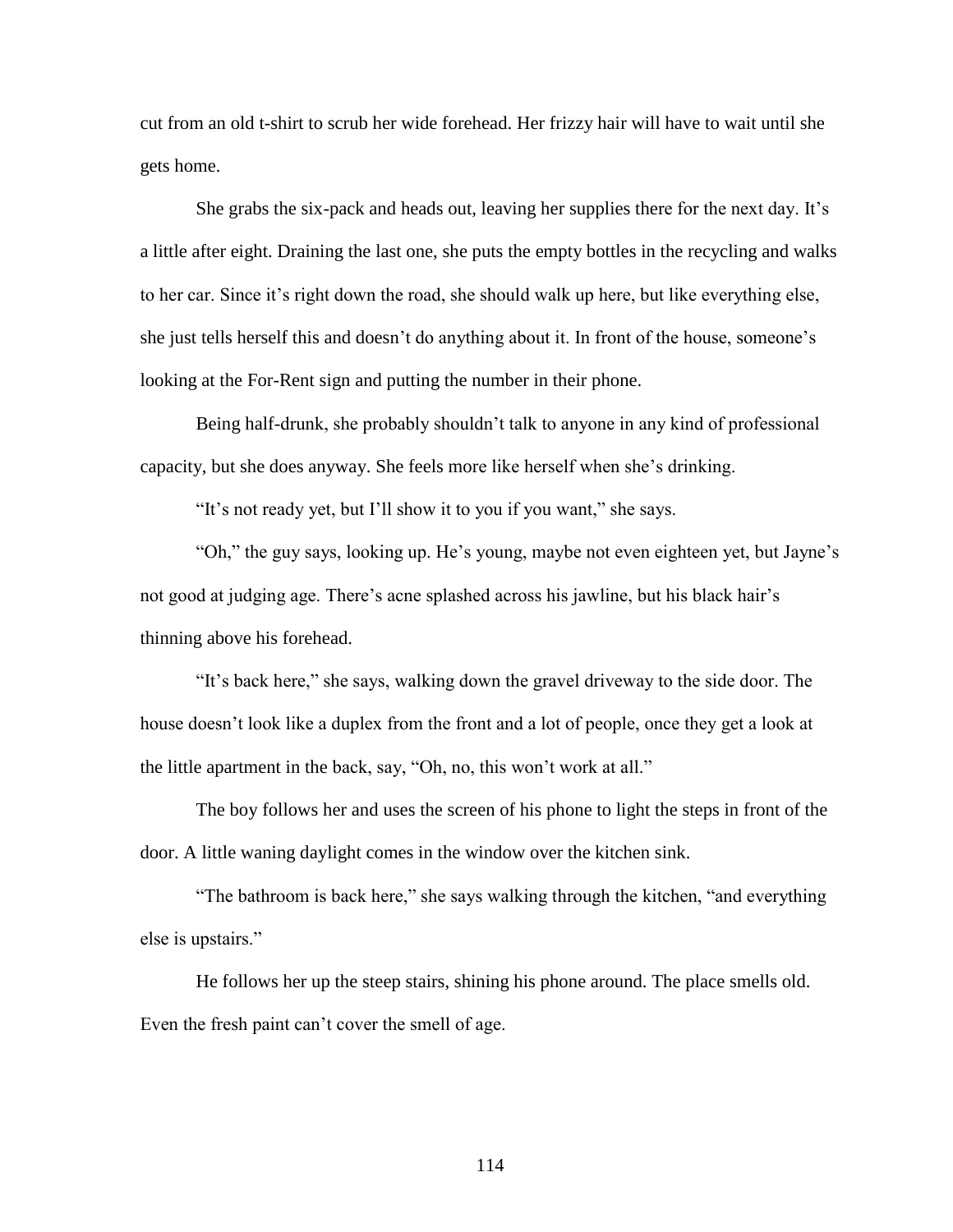"This is cool," he says taking in all the angles, the way the ceiling drops down, the small skylight, and the short doorways.

Sounds like a little kid checking out a treehouse, she thinks. And this place is more like a kid's room than an apartment. Perfect. "I'll probably be done painting and cleaning up by next week."

"It looks good to me," he says. A streetlamp shines a little light in the front window, but you can't tell how rough the place is in the dark.

They walk back down the stairs and he asks how much it would take to move in. When she tells him, he pulls out a thick wad of cash and starts counting. She sighs. This isn't normally how it works. "You have to fill out an application first," she says. That's usually the part when she makes up her mind about prospective tenants. While they're writing out names and phone numbers, she asks questions to try to determine how much money they make, whether or not they seem like the type to take care of their shit or the type to run out owing a month's rent and leaving behind a small truckload of garbage. The latter happened more often than not.

"I've got one in my car," she says, thinking he can take it with him and she can be on her way.

He stands behind her while she looks through a folder in the passenger seat of her car. "You got a pen?" he asks when she hands him the application.

She frowns and fishes one out of her purse. He puts the paper down on the hood of her car and starts filling it out. She looks over his shoulder as he's writing in his name and birthdate: Danny Holmes. 8/28/1989. He just turned eighteen a few days ago. When he hands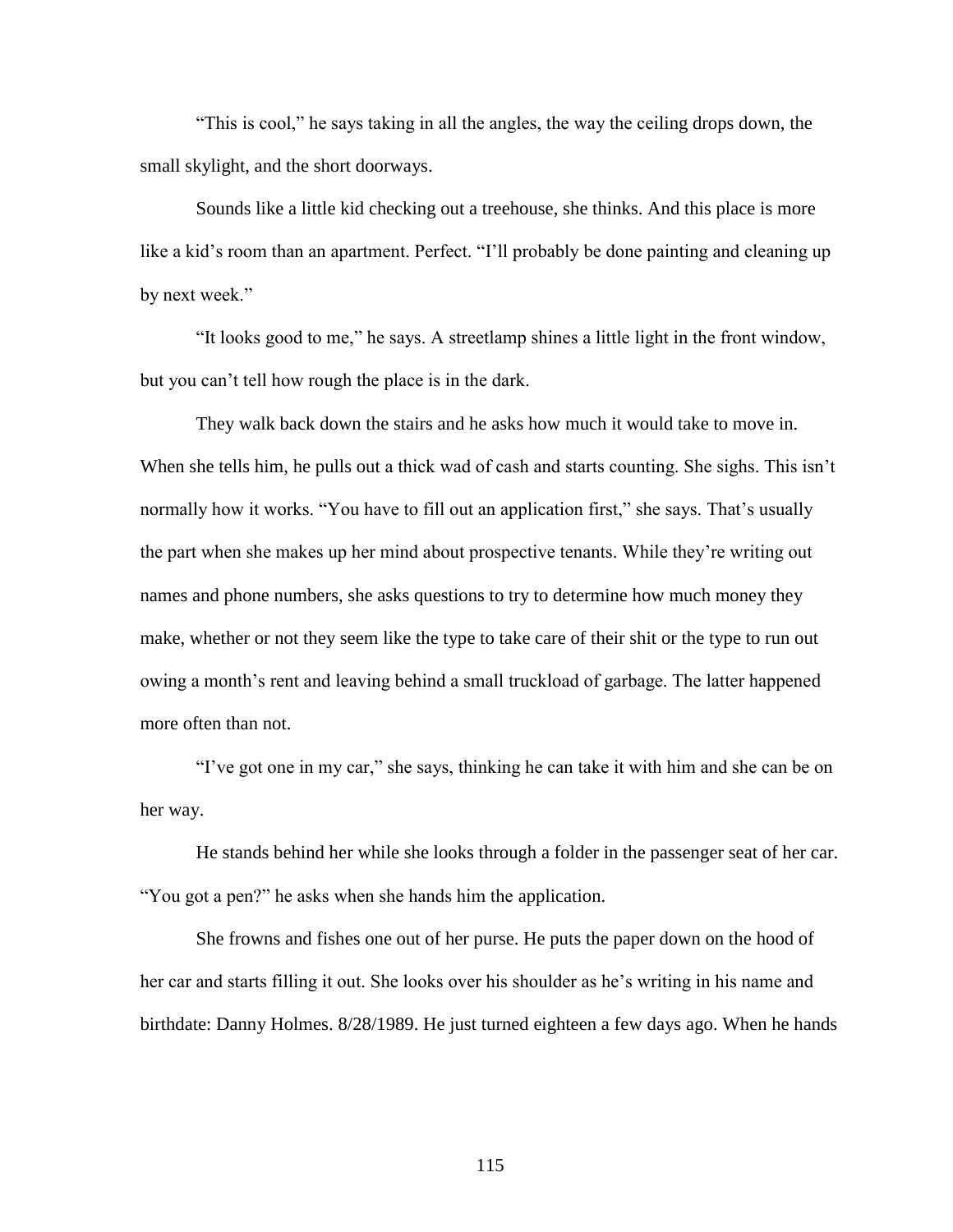the pen and paper back to her she takes a good look at his face. She doesn't want to be the one to show him the way of the world.

"You've never lived on your own before," she says.

" $No$ "

She purses her lips, thinking, weighing the risk of it, and it seems to be the first time it's occurred to him that she could turn him down even though he has the cash.

"I've got a job," he says. "And I've got the money." He pulls out the wad of cash again. He has more than enough.

"Been saving, huh?" she says. "You know you gotta get the utilities turned on in your name too, right?"

He gives a semi-blank stare. There's no way he could know how much that would cost. "Okay, yeah. I'll take care of it," he says, then counts enough for the deposit and first month's rent and puts it in her hand. In her receipt book she fills in the date and amount and tears his copy from the book. A yellow carbon copy remains to remind her of his name later.

He shoves the receipt in his pocket while she takes a key off the janitor-sized ring she keeps in her glovebox. "All right," she says and shakes his hand, amused at how grown up that must make him feel. As she pulls her car out of the driveway, her headlights shine on his legs as he opens the door and goes inside.

At home Jayne lets the dog out the backdoor and finds two beers in the fridge. She opens one while the dog runs a few laps in the yard, sniffs a few tufts of grass and pees. When he runs back inside they go sit in the living where Jayne turns on the stereo and drains the bottle. After she opens the second one, she craves a bourbon. Before she leaves the house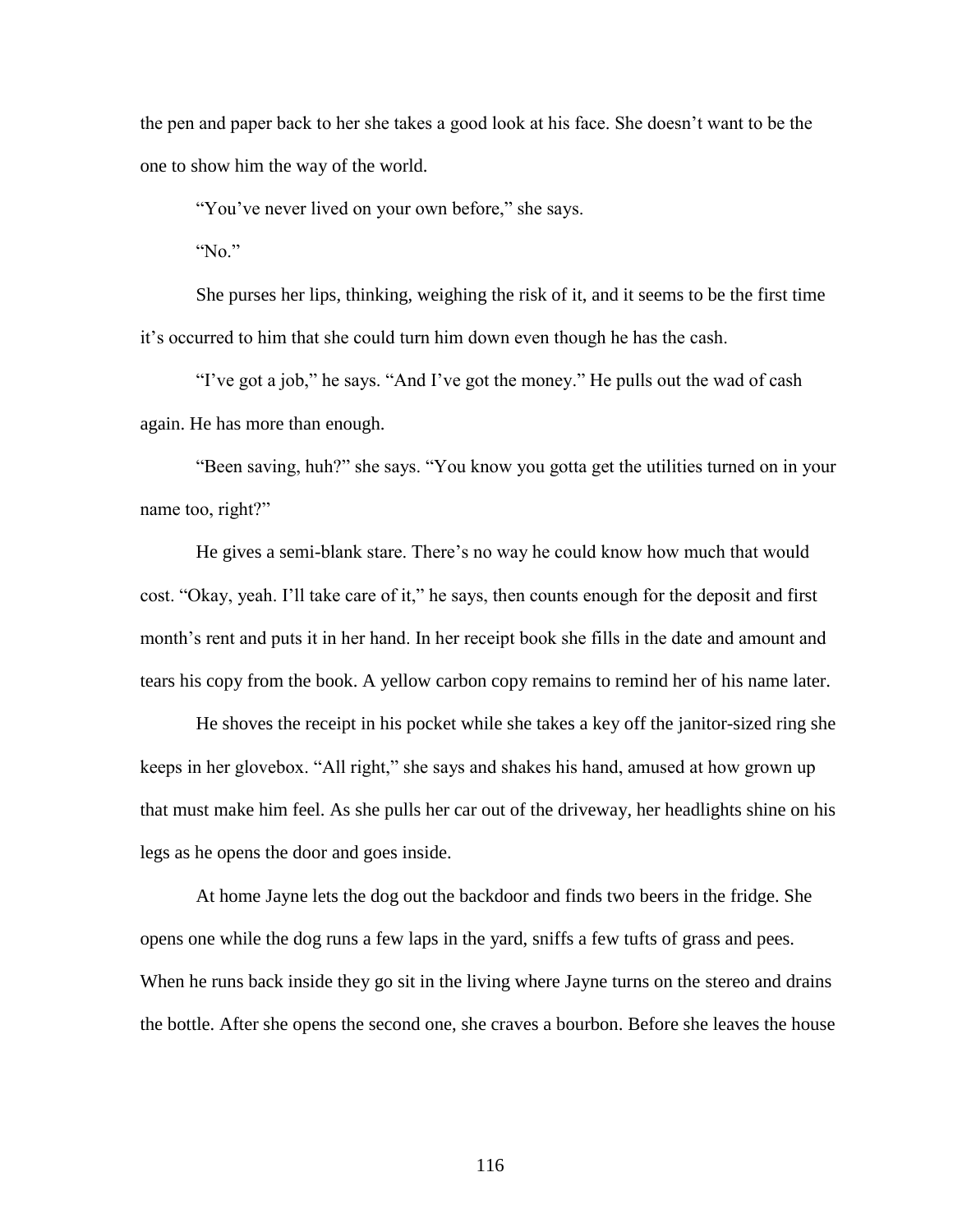she convinces herself she'll only get a pint because she can feel that comfortable warmth and the gentle sway in her step coming on—her favorite state of drunkenness.

Inside the liquor store the fluorescent lights reflect off the amber liquor in the bottles neatly lined along the shelves. Her shoes say *yak, yak, yak* as she walks down the aisle where something has been spilled and left the tile floor sticky. Since she's not getting a fifth, she can afford something better than the cheap stuff she usually drinks. She carries a pint of Wild Turkey to the cashier at the front of the store, the neck of the bottle is cool and smooth in her hand.

"That gonna do it for you?" the clerk asks. "You know you can get a fifth for a few dollars more?"

"I don't need a fifth," she says with a smirk that she thinks hints at her drunkenness. She likes to think there's an understanding between them.

"It's more for your money," he says. "With the pint you're overpaying for the same whiskey."

She couldn't argue with that logic. Both bottles contained the same whiskey, why pay more for it just because it's in a smaller bottle? She buys the fifth he retrieves from the shelf.

As she walks back to her car, she sees one of her buddies across the parking lot. Dunn was someone she'd drunk with for a few years but wouldn't quite call a friend. He waves and she waits for him to get closer.

"What are you up to?" she asks.

"Beer run."

"Who you drinking with tonight?"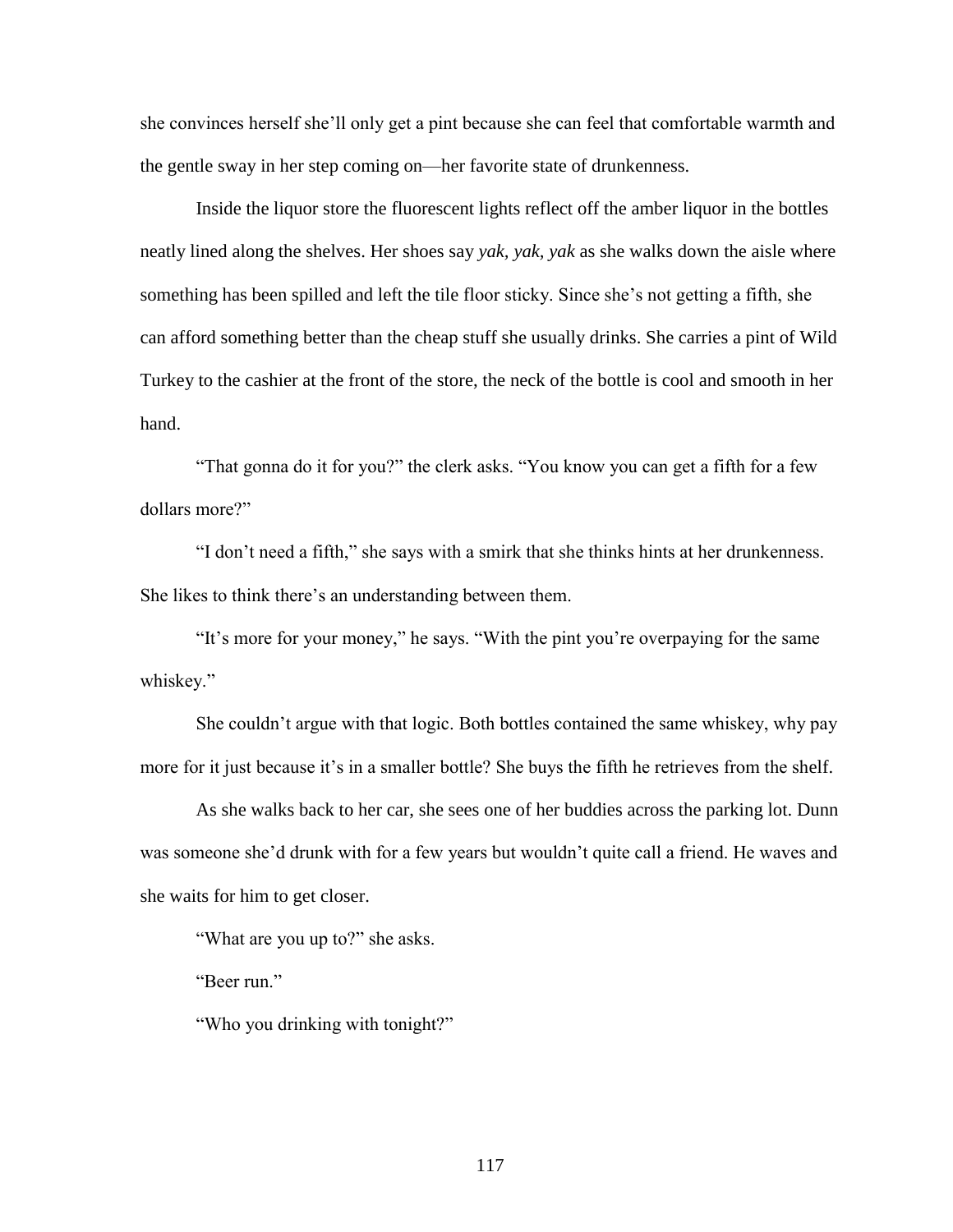"Neighbors," he says, crossing his arms. They're long, thin, and covered in dark tattoos. He reminds her of a bat hanging with its wings folded around its body. "A new guy moved in across the hall. It's just him and his girlfriend. You wanna come over?"

Jayne shrugs. "Sure, why not?"

He runs inside to get his beer while she sits in her car. After a minute or two he hops in the passenger side. Dunn lost his license some time ago for DUI, and it crosses Jayne's mind that he only invited her over so that he wouldn't have to walk the mile or so back to his place carrying a case of beer. He adjusts the thirty-pack in the floorboard between his long legs. She pulls out of the parking lot and when they're on their way he opens a beer and passes it to her as thanks for the ride, then opens one for himself.

At Dunn's apartment complex they sit in white plastic lawn chairs around a matching plastic table on the balcony of his neighbor's third floor apartment. The guy and his girlfriend are both college students. He's forgettable and looks like every other frat boy around the college bars, but Dunn is the type to hang out with anybody as long as they're drinking. Jayne thinks the guy has the attitude of someone who's attractive, but he doesn't have the looks to match. His girlfriend is blond, but her eyebrows are dark and plucked, then painted over to give her a look of permanent surprise. Her nose is long and upturned at the end.

Regardless of the company, which Jayne would not normally have kept, she enjoys several bourbon and cokes while three of them work on their case of Bud Light. Later she has have some of their beers, too, and then she and Dunn start drinking Wild Turkey straight from the bottle.

As the dead of night settles in, they hear something on the roof. Clawed feet scratch the shingles, followed by some kind of chatter.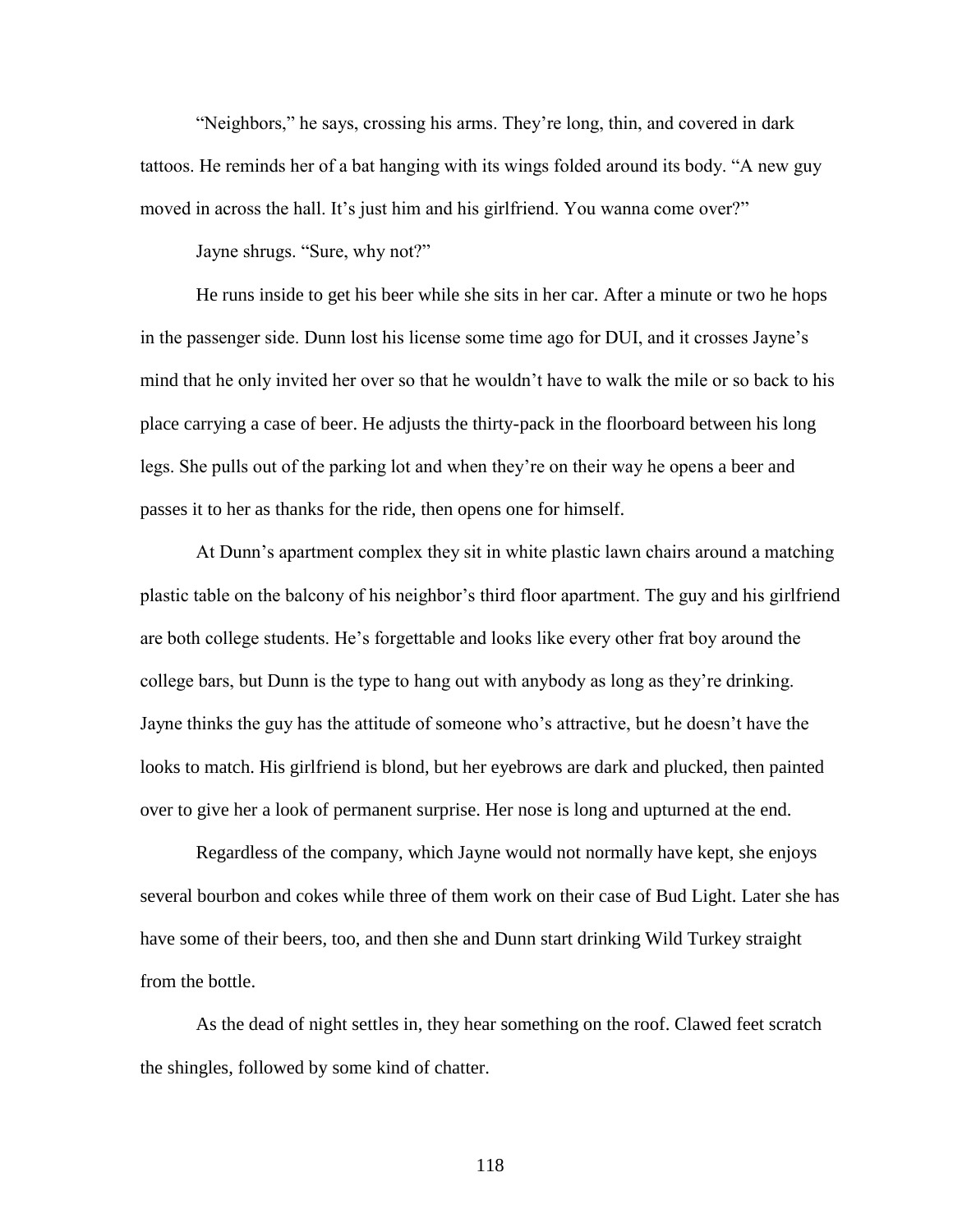"It's the fucking raccoons again," the guy says. He adjusts the collar of his shirt. "Management won't do anything about it."

"Wonder what they're doing up there," Jayne says.

Dunn crushes a beer can and says, "Dodging this," as he chucks it up on the roof.

Everyone laughs when they hear the claws scratching faster, frantic-sounding, and Dunn grabs bottles out of a trashcan on the balcony and starts throwing those as well. Some bounce or roll off the roof and land in the bushes two stories below. He throws, faster and faster, until they're practically raining back down. On the last throw, he puts his all into it, loses his balance and falls, knocking over the trashcan and table.

"Come on man," the guy says.

All that trash scattered everywhere is going to attract more raccoons, Jayne thinks. "That'll scare 'em off," Dunn says. When he smiles, the chip in his front tooth shows. Crazy bastard, Jayne thinks.

"I hope it does," the girl says, re-crossing her legs as her boyfriend rights the table and picks up the trashcan. Jayne notices she's wearing heels with her jeans. She's also wearing one of those low-cut scoop-neck shirts that are so popular these days. She must be the type to dress up everyday, because no one would go to the trouble of looking like that just to sit on their boyfriend's balcony with the stranger across the hall. Jayne couldn't imagine being like that girl. She wasn't even sure if she looked in the mirror that morning.

"I need to get me a little pistol or something," the guy says, "take care of them myself since management won't do anything about them." He mimes aiming and shooting at the roof.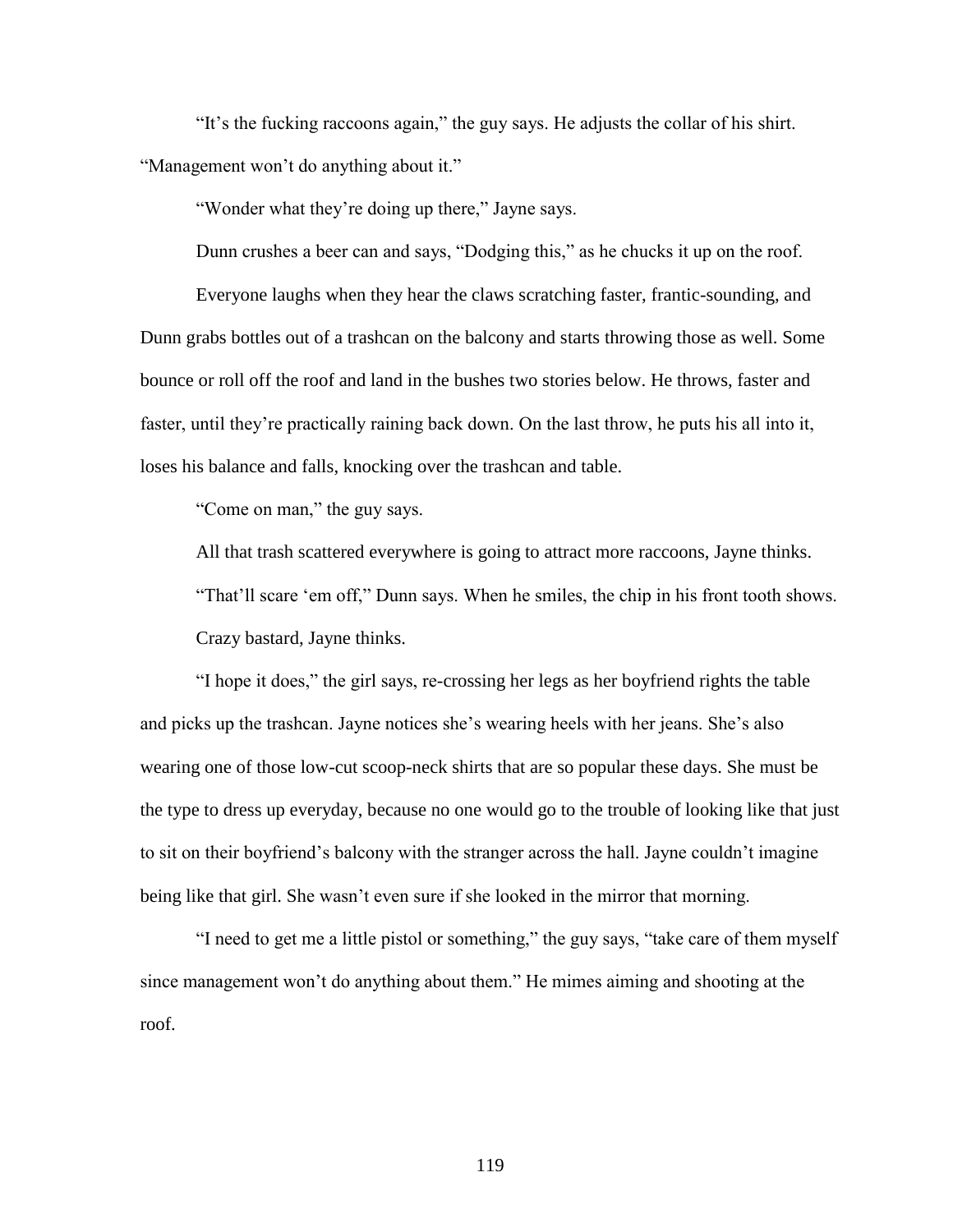"What do you expect them to do?" Jayne asks. She's quick to side with a landlord since she knows what they have to deal with. "I bet this place has a squirrel problem too," she says with a laugh, gesturing to the tall pines growing around the property.

"Raccoons are pests, just like mice or termites," the girlfriend says. "That makes it their responsibility. Plus, they could have rabies, which makes it a health issue." She nods and raises those weird eyebrows as if she has said something insightful. "They should call somebody and have them removed." She lifts her chin a bit, wetness from beer or spit glistening on her red lipstick.

She strikes Jayne as the type who expected to be treated a certain way because of the way she looks. She probably never worked a day in her life, Jayne thinks. Or does she say it? Heat wells up in Jayne's stomach and rises into her throat. She feels aggressive, but also defensive.

This is another one of those moments where Jayne is keenly aware that she ekes out her own stability in this world and bears the weight of it. For some reason, she remembers a line she heard somewhere, something about how only a fool learns from his own mistakes, but a wise man learns from the mistakes of others. But maybe it's just the whiskey making her feel philosophical.

The next morning Jayne wakes up with a terrible hangover and no recollection of how she got home. She gets up and pulls a red Gatorade out of the fridge that she keeps for such mornings. She walks slowly from the fridge to the front door and looks out the window, for what, exactly, she doesn't know. Maybe just to see that things out there are still how she left them; that the world stayed on its same path even while she was unconscious of its spinning.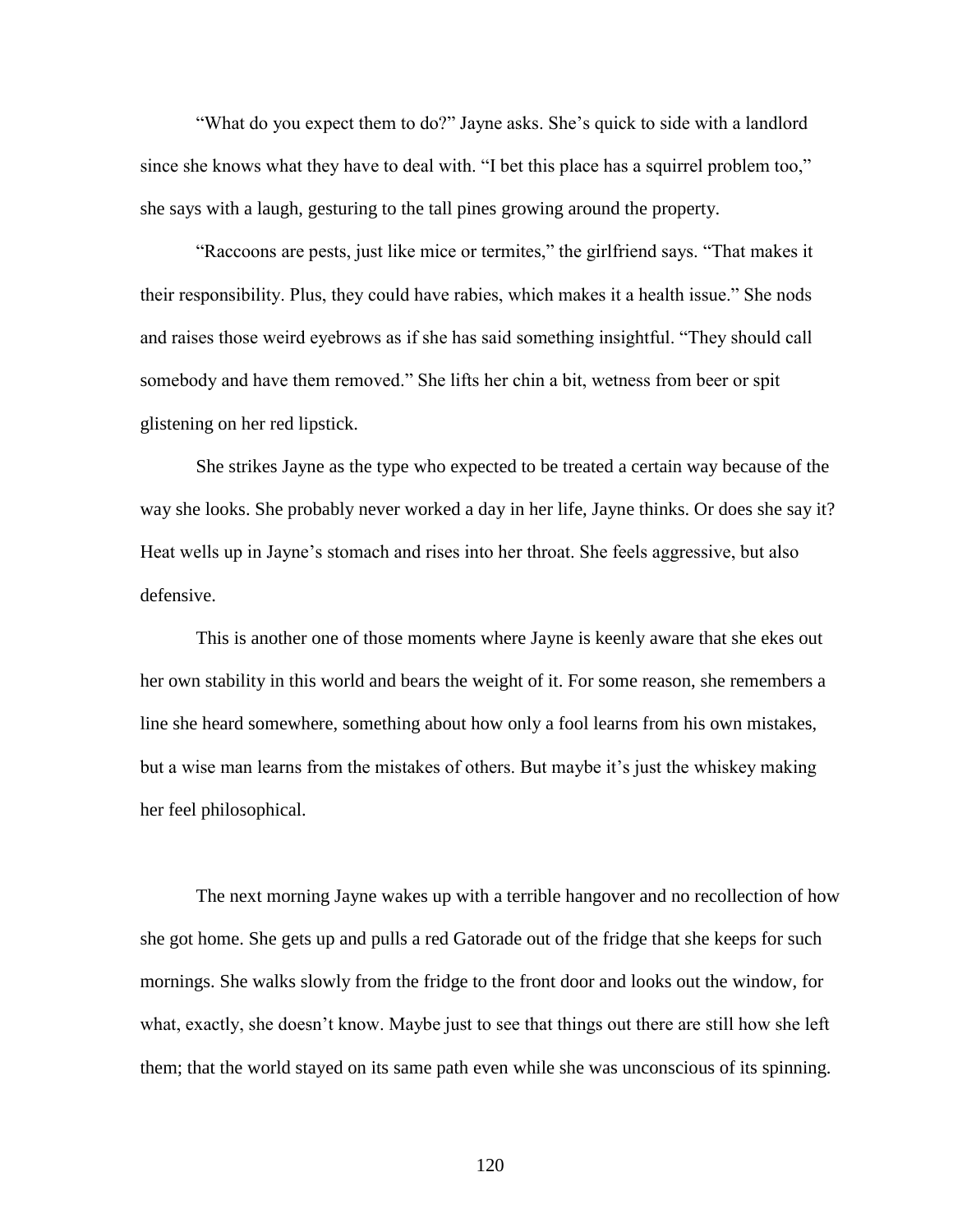It looks hot out, and her car is parked crooked, partly in the driveway and partly in the yard. The driver's side door is open. Jayne slips on some shoes and goes outside to close it, hoping the interior light being on all night didn't drain the battery. When she opens the front door, the hot, humid air hits her in the face and the sunlight hurts her eyes straight through to her brain. She squints and holds a hand to her brow.

The passenger side mirror is hanging off and she knows it hadn't been that way the day before. Walking over to have a closer look she sees a wide scrape along the fender. It's tinged red. She feels a wave of nausea remembering a story she'd heard about a man who hit a pedestrian while he was driving drunk, then drove all the way home with the guy lodged in his windshield and had no recollection of what had happened. It may not have been true, but it seemed entirely possible to Jayne. Without meaning to, she pictures a person's body thudding against her car as she drives on, drunk and oblivious, into the night. She squats down to get a better look at the damage to the car, and heat amplifies her hangover, blood pounds in her temples like a hammer. The red part isn't wet, but she doesn't know what died blood on a car looks like. Feeling sicker, she tries to work up the nerve to touch it.

At work, Jayne can't stop thinking about the car. More troubling though is the fact that she can't remember anything. She'd blacked out before, but bits and pieces had always come back throughout the day. This time there wasn't even a whisper of memory, and nothing triggered new recollections.

On the way home, she sits in traffic as heat waves buckle above the road, the asphalt radiating as she sits smothering in her car. Her boss, unpleased, had made her leave early after she threw up in the bathroom. Even though she needed the money, she was glad to be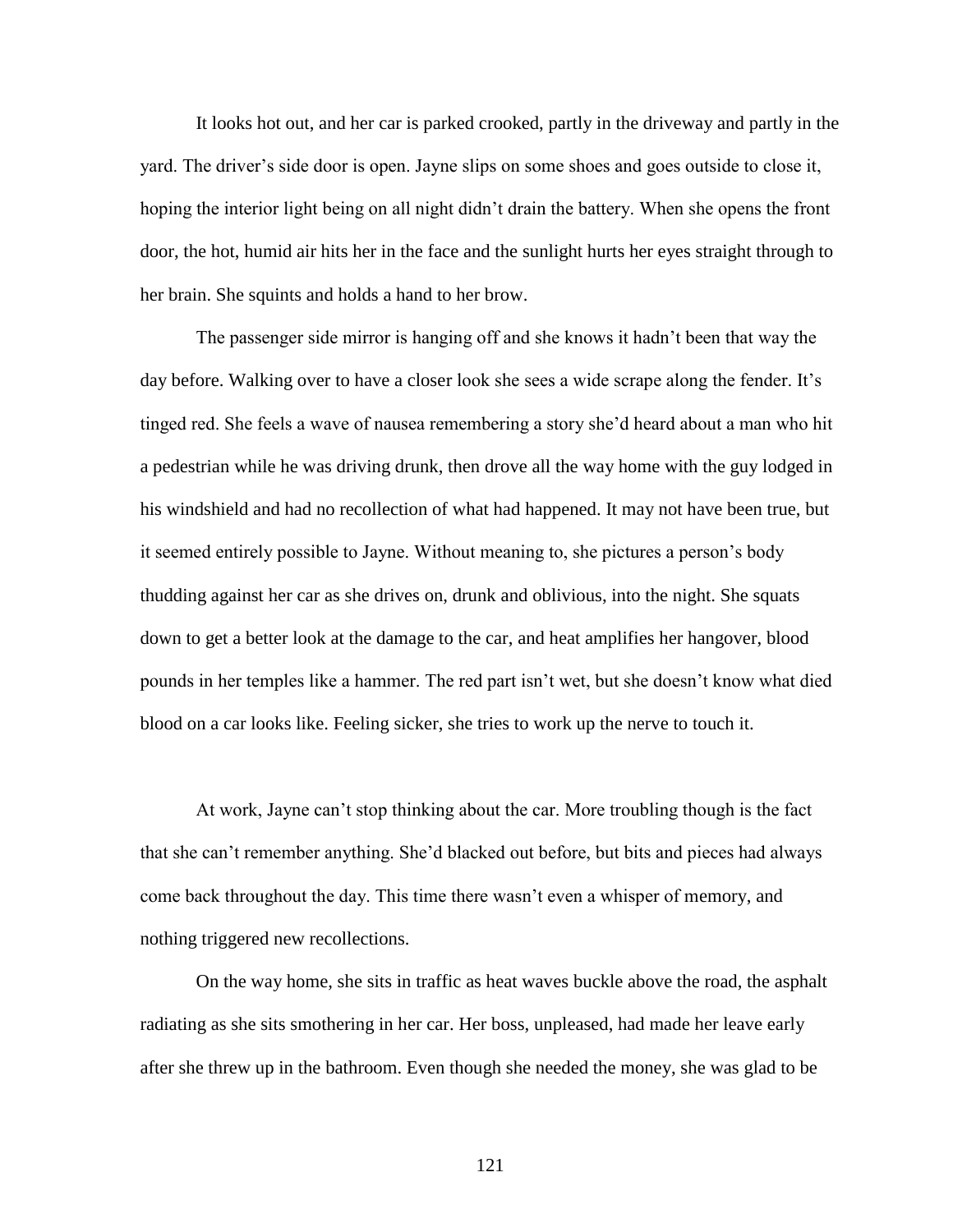leaving because she hadn't felt like being there. She drives by the rental houses up the street and sees Danny sitting on the stoop outside his new apartment drinking a beer. She decides it's best to stop and ask in person if he ever had the utilities turned on in his own name. It isn't unheard of for a tenant to go without electricity or water for a while after moving in to save a few bucks, or if it was in the landlord's name, to go on using the utilities and claim they didn't when the bill comes in. Without water, the bathrooms will start to smell like outhouses after a few days and refrigerators will stink if they sit too long without being turned on.

Jayne parks on the street and walks up slowly, still feeling drained from her hangover. A boy stands across from Danny in the driveway, his beer sweating where it sits atop the central air unit. Under the tall trees shading the houses it's cooler and a breeze drifts between them.

"There's just something about drinking outside in the summer isn't there?" she says, trying to be personable.

He had set the bottle behind his baggy pant leg on the step. "I thought you'd say I shouldn't be drinking underage."

"What do I care?" Jayne says, then reconsiders. "Be careful, though."

"I can handle it," he says, smirking. "I've been drinking since I was twelve."

"I just don't want you getting drunk and doing anything stupid like damaging that property," she says, pointing to the door behind him.

He gives no response. She can't tell if he's trying to act like a tough guy or if that's just how kids his age are.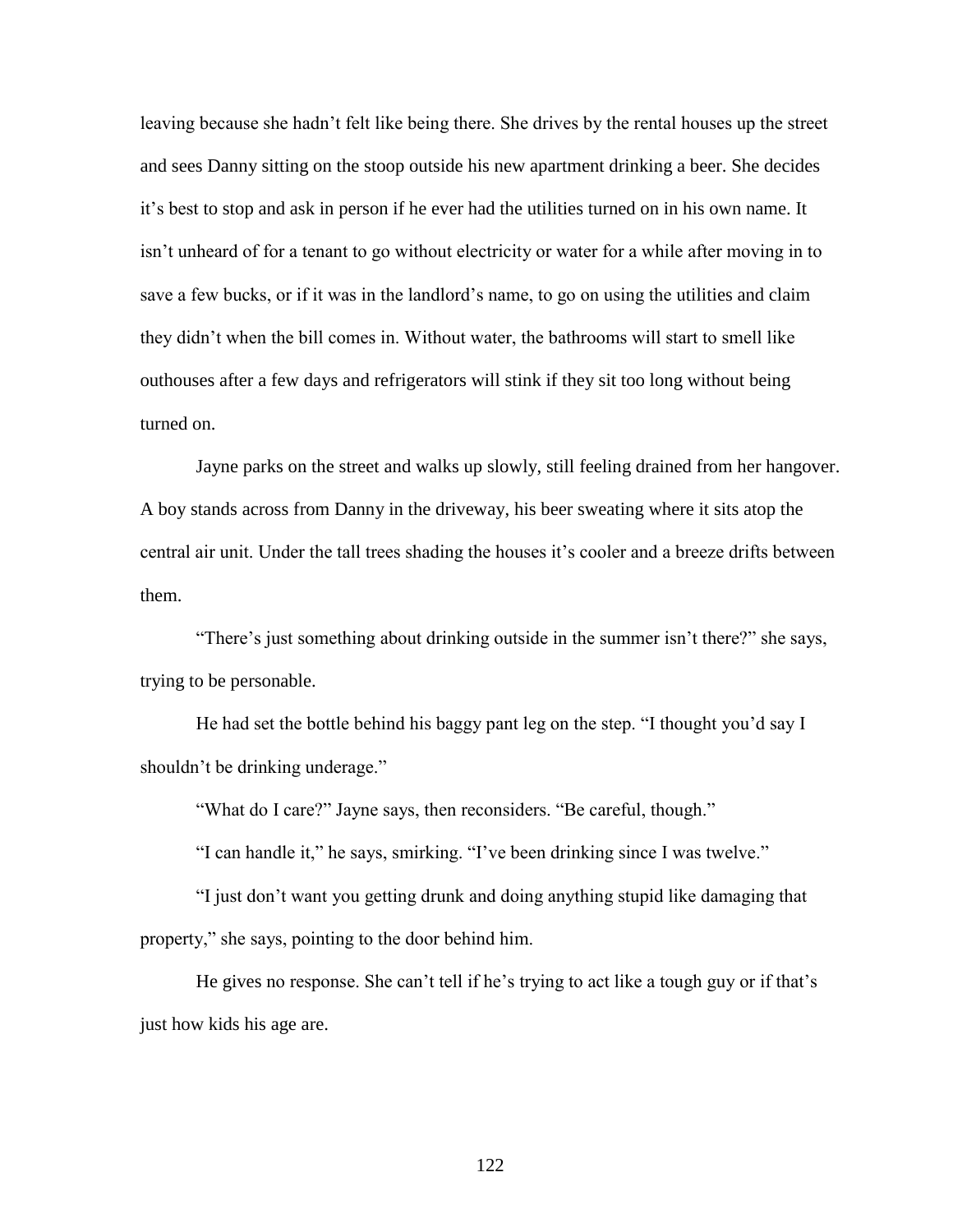Jayne's had a hard time commanding authority over tenants since the beginning. It was especially tough at first, which she figured was because of her youth, her size, and her being female, but after a few years she toughened up and stopped caring what anybody thought of her. It was around the time she started drinking more often.

"I just stopped to see if you had gotten the utilities turned on," she says. "I've got the phone numbers if you need them."

"I called," he says. "Should be a couple of days."

Jayne frowns. She doesn't believe him. If he had really called, they'd have scheduled a time for a technician to come out and he'd know exactly when they were coming.

"Just make sure it's taken care of."

He says, "Okay," and picks his beer back up.

She gives a little wave and heads back to her car. She hears the other kid ask Danny if he really started drinking at twelve. He sounds impressed.

One night, around two in the morning, Danny's downstairs neighbor calls to complain about the noise. Jayne isn't asleep. She's nursing a bourbon on her front porch. One of the benefits of working nights at the restaurant was that she had plenty of time to recover from hangovers before work the next day, so she spent a lot of nights alone with bourbon. Two is a quiet time of night, most everyone up and down the street in their beds, and the air feels different from the lack of movement. Jayne drives up the street slowly. There's no traffic, hardly any lights on save for the street lamps. As she approaches Danny's apartment she hears what sounds kind of like bottle rockets followed by laughter. The pop is too faint to be fireworks, though.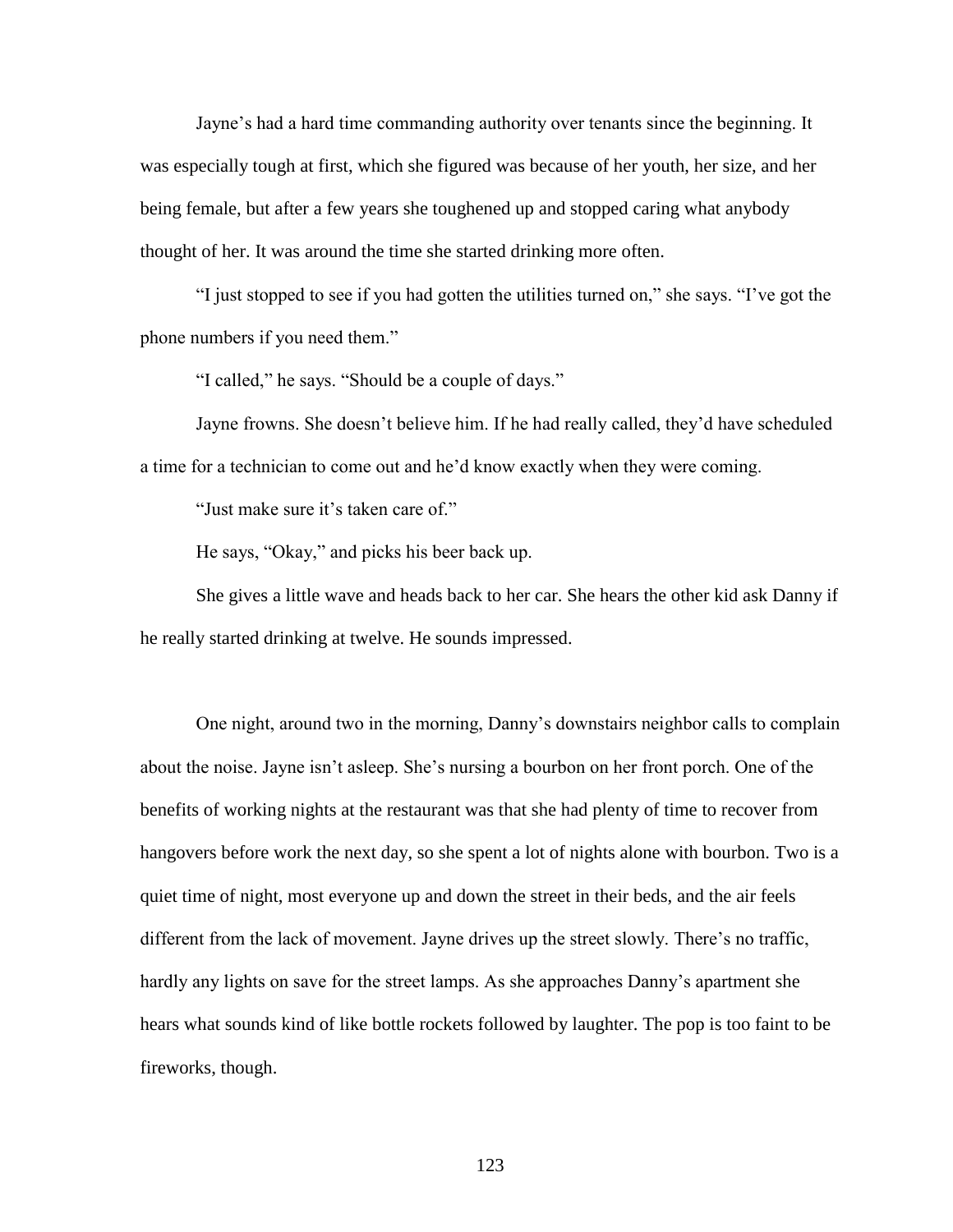She's trying to sneak up on him to catch him in whatever act he's in to avoid any lies he might conjure if he sees her coming. She coasts along with her foot off the gas, window rolled down, looking toward the house. She gets close enough to see into the driveway without being noticed. Three targets the size of garbage can lids are propped against the side of the house and Danny and his friend are shooting at them from across the yard with a paintball gun. They double over with laughter, then Danny leans back, draining a bottle before throwing it into the street. It shatters sending glass across the pavement. The other boy finishes his and sets the bottle in front of one of the targets, runs back to his original firing line, and shoots. *Pop, pop, pop, pop, pop.* The boys fire off paint balls in a rapid succession before one hits the bottle and it bursts sending glass all over the driveway. Blue, orange, and green paint splatter against the house and the targets after each shot. Their laughter is even louder.

Jayne hits the gas, parks in front of the neighbor's house, and jumps out. "What the hell are you doing?" she calls as she runs up to the boys. Henry would kill her if these kids broke out a window or broke something he'd have to help her fix. "Somebody's gonna call the cops," she says, hoping to scare some sense into them.

Danny's friend sees her, tosses the paintball gun, and says, "I'm gonna go, man" as he takes off in a lanky jog. He's down the street in less than a minute. Danny watches him go, then turns his head slowly to look at Jayne. His stare gives her a chill.

"What are you doing?" she asks again, slower, quieter.

She wonders how drunk he is. The person looking back at her doesn't look like the boy she'd met before. Do people look different when they're blacked out?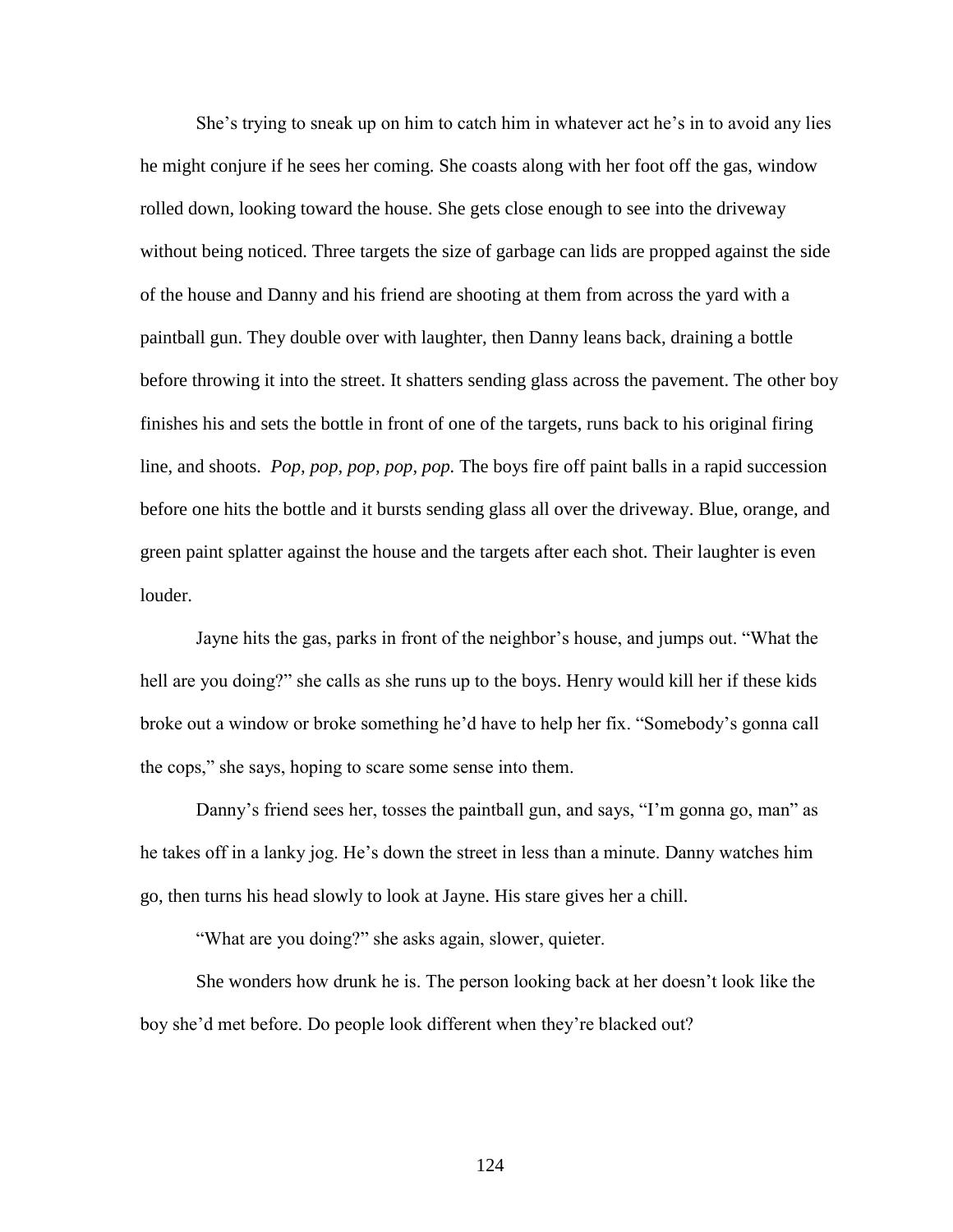"Nothing," he finally whispers sharply, leaning forward, menacing, never breaking the stare.

"Look, I don't need this. I have enough to deal with," she says, and as the words come out, she feels the weight of it all: the restaurant job, being responsible for Henry's properties, the hit and run, and now this. The heaviness of it makes her feel panicked, like she's sinking, dropping below the surface of anything resembling stability.

"You gotta clean all this up," she says, waving at the targets, the paint, the broken glass. She feels a squeezing in her chest.

He doesn't reply. His face is greasy and his jaw is tensed. A slight breeze creeps into the space between them and she shivers. He tosses the paintball gun on the ground, turns away, and walks toward the street, his hands in fists at his sides. His sleeveless t-shirt sticks to the sweat on the small of his back.

"Where are you going?" she calls after him.

He just keeps walking. When he turns the corner, she throws up her hands. The bourbon has worn off completely and all at once she feels tired, her limbs heavy. She sighs and shuts off her car's engine, then walks around to the back of the house and hooks up a water hose and drags it to the driveway where targets rest against the house. She puts them in a stack on the curb and hoses off the wood siding. The paint runs down the wall and pools in the driveway, the blue and orange mixing in a little river of dirt that runs through the gravel, turns brown and flows along the curb down the road to a storm drain. By the time she has it all clean, has picked up the glass, and put the hose away, Danny comes back. He walks straight past her into the apartment. She shakes her head and walks on to her car. When she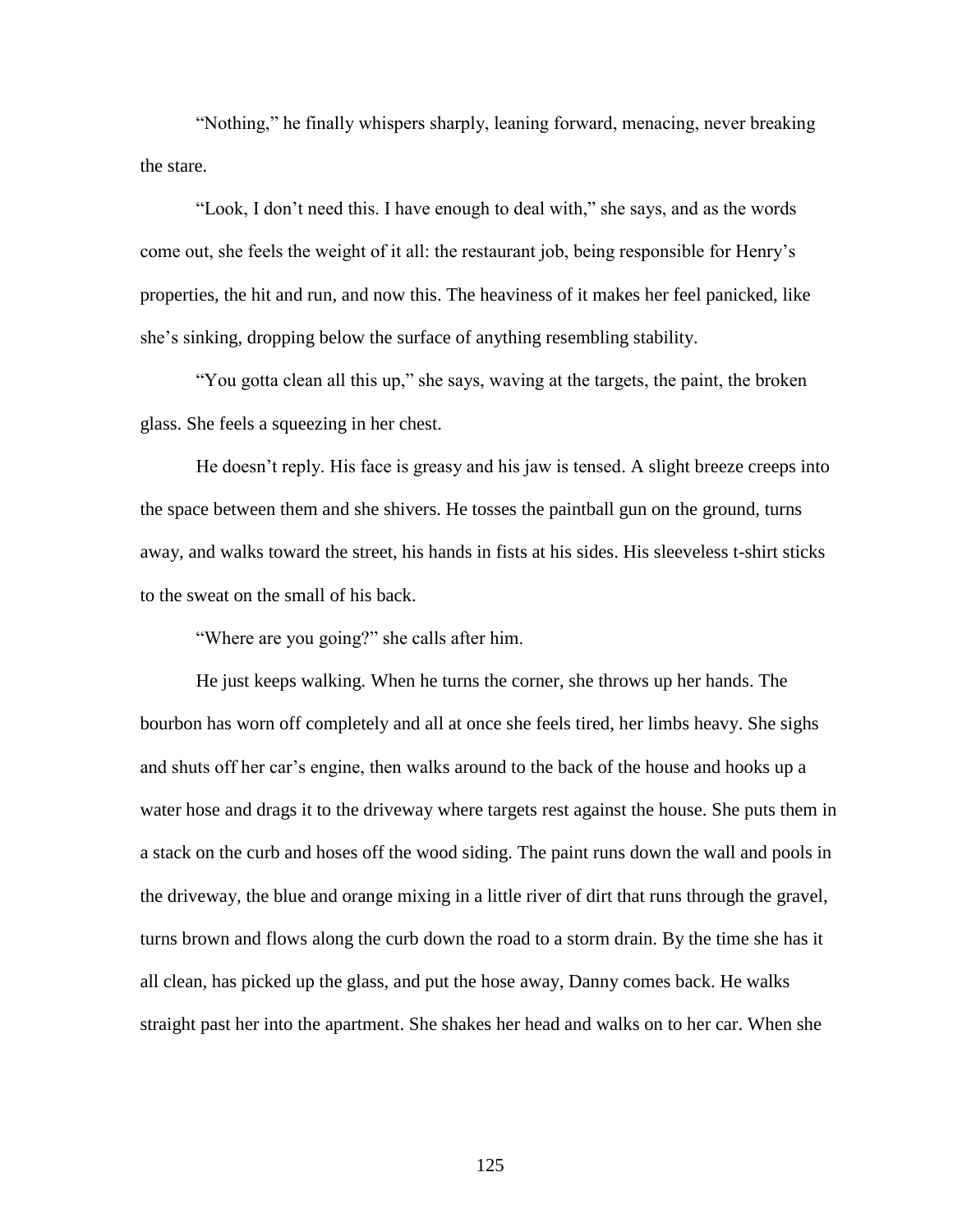pulls away she sees him in her rearview coming back out wearing a black beanie and a black hoodie, and he's taking off down the street toward the corner again.

\*

Someone's pounding on the door like they've been at it for a while. Jayne opens her eyes and looks at the clock: one p.m. As she walks toward the door she sees two police officers through the glass and stops breathing for a second. She's going to be arrested for the hit and run. She knows it, and it makes her stomach feel empty and the hairs on her arms rise.

They see her approaching and stop pounding. She opens the door. The one on the left, who looks more like a soldier than a cop, asks her name.

She answers and lowers her head, ashamed.

"We're looking for Daniel Holmes. We understand you leased an apartment to him. We tried there first, but there was no answer. Do you have any idea where he could be?"

"He worked at the pizza place down the road when I rented to him," she says, "When you tied his apartment did you knock on the door along the side of the house instead of the front door? That's where his apartment is. People have trouble finding it. The front door is to a different apartment."

The officers look at each other in a way that makes Jayne think this is new information.

"Can I ask what this is about?" she says, confused about what Danny has to do with anything.

"He is a person of interest in a homicide investigation," the officer replies without looking up from the note he's making on a little pad.

Jayne gasps. "He's just a kid," she says, thinking of when she'd first met him.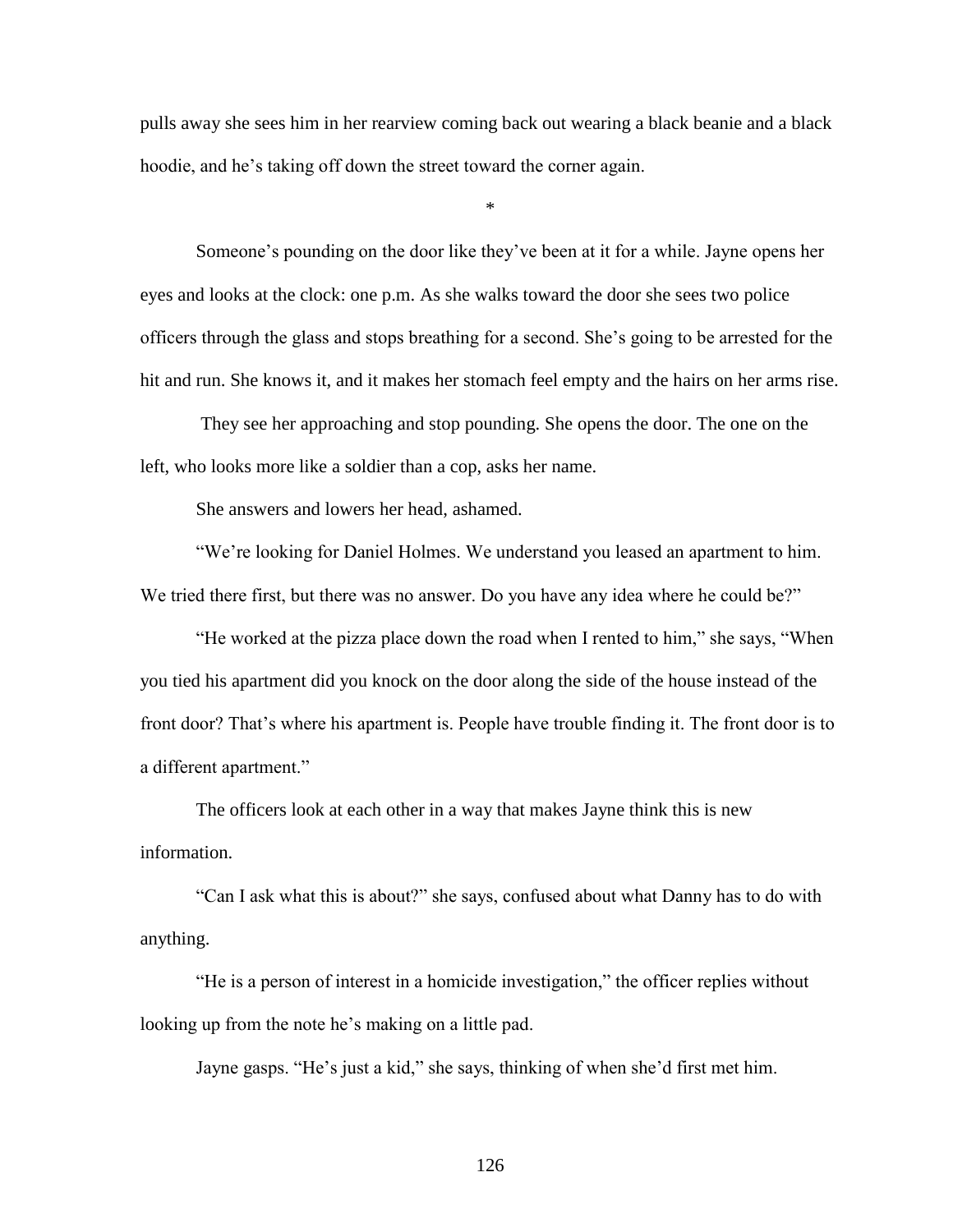The other officer crosses his arms and leans back a bit, drawing attention to the gun positioned on his belt. He's shorter, but has the same military haircut, the stance. "Did he have a lot of cash on him when you rented to him?" His tone is accusatory, and Jayne feels defensive, but still scared. "He had stolen cash from his mother and she reported it right away."

"He had a lot of cash, yeah, and I thought that was odd, but I didn't assume—

"You didn't assume he was a thief. Do you do background checks on your prospective tenants, ma'am?" He accentuates the word ma'am as if she doesn't deserve the title. They can probably smell alcohol on her breath from the night before. "A background check would have shown his outstanding warrant."

"The owners don't like to pay for that kind of thing," she says. "He's just a kid. I didn't think—

"If we'd had a tip on that warrant, we could've picked him up and a man would still be alive." The officer is so intense Jayne feels she's being held complicit in the murder.

The first officer takes down Jayne's information, says she may be contacted later, and they walk back to their cruiser.

Jayne shuts the door and walks to the kitchen, in the back of her house, out of sight of the windows. She thinks about the person who was killed, tries to imagine Danny pointing a gun that doesn't shoot paintballs and pulling the trigger. She can't quite picture it, then she remembers him that night with the targets. The menacing stare. The black clothes. It must have been that night, she thinks. That's the only way he could have killed someone. Blacked out. Just like she had been the night of the hit and run.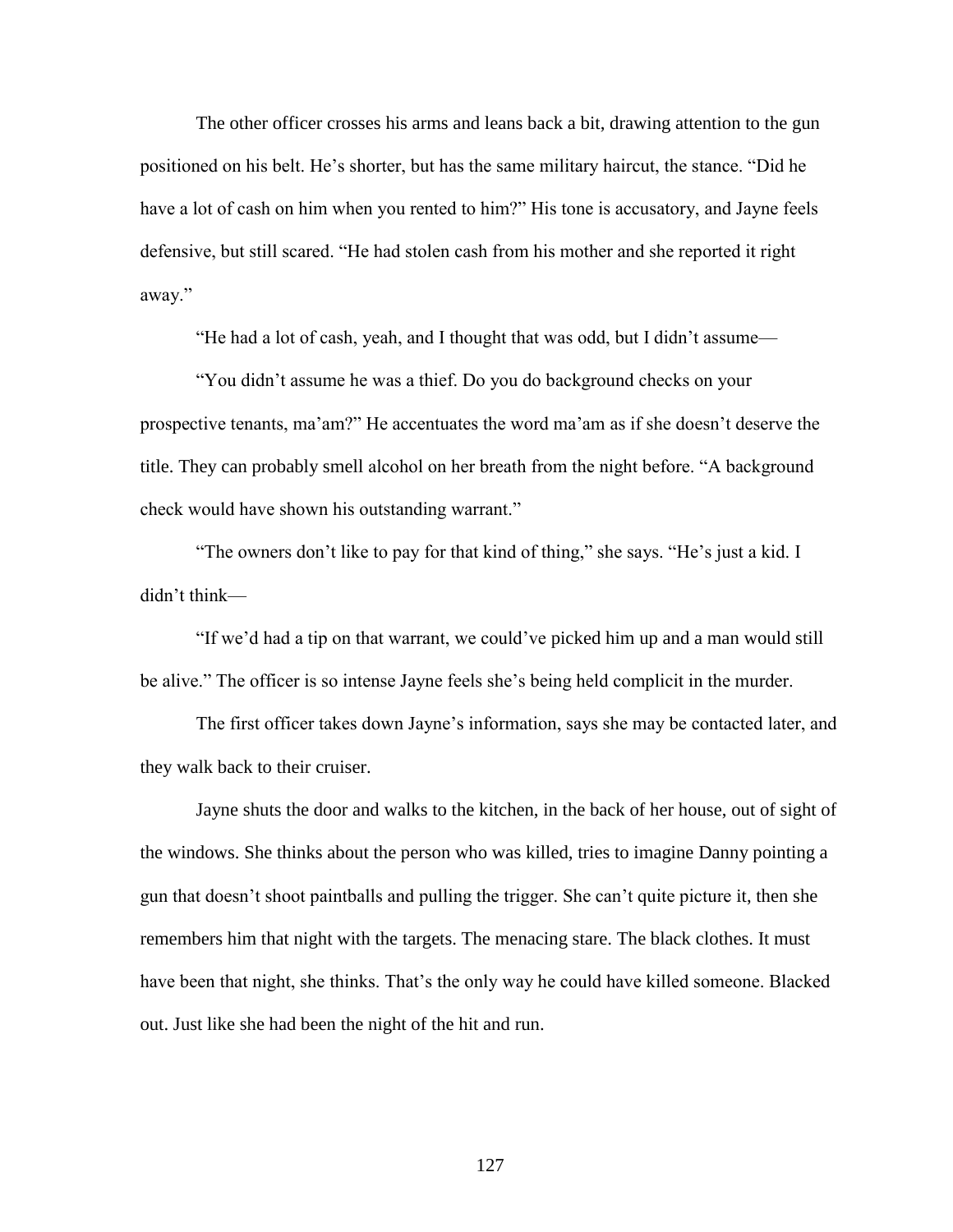It was alcohol that took that man's life, she thinks. Now it would be taking Danny's in the form of a prison sentence. She remembers the red stain on her car and feels her heart beat hard and fast, like a giant fist is gripping her chest, squeezing her lungs. She leans against the kitchen counter to brace herself against the thought, *has it taken mine too?*

Then she gets that itch, that feeling she gets every time she starts to think or feel something she doesn't want to. She needs a drink in her hand to weaken the thought and make her feel like everything is normal again, to feel like herself again. She opens the fridge but there's only an empty box from her last twelve-pack. The whiskey bottles on top of the cabinet are empty. She goes back to the front door, gets in her car and heads to the liquor store.

She goes slow down Danny's end of the street and stops a few houses down when she sees the two officers again. Danny walks between them, toward their cruiser parked on the street. His hands are clasped behind his back, cuffs around his wrists.

She turns around and hurries back home to hide, afraid they might take her too, as an afterthought. *But you didn't kill anyone,* she tells herself. She paces her living room. She sits down at her computer, still aware of her heartbeat, and taps her feet under the desk. When she closes the browser, no one will know she ever thought about it. She types the word "alcoholic" and hits search.

\*

Later, she lets the detectives in the apartment and watches as they collect evidence. They carry out a pistol in gloved hands, gingerly, as if it were something fragile like a glass dish or a bomb. Next they bring out several clear bags containing some of Danny's more innocuous belongings. A neon green bong. The paintball guns. The trench coat.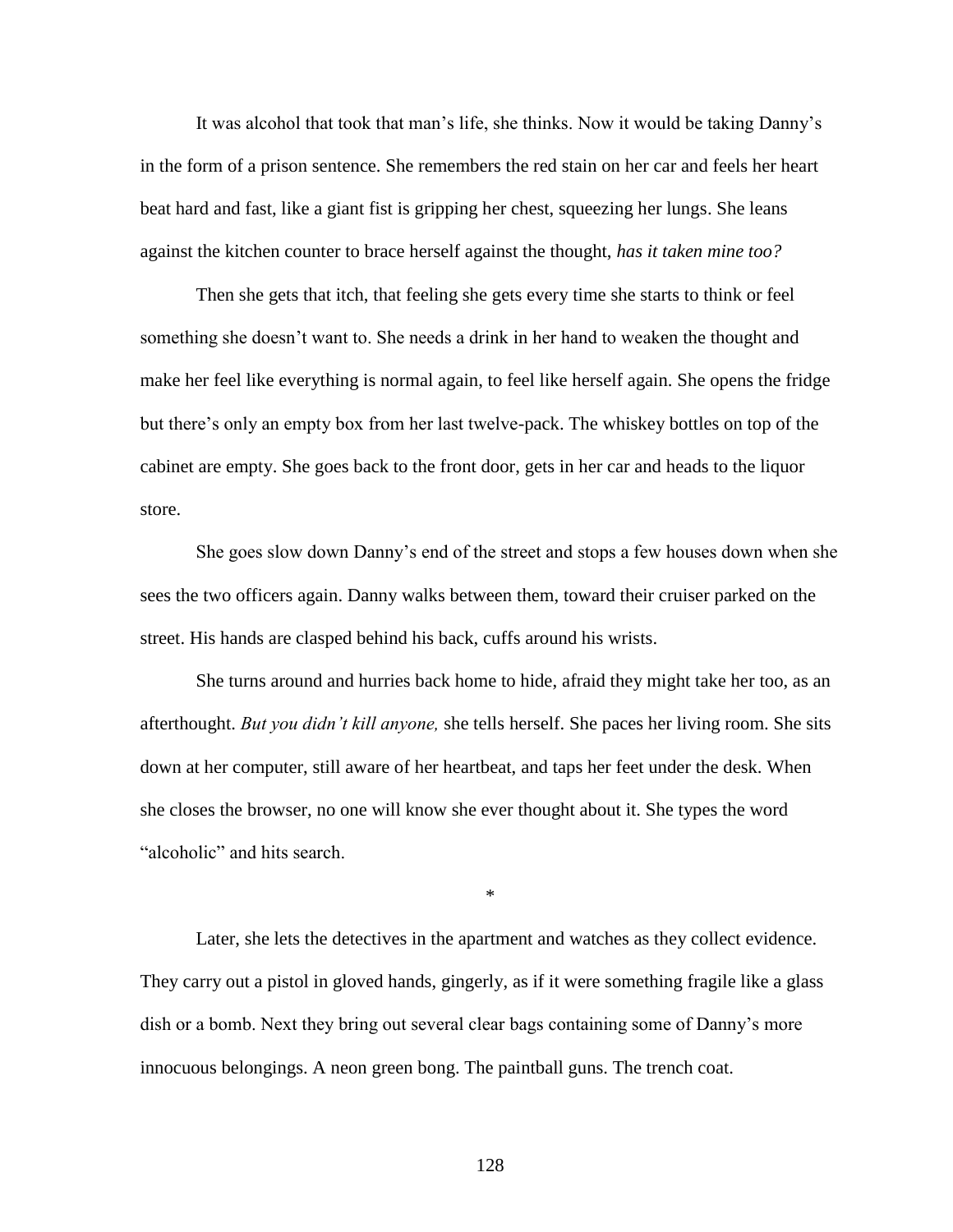A few days later Danny's mother comes and removes the last of his things. It's not even enough to fill a garbage bag. He hadn't had time to accumulate much. She places the bag in the backseat of her Corolla with a blank look on her face, her mind somewhere else. She and Jayne don't speak.

When the apartment is turned back over to Jayne to rent to someone else, she goes inside. It looks darker, and it seems that around the place there hangs the presence of loss. Jayne thinks it may be the memory of the man Danny shot. Or maybe his own life cut short, or just that something feels different in a way that she can't articulate but can sense. Maybe it's what life is like when you're sober.

She paints the whole apartment in one day.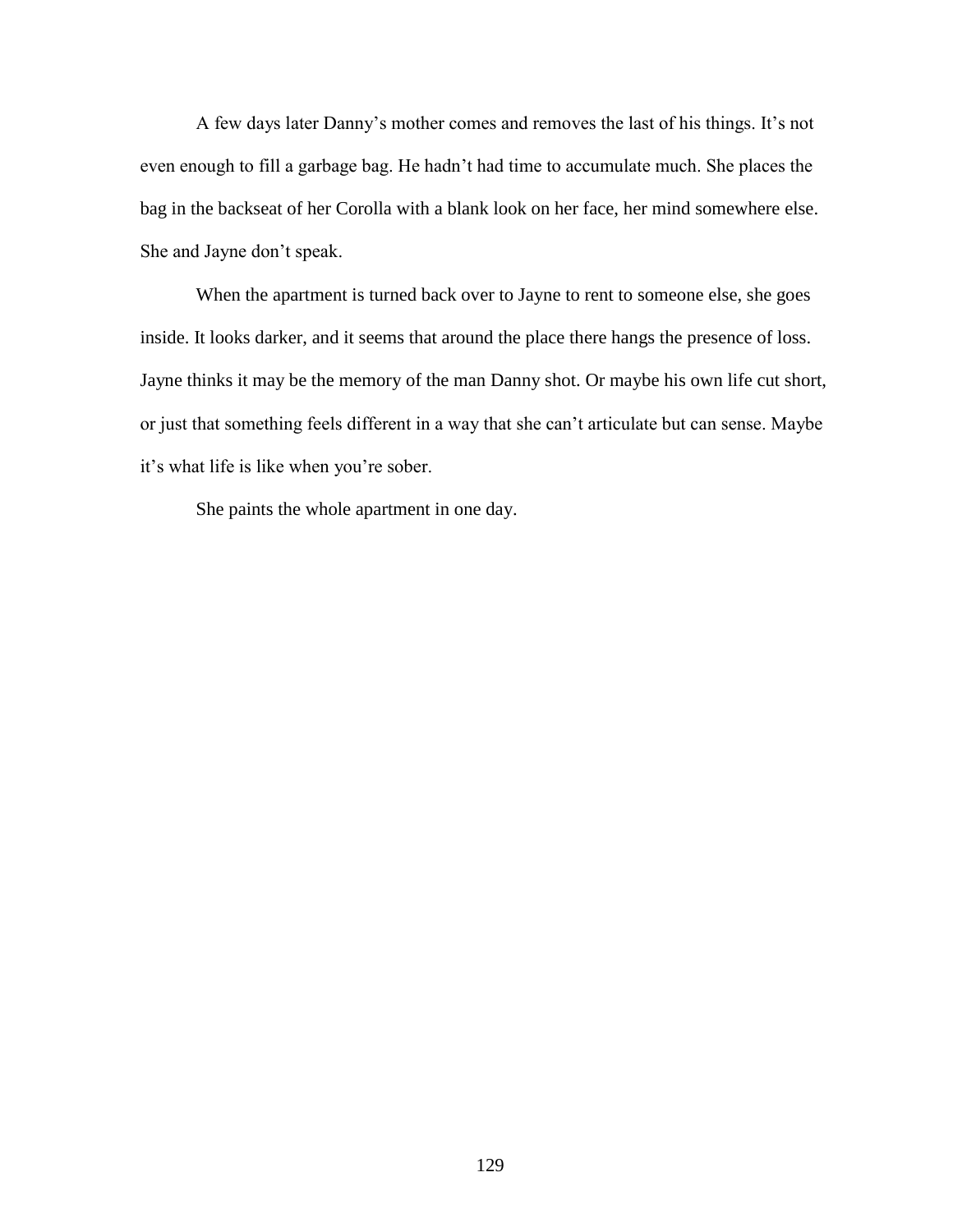## THE COST OF LIVING

Jayne didn't like John Laroca the first time she met him. She may not have known him long enough to really like him. He was waiting at the doorstep when she pulled up to show him an apartment for rent. He fidgeted and shifted his weight from one foot to the other. He was very neatly dressed in what looked like clothes from twenty years ago. When Jayne tried to shake his hand he turned away, so she just unlocked the main door to the building. He stopped to ask why there was a one and a three on the doors to the apartments.

Confused, she said, "Those are the apartment numbers."

"But two comes after one," he said, pushing his glasses higher on the bridge of his nose.

"One and two are on the first floor and three and four are on the second floor."

"But where is two? It should be after one."

"It's in the back of the house on the first floor, like I said, and four is back there, too, upstairs. One, two on the bottom, three, four on the top."

"But you come to these first, they should be one and two," he persisted.

"Well I didn't number them," she said. "Do you want to look inside?"

She unlocked the door with the one on it although number three was empty too. He walked through the apartment and then pulled out a small measuring tape and held it up on the wall between a doorway and a window. Jayne wondered why normal people never inquired about these properties. In all the time she'd been manager, only a handful of tenants had ever been average people who had good references, paid the rent on time, and made the process go as it was supposed to.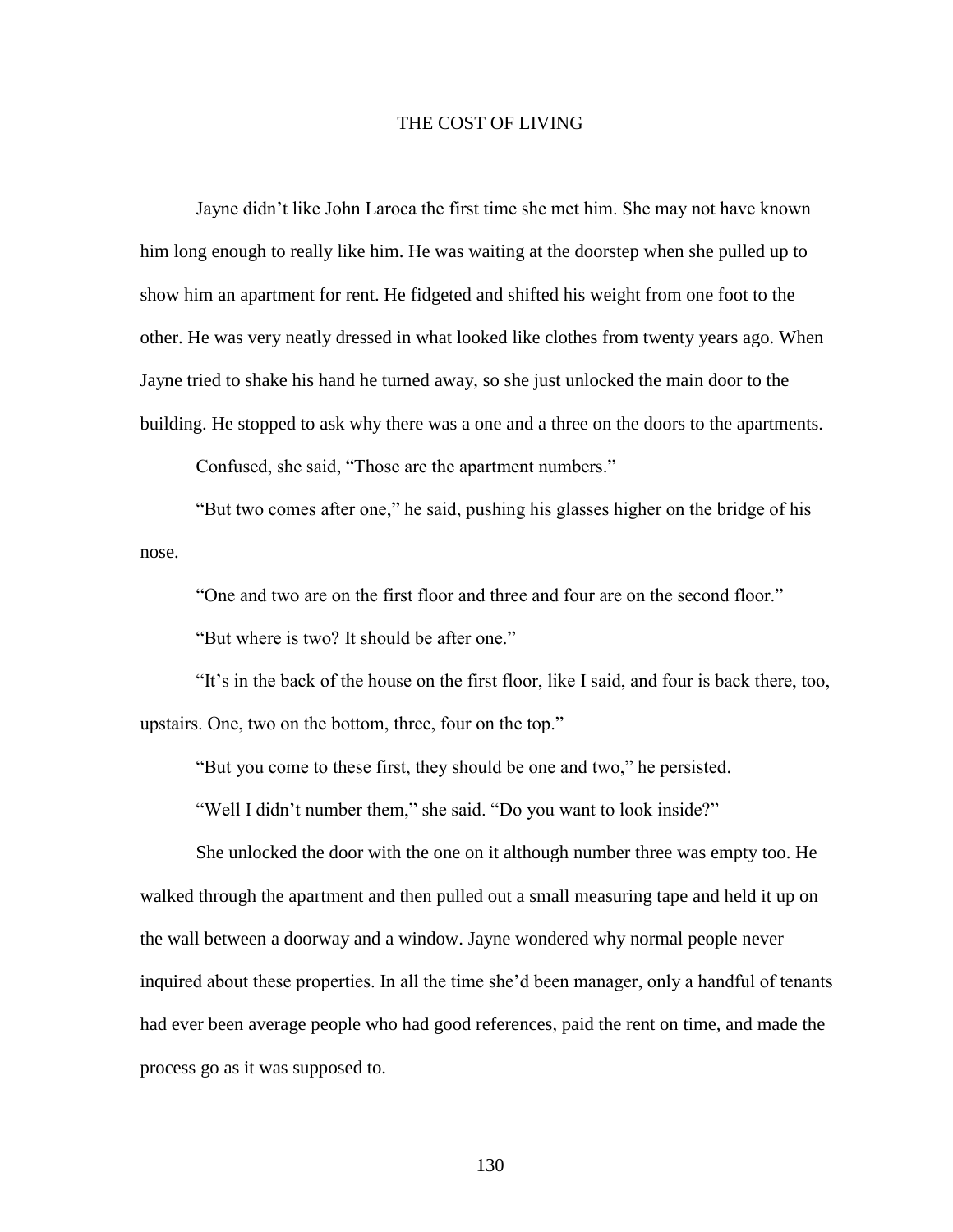"A fish tank goes here," he said. "I have three, but the one that goes here has porkfish. *Anisotremus Virginicus*. They're a salt water fish that grow up to twelve inches long. I feed them shrimp and the tank has to stay between seventy-two and seventy-eight degrees Fahrenheit."

Jayne nodded slowly. "Does that mean you like the place?"

"Yeah, I'll take it," he said and went back to talking about fish. He even picked the subject back up again after she interrupted to get him to fill out the application, which had launched him into another discussion about the apartment numbers.

She left exhausted, like she'd spent the morning with a young child instead of a grown man. Jayne would have liked to pass on an applicant like John because she could sense that he'd make her work for the four hundred a month he'd pay in rent. But since he had the money and Henry would have said something like, "I can't afford to wait for somebody you *like* better." Jayne set it up to get him moved in two days later. He arranged for her to pick up weekly payments instead of paying rent on the first of the month like everybody else. He insisted she come every Wednesday at 5:05 p.m. and regarded the situation as if it weren't a special request. Apparently that's how he'd done things at every apartment he'd ever lived in.

That night Jayne caught the local news. Normally she didn't get home from her side job working at a restaurant until the late shows were on, but she'd been sent home early because business had been slow. There were reports on the number of workers signing up for unemployment and the number of households on food stamps. She looked at the wrappers from ninety-nine cent burgers on the coffee table, the stale greasy smell lingering in the room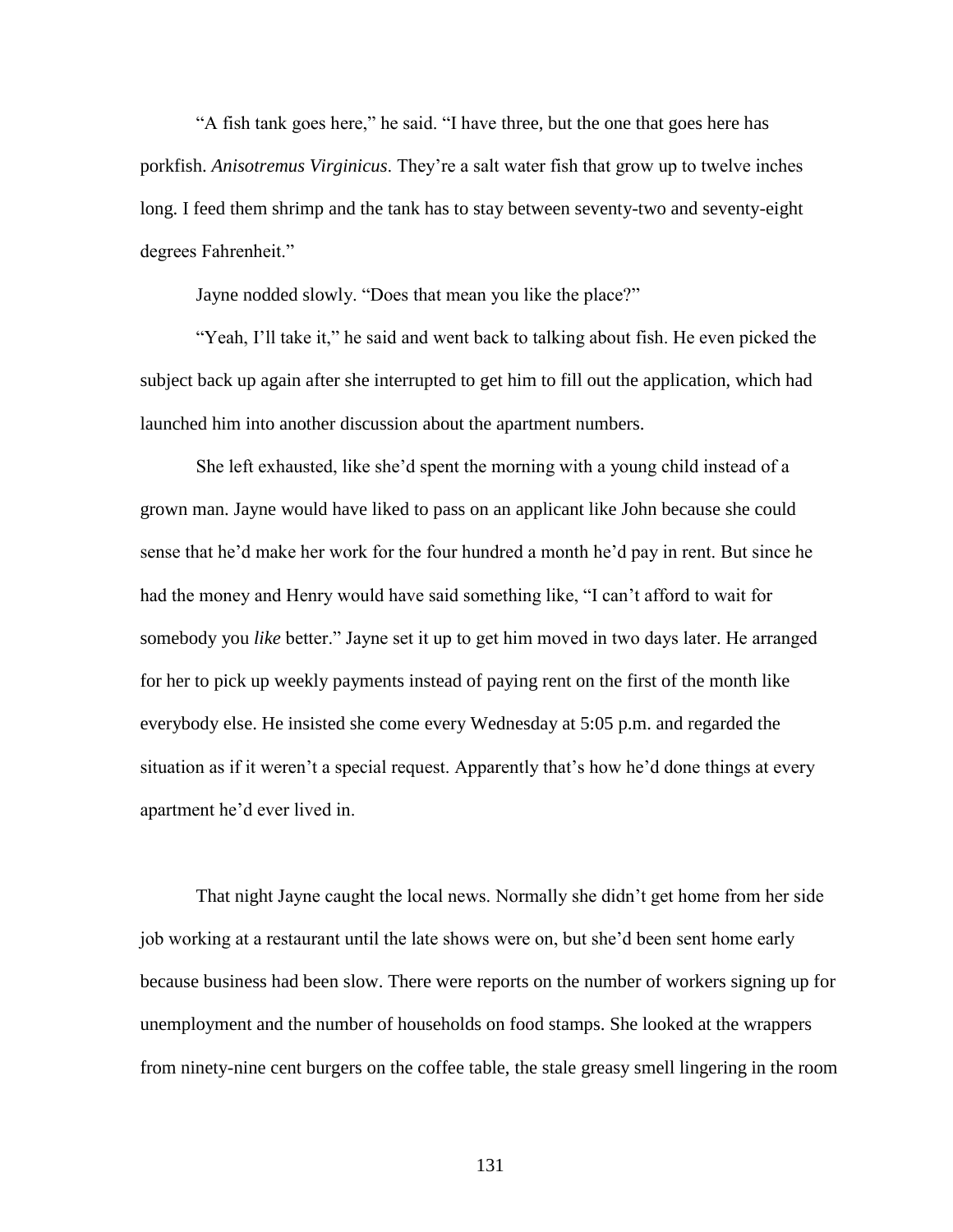and the taste of pickles and onions still on her tongue as she considered what she could buy with food stamps, but her pride wouldn't let her entertain the thought for long. Lame jokes from the late shows weren't enough to shake the wearisome feeling she had before she shut off the TV and went to bed.

Jayne got a call about the other apartment and agreed to show it right away, eager to rent the place so Henry wouldn't start thinking she wasn't worth what he was paying, which wasn't much, but the house she lived in rent-free wasn't something she wanted to risk losing.

The couple was already there when she pulled up. Each of them must have been over six feet tall. The man stood perched on the front steps looking up and down the street, his long neck making him look like a giant stork, his wiry hair slicked back like wet feathers atop his head. His wife stood just behind him, taking slow steps with a kind of gracefulness about her. Her hair was long, all the way down her back, and swayed with her movements. When she turned to the side Jayne saw that she was very pregnant. She looked at them through her windshield, and the woman seemed to glide around, her hand on her belly, completely at ease with her size, both in terms of height and baby belly. As Jayne approached they both smiled warmly, which didn't happen often in this line of work.

They followed her up the stairs to the door with a three on it, and she let them inside. They both examined the apartment carefully, looking in closets, under the sink, in the oven, even behind the refrigerator. Louis double-checked the rent and deposit amounts to make sure he had them right.

"I want to be honest with you," he said. "We don't have a recent landlord reference. We lost our house. To be perfectly honest, we were set out when it foreclosed."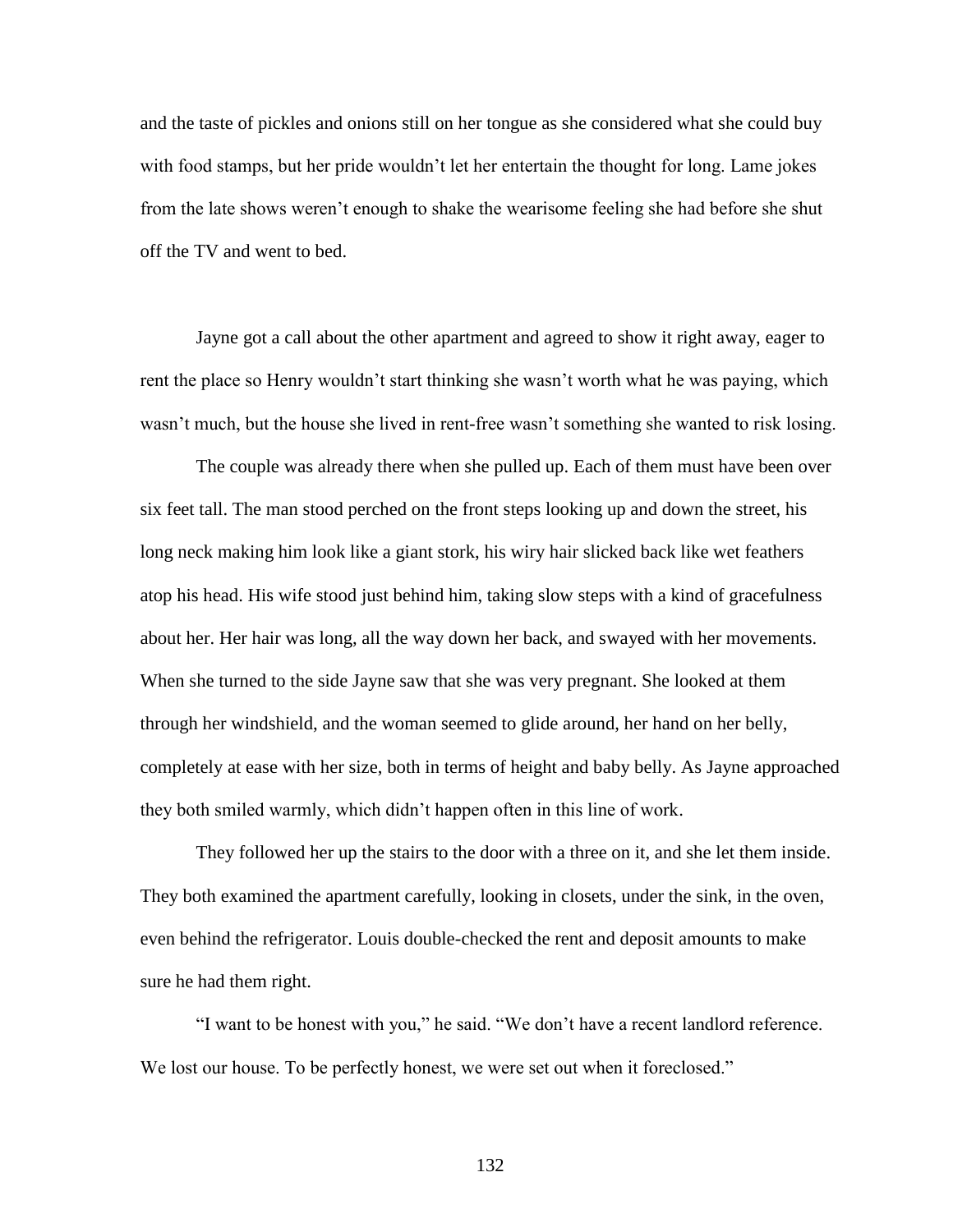Here, his wife, Madeline, interjected, "I lost my job. My boss cut my hours. He knew I was pregnant, and I think he just wanted to hire someone else rather than pay for my maternity leave. When he cut me down to one day a week I just quit. I was having terrible morning sickness anyway."

Louis continued, "We would've been okay on my paycheck alone, but at the company where I worked said they had to tighten down. Told me my productivity had dropped by two percent. I'd been there for nine years and they let me go, just like that. I drew unemployment for a while—the first time in my life—until I found a new job, but the pay's not as good."

"We've been forced to find a smaller home," Madeline said.

"Where have you been living?" Jayne asked.

"With family," he said. "Which is a little embarrassing at our age." He assured her that their references would check out although they were dated.

"We just want to set up a stable home for our baby," Madeline said.

To Jayne, the thought of this one bedroom apartment being a family home made the walls seem that much closer together. Seeing the two of them together, though, Louis with his arm around her, smiling at her, she could see how the apartment could be cozy. She took their application and they talked about the deposit. With his inclination toward honesty, Louis admitted that they didn't have enough money. He showed her a pay stub to prove he could afford it after the first month. They could pay the hundred dollars they were short along with the next month's rent, and claimed they had people to vouch for their good character. He promised to take care of the place as if it were his own.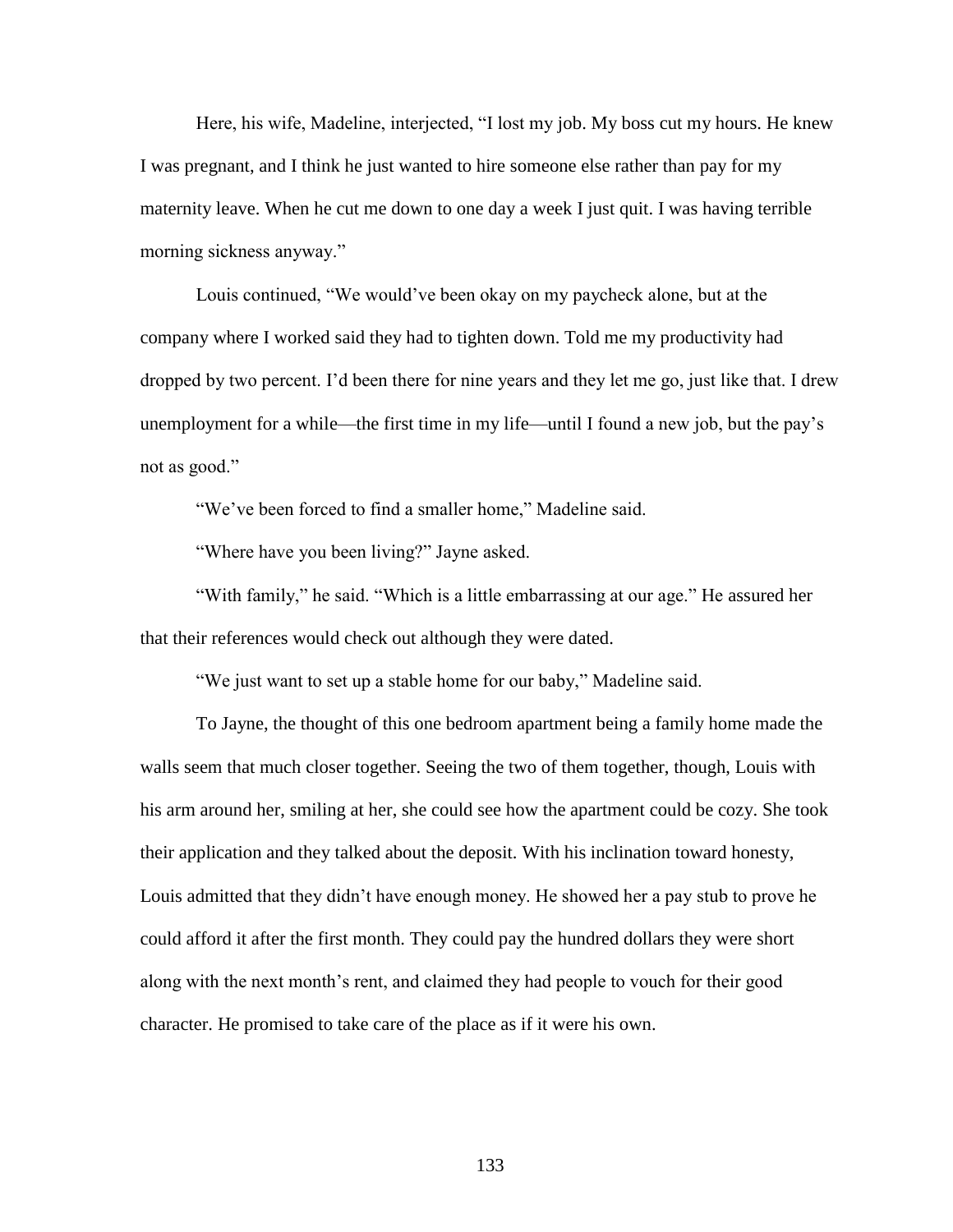She left telling them she would talk it over with the owners. She told them she'd try to work out a compromise on the deposit if they signed a two-year lease. Really, she wouldn't bother Henry with it at all, but she didn't want the new tenants thinking they could sway her so easily on the first try because who knows what favor they'd need next. She believed what they had said, but that didn't entitle them to special treatment. She knew the cost of living is high for everyone these days, and they weren't the only ones who could use a break. Jayne turned their check over to the owner saying it was the best she could do considering the economy.

After four weeks, Jayne had collected a full month's rent from John. Arriving at his apartment during rush hour proved a challenge, but when she was late the first time, he was so visibly distressed that she made an effort to be early, wait down the block and pull up at exactly 5:05 so as to avoid any more hassle from him. She never asked why 5:05. On the fifth Wednesday, he wasn't there. She waited in her car with the rain coming down in big uneven drops. Eventually an old Lincoln that looked to be newly smashed on one side pulled up in front of the house with John in the passenger seat. He fidgeted more than usual and his glasses were broken, but he wore them anyway. When he got out of the car he rushed over.

"I'm sorry I'm late," he said. "Some idiot hit Sam's car." Sam was a regular customer at the grocery store where John worked as a bagger. He was kind enough to give John rides when the weather was bad so he wouldn't have to walk in the rain.

"Are you okay?" Jayne asked.

"Air bag broke my glasses," he said pulling out his rent payment. "But I didn't want to be late."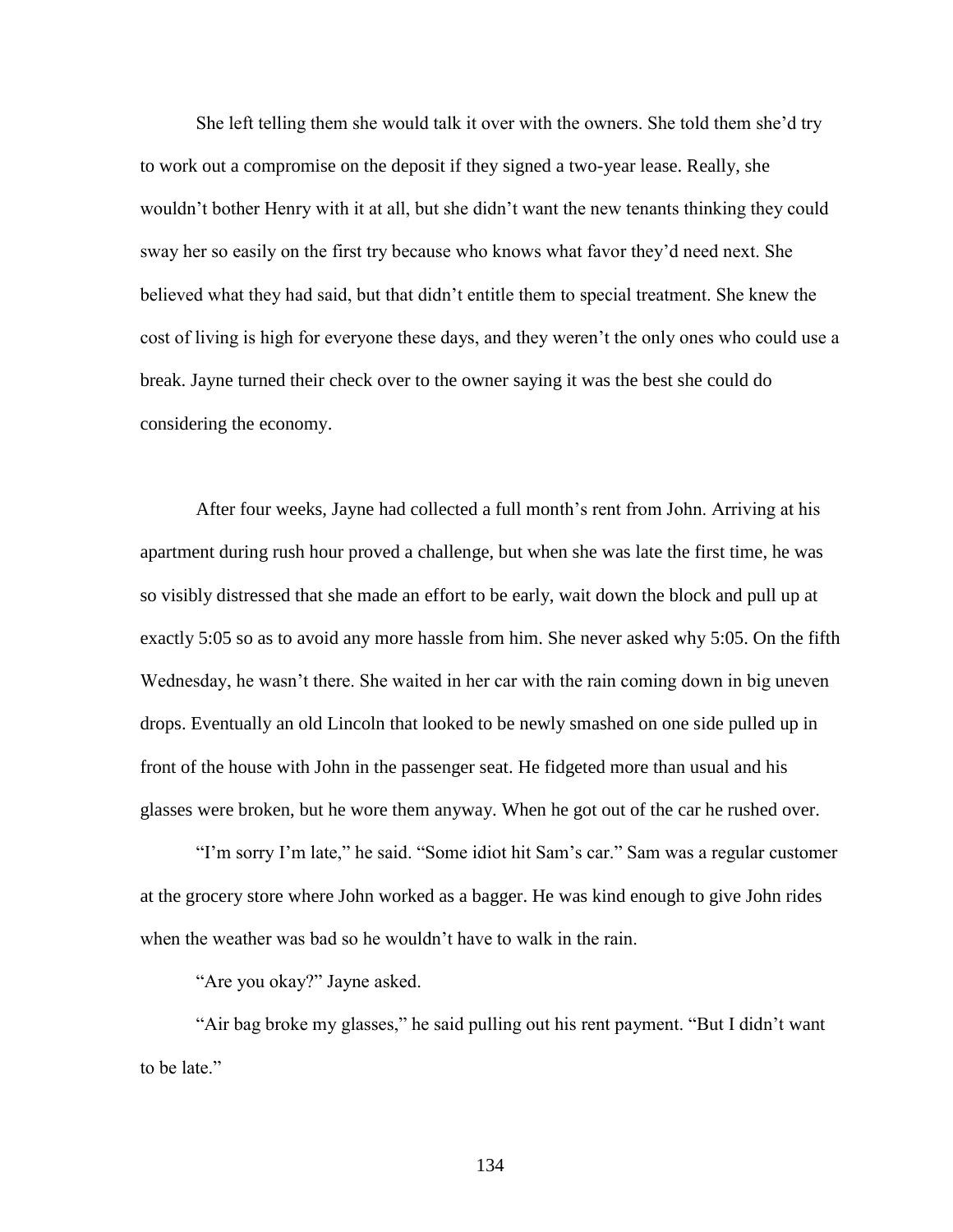"You're not hurt?"

"I had to be here at 5:05, we'd have never made it if we went to the hospital."

"Do you need to go to the hospital?"

He put the money in her hand.

"I need to feed my fish."

She didn't try to argue with him. He went inside and she walked over to the driver's side of the car.

"Are you okay?"

"Yeah I think so. John sure was worried about getting here."

"I bet. Do you think he needs to go to the hospital?"

"They might keep him locked up in there," Sam laughed. He had a bright smile that made the creases at the corners of his eyes deepen. "Just kidding. Ol' John's a good guy. You know how it is; it rains and people forget how to drive. Some fool ran a red light and smacked into the side there," he said, pointing. "We done made a police report."

John came back outside. "Are you sure you're okay?" Jayne asked him again. "Does anything hurt?"

"It hurts where the seatbelt was, and my neck is kind of stiff," he said pointing to each place on his body as he said them.

Jayne looked at Sam. He leaned across the passenger seat to speak to John. "Hey, Buddy, what do you say we go for a ride?" It reminded Jayne of someone tricking a dog into a trip to the vet. Sam gave her a nod and a smile, and they drove off.

She was about to get in her car to leave when she saw Madeline waddling up with an armload of grocery bags. The rain had slacked up to a mist clinging to everything.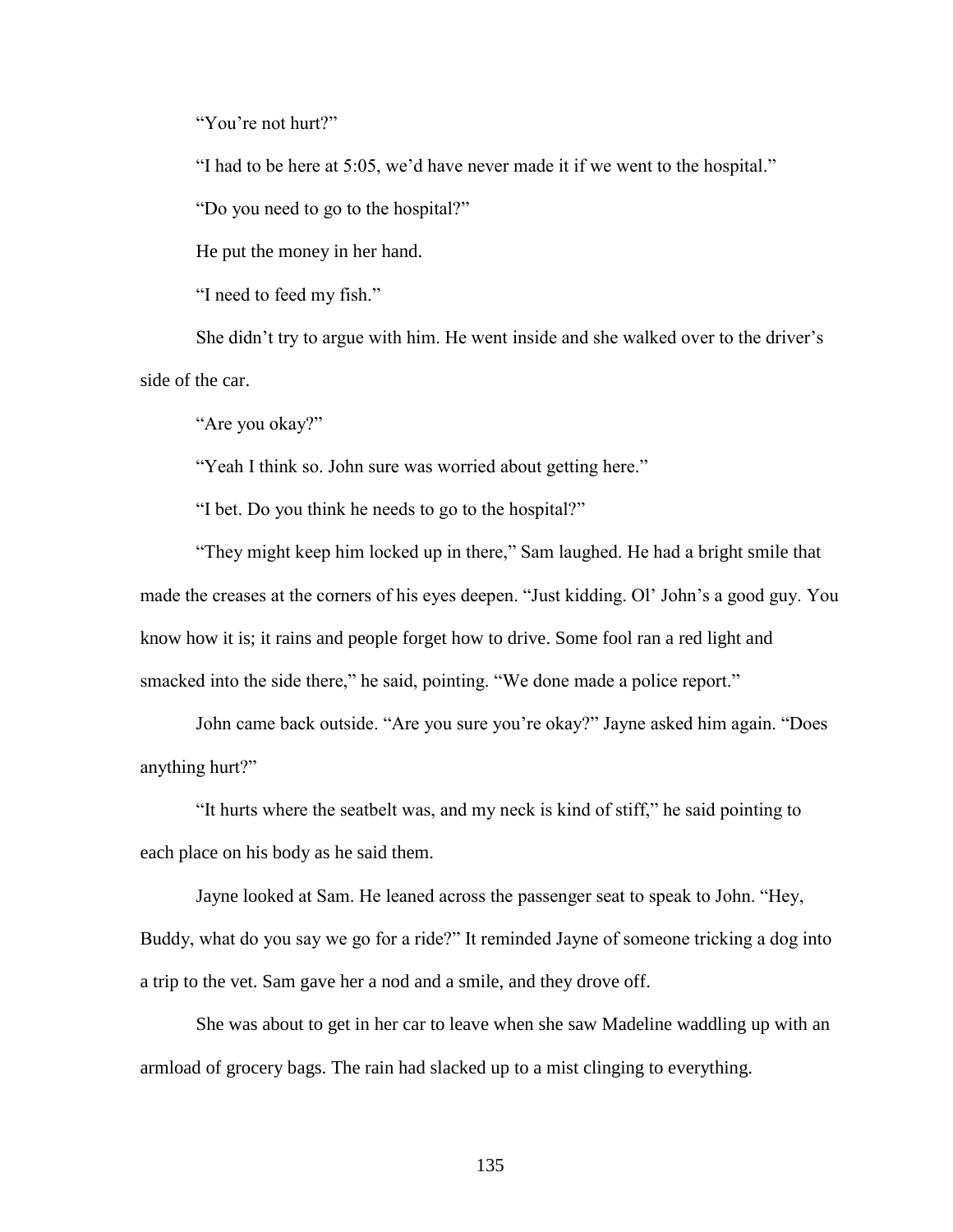"You shouldn't be lifting that," she said taking the bags from her.

"It's all right," she said, but sighed with relief when Jayne took them. "Oh, thank you," she said and fished her keys out of the pocket of her raincoat.

Jayne carried the bags up the stairs and stopped in the doorway when she saw the inside of the apartment. It had never looked so nice. There were vining plants hanging from decorative chains in front of the windows alongside wind chimes and sun catchers, large colorful paintings lined the walls, and the hardwood floor shined like the surface of a lake in sunshine. It even smelled beautiful; some combination of lavender and soap, and it was cool inside like the way it feels to walk on a river bank with bare feet. Jayne sat the bags on the kitchen counter. Bunches of herbs hung over the sink and potted plants filled the windowsill.

"Thanks so much," she said. "Louis has been picking up extra hours trying to save as much money as possible before the baby comes, so I haven't had much help around here."

"The place looks amazing," Jayne said.

Madeline waved a hand, dismissing the compliment.

"When are you due?"

"At least another month," she said. "But this baby will come when it's ready." She smiled and patted her belly. She seemed so comfortable being pregnant, like it was no big deal, but her belly was so big Jayne couldn't imagine how she'd contain it if the baby got much bigger.

It was such a relief to see a tenant taking care of an apartment rather than living in filth she would have to clean up later. Showing properties, signing leases and collecting rent was the easy part. The biggest part of her job was cleaning up after someone moved out.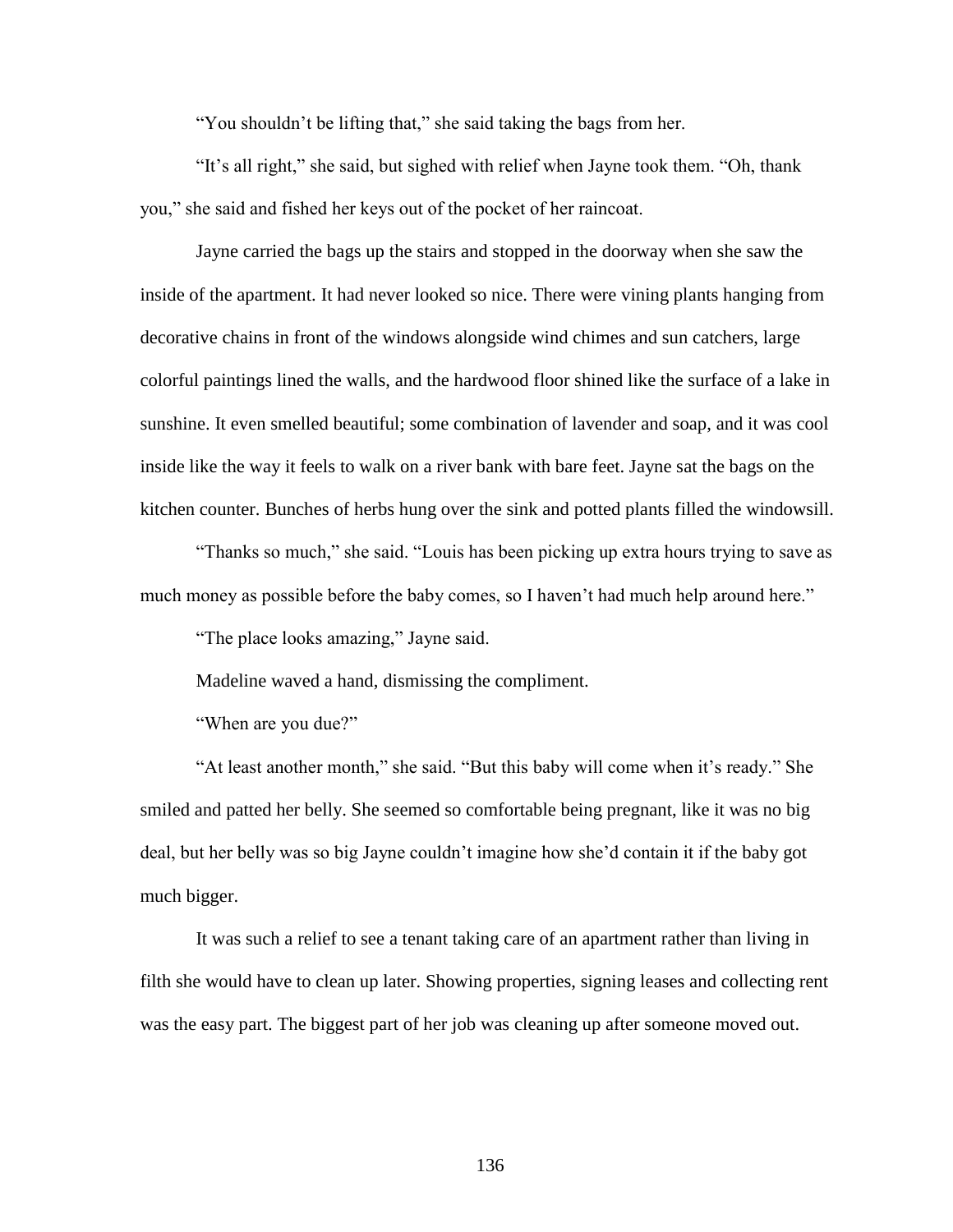Sometimes Jayne reasoned it was a pretty small price to pay for a place to live. Other times she dreaded it and wished her life had amounted to more than that.

The next Wednesday, John said that he and Sam were going to sue the person who caused the car wreck the week before. He said he got the idea on his day off from work when he was watching daytime TV. "My time off work and my injury is worth something," he said. It sounded like he was quoting a commercial.

"Did you miss work?" John had a set schedule and was off every Thursday. Jayne had to change her own work schedule too to accommodate his Wednesday afternoon rent payments.

"No, but my pain and suffering is worth something."

"Are you still hurt?"

"I was hurt, and the insurance company needs to pay me what I deserve."

Jayne shook her head. "Well good luck with all that."

Over the next month, John gave her weekly updates on the progress of the lawsuit. "The idiot" had insurance, so it would most likely be settled out of court and John and Sam would each get a check.

Jayne hadn't seen Madeline lately. She assumed she'd given birth and was nestled in with her newborn.

Jayne knew when John got his settlement because of the smug smile on his face. He stood on the porch waiting for her to arrive. When she walked up he said, "Eight thousand dollars," drawing out each word. She had begun not to be so shocked at the odd things John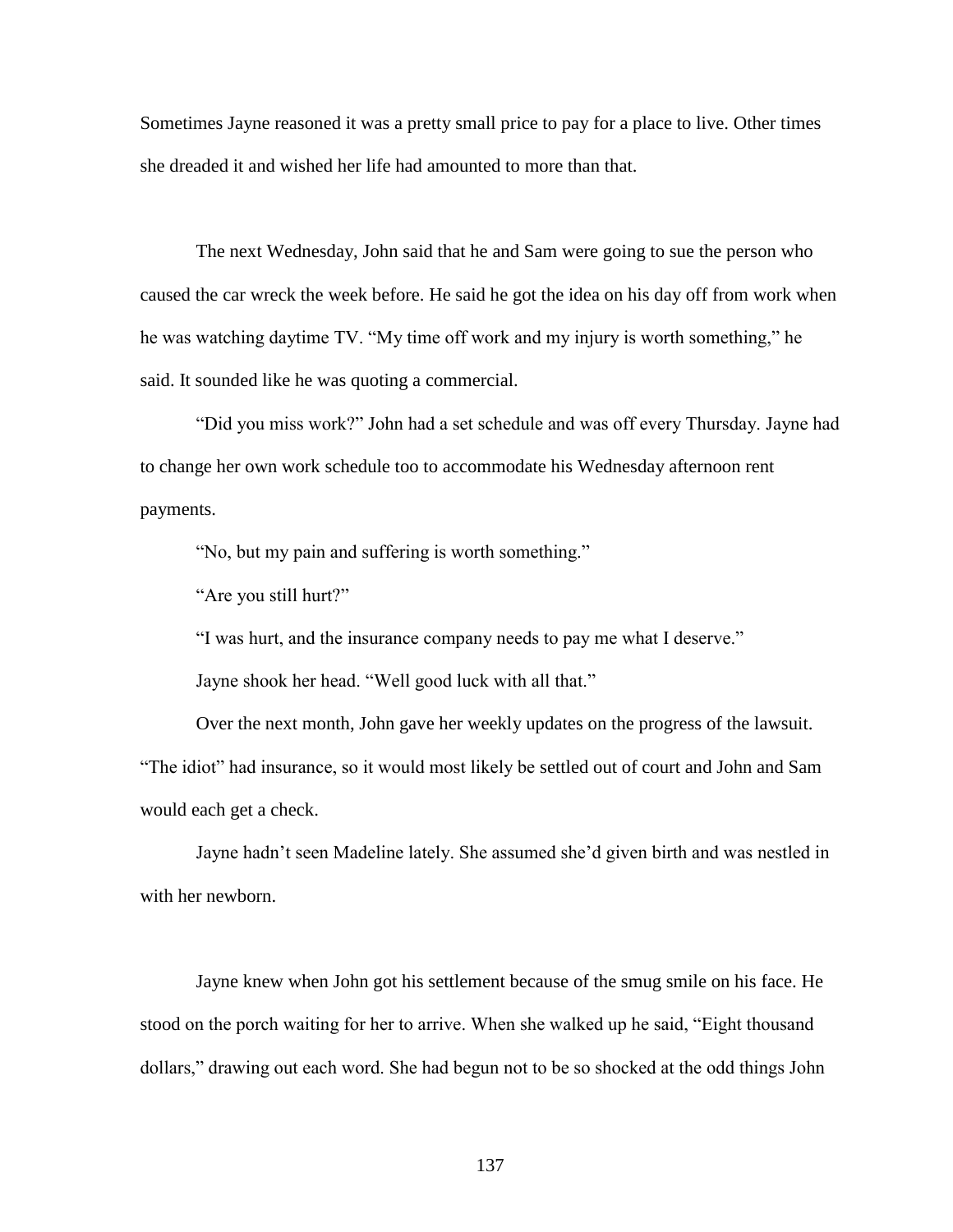said, but it was still strange to hear him talk about money like that. He pulled a wad of cash from his shirt pocket. It was three inches thick.

"Jesus," Jayne said. "Do you think it's wise to carry that much cash around?"

He peeled bills from the wad and handed her his weekly rent payment. "I might need it for something," he shrugged.

At that, Jayne figured he might go through it all pretty quick, so she asked if he wanted to pay a couple months' rent and get ahead.

"No," he said. "Let's keep our routine."

She shook her head. "Okay. Whatever. So you think you might buy a car?"

He looked at her as if she'd asked a stupid question. "Why? What's wrong with the way they are?"

Louis and Madeline came out of their apartment and headed to their car parked on the street in front of the apartment.

"I got eight thousand dollars," he told them, full of pride.

"Oh, that's great, John," Madeline said sweetly with her head cocked as if talking to a small child. "Good for you."

With a wave the couple drove off.

"Be careful who you tell about that money, John. You don't want someone taking advantage of you."

He looked genuinely puzzled as to what she could be talking about. He had that look he gets when he's totally uninterested in what's being said to him. He looked at his watch. "It's time to feed my fish," he said, and left her standing on the porch.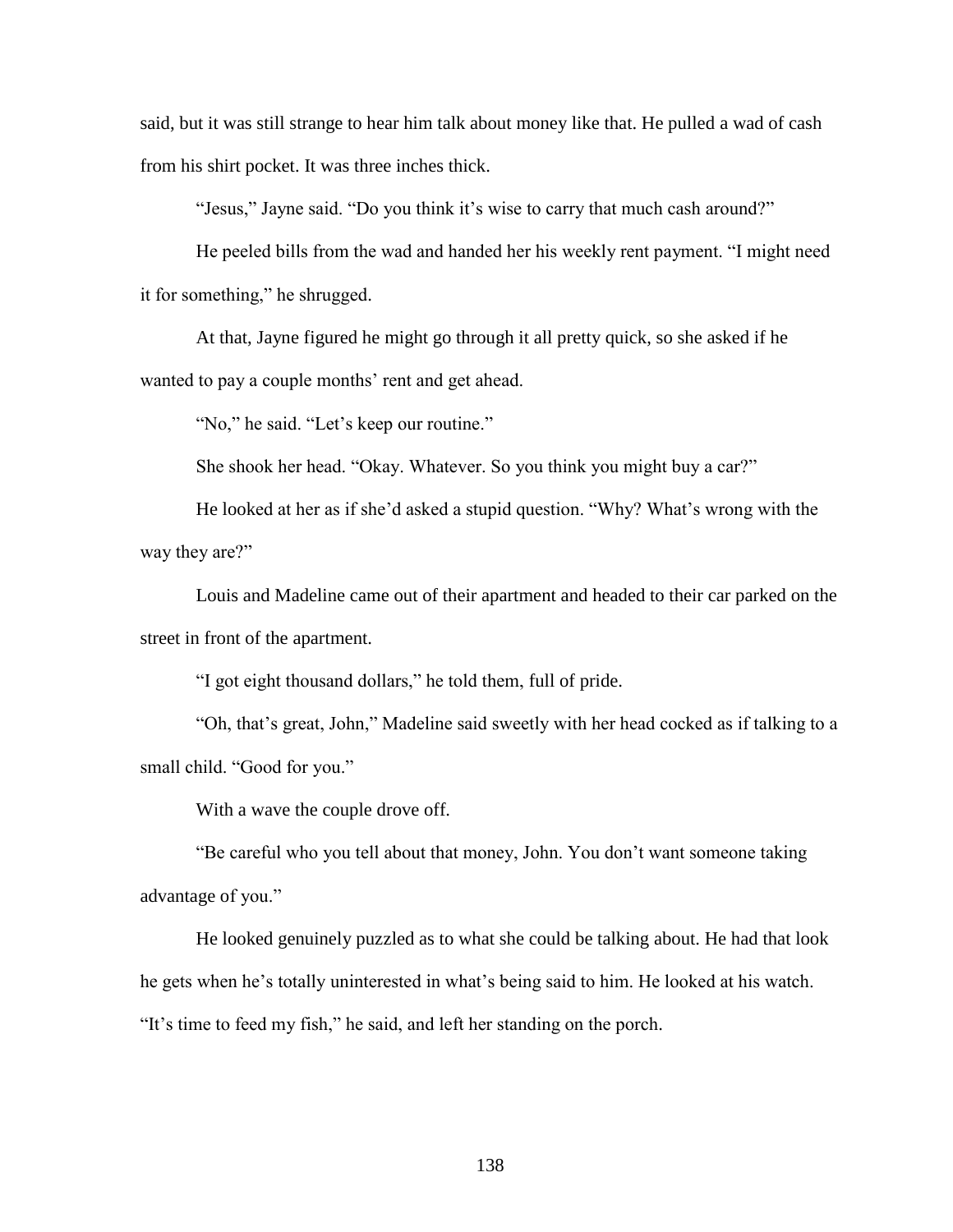A few days later, Jayne was up early because she couldn't sleep. She didn't work late much at all anymore and was starting to re-enter the world of people who kept decent hours. She was only half-listening to the news, having gotten lost in thought after a commercial for a community college. She couldn't work part time all of her life, especially if things didn't pick up.

Then she heard John's name, "…was found shot to death in an apparent robbery. Investigation is still underway." A tingle ran up her back and settled in her neck and scalp.

The anchor went on to a story about rising cat and dog populations in shelters due to people being unable to afford to keep pets. She tried to block out the sound of the newscaster, unable to process that John had been murdered while puppies and kittens filled the screen. She turned off the TV.

It didn't seem right to just keep sitting there as if nothing had happened when a man she saw every week had been murdered. "He's dead," she told herself a few times. "John's dead."

It would change their whole routine.

Finally, she went to her files and looked up his application to find his brother listed as his emergency contact. It was the first time she'd ever had to call one. That stupid settlement, she thought. To somebody out there, John's life was only worth eight thousand dollars. His life was over for the cost of a used car.

Jayne called John's brother and arranged to meet him at the apartment to remove John's things. His brother didn't seem upset at all. "We weren't that close," he said as he loaded furniture in the bed of a pick-up. "He was always kind of weird."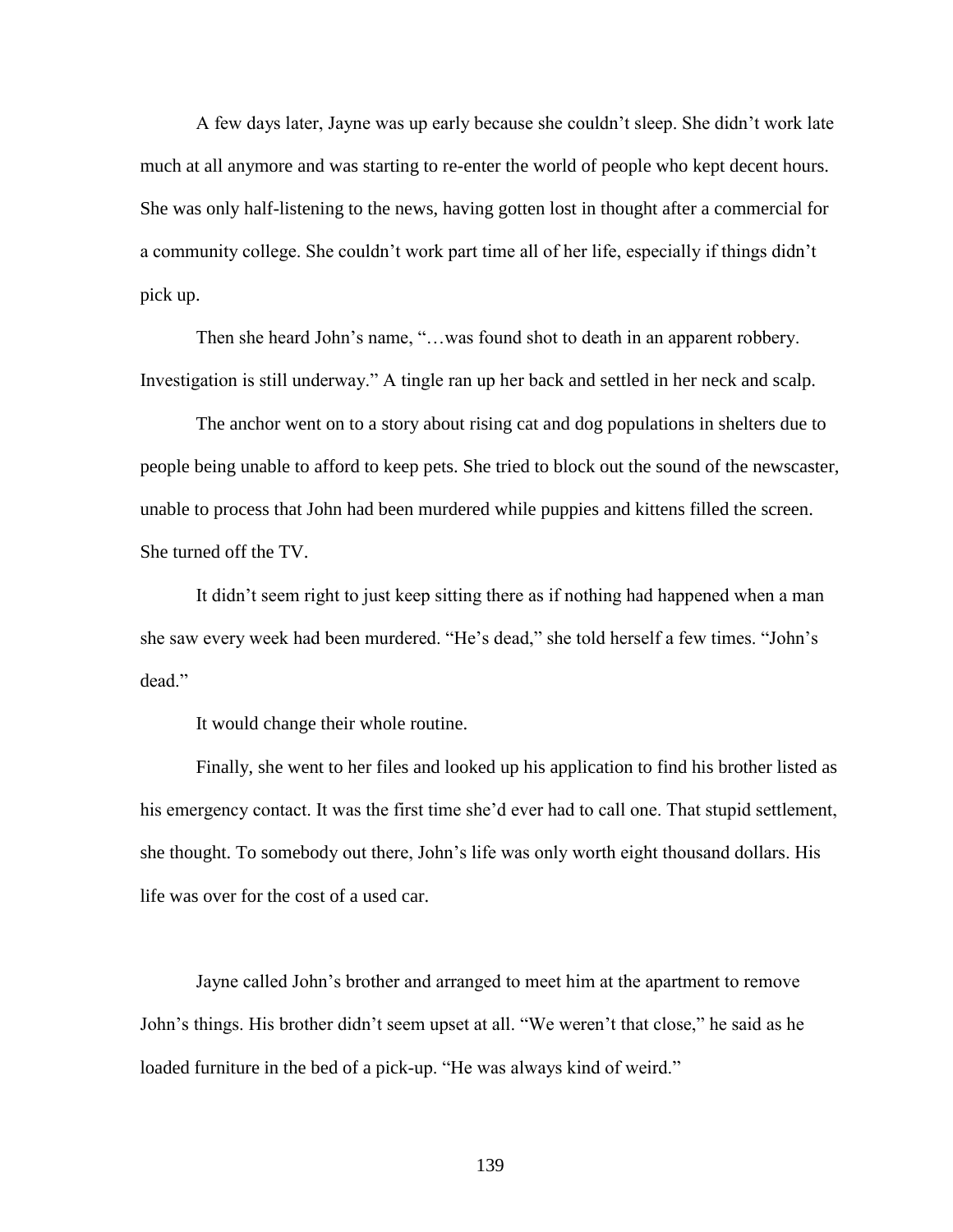Must have been a lot of love in that family, Jayne thought, shaking her head. "I take it there won't be a funeral," she said.

"Nobody'd come. I donated his body to science. The university will pay for the cremation." John's brother had the same gait, the same hair. It was like seeing a different, slightly more normal version of John.

From the other apartment, she heard a baby cry. It was a rhythmic, staccato wail and then it stopped. She followed John's brother around, helping carry out things from the sparsely furnished apartment.

"What about his fish?" she asked.

"I'll flush 'em and empty the tanks."

"You can't do that." she said. "He loved them."

John's brother snorted. "I doubt he loved anything. You want 'em? You can have 'em," he said with a shrug.

"Just leave them here and I'll figure something out," Jayne sighed. She stood looking at the tank. The fish swam slowly, back and forth leisurely and she felt a little love for them, orphaned as they were. They'd probably end up in her own house. Half of her stuff came from apartments where people had left perfectly good things behind. She doubted the next tenants, whoever they might be, would want to buy live shrimp to feed them and keep their tank's temperature regulated between seventy-two and seventy-eight degrees.

The truck was full. "I'm going to take this load to Goodwill and I'll be back," he said.

"Okay," Jayne said and stepped onto the porch. The other door opened; the one that should have had a number two on it. Louis and Madeline appeared in the doorway smiling.

"We've got a story for you," he said as they came down the stairs.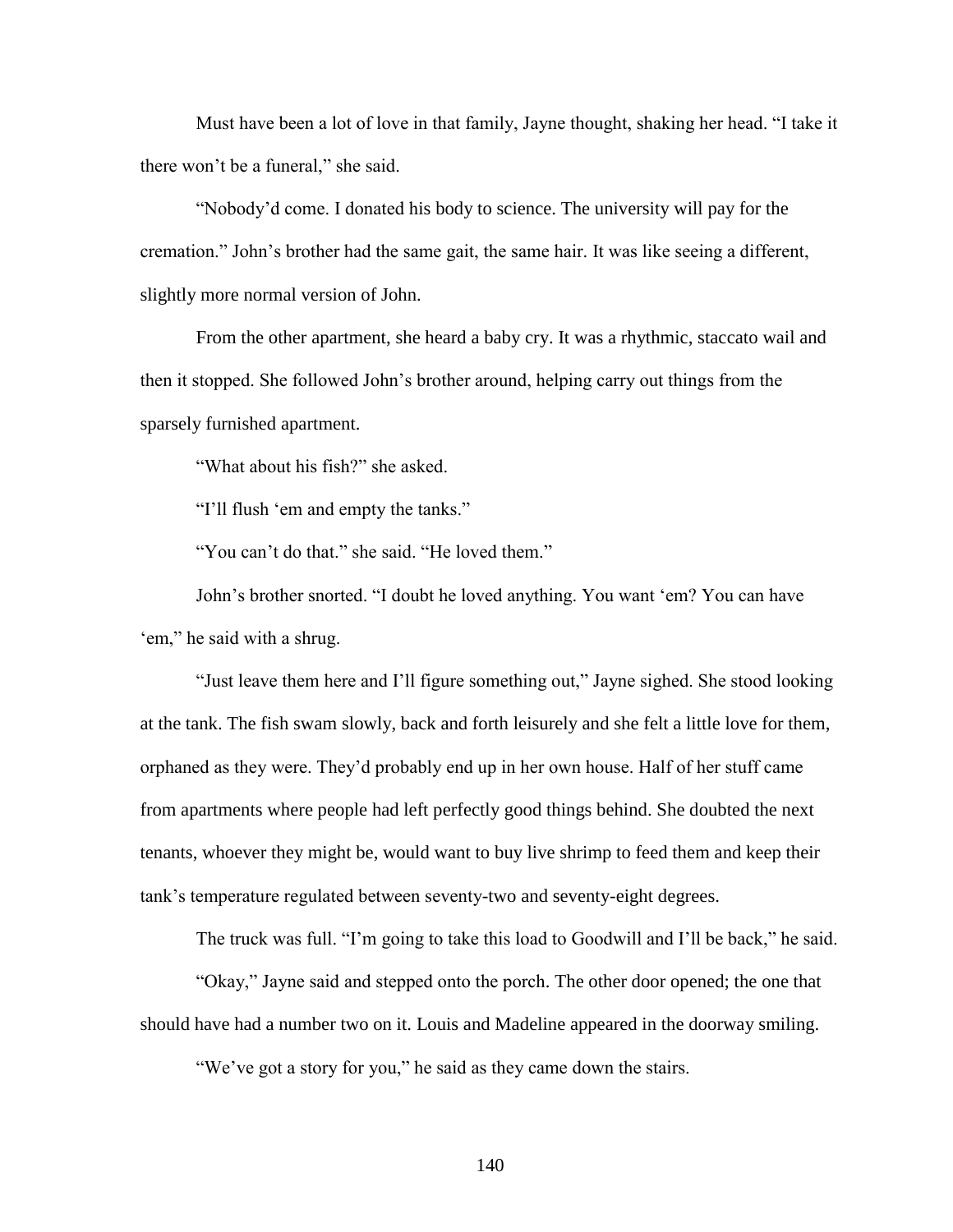"Oh yeah?"

"This is Claudia," Madeline said slowly moving her arm and turning to show Jayne the newborn. "She was born right here in front of the apartment."

"You're kidding," Jayne said.

"Nope," Louis said. "It was two nights ago, three o'clock in the morning, and I was walking Maddie to the car to head to the hospital."

"And I just couldn't make it," she said.

"She was born right here," he said pointing to small patch of grass between the porch and the sidewalk. "I caught her and wrapped her in my shirt. A fire truck happened to pass by as I was handing her to her mama and they stopped and let me borrow a pocket knife to cut the umbilical cord. We went to the hospital after."

Jayne was amazed. Both at their story and that two people so tall could make something so tiny. The baby's little pink face had all the warmth and color of sunrise.

"Do you want to hold her?"

She passed the bundle over before Jayne could answer. Her little eyes moved back and forth slowly under their lids as she slept. Her lips were pursed as she made sucking motions in her sleep. She was so tiny she was almost weightless and she smelled like baby powder and a sweetness Jayne had never known before. She hoped she could find a good neighbor for her, but she doubted she'd find anyone like John.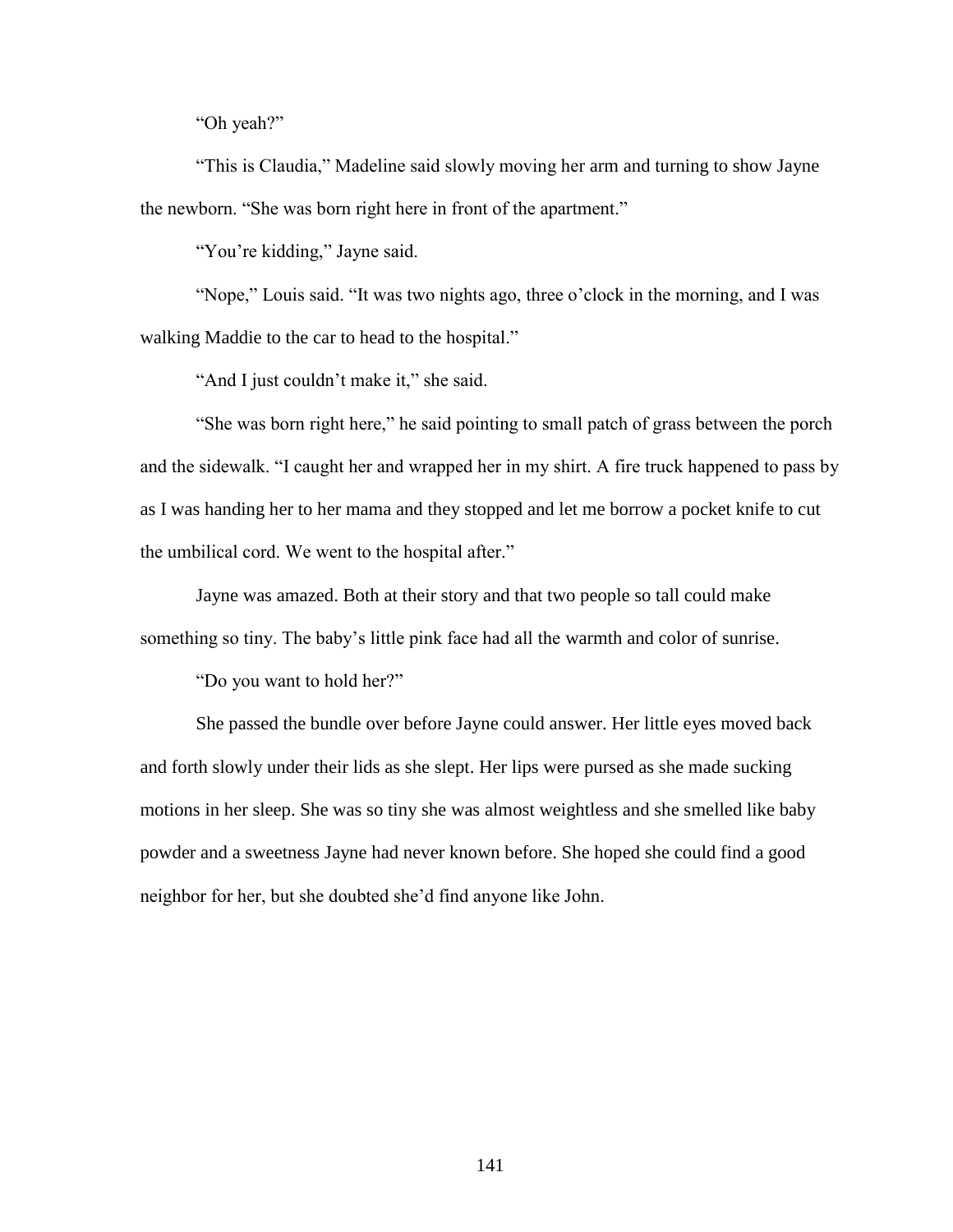## GUIDANCE

The new tenants, Autumn and Phoenix, paid in cash, so Henry offered to pick it up rather than having Jayne get a money order and mail it. When she answered the door, she spotted a new car parked in her driveway, one of those boxy looking things. "Where's your truck?" she asked.

"Totaled it a couple weeks ago," he said. "Some kid texting or something ran me off the road. Damn thing rolled and landed on the roof in a ditch."

"Oh my god." Jayne couldn't believe he was so calm, or even that he was up walking around, a man his age being in an accident like that. "Are you all right?"

Henry stood with his hands in the pockets of his blue coveralls. He rocked back and forth on his heels like a young man loafing, not like a man pushing seventy. "There weren't a scratch on me," he said.

Jayne shook her head. Henry Clay Cowan was tougher than a claw hammer.

"Wife says somebody was watching out for me." He pointed a finger straight up.

Jayne was silent for a moment. A nailgun's hiss and pop rang out across the street.

Another new church was going up on the corner.

"That's real lucky," Jayne said, and felt the briefest stab of panic as she realized she didn't know what she'd do without him, and it could all be taken away as easily as that.

"Luck ain't got nothing to do with it."

Jayne looked at her shoes and shifted her weight from one foot to another. Henry and his wife had found religion when their friends and siblings started dying off, but the opposite had happened to Jayne when she lost people, so she didn't much want to hear about it. He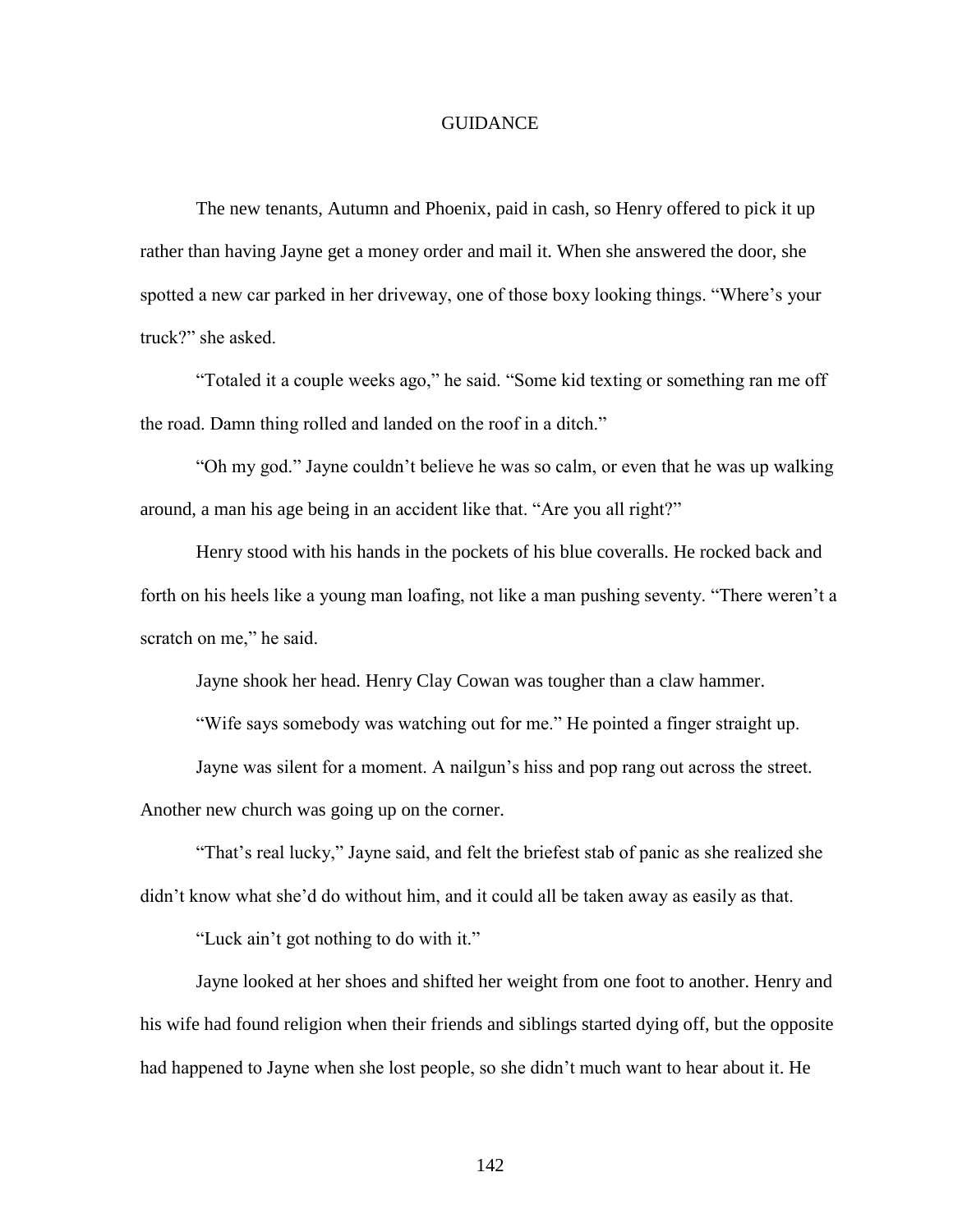knew this, but would push it sometimes anyway, just because he could. This was one of those times.

"Did you know Jesus is coming back in a UFO?" he said. He smirked at her, knowing she couldn't brush off a statement like that.

"Is that right?"

"Sure is. How do you like that?"

"I don't remember ever hearing that."

"Says it right there in Ezekiel. Go look it up," he said, "Says fire and wheels in the sky. A wheel spinnin' inside a wheel." He moved his fingers in circles around each other. "What else you think that could be but a UFO?"

"I don't know, Henry," she said, and shook her head again at the old man.

He went on for a while, but Jayne didn't take it all in. Across the street the new church was almost done; the shingles were going on the roof now. The wall facing her house had two dark holes for windows, like eyes staring at her.

"I guess anything is possible," she said. "I'm just glad you're all right." She fished the wad of rent money out of her back pocket and handed it to him. He unfolded it and fitted it into his wallet without counting it. God or no god, he was always in the best mood when somebody handed him money.

\*

"Are these your real names?" Jayne had asked, when she first met the new tenants. "Autumn Stargazer and Phoenix Wolfson?"

"We had them legally changed," Autumn said.

Jayne raised her eyebrows.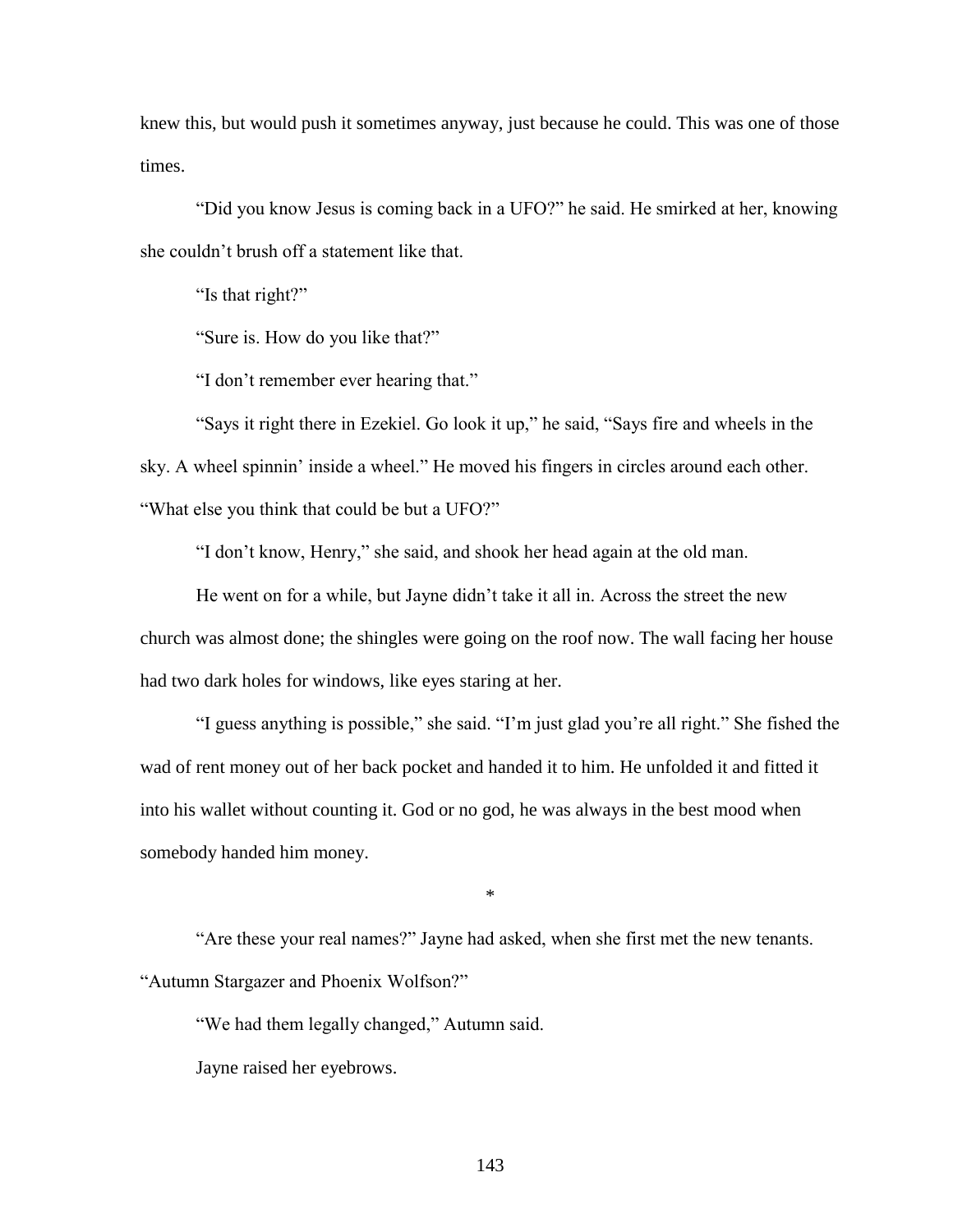Autumn's hair was the color of a sparrow's feathers and her eyes were set far apart, small and black. "We were born again as children of space and light, and our earth names would no longer do," she said.

Phoenix nodded once in agreement. His hair was black and shiny and he had those same dark eyes.

"What does that mean?" Jayne asked. "Children of space and light?"

"It means that we are among the few who can read the skies. There are signs in the sky," she said, "and one day soon we will leave this place."

Whoa, Jayne thought. "What kind of signs?"

Autumn spoke quicker: "Greater beings will visit once again—as they have since life on earth began—to bring back with them the chosen." She went on: "Their arrival has been documented before Christianity and since. Their images appear on cave walls painted twelve thousand years ago in France and Spain. Byzantine art: the Madonna, the crucifixion; all contain evidence of their existence and *proof* that they visited our planet."

At this point Jayne wondered, would she be leaving this place in spirit only? Would they get the notion in their heads that they could fly out this second story window, maybe? Like a sparrow? Who handles *that* mess after the coroner leaves?

Phoenix raised his hand like someone directing traffic. "There's no reason to be alarmed," he said. Diffused sunlight shined through the sheer curtains over the windows. "There's nothing to be afraid of. We read the sky. We watch and we wait. Until the time comes, we remain here and take care of our earthly responsibilities."

Their applications indicated they were artists, but they held day jobs as well. Autumn worked in administration for a nonprofit arts center and Phoenix worked for a children's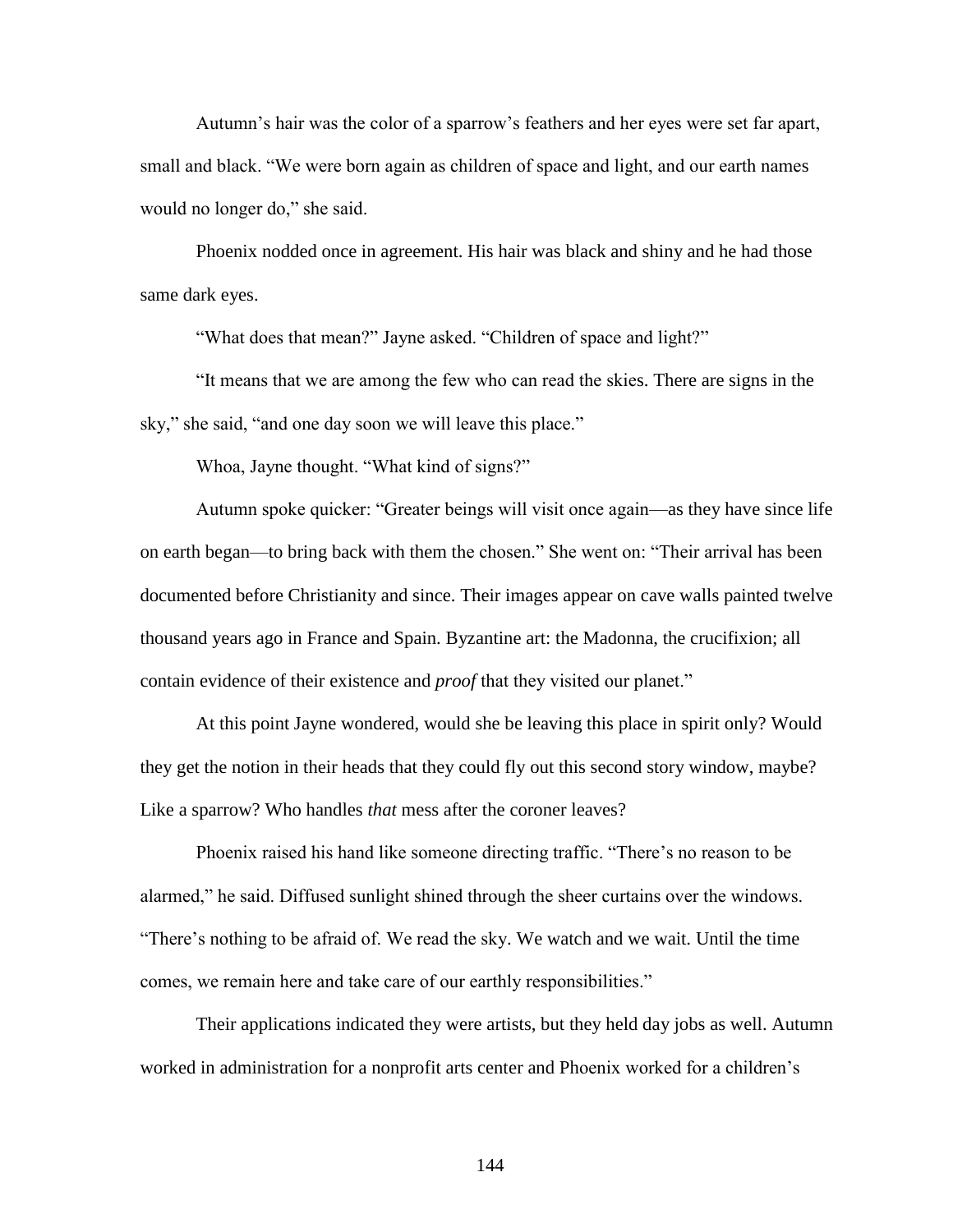center for at-risk youth. Jayne figured they couldn't be any worse than the last tenants she'd had in that apartment; a couple who'd managed to knock off the refrigerator door handle, crack floor tiles *behind* the toilet, break an attic window, and put holes in the drywall that she'd needed an extension ladder to reach. But the worst part was that they'd kept puppies, and the dogs must have been left alone for days because the downstairs neighbors had called complaining about the whining, and dog shit had been walked into cracks between the hardwood floors before it dried. It made her eyes water the first time she walked in, and the initial cleanup involved a snow shovel and garbage bags. Standing in the apartment with Autumn and Phoenix she imagined she could still smell it even though she'd painted the historic hardwood a shiny slate gray, and the oil-based paint helped cover up the smell of ammonia and dog shit.

Phoenix and Autumn's applications looked as good as any she'd ever seen. The two of them were weird, but they seemed all right. The exchange took about an hour; signing copies of the lease, and exchanging money for keys.

\*

"It's probably just the pilot light," Jayne said when she walked in Autumn's apartment a few days later to look at the gas stove that wasn't working. After moving the metal grates, she lifted the top of the range. She checked the valve on the gas line running to the stove and turned it on, then used a match to light the stove. After turning a knob, they both watched as one of the burners flamed. "*Voila*," she said, then turned it back off and replaced the top and grates. "The gas company is usually pretty meticulous about turning things off."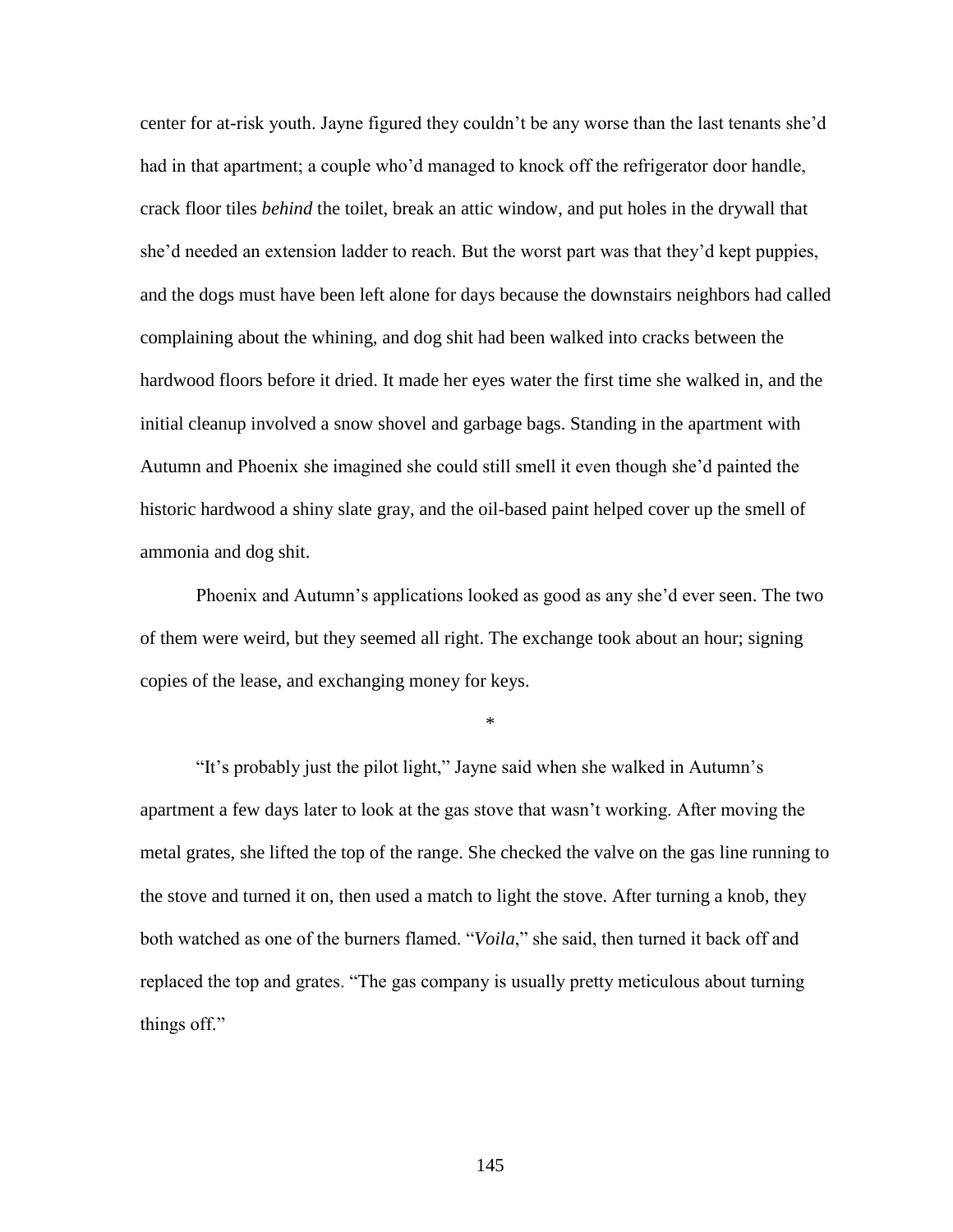"I'm glad nothing was wrong," Autumn said with a smile. "I've never had gas before. All of the other places I've lived had electric."

"Once upon a time gas was cheaper," Jayne said. "A lot of these older places still have it."

As Autumn walked her out, Jayne noticed one of the walls in the living room had been painted with a mural, floor to ceiling.

"We'll paint over it when we move," she said when she saw the direction of Jayne's gaze. "I hope you don't mind."

"Honestly, I've given up on telling people *not* to paint," she said. "They always do it anyway. Do you mind if I take a look?"

Autumn motioned for her to go ahead. Tree trunks in the mural reached from the floor to the ceiling, their branches and leaves stretching across the wall from either corner, a golden light shining on their foliage. In the center near the top were stars, planets, and the cosmic dust of the Milky Way. The painting seemed to capture both day and night. Looking closely, she could see animals in the forest scene, then she noticed little gray figures on the ground in the center of the picture. Naked, with large heads and big black eyes, they seemed to look out at her. Next to them was what must have been their ship: a golden disk that looked like the halos in renaissance paintings. There were three more of the disks in a triangle formation in the sky that she hadn't noticed at first. That's when she backed away. It felt like looking at something private. They *really* believed what they'd said before about space and light. "This is amazing," Jayne said.

"Yes," she said, her black eyes shining. "It took some time."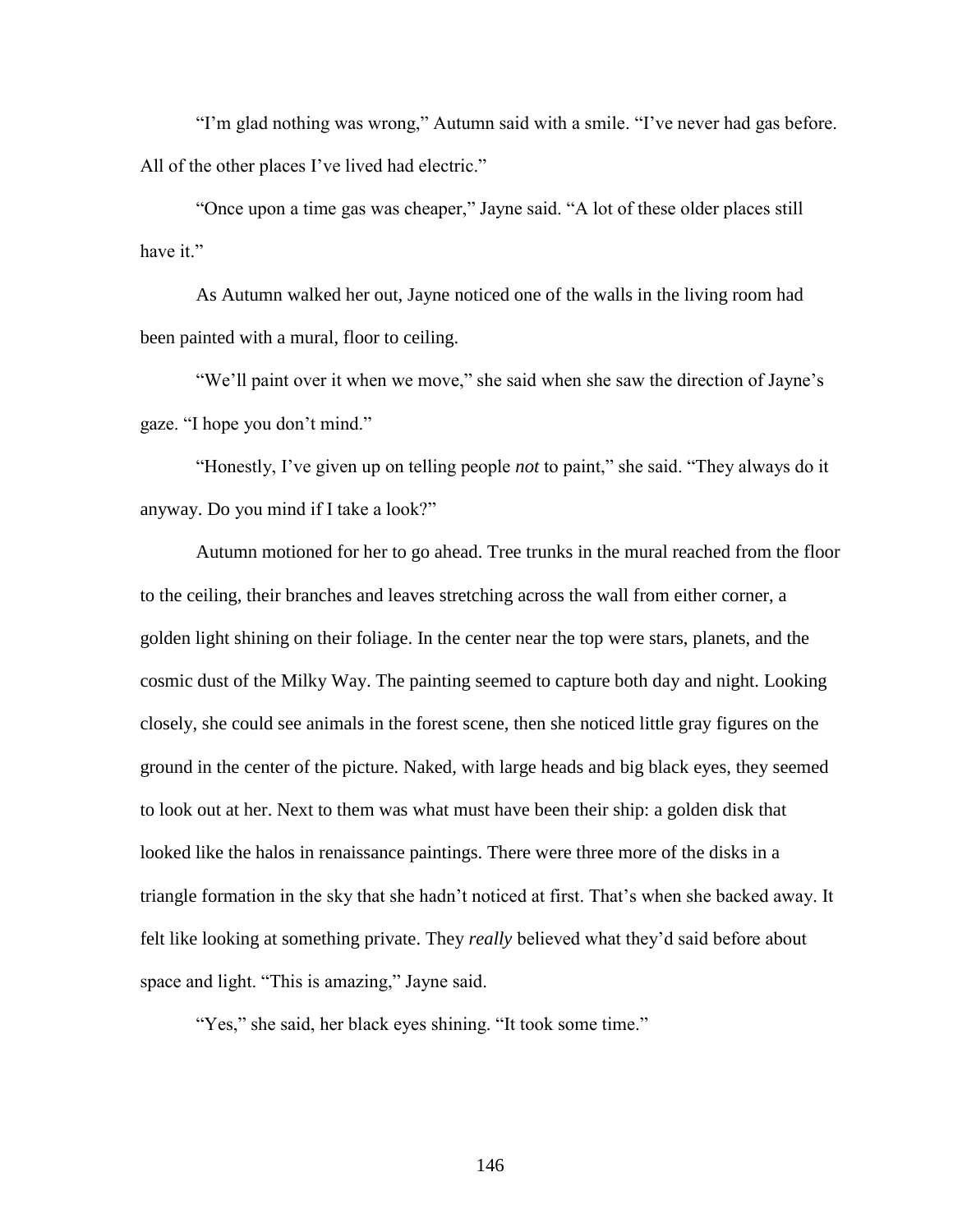It must have been the first thing they did when they moved in. "You're very talented," Jayne said.

"Thank you," she replied, "but it is the light that guides my hand."

Jayne raised her eyebrows. Here we go, she thought, but Autumn didn't offer more. She just turned toward the door and thanked Jayne for lighting the stove.

"No problem," she said, and started down the stairs thinking again of Autumn's words: *It is the light that guides my hand.* What a weird thing to say. But maybe that's all any of it is, really. Guidance. The religion Jayne had grown up with was full of holes and all her faith had drained out—a loving god who drowned the planet, a creation story that left out whole other civilizations, and that morbid image of Jesus on the cross—it was all too much. All she had left was a hope that maybe there was something greater, some force for good in this awful world.

\*

Jayne was about to walk out her front door when Henry's wife called. It was a massive heart attack, she said, and he went quick. She'd been sitting right next to him and all he had said was that his neck hurt, then he was short of breath, and then it struck him down like a shot. Jayne sat down and felt the news envelop her. It made her aware of her skin, like wearing wet clothes. The hairs on her arms stood up. She took a few slow, deep breaths. Jayne couldn't remember the first time her mother told her about Henry. He'd been part of her mother's background from the beginning, then he showed up when her parents died. Now he was gone. "God," she said. "I am so sorry to hear that."

Mrs. Cowan went on to say something about his going home to father and didn't seem at all broken up about it. She said Jayne was to keep up the property as usual, for now,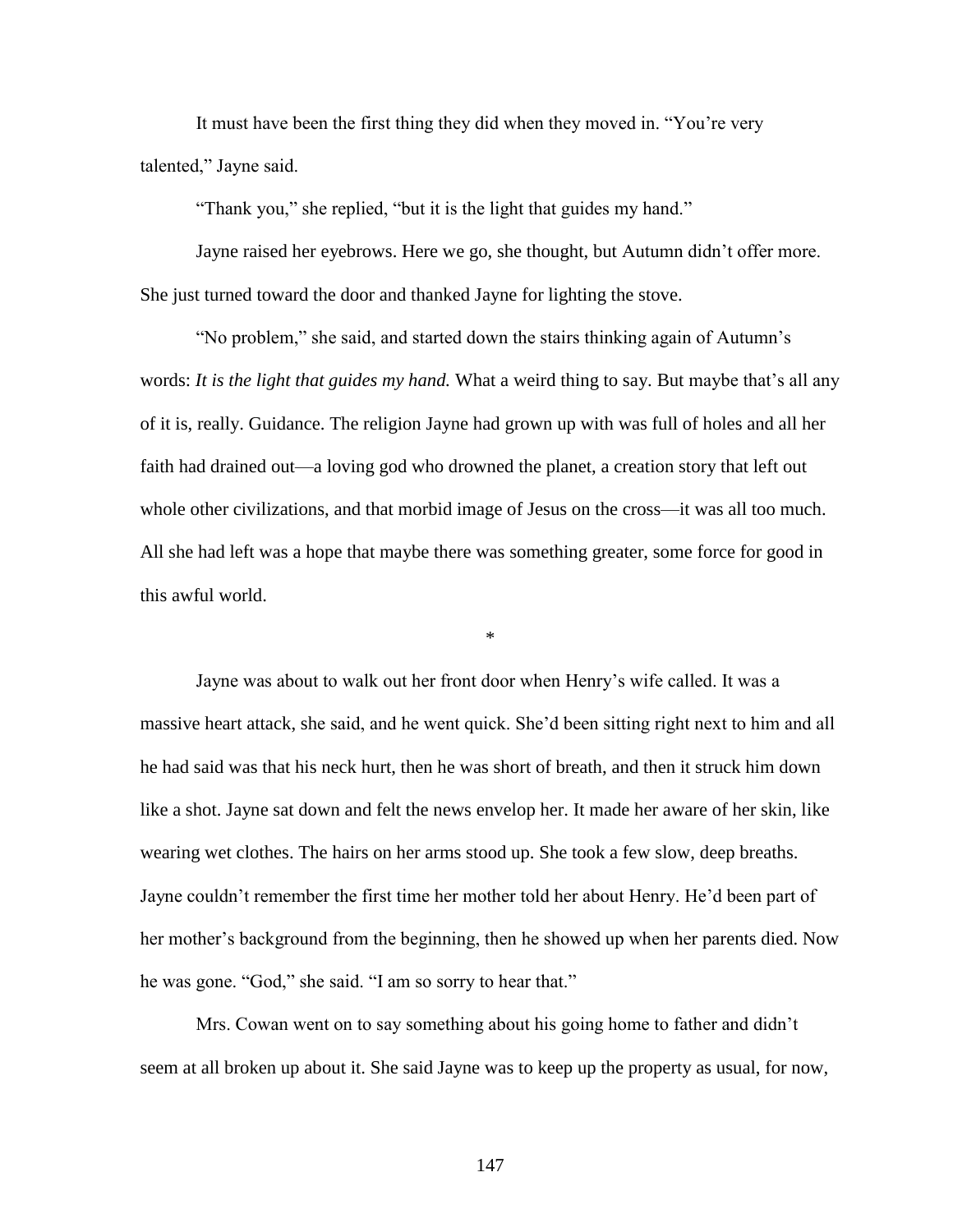and just have the tenants address the checks to her. Jayne wondered if he saw Jesus come flying in on a UFO when his heart gave out, and she smiled. Maybe he did. Maybe the pharaohs are in their chariots, the Greeks are sailing the Styx, and Vikings are in Valhalla where they are warriors still. And maybe Henry is with his flying-saucer Jesus. Maybe we'll all get what we want most. Jayne hoped we do. She closed her eyes and felt a few warm tears well for Henry Cowan.

A few weeks later, and a full week after their second month's rent was due, neither Autumn nor Phoenix would answer their phone, so Jayne left a note on the door. Still no response. She called their work numbers, but no one had seen them all week and they hadn't called in sick.

\*

When Jayne climbed the stairs to their apartment the note she'd left the day before still stuck in place. She knocked on the door before she tried her key, but there was no answer. She opened the door a few inches and called out, "Hello?" but still nothing. It didn't look like they'd moved out because the apartment was still filled with their belongings. Clothes were in the closet and in the hamper, a half empty glass of water sat on the coffee table, and a half-assembled bookshelf lay in the floor in front of the mural. The box it came in, a screwdriver, and the instructions lay nearby. Aside from a bowl of soft, wrinkled apples on the kitchen table, it looked like they had just been there. A curtain fluttered in the breeze. The window was wide open. Jayne stood next to it feeling the wind against her skin. Her eyes traveled over the mural. It was different than she remembered. There were seven of the gray figures standing on the grass under the trees, and their faces were expressive, as if they were all standing in a circle talking to each other. A large, golden ship floated above them. It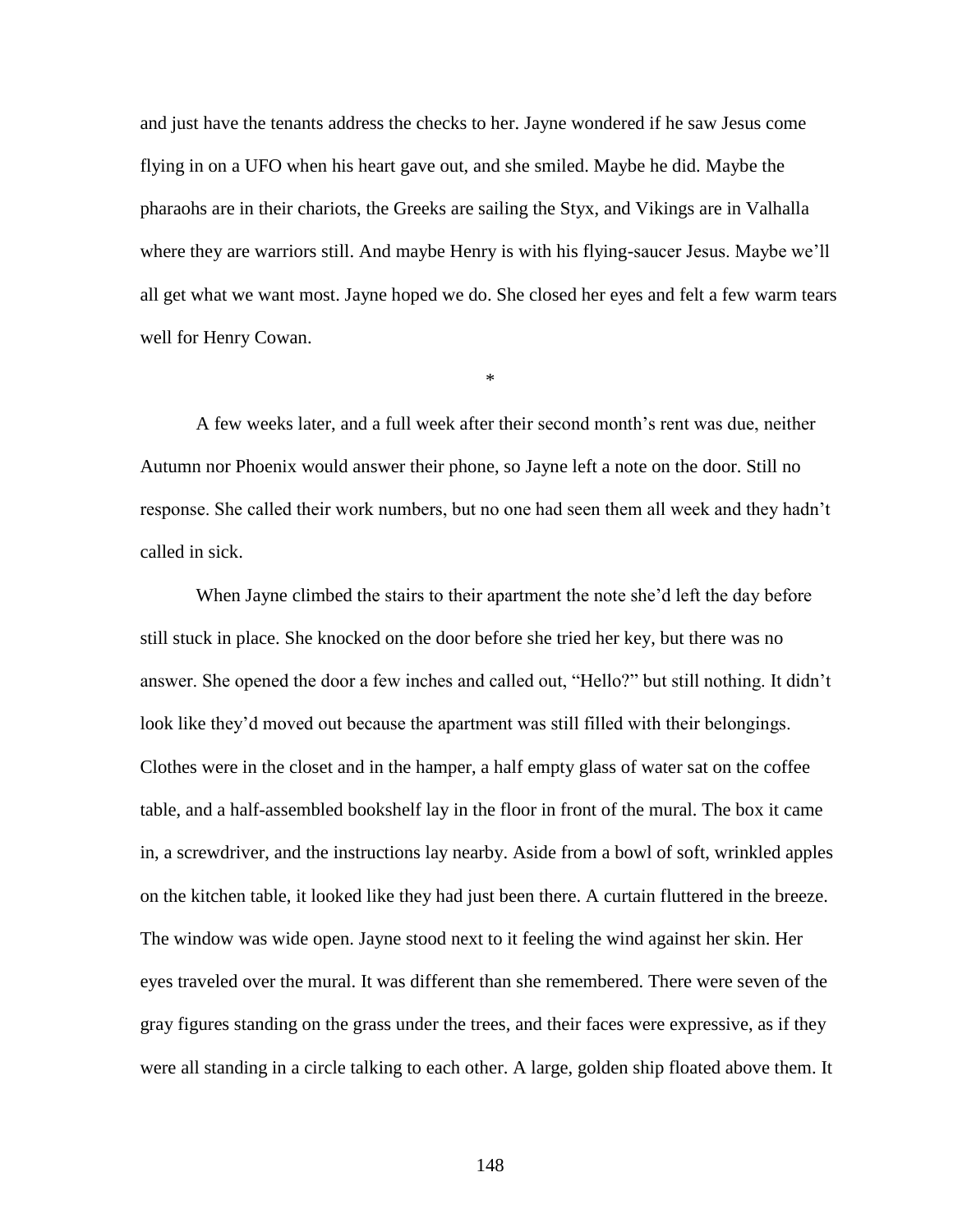seemed to reflect light and glow from its center. She thought again of Henry, remembered him on her front porch telling her about how someone watched out for him. And then she thought of the first time he stood on her porch, back home, when he walked into her life for the first time, how he said her mother would rest easy knowing someone was looking in on her. Jayne knew Henry's wife wouldn't be doing any such thing.

She closed the window and locked the door behind her. She had some plans to make.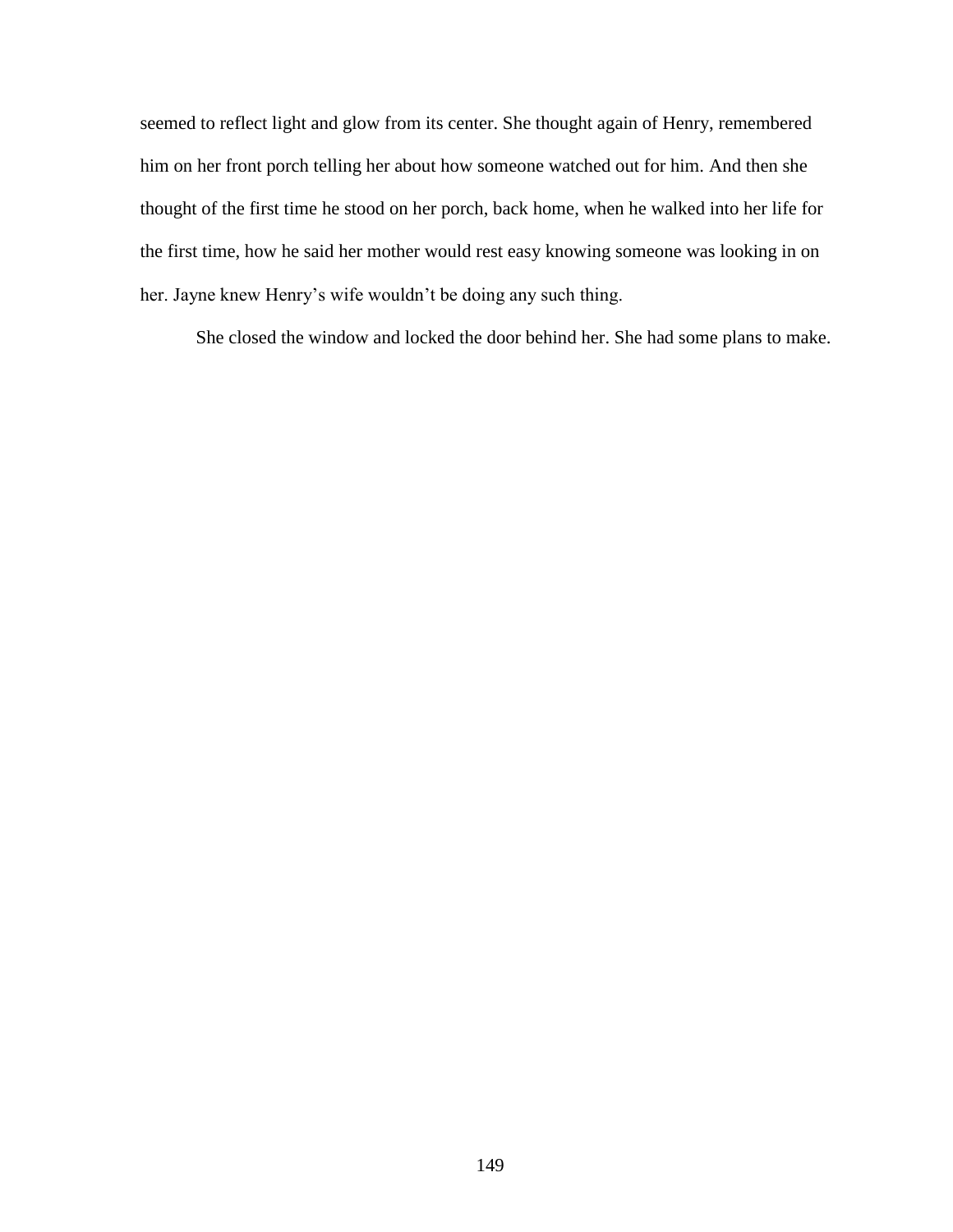## THE OLD PART OF TOWN

The house on North Upper faced east. The year was 2002. A nation still reeling from the events of September 11th was Jayne's welcome to adulthood, and she was reeling for her own reasons. The front porch was shaped like an L laying on its side, the green door in the recessed short portion. The house could have been in any old part of town or in any old town in Kentucky that Jayne had never been to. If it were fixed up it could be called cute. Since she was a child, no other place had been more home to her. The house on North Upper, where she lived and worked, was where she became the person she is now.

When Jayne was shown the house for the first time, Henry Cowan let her in and led her through a second doorway twice the size of the first, into the living room with shelves above an old fireplace. She didn't try to imagine the empty house filled with her things. She accepted the house and the job managing the other properties because they were offered, because she had nowhere else to go at twenty years old, after the accident took her parents. Henry was of a generation that didn't talk about feelings, but it was understood that he had been close to her mother because they'd grown up on the same dirt road, and Jayne knew everything he did for her was all for her mother's sake, not because of any feeling about Jayne one way or the other.

Below the shelves in the living room, wainscoting drew the eye away from the cracked plaster walls and stained ceiling. The hardwood floor was painted red and sagged in so many places it gave the impression of waves. Tiny French doors opened up into a small hallway that led to the kitchen, bath, and second bedroom. An old fireplace sat in the back corner of the kitchen. Creamy honeysuckle blooms could be seen through windows in the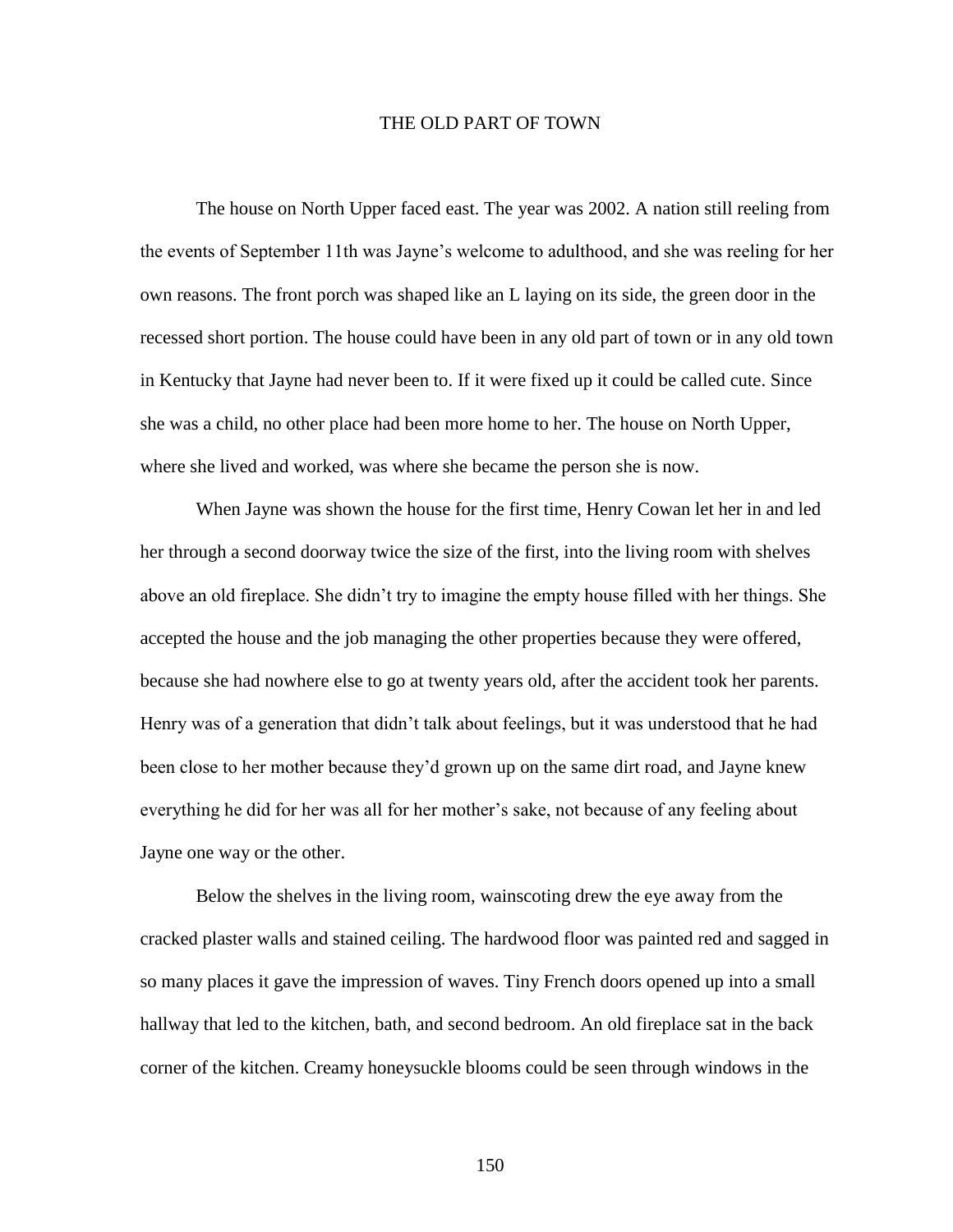backdoor. Months later, when Jayne brought home her dog, she would spend more time in the backyard than in the house, a canopy of tall trees shading the place, reminding her of home.

After Henry died it took Jayne some time to make sense of it all—how her life seemed like a long stretch of things that happened *to* her—how after seven years, it felt like someone taking everything all over again, everything familiar, everything she'd put herself into, when his wife sold all the properties Jayne had been taking care of in return for a place of her own and a few dollars a month.

North Upper moves straight and steady and flows slightly downhill like a river headed south, but Jayne's car takes a sharp right, then crosses four lanes like it's sneaking into a junkyard at night or some other place she shouldn't be. She wants to look at her life now, to say goodbye, as best she can. She takes a left and then an immediate right tucked behind an old brick building. This is where people stood in the days of prohibition and watched the circus roll into town. People on this side of town couldn't afford a ticket to the show.

D'Rude Street flows gently downhill, landscape creeping up along the sides the road like a stray dog slinking behind the car. Chain link fence, junk cars, shotgun houses. Why did she take this road? No one comes through here by accident. You have to know how to find it.

She coasts through a bend to the right, under a bridge, and emerges at a stop sign next to a black funeral home. This is the unofficial boundary. Black people go to the right, white people to the left. She turns left toward the white end of the street. A regal looking brick house stands on the opposite corner. It's been painted pale blue. Just a few blocks toward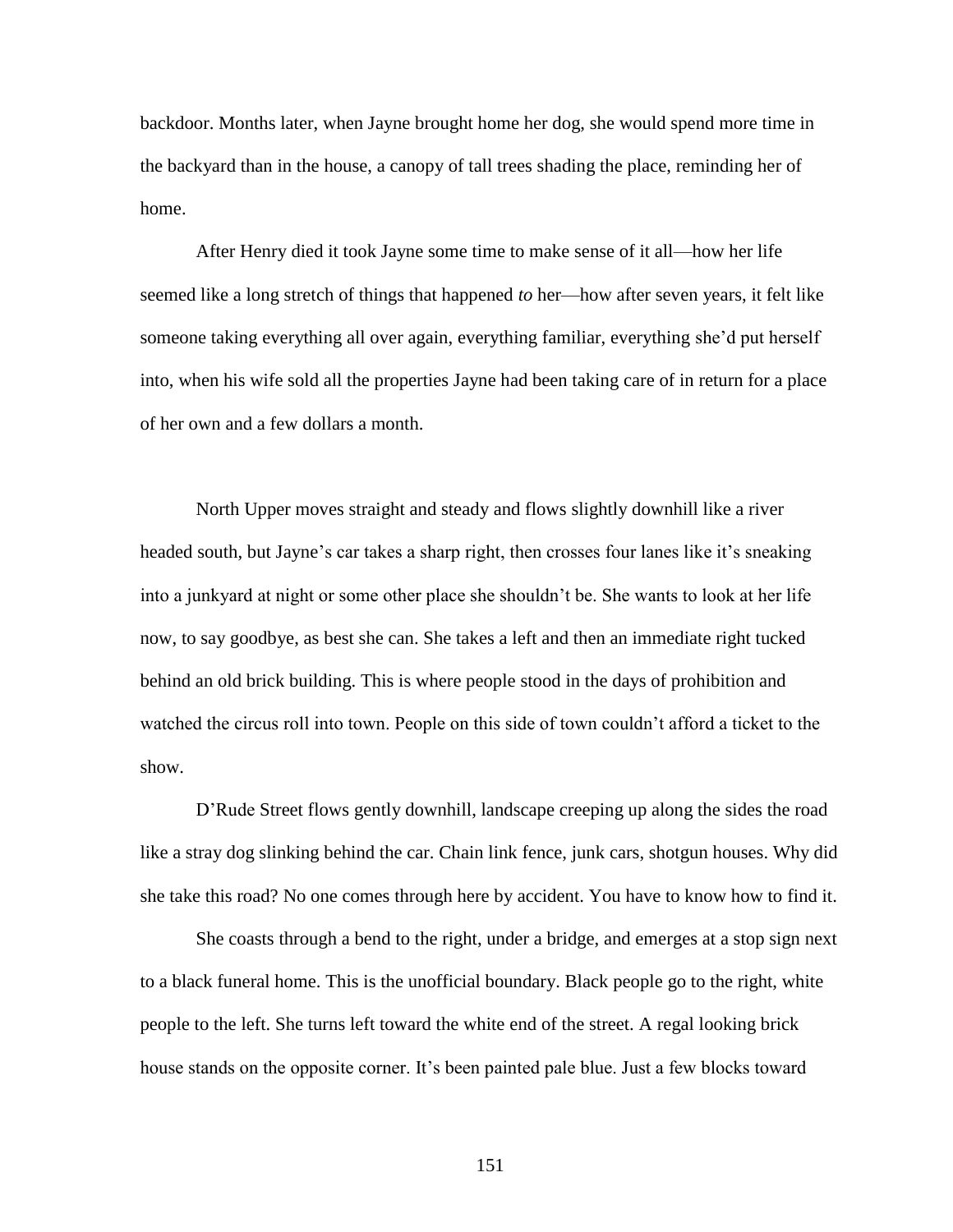downtown the houses all look like this one, but they've been kept up. They belong to a different kind of people—the kind of people who need security systems, gates with coded entry, and privacy fences to keep people from this side of town out.

Jayne wishes the house in her charge had been stately like this fading blue one, a jewel amidst the coal dust that covered the first immigrants to this neighborhood, but it wasn't. It was a plain, white clapboard house with a concrete slab of a porch, little metal railings like vines holding up the porch roof. The inside was pieced together like Frankenstein's monster and you could see the stitches. A carpet remnant let the yellow subfloor show through around the edges of the room, rough gray barn lumber was nailed to the walls instead of paneling, patches of different patterned linoleum curled at the edges and were brought together with a brass carpet bar right down the middle of the kitchen, a pale pink bathtub had a white shower wall around it, different walls in the same room were painted different shades of white, and the kitchen cabinets were built from pieces of scrap lumber.

But that's all gone now. Bulldozers folded the house in on itself when it was sold. Now the lot is covered over in grass and the street looks wide open here since there's nothing but an empty parking lot across from where the house used to stand. There's not even a hint of the house or the shed that burned down one summer after a small explosion. Jayne will never forget that young man's burned face or the blank stares of the grandmother and the guy's sister, the one with the torn lip that healed forked like a snake's tongue. She'd sit on the porch sometimes, staring, with the baby on her lap, just like she had the day Jayne ran them all outside because carbon monoxide that had filled the house like trapped air in a bag.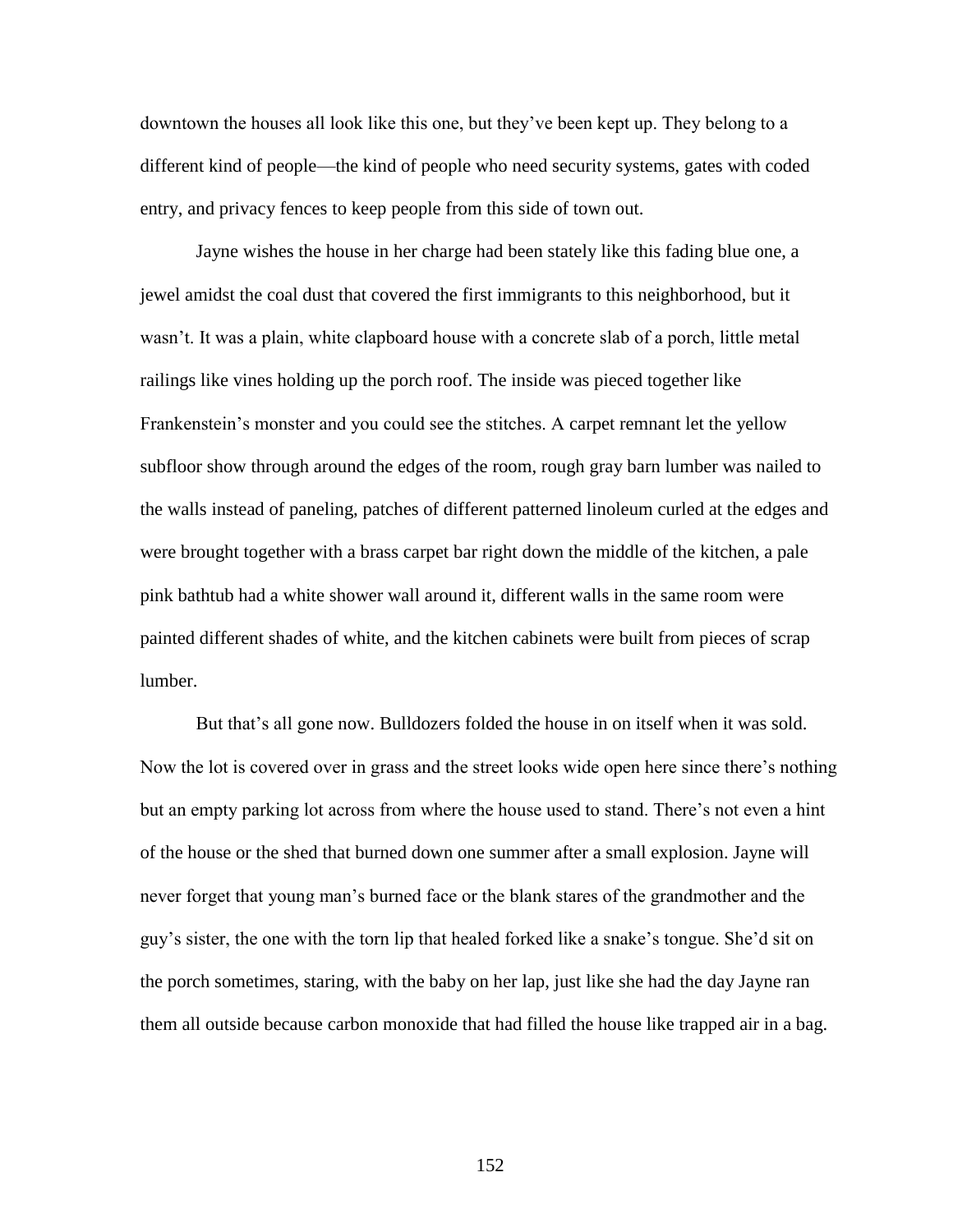Cedar Lane ends where a convenience store used to sit. Across four lanes of traffic, the street name changes. The other side is part of a new "revitalized" district where bars and art galleries have cropped up as if poverty were some kind of political statement. It's become a place for tourists and loafers who have the luxury of visiting—and leaving—whenever they want.

Jayne takes the one-way street back toward the university, past houses and businesses that haven't changed much in years: a drive-thru liquor store, a bike shop, a high-end clothing store. On toward the part of town that feels like hers.

First, she turns the other direction down Broadway and gradually things run down again. Lexington's funny like that—the historic and elegant next to the slums, the distressed. Jayne likes to think this house sits on the border. It's tall, old, and a little bit lovely, but the shabbiness is starting to bleed through. The slums are peaking around from behind. The shotgun houses jammed together in the alley behind the house were likely one tenant's last sight before he tried to end his life with a leap from the back window.

The house is built with the old, heavy brick from 1907. Their edges are worn smooth, the mortar joints deep from erosion. The brick were a dark red once, now they're painted a light gray because it looks brighter, cleaner. Four brass mailboxes used to adorn the front wall, but they were stolen and likely sold for scrap—there was a lot of that going on at the time—desperate people vandalizing property to get copper or anything else they could sell because the price of metal was up, just like the price of gas and everything else. There used to be a big oak out front, too, but one day a limb fell out of it, right on a car parked below, and crushed it, so the whole tree had to come down. The inside was rotted all the way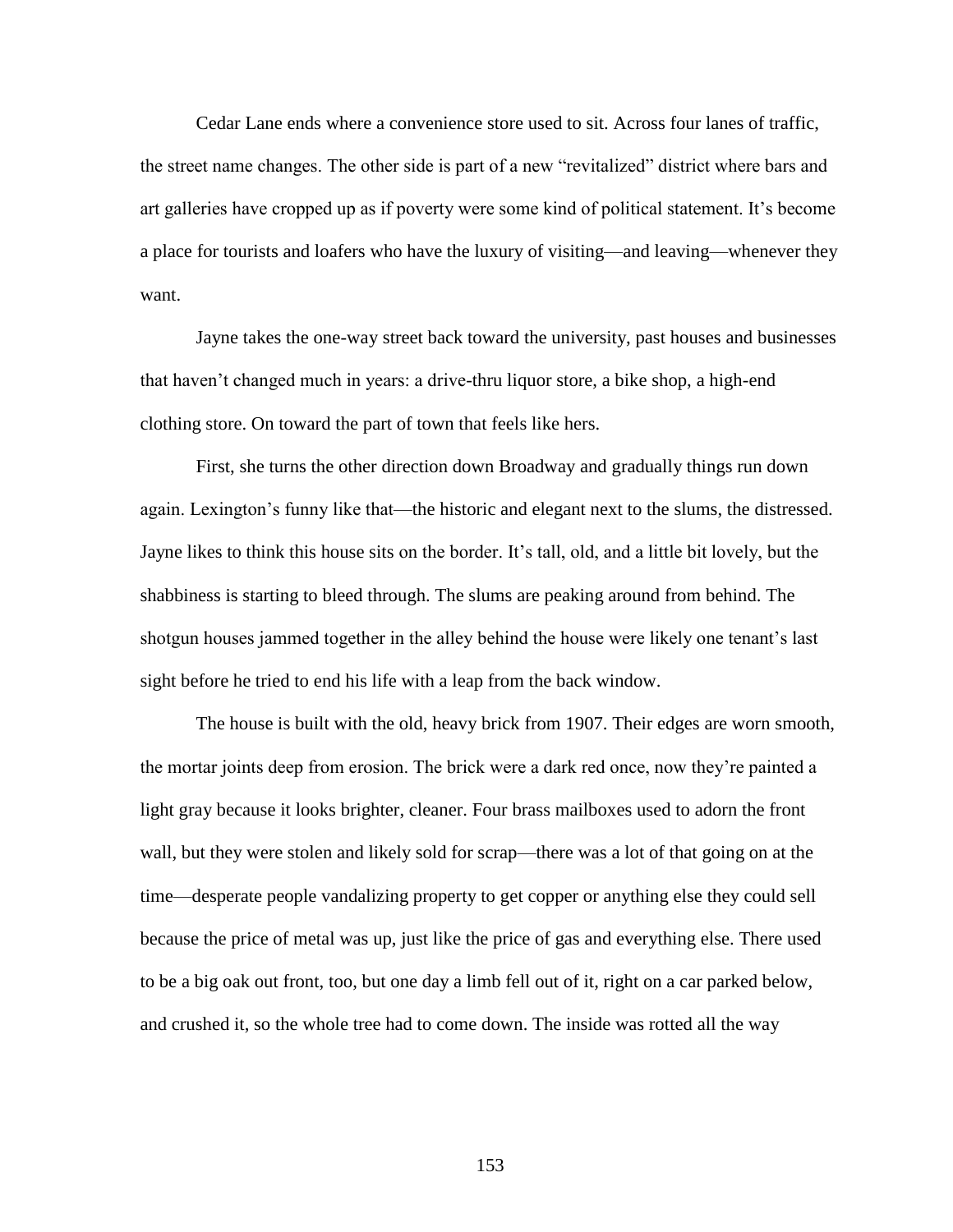through. The house sits there like an old man who has seen all this and just waits his turn to collapse like everything else.

The house on Broadway was her favorite because you could tell it had been something once. There were flecks of gold in the mirror over the mantle and the tile around the fireplace had figures painted on them worthy of a Grecian urn. Wood floors like honey. The claw-foot tubs urged you to climb into them and rest your neck on the curve of their lips. The old woman who lived for a time in the back apartment didn't feel the same though, and was tormented by voices she claimed came from the vents, where also, she said, there were eyes watching her.

She wasn't the only one in that house plagued by despair. The man who had the house built back at the turn of the century, a notable politician, shot himself. It was a time when people didn't talk about their feelings, but he'd been unable to get over the loss of his son who had died serving in France during World War I. When he fell ill himself, faced with his own extinction, rather than stand there and scream, he chose to take his leave.

It hadn't all been bad though. The small square of a front yard caught a baby once, when the mother and father, on their way to a hospital, couldn't make it beyond that silky patch of grass. Another couple, too, had been happy there for a short while, before they disappeared, leaving behind a mural on the wall the likes of which Jayne had never seen before or since.

She slips down Fifth Street, past a daycare with chain link fence around its plastic jungle gym, past what used to be a school for the kids who are just a few steps away from jail or the streets, and past parking lots for the first university west of the Alleghenies, which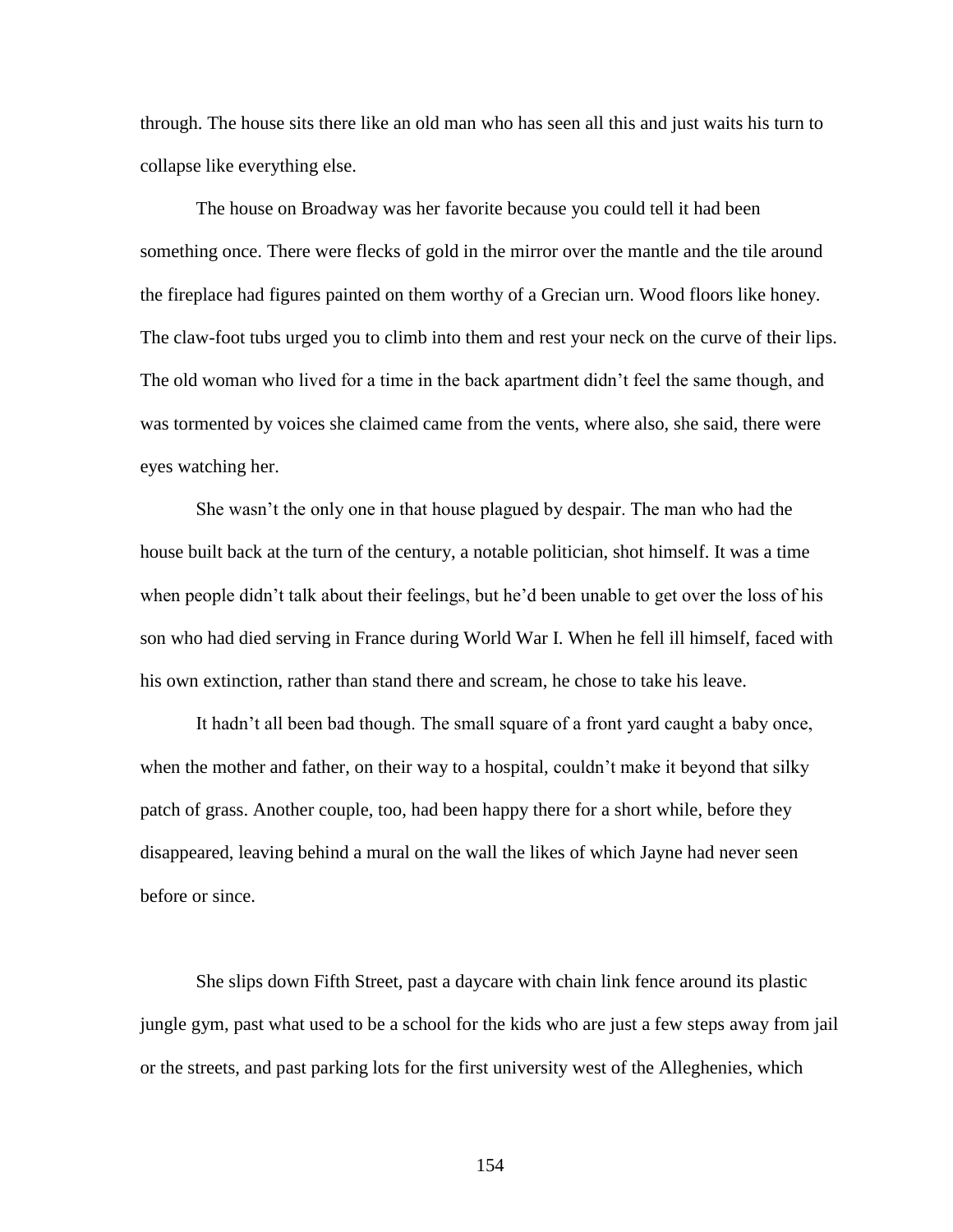might as well be a world away from the lives on the other side of the street. Historic elegance fades into newer but cheaper homes.

The smallest house Jayne managed, a duplex, looks like a gingerbread house, or a dollhouse if dollhouses were cute and realistic instead of miniature pink mansions. It faces a park. The loft apartment is invisible from the road except for the air conditioner in the upstairs window popping out of the roof like a wart. The door to the loft is along the side of the house and opens to a steep stairway. It's the door police found when they searched for an eighteen-year-old boy who'd later be convicted of a violent robbery for which he'd spend much of his adult life in prison.

Upstairs the orange carpet keeps the place warm and muffles footsteps. The ceilings follow the angles of the roof, all hard edges and vertical lines. Prospective tenants either loved it or walked in and said, "Oh, no, this won't work at all," as they ducked through doorways.

A brick porch wraps around the front of the house, lattice lacing the edges, and a door bordered by windows opens up into a comfortably sized room. Duplex suggests equality, but this is the heart of the house; the warmth and light is here. Its three rooms are broken up by the kitchen at one side, the bath at the other, so it's open—there's no privacy, no secrets here. There's no front yard, but in spring clumps of lavender creeping phlox drip down the retaining wall that rises above the sidewalk, and a few royal purple irises stand in the back, against the wood siding of the house.

Next to the duplex, the four-bedroom house seems to ask for a family—with its fenced backyard and room for a swing set where Jayne found what would become her dog,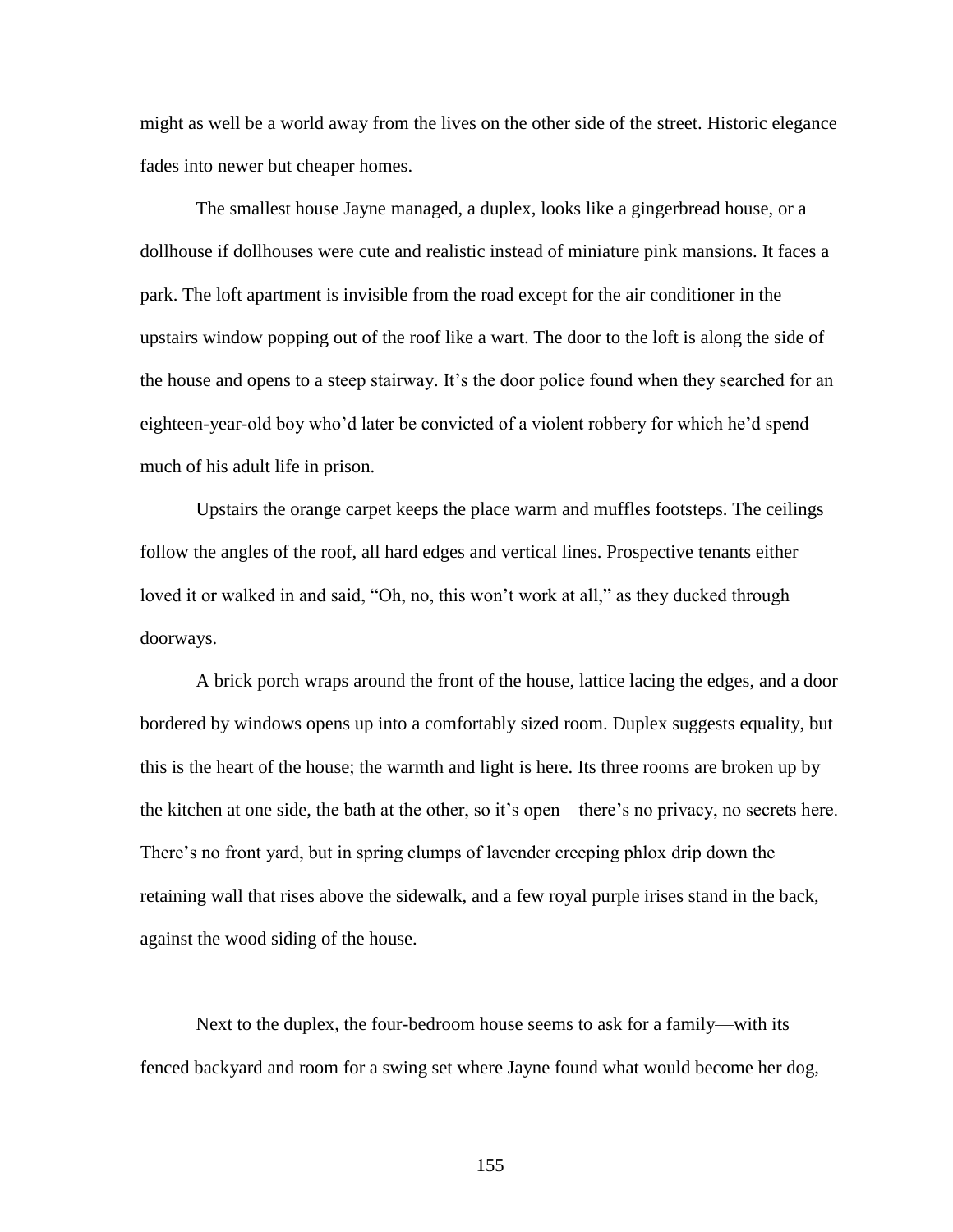abandoned by tenants who had no business with a puppy. All the house gets, then and now, are college students who punch holes in walls and leave trash everywhere. In summer they abandon it, the grass grows wild, and the place seems to go stale with the absence of any movement. A different group rents it each year, but they are all the same boys, moving through this town from somewhere else, then moving on to somewhere else when they've got everything they need, or think they need, to build a life. Jayne thought she was building a life, those seven years she spent working for the Cowans, but really she was just getting by. Because she was doing something she knew how to do, she thought she was doing what she should do.

\*

One more block down North Upper and she ends where she began, at her old home. It looks bare now, since the bushes are gone. They were the type meant to be shaped, but they never were. Their blue-green bristly branches were left to grow wild in any jagged direction they pleased. They partly concealed the front of the house and hid the bedroom window where a blanket hung to block out the light. Now everything looks wide open. The house was gutted when it was sold. Jayne looked at pictures online when it was put up for sale again and didn't recognize the place. Henry's wife gave it away. The new owners ripped it apart inside, made it something else, something artificial looking, and sold it for triple what it was worth when Jayne lived in it. Cowan's wife had a nephew, but she sold everything off rather than leaving it to anybody. Jayne heard she bought a Cadillac before she moved to Florida. Maybe spending a fortune on yourself is as close as you can get to taking it with you when you go. It all amounted to a waste. The energy, the work, the years—all of it was a waste.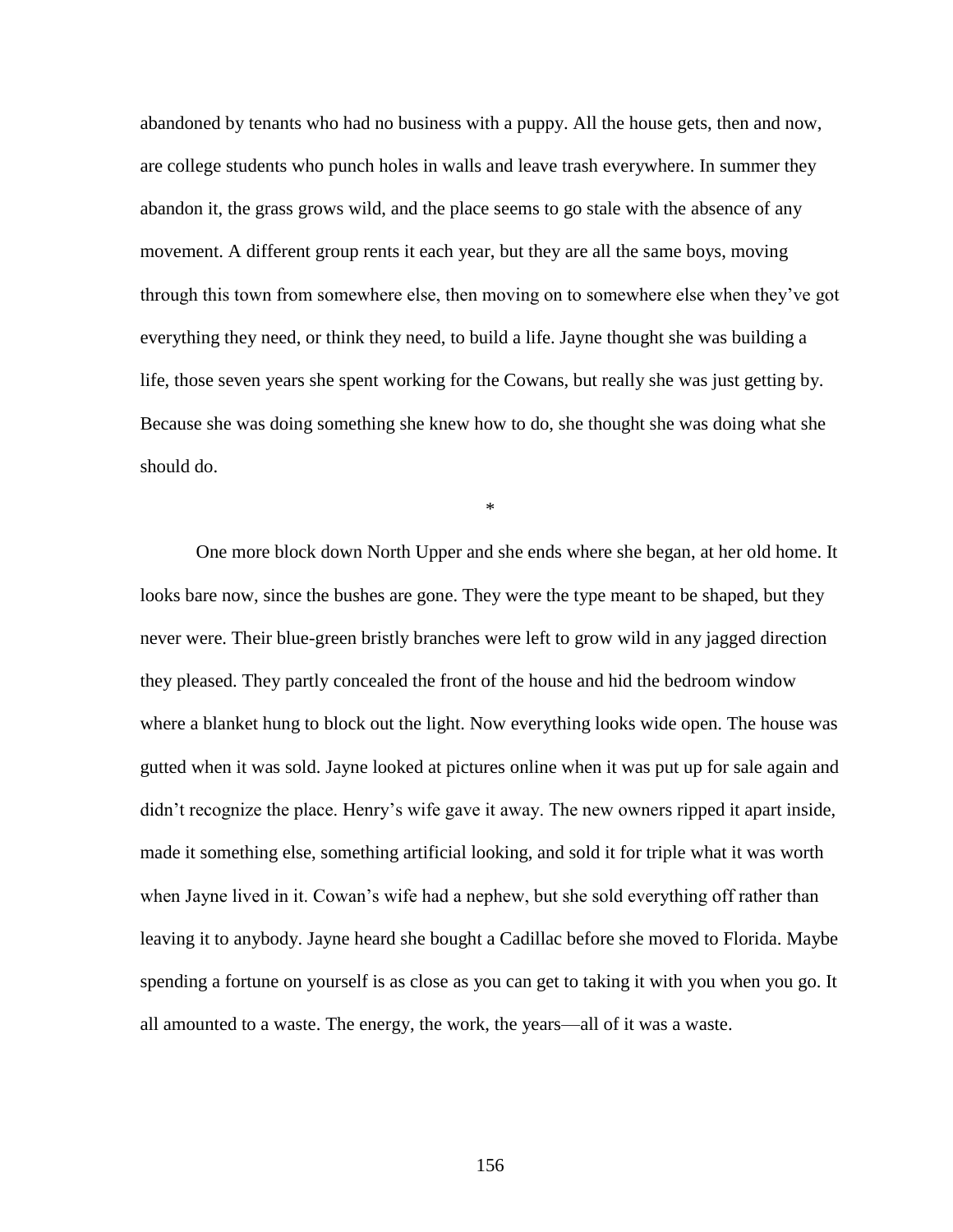When she goes past these places now, she looks at the faces of the houses that still stand, houses that could be in any old town in Kentucky, and thinks of all the people she saw move through those homes, all the long hours she spent in them, all the long nights alone with her dog in that little house, and she thinks of Henry, her last connection to her parents and the home of her youth. She thinks of him the last time she saw him, on that afternoon he stood on her porch, saying someone watched over him, that it wasn't luck at all that saved him that day his truck flipped, as if there were some plan for all of us that we can't see. And if it is true, Jayne thought, if we are all destined for this one life we lead without any evidence of a guiding hand, then what a capacious hand it must be. She relaxes her grip on the wheel and turns left, out of the steady current of traffic on North Upper, and heads the car away from the old part of town, away from this place altogether, and on toward something new.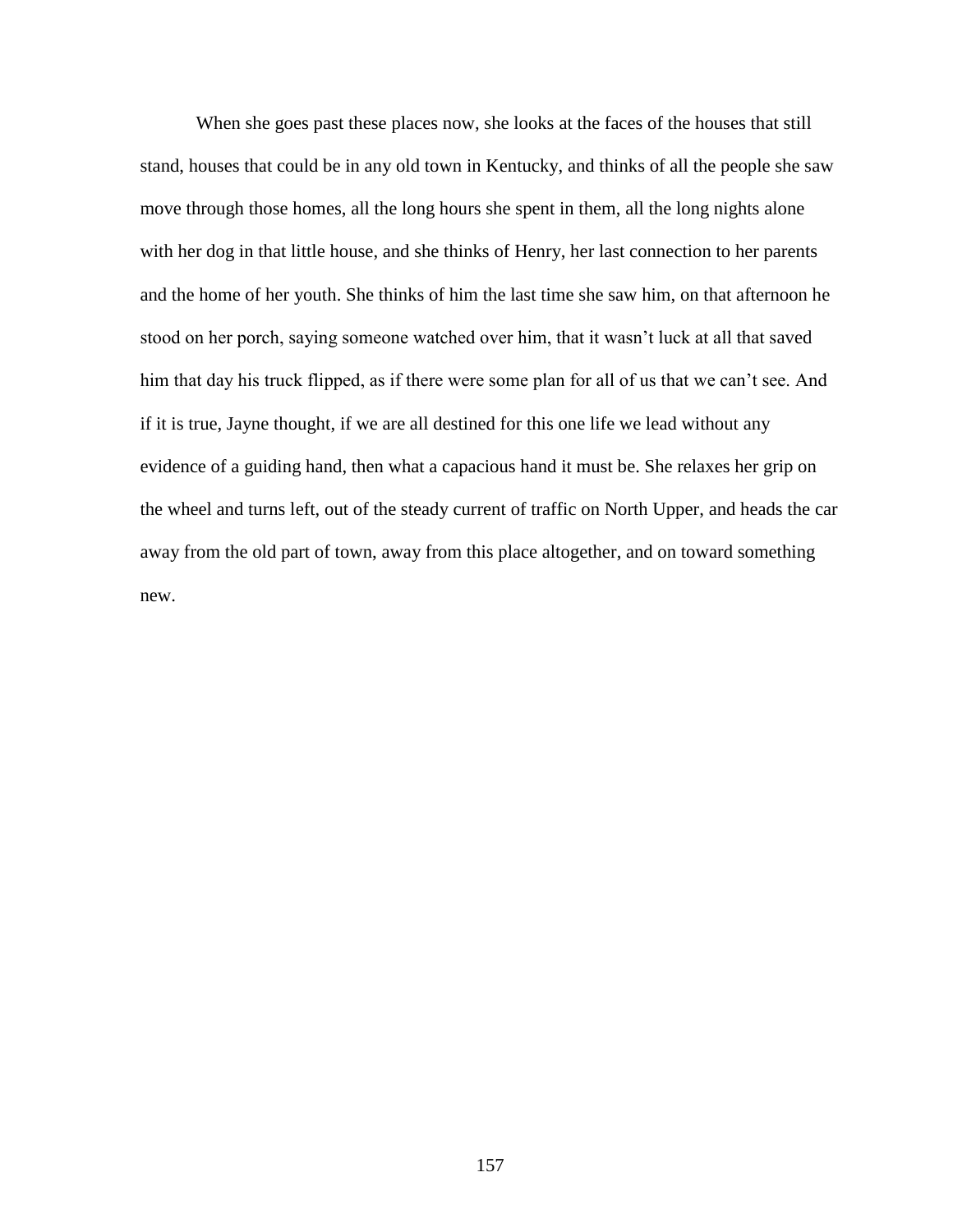| <b>NAME</b>                                                     |           |
|-----------------------------------------------------------------|-----------|
| Amanda Kelley Corbin                                            |           |
| <b>PLACE OF BIRTH</b>                                           |           |
| Lexington, Kentucky                                             |           |
| <b>EDUCATION</b>                                                |           |
| Morehead State University (Morehead, Kentucky)                  |           |
| Bachelor of Fine Arts in Creative Writing                       | 2012      |
| Bluegrass Community and Technical College (Lexington, Kentucky) |           |
| <b>Associate of Arts</b>                                        | 2010      |
| PROFESSIONAL POSITIONS                                          |           |
| Human Development Institute                                     |           |
| <b>Assistant Data Analyst</b>                                   | 2017      |
| Morehead State University                                       |           |
| <b>Graduate Assistant</b>                                       | 2013-2014 |
| Co-editor of Inscape                                            | 2013      |
| The Morehead News                                               |           |
| Advertising Sales Representative and Reporter                   | 2013      |
| The Carlisle Courier                                            |           |
| Reporter                                                        | 2012-2013 |
| <b>Fleming County Schools</b>                                   |           |
| <b>Substitute Teacher</b>                                       | 2011-2012 |
| <b>Kelley Properties</b>                                        |           |

## VITA